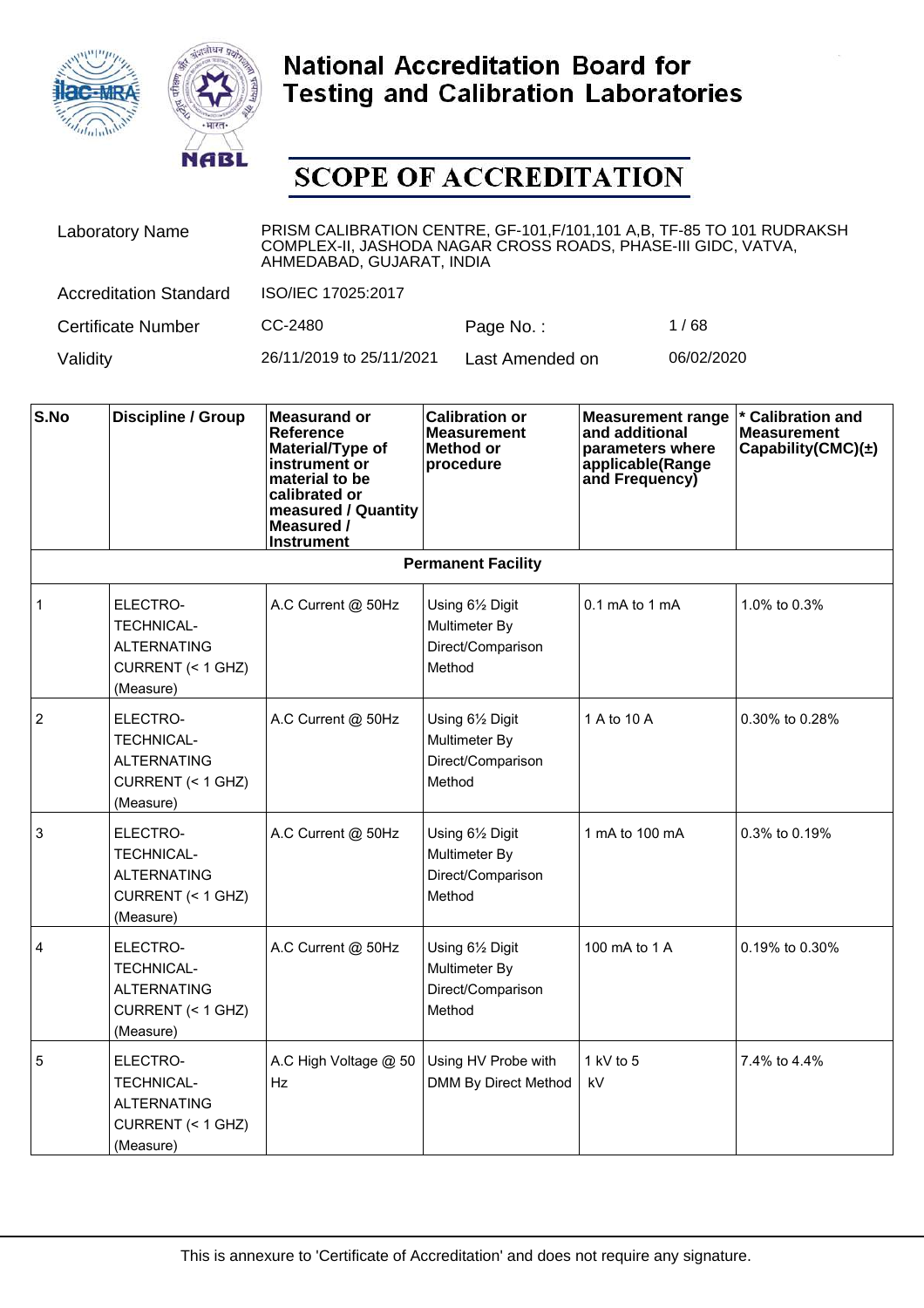



| <b>Laboratory Name</b>        | PRISM CALIBRATION CENTRE, GF-101, F/101, 101 A, B, TF-85 TO 101 RUDRAKSH<br>COMPLEX-II, JASHODA NAGAR CROSS ROADS, PHASE-III GIDC, VATVA,<br>AHMEDABAD, GUJARAT, INDIA |                 |            |  |  |
|-------------------------------|------------------------------------------------------------------------------------------------------------------------------------------------------------------------|-----------------|------------|--|--|
| <b>Accreditation Standard</b> | ISO/IEC 17025:2017                                                                                                                                                     |                 |            |  |  |
| <b>Certificate Number</b>     | CC-2480                                                                                                                                                                | Page No.:       | 2/68       |  |  |
| Validity                      | 26/11/2019 to 25/11/2021                                                                                                                                               | Last Amended on | 06/02/2020 |  |  |

| S.No           | <b>Discipline / Group</b>                                                             | <b>Measurand or</b><br><b>Reference</b><br>Material/Type of<br>instrument or<br>material to be<br>calibrated or<br>measured / Quantity<br>Measured /<br><b>Instrument</b> | <b>Calibration or</b><br><b>Measurement</b><br><b>Method or</b><br>procedure | <b>Measurement range</b><br>and additional<br>parameters where<br>applicable(Range<br>and Frequency) | * Calibration and<br><b>Measurement</b><br>Capability(CMC) $(\pm)$ |
|----------------|---------------------------------------------------------------------------------------|---------------------------------------------------------------------------------------------------------------------------------------------------------------------------|------------------------------------------------------------------------------|------------------------------------------------------------------------------------------------------|--------------------------------------------------------------------|
| 6              | ELECTRO-<br><b>TECHNICAL-</b><br><b>ALTERNATING</b><br>CURRENT (< 1 GHZ)<br>(Measure) | A.C Voltage @ 50Hz                                                                                                                                                        | Using 61/2 Digit<br>Multimeter By<br>Direct/Comparison<br>Method             | 1 V to 1000 V                                                                                        | 0.12% to 0.11%                                                     |
| $\overline{7}$ | ELECTRO-<br><b>TECHNICAL-</b><br><b>ALTERNATING</b><br>CURRENT (< 1 GHZ)<br>(Measure) | A.C Voltage @ 50Hz                                                                                                                                                        | Using 61/2 Digit<br>Multimeter By<br>Direct/Comparison<br>Method             | 10 mV to 1 $V$                                                                                       | 0.09% to 0.12%                                                     |
| 8              | ELECTRO-<br><b>TECHNICAL-</b><br><b>ALTERNATING</b><br>CURRENT (< 1 GHZ)<br>(Source)  | 1 Phase/3 Phase<br>Energy@ 50 Hz(50 to<br>250 V)(1A to 5A) (-0.5<br>to $0.5$ pF)                                                                                          | Using 3 Phase<br>Power/Energy<br>Calibrator By Direct<br>Method              | 25 Wh to 3750 Wh                                                                                     | 0.2% to 0.19%                                                      |
| 9              | ELECTRO-<br><b>TECHNICAL-</b><br><b>ALTERNATING</b><br>CURRENT (< 1 GHZ)<br>(Source)  | 1 Phase/3 Phase<br>Power@ 50 Hz(50 to<br>250 V)(1A to 5A) (-0.5<br>to $0.5$ pF)                                                                                           | Using 3 Phase<br>Power/Energy<br>Calibrator By Direct<br>Method              | 50 W to 3750 W                                                                                       | 0.34% to 0.21%                                                     |
| 10             | ELECTRO-<br><b>TECHNICAL-</b><br><b>ALTERNATING</b><br>CURRENT (< 1 GHZ)<br>(Source)  | A.C Current @ 50Hz                                                                                                                                                        | <b>Using Multifunction</b><br><b>Calibrator By Direct</b><br>Method          | 1 mA to 100 mA                                                                                       | 0.68% to 0.61%                                                     |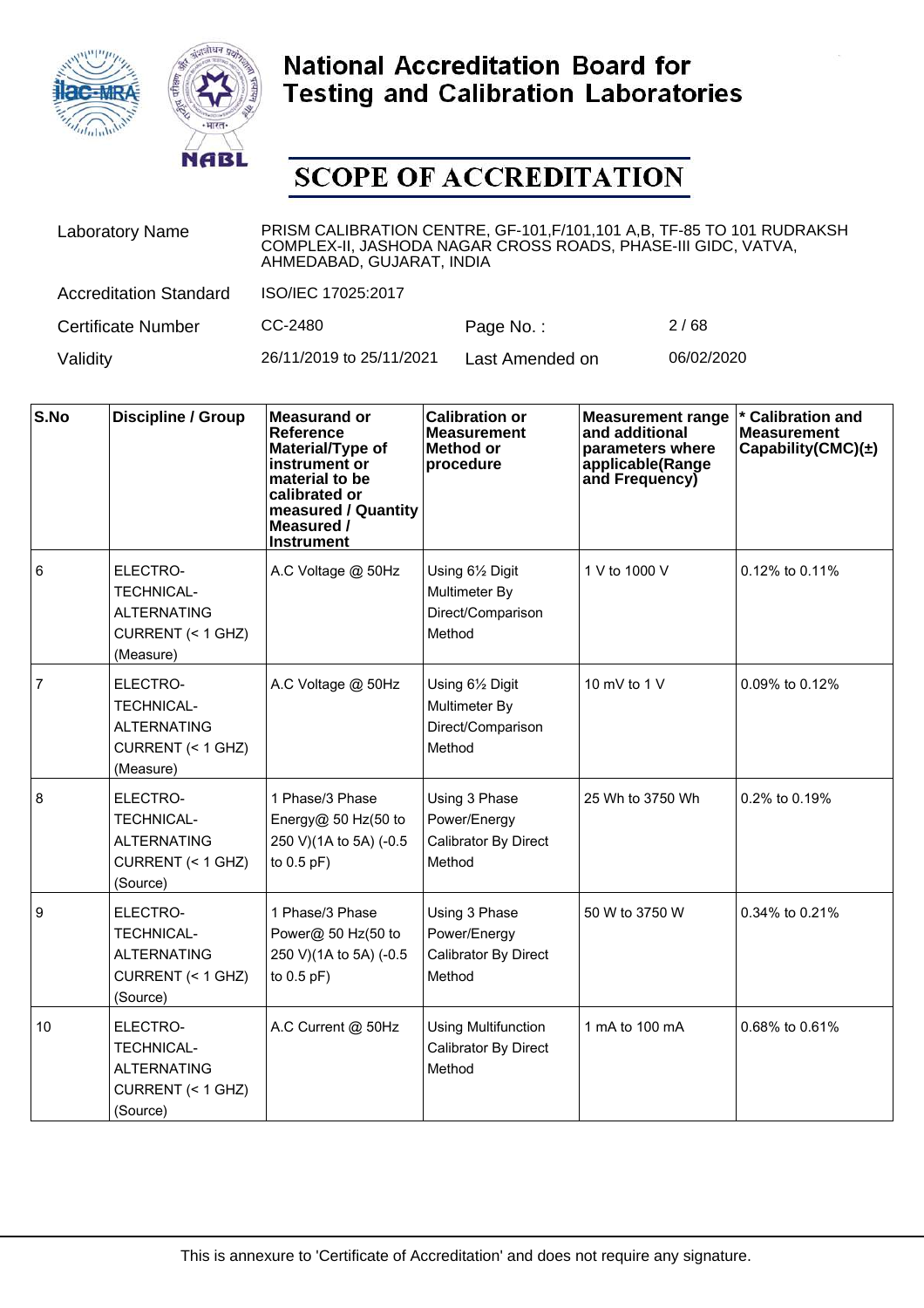



| <b>Laboratory Name</b>        | PRISM CALIBRATION CENTRE, GF-101, F/101, 101 A, B, TF-85 TO 101 RUDRAKSH<br>COMPLEX-II, JASHODA NAGAR CROSS ROADS, PHASE-III GIDC, VATVA,<br>AHMEDABAD, GUJARAT, INDIA |                 |            |  |  |
|-------------------------------|------------------------------------------------------------------------------------------------------------------------------------------------------------------------|-----------------|------------|--|--|
| <b>Accreditation Standard</b> | ISO/IEC 17025:2017                                                                                                                                                     |                 |            |  |  |
| <b>Certificate Number</b>     | CC-2480                                                                                                                                                                | Page No.:       | 3/68       |  |  |
| Validity                      | 26/11/2019 to 25/11/2021                                                                                                                                               | Last Amended on | 06/02/2020 |  |  |

| S.No | <b>Discipline / Group</b>                                                            | <b>Measurand or</b><br><b>Reference</b><br>Material/Type of<br>instrument or<br>material to be<br>calibrated or<br>measured / Quantity<br>Measured /<br><b>Instrument</b> | <b>Calibration or</b><br><b>Measurement</b><br>Method or<br>procedure                 | <b>Measurement range</b><br>and additional<br>parameters where<br>applicable(Range<br>and Frequency) | * Calibration and<br><b>Measurement</b><br>Capability(CMC) $(\pm)$ |
|------|--------------------------------------------------------------------------------------|---------------------------------------------------------------------------------------------------------------------------------------------------------------------------|---------------------------------------------------------------------------------------|------------------------------------------------------------------------------------------------------|--------------------------------------------------------------------|
| 11   | ELECTRO-<br><b>TECHNICAL-</b><br>ALTERNATING<br>CURRENT (< 1 GHZ)<br>(Source)        | A.C Current @ 50Hz                                                                                                                                                        | <b>Using Multifunction</b><br><b>Calibrator With Current</b><br>Coil By Direct Method | 10 A to 800 A                                                                                        | 1.55% to 1.27%                                                     |
| 12   | ELECTRO-<br><b>TECHNICAL-</b><br><b>ALTERNATING</b><br>CURRENT (< 1 GHZ)<br>(Source) | A.C Current @ 50Hz                                                                                                                                                        | <b>Using Multifunction</b><br>Calibrator By Direct<br>Method                          | 100 mA to 10 A                                                                                       | 0.61% to 0.51%                                                     |
| 13   | ELECTRO-<br><b>TECHNICAL-</b><br><b>ALTERNATING</b><br>CURRENT (< 1 GHZ)<br>(Source) | A.C Voltage @ 50Hz                                                                                                                                                        | <b>Using Multifunction</b><br>Calibrator By Direct<br>Method                          | 10<br>mV to 100 mV                                                                                   | 1.37<br>% to 0.52%                                                 |
| 14   | ELECTRO-<br><b>TECHNICAL-</b><br>ALTERNATING<br>CURRENT (< 1 GHZ)<br>(Source)        | A.C Voltage @ 50Hz                                                                                                                                                        | <b>Using Multifunction</b><br>Calibrator By Direct<br>Method                          | 100 mV to 1000 V                                                                                     | 0.51%                                                              |
| 15   | ELECTRO-<br><b>TECHNICAL-</b><br><b>ALTERNATING</b><br>CURRENT (< 1 GHZ)<br>(Source) | Power Factor @ 50<br>Hz(50 to 250 V)(0.1 to<br>5A)                                                                                                                        | Using 3 Phase<br>Power/Energy<br>Calibrator By Direct<br>Method                       | $-0.5$ pF to $0.5$ pF                                                                                | 0.012pF                                                            |
| 16   | ELECTRO-<br>TECHNICAL- DIRECT<br><b>CURRENT</b> (Measure)                            | D.C High Voltage                                                                                                                                                          | Using HV Probe with<br>DMM By Direct Method                                           | 1 kV to 5 kV                                                                                         | 4.6%                                                               |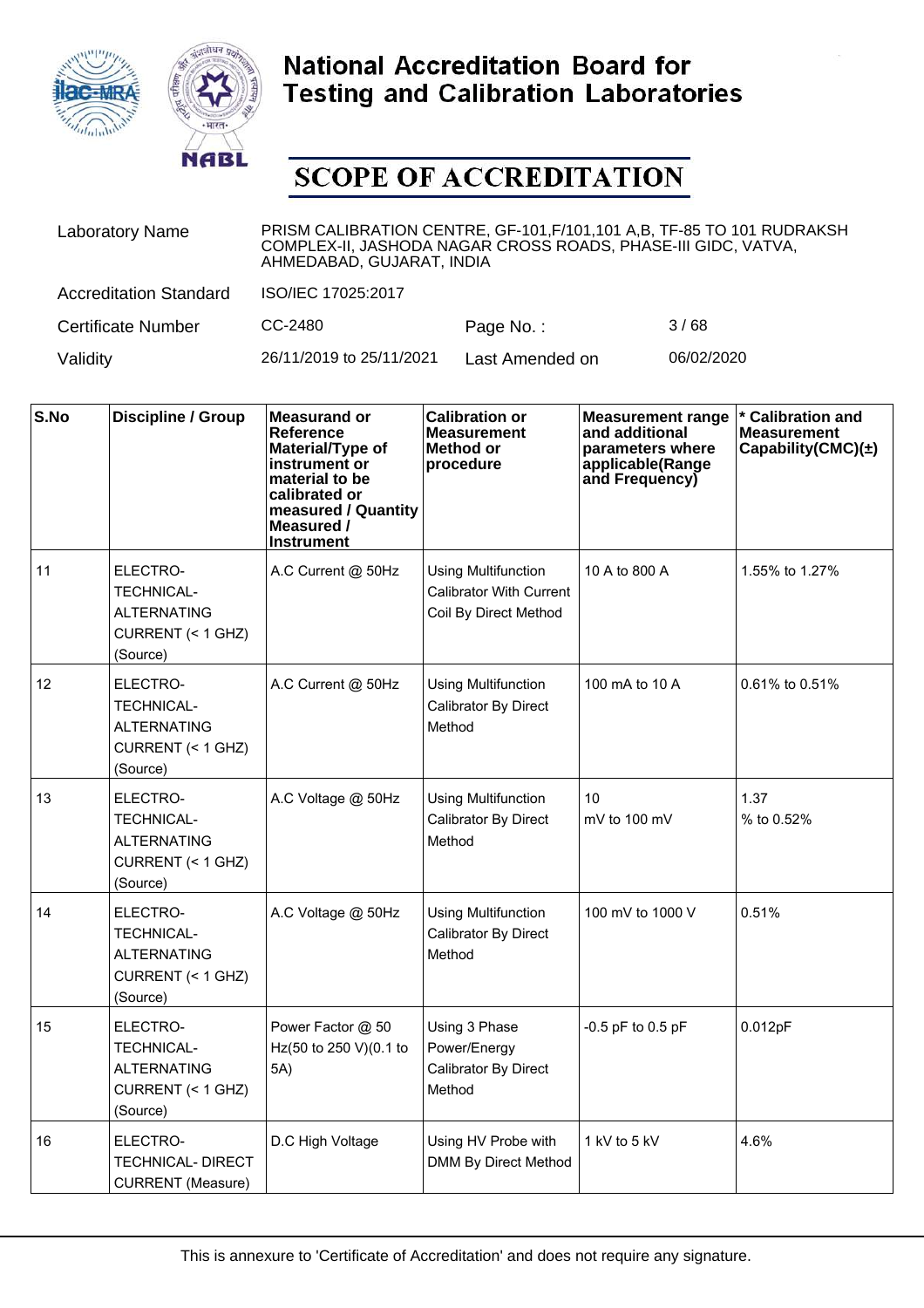



| <b>Laboratory Name</b>        | PRISM CALIBRATION CENTRE, GF-101, F/101, 101 A, B, TF-85 TO 101 RUDRAKSH<br>COMPLEX-II, JASHODA NAGAR CROSS ROADS, PHASE-III GIDC, VATVA,<br>AHMEDABAD, GUJARAT, INDIA |                 |            |  |  |
|-------------------------------|------------------------------------------------------------------------------------------------------------------------------------------------------------------------|-----------------|------------|--|--|
| <b>Accreditation Standard</b> | ISO/IEC 17025:2017                                                                                                                                                     |                 |            |  |  |
| <b>Certificate Number</b>     | CC-2480                                                                                                                                                                | Page No.:       | 4/68       |  |  |
| Validity                      | 26/11/2019 to 25/11/2021                                                                                                                                               | Last Amended on | 06/02/2020 |  |  |

| S.No | <b>Discipline / Group</b>                                        | <b>Measurand or</b><br><b>Reference</b><br>Material/Type of<br>instrument or<br>material to be<br>calibrated or<br>measured / Quantity<br>Measured /<br><b>Instrument</b> | <b>Calibration or</b><br><b>Measurement</b><br>Method or<br>procedure | <b>Measurement range</b><br>and additional<br>parameters where<br>applicable(Range<br>and Frequency) | * Calibration and<br><b>Measurement</b><br>Capability(CMC) $(\pm)$ |
|------|------------------------------------------------------------------|---------------------------------------------------------------------------------------------------------------------------------------------------------------------------|-----------------------------------------------------------------------|------------------------------------------------------------------------------------------------------|--------------------------------------------------------------------|
| 17   | ELECTRO-<br><b>TECHNICAL- DIRECT</b><br><b>CURRENT</b> (Measure) | D.C Current                                                                                                                                                               | Using 61/2 Digit<br>Multimeter By<br>Direct/Comparison<br>Method      | $0.1 \text{ mA}$ to 1 mA                                                                             | 1.01% to 0.06%                                                     |
| 18   | ELECTRO-<br><b>TECHNICAL- DIRECT</b><br><b>CURRENT</b> (Measure) | D.C Current                                                                                                                                                               | Using 61/2 Digit<br>Multimeter By<br>Direct/Comparison<br>Method      | 1 A to 10 A                                                                                          | 0.04% to 0.19%                                                     |
| 19   | ELECTRO-<br><b>TECHNICAL- DIRECT</b><br><b>CURRENT</b> (Measure) | D.C Current                                                                                                                                                               | Using 61/2 Digit<br>Multimeter By<br>Direct/Comparison<br>Method      | 1 mA to 100 mA                                                                                       | 0.06% to 0.07%                                                     |
| 20   | ELECTRO-<br>TECHNICAL- DIRECT<br><b>CURRENT</b> (Measure)        | D.C Current                                                                                                                                                               | Using 61/2 Digit<br>Multimeter By<br>Direct/Comparison<br>Method      | 100 mA to 1 A                                                                                        | 0.07% to 0.2%                                                      |
| 21   | ELECTRO-<br>TECHNICAL- DIRECT<br><b>CURRENT</b> (Measure)        | D.C Voltage                                                                                                                                                               | Using 61/2 Digit<br>Multimeter By<br>Direct/Comparison<br>Method      | 1 mV to 100 mV                                                                                       | 0.70% to 0.012%                                                    |
| 22   | ELECTRO-<br><b>TECHNICAL- DIRECT</b><br><b>CURRENT</b> (Measure) | D.C Voltage                                                                                                                                                               | Using 61/2 Digit<br>Multimeter By<br>Direct/Comparison<br>Method      | 1 V to 1000 V                                                                                        | 0.20% to 0.041%                                                    |
| 23   | ELECTRO-<br><b>TECHNICAL- DIRECT</b><br><b>CURRENT</b> (Measure) | D.C Voltage                                                                                                                                                               | Using 61/2 Digit<br>Multimeter By<br>Direct/Comparison<br>Method      | 100 mV to 1 V                                                                                        | 0.01% to 0.20%                                                     |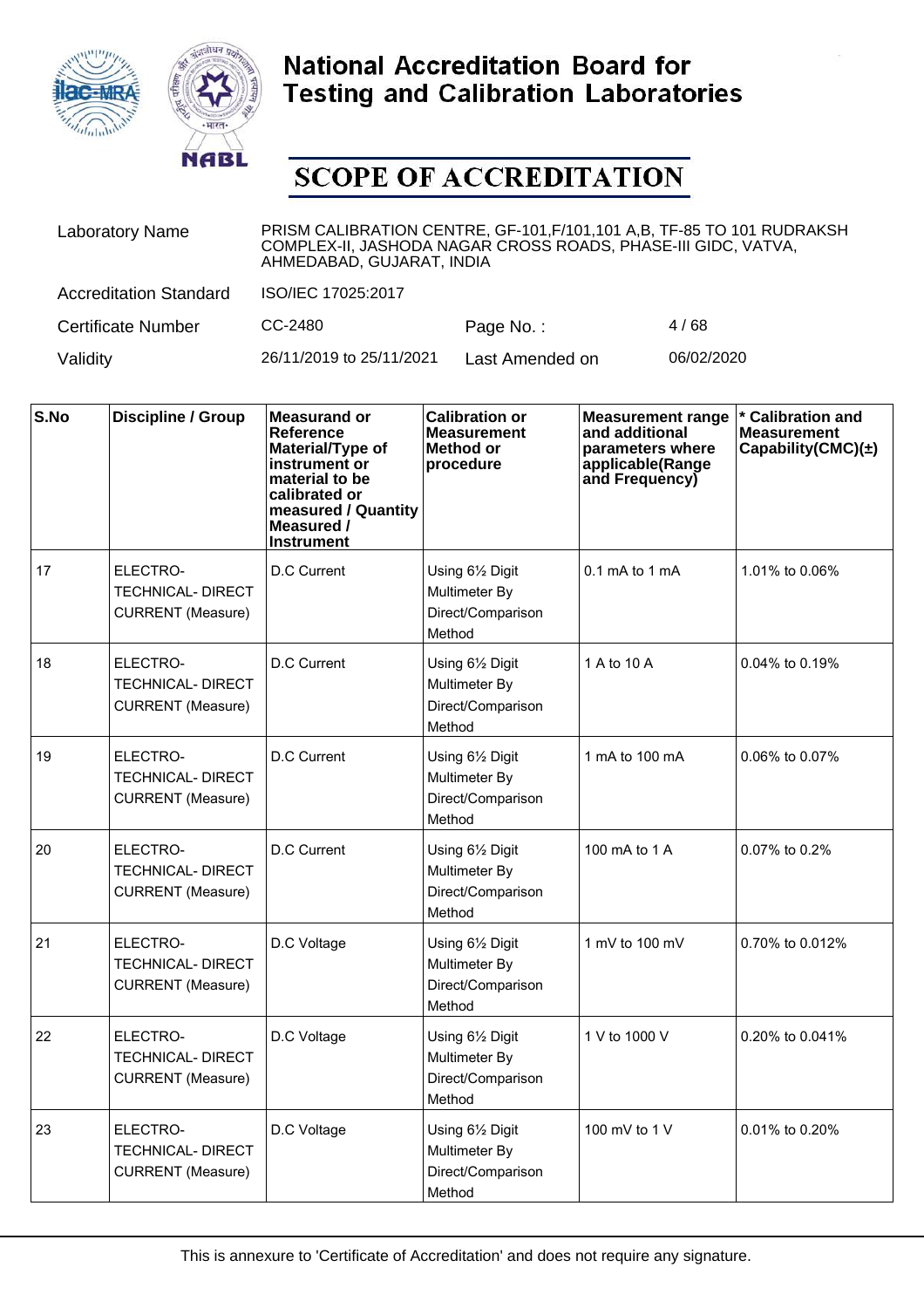



| <b>Laboratory Name</b>        | PRISM CALIBRATION CENTRE, GF-101, F/101, 101 A, B, TF-85 TO 101 RUDRAKSH<br>COMPLEX-II, JASHODA NAGAR CROSS ROADS, PHASE-III GIDC, VATVA,<br>AHMEDABAD, GUJARAT, INDIA |                 |            |  |  |
|-------------------------------|------------------------------------------------------------------------------------------------------------------------------------------------------------------------|-----------------|------------|--|--|
| <b>Accreditation Standard</b> | ISO/IEC 17025:2017                                                                                                                                                     |                 |            |  |  |
| <b>Certificate Number</b>     | CC-2480                                                                                                                                                                | Page No.:       | 5/68       |  |  |
| Validity                      | 26/11/2019 to 25/11/2021                                                                                                                                               | Last Amended on | 06/02/2020 |  |  |

| S.No | Discipline / Group                                               | <b>Measurand or</b><br>Reference<br>Material/Type of<br>instrument or<br>material to be<br>calibrated or<br>measured / Quantity<br>Measured /<br><b>Instrument</b> | <b>Calibration or</b><br><b>Measurement</b><br>Method or<br>procedure                  | <b>Measurement range</b><br>and additional<br>parameters where<br>applicable(Range<br>and Frequency) | * Calibration and<br><b>Measurement</b><br>Capability(CMC) $(\pm)$ |
|------|------------------------------------------------------------------|--------------------------------------------------------------------------------------------------------------------------------------------------------------------|----------------------------------------------------------------------------------------|------------------------------------------------------------------------------------------------------|--------------------------------------------------------------------|
| 24   | ELECTRO-<br><b>TECHNICAL- DIRECT</b><br><b>CURRENT</b> (Measure) | <b>DC</b> Resistance                                                                                                                                               | Using 61/2 Digit<br>Multimeter By<br>Direct/Comparison<br>Method                       | 1 ohm to 1 Gohm                                                                                      | 0.70% to 2.32%                                                     |
| 25   | ELECTRO-<br><b>TECHNICAL- DIRECT</b><br><b>CURRENT (Source)</b>  | D.C Current                                                                                                                                                        | Using Advance<br>Modular<br>Calibrator/Multifunction<br>Calibrator By Direct<br>Method | $0.1$ mA to 24 mA                                                                                    | 0.80% to 0.024%                                                    |
| 26   | ELECTRO-<br><b>TECHNICAL-DIRECT</b><br><b>CURRENT</b> (Source)   | D.C Current                                                                                                                                                        | <b>Using Multifunction</b><br><b>Calibrator With Current</b><br>Coil By Direct Method  | 10 A to 800 A                                                                                        | 1.48% to 0.51%                                                     |
| 27   | ELECTRO-<br><b>TECHNICAL- DIRECT</b><br><b>CURRENT</b> (Source)  | <b>D.C Current</b>                                                                                                                                                 | <b>Using Multifunction</b><br>Calibrator By Direct<br>Method                           | 100 mA to 10 A                                                                                       | 0.61% to 0.38%                                                     |
| 28   | ELECTRO-<br><b>TECHNICAL-DIRECT</b><br><b>CURRENT</b> (Source)   | <b>D.C Current</b>                                                                                                                                                 | <b>Using Multifunction</b><br>Calibrator By Direct<br>Method                           | 24 mA to 100 mA                                                                                      | 0.68% to 0.61%                                                     |
| 29   | ELECTRO-<br><b>TECHNICAL- DIRECT</b><br><b>CURRENT</b> (Source)  | D.C Resistance<br>(Discrete)                                                                                                                                       | <b>Using Discerete</b><br><b>Standard Resistor By</b><br>Direct Method                 | 1 mohm                                                                                               | 0.14%                                                              |
| 30   | ELECTRO-<br><b>TECHNICAL-DIRECT</b><br><b>CURRENT (Source)</b>   | D.C Resistance<br>(Discrete)                                                                                                                                       | <b>Using Discerete</b><br><b>Standard Resistor By</b><br>Direct Method                 | 10 µohm                                                                                              | 2.26 %                                                             |
| 31   | ELECTRO-<br><b>TECHNICAL- DIRECT</b><br><b>CURRENT (Source)</b>  | D.C Resistance<br>(Discrete)                                                                                                                                       | <b>Using Discerete</b><br><b>Standard Resistor By</b><br>Direct Method                 | 10 mohm                                                                                              | 0.14%                                                              |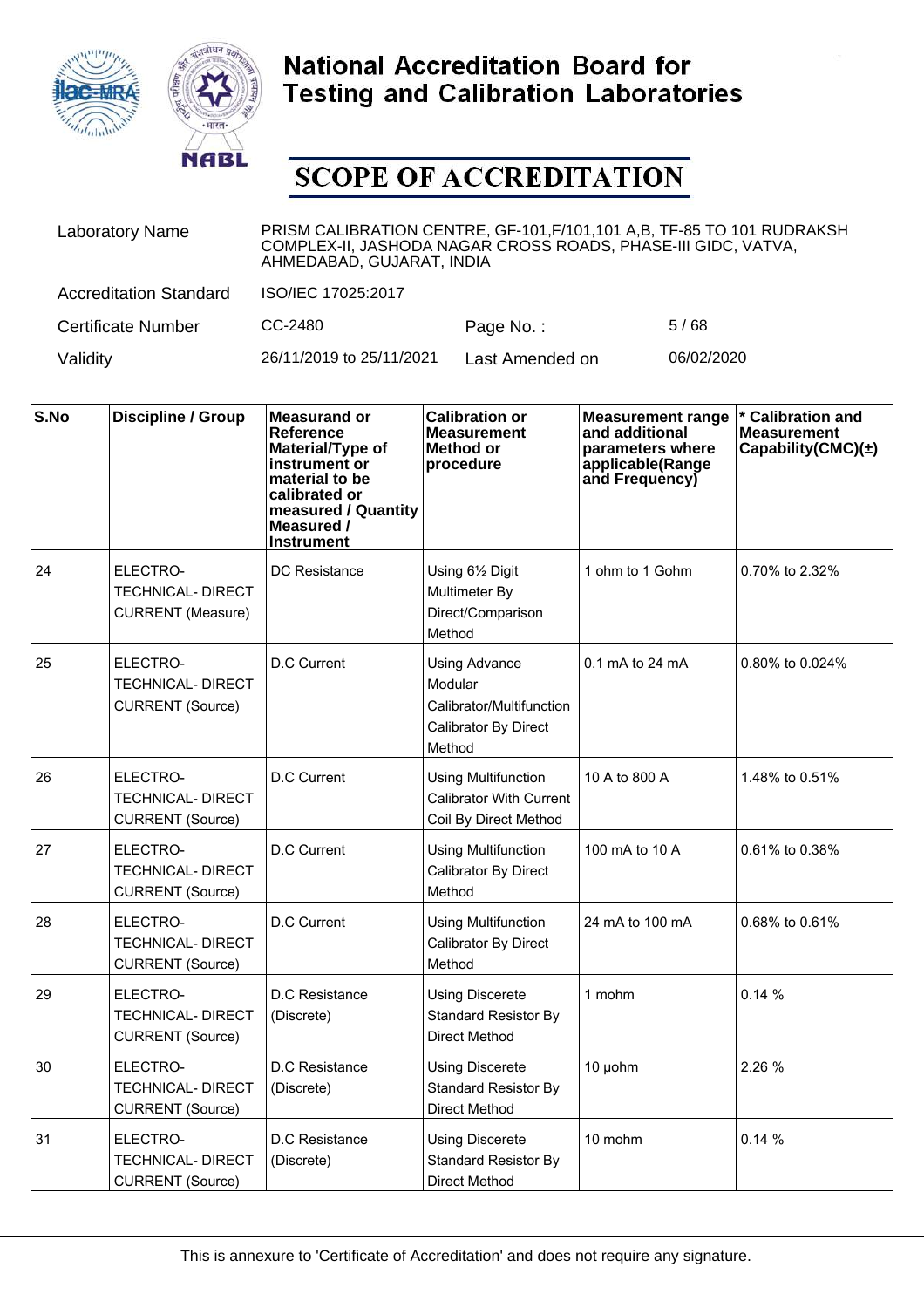



| <b>Laboratory Name</b>        | PRISM CALIBRATION CENTRE, GF-101, F/101, 101 A, B, TF-85 TO 101 RUDRAKSH<br>COMPLEX-II, JASHODA NAGAR CROSS ROADS, PHASE-III GIDC, VATVA,<br>AHMEDABAD, GUJARAT, INDIA |                 |            |  |  |
|-------------------------------|------------------------------------------------------------------------------------------------------------------------------------------------------------------------|-----------------|------------|--|--|
| <b>Accreditation Standard</b> | ISO/IEC 17025:2017                                                                                                                                                     |                 |            |  |  |
| <b>Certificate Number</b>     | CC-2480                                                                                                                                                                | Page No.:       | 6/68       |  |  |
| Validity                      | 26/11/2019 to 25/11/2021                                                                                                                                               | Last Amended on | 06/02/2020 |  |  |

| S.No | <b>Discipline / Group</b>                                       | <b>Measurand or</b><br>Reference<br>Material/Type of<br>instrument or<br>material to be<br>calibrated or<br>measured / Quantity<br>Measured /<br><b>Instrument</b> | <b>Calibration or</b><br><b>Measurement</b><br><b>Method or</b><br>procedure  | <b>Measurement range</b><br>and additional<br>parameters where<br>applicable(Range<br>and Frequency) | * Calibration and<br><b>Measurement</b><br>Capability(CMC) $(\pm)$ |
|------|-----------------------------------------------------------------|--------------------------------------------------------------------------------------------------------------------------------------------------------------------|-------------------------------------------------------------------------------|------------------------------------------------------------------------------------------------------|--------------------------------------------------------------------|
| 32   | ELECTRO-<br><b>TECHNICAL- DIRECT</b><br><b>CURRENT</b> (Source) | D.C Resistance<br>(Discrete)                                                                                                                                       | <b>Using Discerete</b><br><b>Standard Resistor By</b><br><b>Direct Method</b> | 100 µohm<br>to                                                                                       | 0.55%                                                              |
| 33   | ELECTRO-<br><b>TECHNICAL- DIRECT</b><br><b>CURRENT</b> (Source) | D.C Resistance<br>(Discrete)                                                                                                                                       | <b>Using Discerete</b><br><b>Standard Resistor By</b><br><b>Direct Method</b> | 100 mohm                                                                                             | 0.14%                                                              |
| 34   | ELECTRO-<br><b>TECHNICAL- DIRECT</b><br><b>CURRENT</b> (Source) | D.C Resistance<br>(Discrete)                                                                                                                                       | <b>Using Discerete</b><br><b>Standard Resistor By</b><br><b>Direct Method</b> | 1000 mohm                                                                                            | 0.12%                                                              |
| 35   | ELECTRO-<br><b>TECHNICAL- DIRECT</b><br><b>CURRENT (Source)</b> | D.C Resistance<br>(Discrete)                                                                                                                                       | <b>Using Discerete</b><br><b>Standard Resistor By</b><br><b>Direct Method</b> | 50 µohm                                                                                              | 0.60%                                                              |
| 36   | ELECTRO-<br><b>TECHNICAL- DIRECT</b><br><b>CURRENT</b> (Source) | D.C Voltage                                                                                                                                                        | <b>Using Multifunction</b><br>Calibrator By Direct<br>Method                  | 10 mV to 100 mV                                                                                      | 1.17% to 0.19%                                                     |
| 37   | ELECTRO-<br><b>TECHNICAL- DIRECT</b><br><b>CURRENT</b> (Source) | D.C Voltage                                                                                                                                                        | <b>Using Multifunction</b><br>Calibrator By Direct<br>Method                  | 100 mV to 1000 V                                                                                     | 0.19% to 0.12%                                                     |
| 38   | ELECTRO-<br><b>TECHNICAL- DIRECT</b><br><b>CURRENT</b> (Source) | DC Resistance                                                                                                                                                      | <b>Using Decade</b><br>Resistance Box By<br><b>Direct Method</b>              | 1 ohm to 1 Gohm                                                                                      | 1.40% to 2.65%                                                     |
| 39   | ELECTRO-<br><b>TECHNICAL- DIRECT</b><br><b>CURRENT</b> (Source) | Resistance                                                                                                                                                         | <b>Using High Resistance</b><br>Jig By Direct Method                          | 1 Gohm to 100 Gohm                                                                                   | 2.65% to 2.84%                                                     |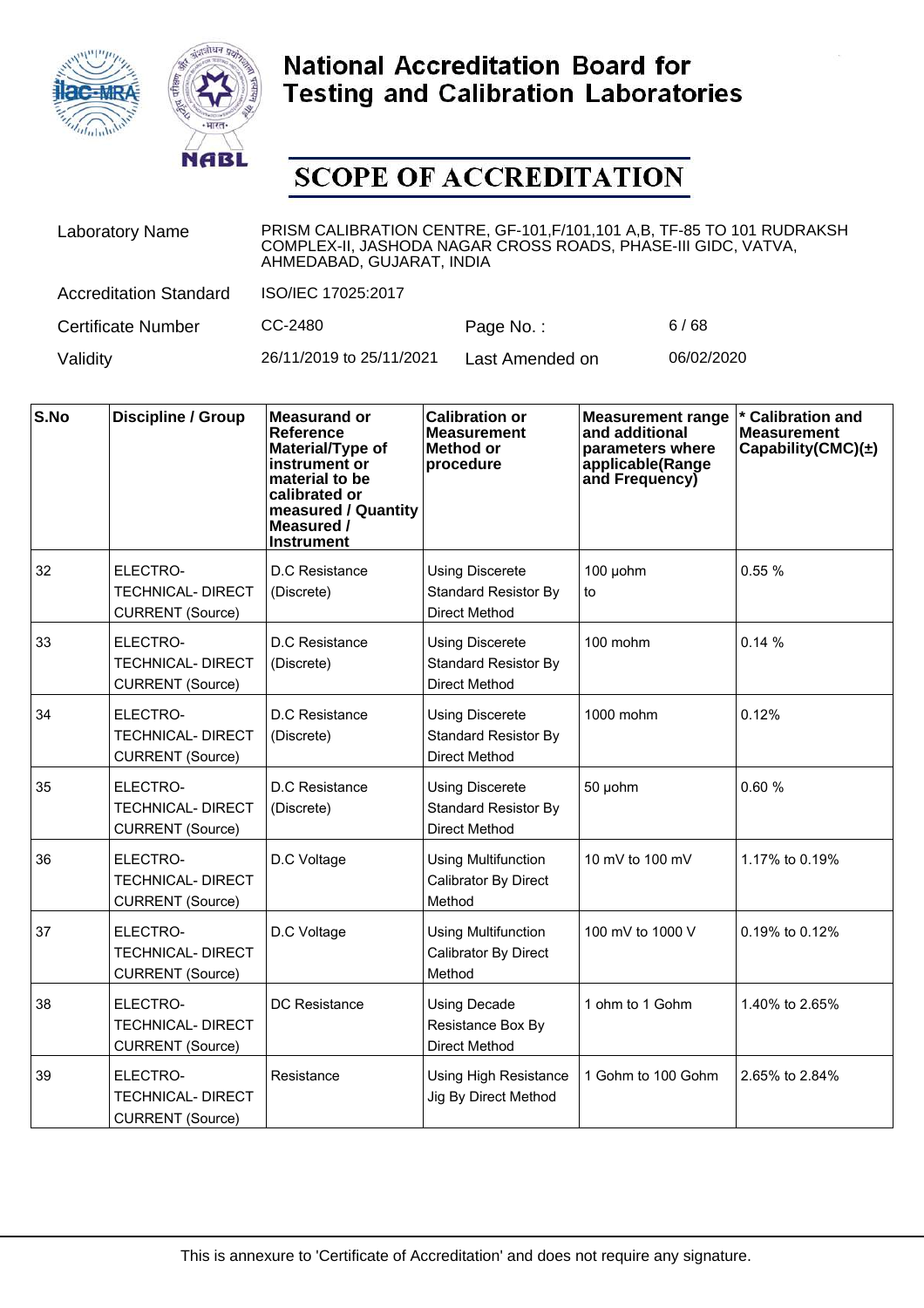



| <b>Laboratory Name</b>        | PRISM CALIBRATION CENTRE, GF-101, F/101, 101 A,B, TF-85 TO 101 RUDRAKSH<br>COMPLEX-II, JASHODA NAGAR CROSS ROADS, PHASE-III GIDC, VATVA,<br>AHMEDABAD, GUJARAT, INDIA |                 |            |  |
|-------------------------------|-----------------------------------------------------------------------------------------------------------------------------------------------------------------------|-----------------|------------|--|
| <b>Accreditation Standard</b> | ISO/IEC 17025:2017                                                                                                                                                    |                 |            |  |
| <b>Certificate Number</b>     | CC-2480                                                                                                                                                               | Page No.:       | 7/68       |  |
| Validity                      | 26/11/2019 to 25/11/2021                                                                                                                                              | Last Amended on | 06/02/2020 |  |

| S.No | <b>Discipline / Group</b>                                                             | <b>Measurand or</b><br>Reference<br>Material/Type of<br>instrument or<br>material to be<br>calibrated or<br>measured / Quantity<br><b>Measured /</b><br><b>Instrument</b> | <b>Calibration or</b><br><b>Measurement</b><br><b>Method or</b><br>procedure              | <b>Measurement range</b><br>and additional<br>parameters where<br>applicable(Range<br>and Frequency) | * Calibration and<br><b>Measurement</b><br>Capability(CMC) $(\pm)$ |
|------|---------------------------------------------------------------------------------------|---------------------------------------------------------------------------------------------------------------------------------------------------------------------------|-------------------------------------------------------------------------------------------|------------------------------------------------------------------------------------------------------|--------------------------------------------------------------------|
| 40   | ELECTRO-<br><b>TECHNICAL-</b><br><b>TEMPERATURE</b><br><b>SIMULATION</b><br>(Measure) | B Type thermocouple                                                                                                                                                       | <b>Using Advance</b><br>Modular<br>Calibrator/Universal<br>Calibrator By Direct<br>Method | 600 °C to 1800 °C                                                                                    | 2.47°C to 1.47°C                                                   |
| 41   | ELECTRO-<br><b>TECHNICAL-</b><br><b>TEMPERATURE</b><br><b>SIMULATION</b><br>(Measure) | J Type thermocouple                                                                                                                                                       | <b>Using Advance</b><br>Modular<br>Calibrator/Universal<br>Calibrator By Direct<br>Method | -100 °C to 1200 °C                                                                                   | $0.76^{\circ}$ C to $0.80^{\circ}$ C                               |
| 42   | ELECTRO-<br><b>TECHNICAL-</b><br><b>TEMPERATURE</b><br><b>SIMULATION</b><br>(Measure) | K Type thermocouple                                                                                                                                                       | <b>Using Advance</b><br>Modular<br>Calibrator/Universal<br>Calibrator By Direct<br>Method | -50 °C to 1300 °C                                                                                    | $0.76^{\circ}$ C to $0.93^{\circ}$ C                               |
| 43   | ELECTRO-<br><b>TECHNICAL-</b><br><b>TEMPERATURE</b><br><b>SIMULATION</b><br>(Measure) | N Type thermocouple                                                                                                                                                       | <b>Using Advance</b><br>Modular<br>Calibrator/Universal<br>Calibrator By Direct<br>Method | $-50 °C$<br>to 1300 °C                                                                               | $0.60^{\circ}$ C                                                   |
| 44   | ELECTRO-<br><b>TECHNICAL-</b><br><b>TEMPERATURE</b><br><b>SIMULATION</b><br>(Measure) | R Type thermocouple                                                                                                                                                       | <b>Using Advance</b><br>Modular<br>Calibrator/Universal<br>Calibrator By Direct<br>Method | 360 °C to 1700 °C                                                                                    | 1.46°C to 1.47°C                                                   |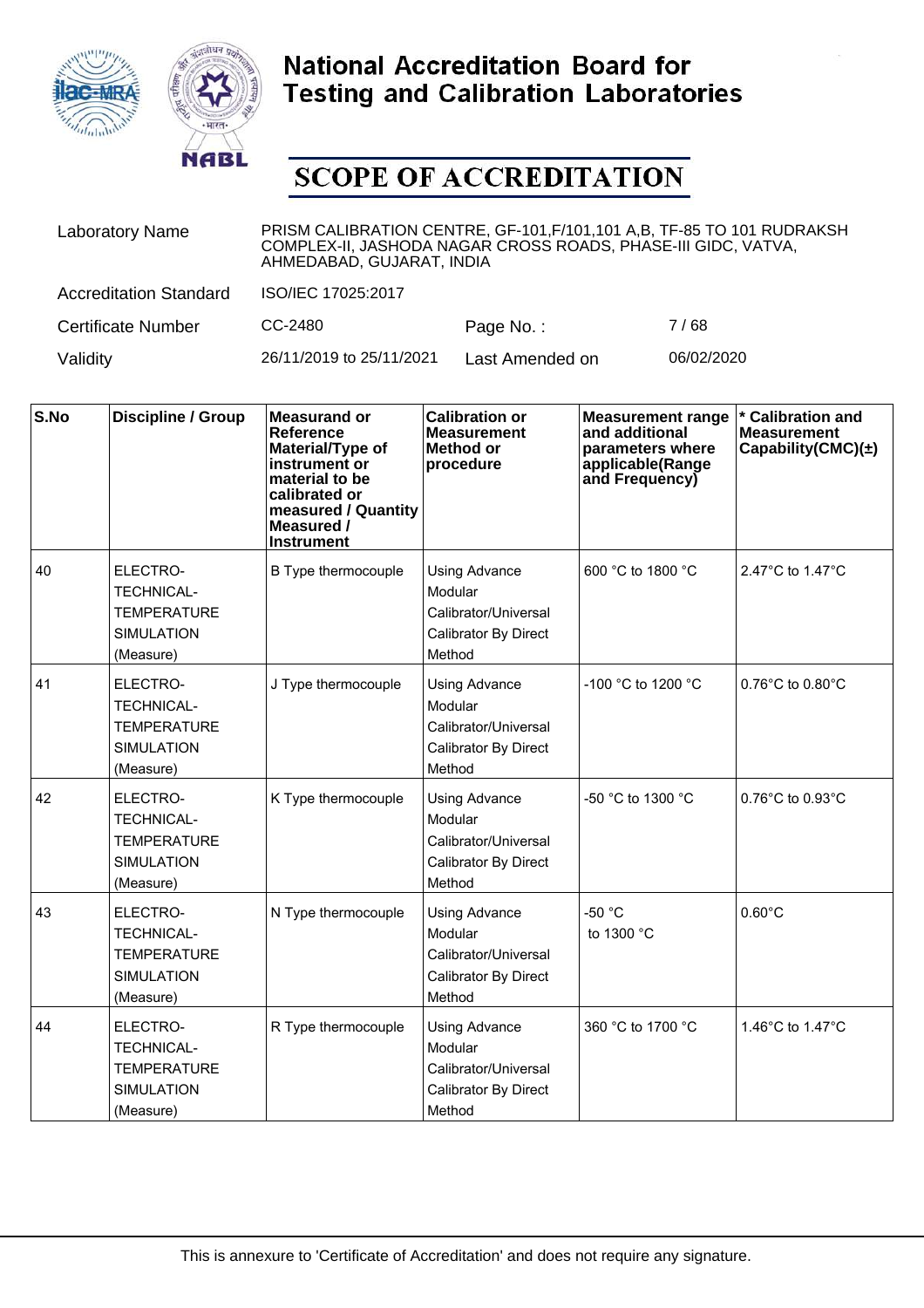



| <b>Laboratory Name</b>        | PRISM CALIBRATION CENTRE, GF-101, F/101, 101 A, B, TF-85 TO 101 RUDRAKSH<br>COMPLEX-II, JASHODA NAGAR CROSS ROADS, PHASE-III GIDC, VATVA,<br>AHMEDABAD, GUJARAT, INDIA |                 |            |  |
|-------------------------------|------------------------------------------------------------------------------------------------------------------------------------------------------------------------|-----------------|------------|--|
| <b>Accreditation Standard</b> | ISO/IEC 17025:2017                                                                                                                                                     |                 |            |  |
| <b>Certificate Number</b>     | CC-2480                                                                                                                                                                | Page No.:       | 8/68       |  |
| Validity                      | 26/11/2019 to 25/11/2021                                                                                                                                               | Last Amended on | 06/02/2020 |  |

| S.No | Discipline / Group                                                                    | <b>Measurand or</b><br>Reference<br>Material/Type of<br>instrument or<br>material to be<br>calibrated or<br>measured / Quantity<br>Measured /<br><b>Instrument</b> | <b>Calibration or</b><br><b>Measurement</b><br>Method or<br>procedure                                       | <b>Measurement range</b><br>and additional<br>parameters where<br>applicable(Range<br>and Frequency) | * Calibration and<br><b>Measurement</b><br>Capability(CMC) $(\pm)$ |
|------|---------------------------------------------------------------------------------------|--------------------------------------------------------------------------------------------------------------------------------------------------------------------|-------------------------------------------------------------------------------------------------------------|------------------------------------------------------------------------------------------------------|--------------------------------------------------------------------|
| 45   | ELECTRO-<br><b>TECHNICAL-</b><br><b>TEMPERATURE</b><br><b>SIMULATION</b><br>(Measure) | RTD type                                                                                                                                                           | <b>Using Advance</b><br>Modular<br>Calibrator/Universal<br>Calibrator By Direct<br>Method                   | -200 °C<br>to 800 $^{\circ}$ C                                                                       | $0.16^{\circ}$ C to $0.33^{\circ}$ C                               |
| 46   | ELECTRO-<br><b>TECHNICAL-</b><br><b>TEMPERATURE</b><br><b>SIMULATION</b><br>(Measure) | S Type thermocouple                                                                                                                                                | <b>Using Advance</b><br>Modular<br>Calibrator/Universal<br>Calibrator By Direct<br>Method                   | 300 °C<br>to 1700 °C                                                                                 | 1.95°C to 1.47°C                                                   |
| 47   | ELECTRO-<br><b>TECHNICAL-</b><br><b>TEMPERATURE</b><br><b>SIMULATION</b><br>(Measure) | T Type thermocouple                                                                                                                                                | <b>Using Advance</b><br>Modular<br>Calibrator/Universal<br>Calibrator By Direct<br>Method                   | -50 °C to 400 °C                                                                                     | $0.76^{\circ}$ C to $0.77^{\circ}$ C                               |
| 48   | ELECTRO-<br><b>TECHNICAL-</b><br><b>TEMPERATURE</b><br>SIMULATION (Source)            | <b>B Type Thermocouple</b>                                                                                                                                         | <b>Using Advance</b><br>Modular<br>Calibrator/Universal<br>Calibrator/Process<br>Source By Direct<br>Method | 600 °C<br>to 1800 °C                                                                                 | 2.47°C to 2.48°C                                                   |
| 49   | ELECTRO-<br><b>TECHNICAL-</b><br><b>TEMPERATURE</b><br>SIMULATION (Source)            | J Type Thermocouple                                                                                                                                                | <b>Using Advance</b><br>Modular<br>Calibrator/Universal<br>Calibrator/Process<br>Source By Direct<br>Method | -100 °C to 1200 °C                                                                                   | $0.77^{\circ}$ C                                                   |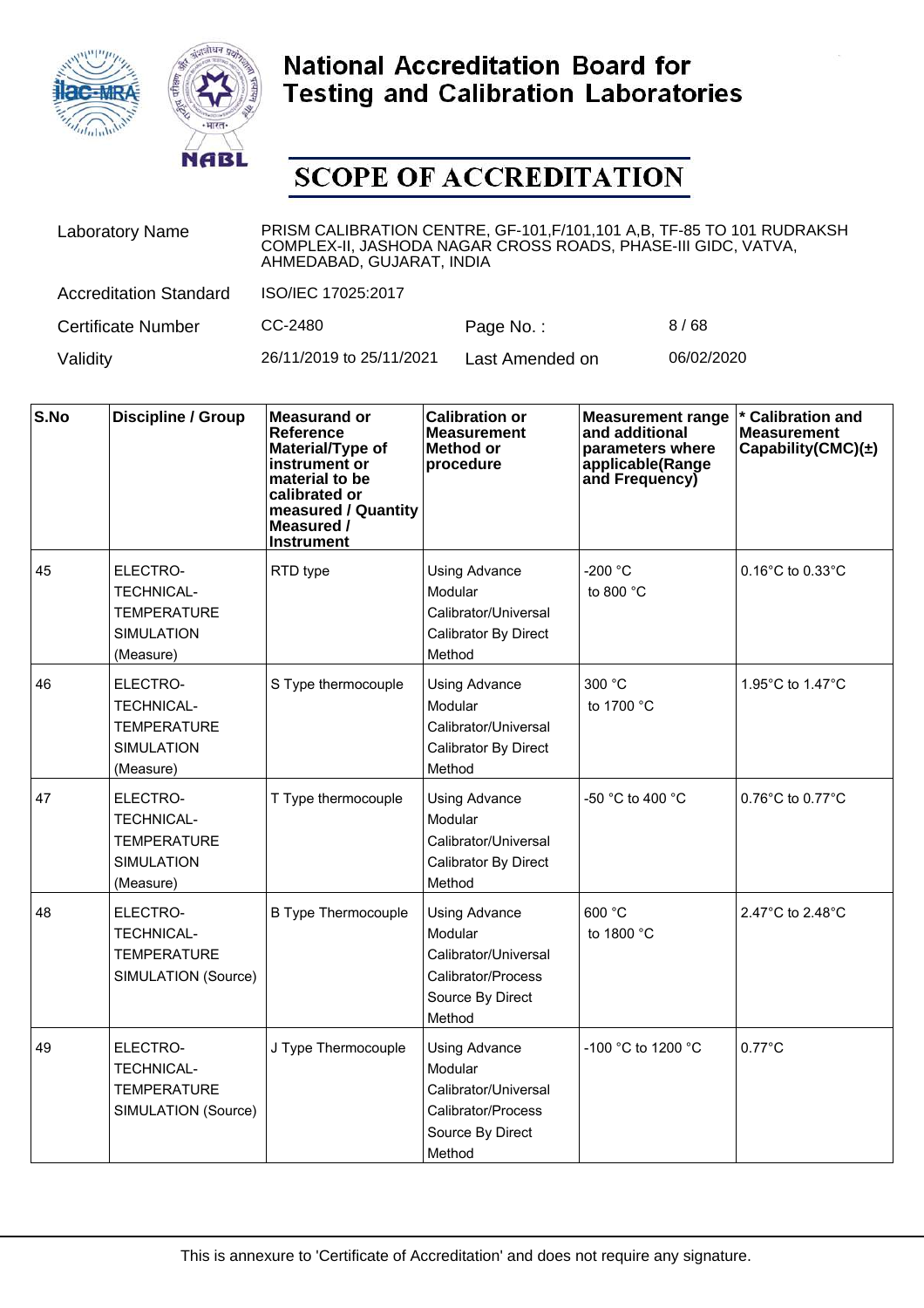



| <b>Laboratory Name</b>        | PRISM CALIBRATION CENTRE, GF-101, F/101, 101 A, B, TF-85 TO 101 RUDRAKSH<br>COMPLEX-II, JASHODA NAGAR CROSS ROADS, PHASE-III GIDC, VATVA,<br>AHMEDABAD, GUJARAT, INDIA |                 |            |  |
|-------------------------------|------------------------------------------------------------------------------------------------------------------------------------------------------------------------|-----------------|------------|--|
| <b>Accreditation Standard</b> | ISO/IEC 17025:2017                                                                                                                                                     |                 |            |  |
| <b>Certificate Number</b>     | CC-2480                                                                                                                                                                | Page No.:       | 9/68       |  |
| Validity                      | 26/11/2019 to 25/11/2021                                                                                                                                               | Last Amended on | 06/02/2020 |  |

| S.No | <b>Discipline / Group</b>                                                  | <b>Measurand or</b><br><b>Reference</b><br>Material/Type of<br>instrument or<br>material to be<br>calibrated or<br>measured / Quantity<br>Measured /<br><b>Instrument</b> | <b>Calibration or</b><br><b>Measurement</b><br><b>Method or</b><br>procedure                                | <b>Measurement range</b><br>and additional<br>parameters where<br>applicable(Range<br>and Frequency) | * Calibration and<br><b>Measurement</b><br>Capability(CMC) $(\pm)$ |
|------|----------------------------------------------------------------------------|---------------------------------------------------------------------------------------------------------------------------------------------------------------------------|-------------------------------------------------------------------------------------------------------------|------------------------------------------------------------------------------------------------------|--------------------------------------------------------------------|
| 50   | ELECTRO-<br><b>TECHNICAL-</b><br><b>TEMPERATURE</b><br>SIMULATION (Source) | K Type Thermocouple                                                                                                                                                       | <b>Using Advance</b><br>Modular<br>Calibrator/Universal<br>Calibrator/Process<br>Source By Direct<br>Method | -50 °C to 1300 °C                                                                                    | $0.77^{\circ}$ C to $0.59^{\circ}$ C                               |
| 51   | ELECTRO-<br>TECHNICAL-<br><b>TEMPERATURE</b><br>SIMULATION (Source)        | N Type Thermocouple                                                                                                                                                       | <b>Using Advance</b><br>Modular<br>Calibrator/Universal<br>Calibrator/Process<br>Source By Direct<br>Method | -50 °C to 1300 °C                                                                                    | $0.60^{\circ}$ C                                                   |
| 52   | ELECTRO-<br><b>TECHNICAL-</b><br><b>TEMPERATURE</b><br>SIMULATION (Source) | R Type Thermocouple                                                                                                                                                       | <b>Using Advance</b><br>Modular<br>Calibrator/Universal<br>Calibrator/Process<br>Source By Direct<br>Method | 360 °C to 1700 °C                                                                                    | $1.46^{\circ}$ C                                                   |
| 53   | ELECTRO-<br><b>TECHNICAL-</b><br><b>TEMPERATURE</b><br>SIMULATION (Source) | RTD Type                                                                                                                                                                  | <b>Using Advance</b><br>Modular<br>Calibrator/Universal<br>Calibrator/Process<br>Source By Direct<br>Method | $-200$<br>°C to 800 °C                                                                               | 0.28°C to 0.57°C                                                   |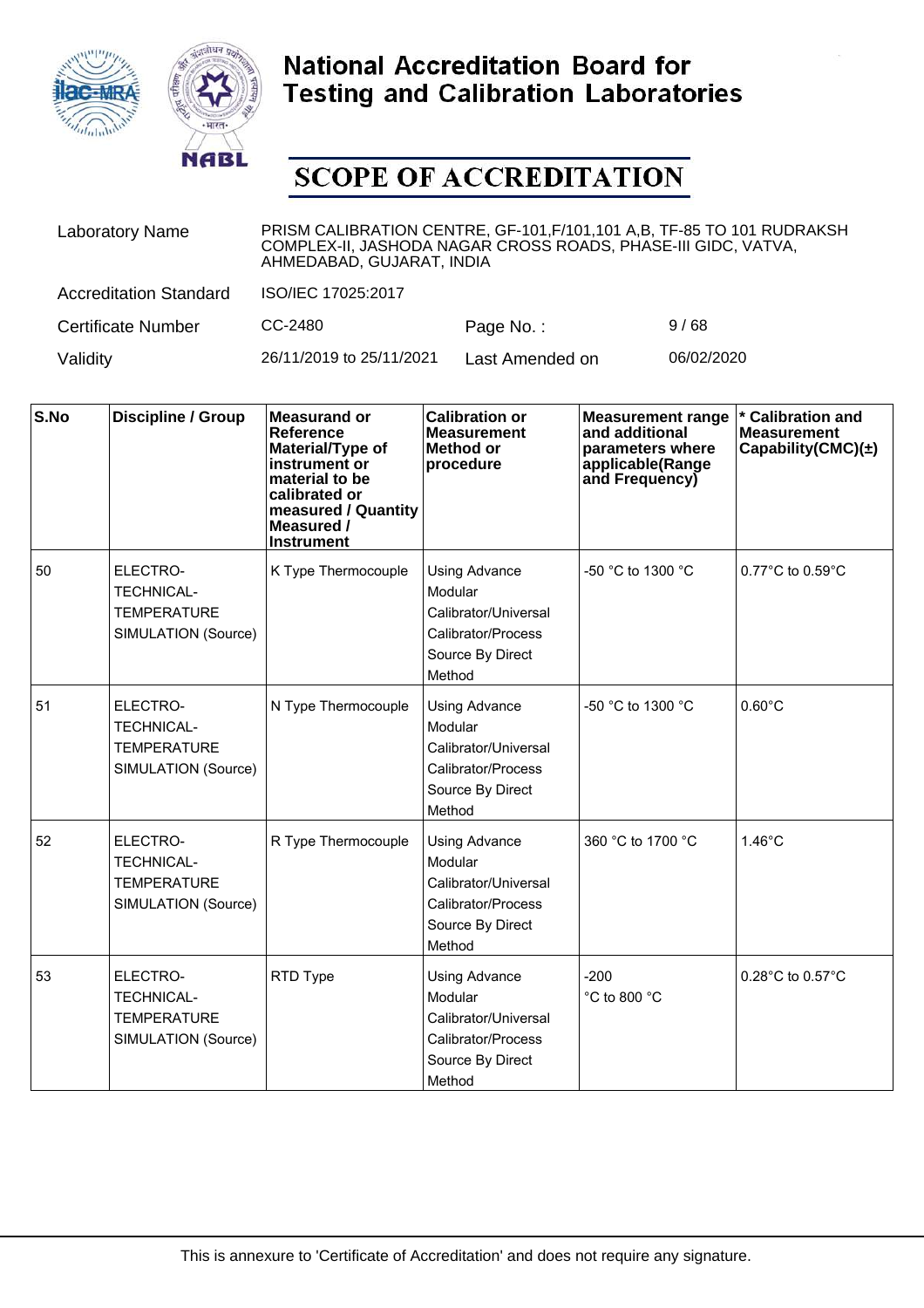



| <b>Laboratory Name</b>        | PRISM CALIBRATION CENTRE, GF-101, F/101, 101 A, B, TF-85 TO 101 RUDRAKSH<br>COMPLEX-II, JASHODA NAGAR CROSS ROADS, PHASE-III GIDC, VATVA,<br>AHMEDABAD, GUJARAT, INDIA |                 |            |  |
|-------------------------------|------------------------------------------------------------------------------------------------------------------------------------------------------------------------|-----------------|------------|--|
| <b>Accreditation Standard</b> | ISO/IEC 17025:2017                                                                                                                                                     |                 |            |  |
| <b>Certificate Number</b>     | CC-2480                                                                                                                                                                | Page No.:       | 10/68      |  |
| Validity                      | 26/11/2019 to 25/11/2021                                                                                                                                               | Last Amended on | 06/02/2020 |  |

| S.No | <b>Discipline / Group</b>                                                  | <b>Measurand or</b><br><b>Reference</b><br>Material/Type of<br>instrument or<br>material to be<br>calibrated or<br>measured / Quantity<br>Measured /<br><b>Instrument</b> | <b>Calibration or</b><br><b>Measurement</b><br>Method or<br>procedure                                       | <b>Measurement range</b><br>and additional<br>parameters where<br>applicable(Range<br>and Frequency) | * Calibration and<br><b>Measurement</b><br>Capability(CMC) $(\pm)$ |
|------|----------------------------------------------------------------------------|---------------------------------------------------------------------------------------------------------------------------------------------------------------------------|-------------------------------------------------------------------------------------------------------------|------------------------------------------------------------------------------------------------------|--------------------------------------------------------------------|
| 54   | ELECTRO-<br><b>TECHNICAL-</b><br><b>TEMPERATURE</b><br>SIMULATION (Source) | S Type Thermocouple                                                                                                                                                       | <b>Using Advance</b><br>Modular<br>Calibrator/Universal<br>Calibrator/Process<br>Source By Direct<br>Method | 300 °C to 1700 °C                                                                                    | $1.46^{\circ}$ C                                                   |
| 55   | ELECTRO-<br><b>TECHNICAL-</b><br><b>TEMPERATURE</b><br>SIMULATION (Source) | T Type Thermocouple                                                                                                                                                       | <b>Using Advance</b><br>Modular<br>Calibrator/Universal<br>Calibrator/Process<br>Source By Direct<br>Method | -50 °C<br>to 400 $^{\circ}$ C                                                                        | $0.76^{\circ}$ C to $0.77^{\circ}$ C                               |
| 56   | ELECTRO-<br><b>TECHNICAL-TIME &amp;</b><br><b>FREQUENCY</b><br>(Measure)   | Digital Timer, Time<br>Totalizer, Digital<br>Stopwatch, Totalizer, Pr<br>ogrammable Timer.                                                                                | <b>Using Digital Time</b><br>Interval Meter By<br>Direct/Comparison<br>Method                               | 1 hr to 24 hr                                                                                        | 1.30s to 5.18s                                                     |
| 57   | ELECTRO-<br><b>TECHNICAL-TIME &amp;</b><br><b>FREQUENCY</b><br>(Measure)   | Digital Timer, Time<br>Totalizer, Digital<br>Stopwatch, Totalizer, Pr<br>ogrammable Timer.                                                                                | <b>Using Digital Time</b><br>Interval Meter By<br>Direct/Comparison<br>Method                               | 2 ms to 1 hr                                                                                         | $0.013$ s to $1.30$ s                                              |
| 58   | ELECTRO-<br><b>TECHNICAL-TIME &amp;</b><br><b>FREQUENCY</b><br>(Measure)   | Frequency                                                                                                                                                                 | Using $6\frac{1}{2}$ Digit<br>Multimeter By<br>Direct/Comparison<br>Method                                  | 10 Hz to 50 kHz                                                                                      | 0.04% to 0.03%                                                     |
| 59   | ELECTRO-<br><b>TECHNICAL-TIME &amp;</b><br>FREQUENCY (Source)              | Frequency                                                                                                                                                                 | <b>Using Advance</b><br>Modular Calibrator By<br><b>Direct Method</b>                                       | 10<br>Hz to 50 kHz                                                                                   | 0.58% to 0.02%                                                     |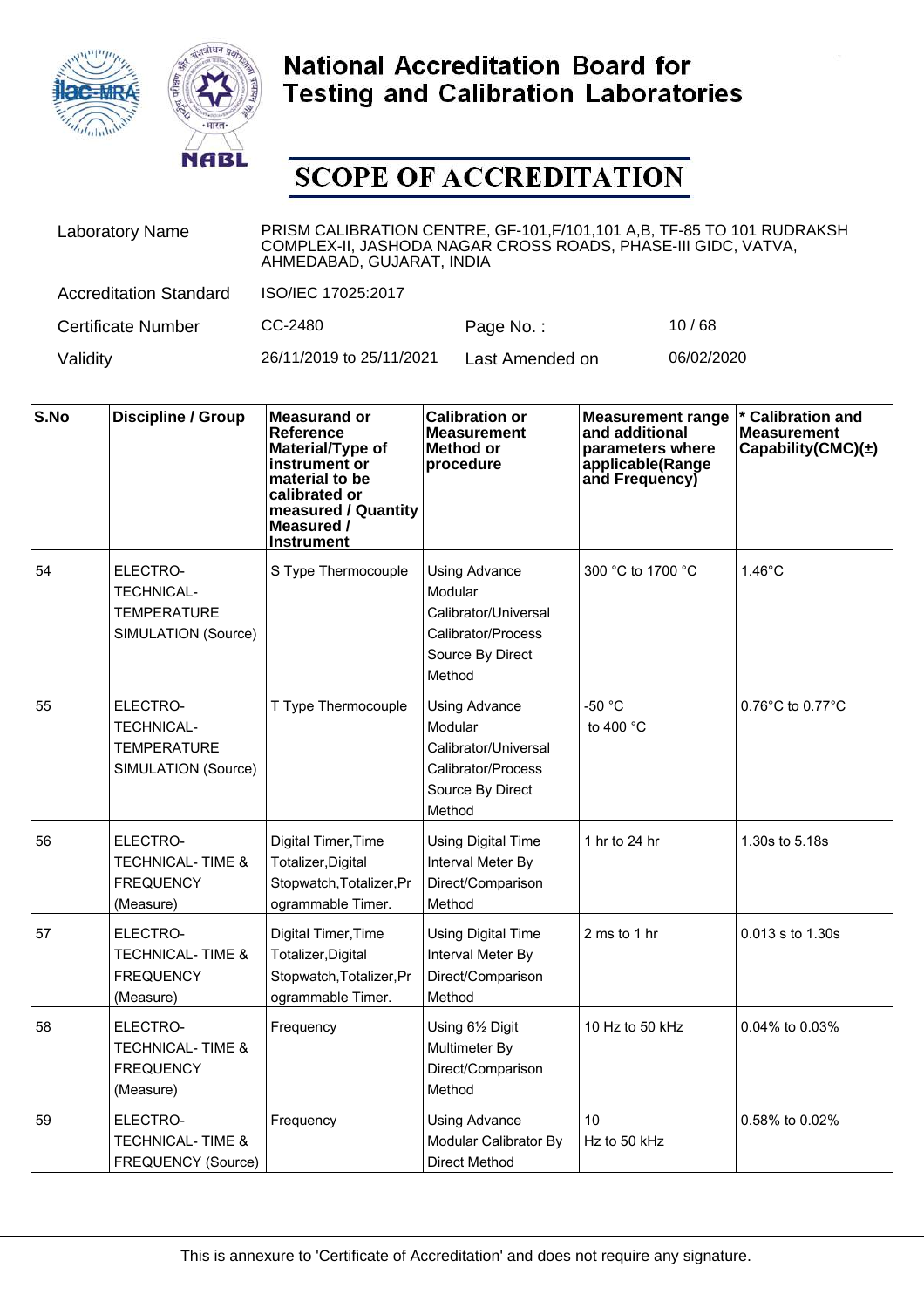



| <b>Laboratory Name</b>        | PRISM CALIBRATION CENTRE, GF-101, F/101, 101 A,B, TF-85 TO 101 RUDRAKSH<br>COMPLEX-II, JASHODA NAGAR CROSS ROADS, PHASE-III GIDC, VATVA,<br>AHMEDABAD, GUJARAT, INDIA |                 |            |  |
|-------------------------------|-----------------------------------------------------------------------------------------------------------------------------------------------------------------------|-----------------|------------|--|
| <b>Accreditation Standard</b> | ISO/IEC 17025:2017                                                                                                                                                    |                 |            |  |
| <b>Certificate Number</b>     | CC-2480                                                                                                                                                               | Page No.:       | 11/68      |  |
| Validity                      | 26/11/2019 to 25/11/2021                                                                                                                                              | Last Amended on | 06/02/2020 |  |

| S.No | <b>Discipline / Group</b>                                     | <b>Measurand or</b><br>Reference<br>Material/Type of<br>instrument or<br>material to be<br>calibrated or<br>measured / Quantity<br>Measured /<br>Instrument                                  | <b>Calibration or</b><br><b>Measurement</b><br>Method or<br>procedure                          | <b>Measurement range</b><br>and additional<br>parameters where<br>applicable(Range<br>and Frequency) | <b>Calibration and</b><br><b>Measurement</b><br>Capability(CMC) $(\pm)$ |
|------|---------------------------------------------------------------|----------------------------------------------------------------------------------------------------------------------------------------------------------------------------------------------|------------------------------------------------------------------------------------------------|------------------------------------------------------------------------------------------------------|-------------------------------------------------------------------------|
| 60   | <b>FLUID FLOW- FLOW</b><br><b>MEASURING</b><br><b>DEVICES</b> | All Flow Rate Metering<br>Devices such as Digital<br>Flow Meter, Air Flow<br>Meter, Laminar Flow<br>Meter/Element, Dry Gas<br>Meter.Flow Data<br>Logger. Mass Flow<br>Controller, Rotameter. | Using Orifice Flow<br>Meter By Comparison<br>Method                                            | 50 LPM to 300 LPM                                                                                    | 3.40%Rdg                                                                |
| 61   | <b>FLUID FLOW- FLOW</b><br><b>MEASURING</b><br><b>DEVICES</b> | Flow Rate Of Rota<br>meter<br>Calibrator/Sampling<br>Pump, Digital Air Flow<br>meter,                                                                                                        | Using Laminar Flow<br>Calibrator/ Air Flow<br>Calibrator By<br><b>Comparison Method</b>        | 5 LPM to 50 LPM                                                                                      | 1.00%Rdg                                                                |
| 62   | <b>FLUID FLOW- FLOW</b><br><b>MEASURING</b><br><b>DEVICES</b> | Flow Rate Of Rota<br>meter<br>Calibrator/Sampling<br>Pump, Digital Air Flow<br>meter.                                                                                                        | <b>Using Laminar Flow</b><br>Calibrator/ Air Flow<br>Calibrator By<br><b>Comparison Method</b> | 0.5 LPM to 5 LPM                                                                                     | 1.00%Rdg                                                                |
| 63   | FLUID FLOW- FLOW<br><b>MEASURING</b><br><b>DEVICES</b>        | Velocity/Pitot<br>Tube/Anemometer                                                                                                                                                            | Using Air Velocity With<br>Indicator                                                           | 0.65 m/s to 3.0 m/s                                                                                  | 7.3%Rdg                                                                 |
| 64   | <b>FLUID FLOW- FLOW</b><br><b>MEASURING</b><br><b>DEVICES</b> | Velocity/Pitot<br>Tube/Anemometer                                                                                                                                                            | Using Hot Wire<br>Anemomter By<br><b>Comparison Method</b>                                     | 3.00 m/s to 20.00 m/s                                                                                | 1.9% Rdg                                                                |
| 65   | <b>MECHANICAL-</b><br><b>ACCELERATION AND</b><br><b>SPEED</b> | Tachometer,<br>Calibrator, Centrifuge<br>Machine (Contact<br>Type)                                                                                                                           | <b>Using Digital</b><br>Tachometer &<br>Tachometer Calibrato<br>By Comparison Method           | 55.0 RPM to 2998<br><b>RPM</b>                                                                       | 2.6RPM to 7.7RPM                                                        |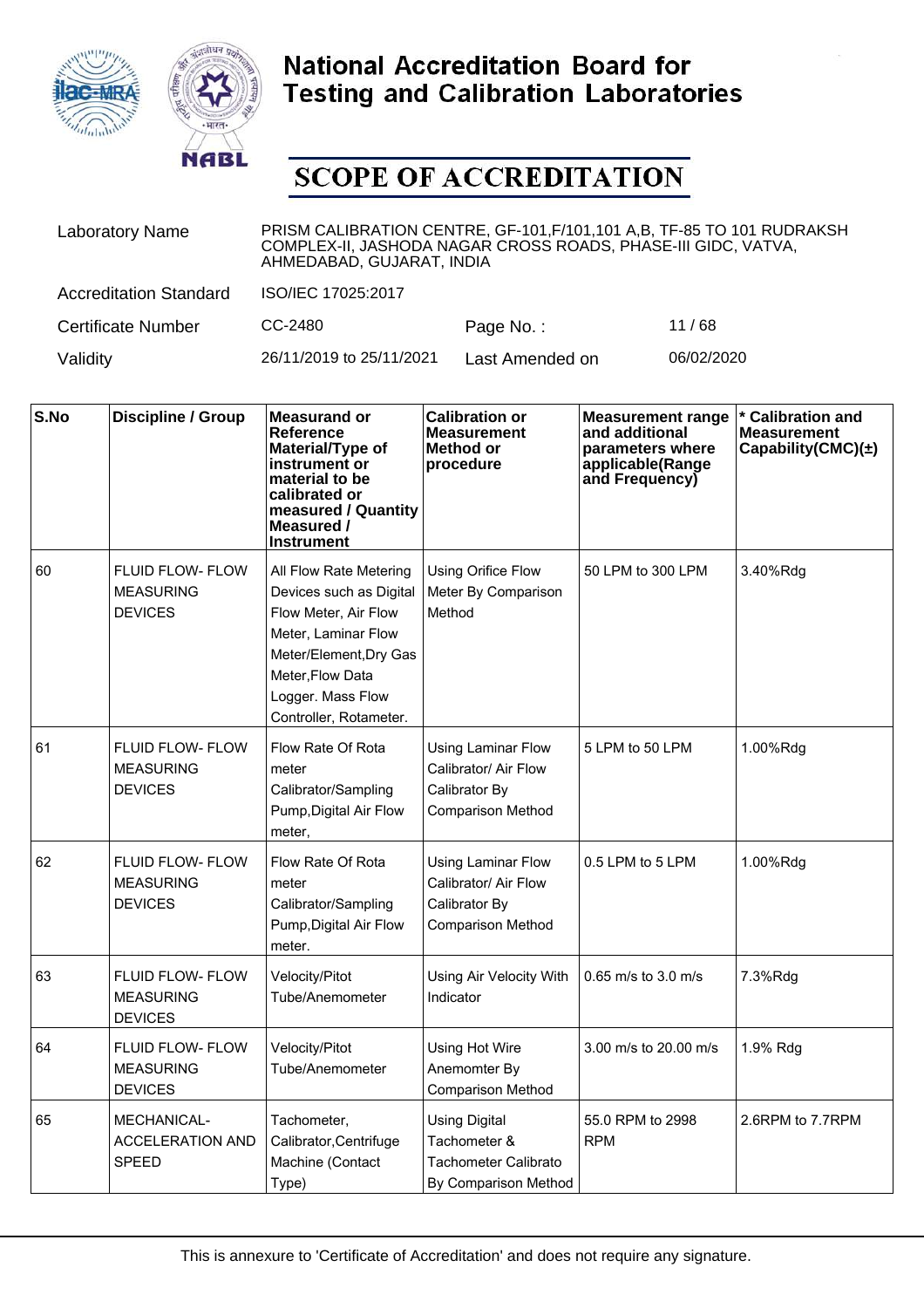



| <b>Laboratory Name</b>        | PRISM CALIBRATION CENTRE, GF-101, F/101, 101 A, B, TF-85 TO 101 RUDRAKSH<br>COMPLEX-II, JASHODA NAGAR CROSS ROADS, PHASE-III GIDC, VATVA,<br>AHMEDABAD, GUJARAT, INDIA |                 |            |  |  |
|-------------------------------|------------------------------------------------------------------------------------------------------------------------------------------------------------------------|-----------------|------------|--|--|
| <b>Accreditation Standard</b> | ISO/IEC 17025:2017                                                                                                                                                     |                 |            |  |  |
| <b>Certificate Number</b>     | CC-2480                                                                                                                                                                | Page No.:       | 12/68      |  |  |
| Validity                      | 26/11/2019 to 25/11/2021                                                                                                                                               | Last Amended on | 06/02/2020 |  |  |

| S.No | <b>Discipline / Group</b>                                                                              | <b>Measurand or</b><br><b>Reference</b><br>Material/Type of<br>instrument or<br>material to be<br>calibrated or<br>measured / Quantity<br>Measured /<br><b>Instrument</b> | <b>Calibration or</b><br><b>Measurement</b><br><b>Method or</b><br>procedure          | <b>Measurement range</b><br>and additional<br>parameters where<br>applicable(Range<br>and Frequency) | <b>Calibration and</b><br><b>Measurement</b><br>Capability(CMC) $(\pm)$ |
|------|--------------------------------------------------------------------------------------------------------|---------------------------------------------------------------------------------------------------------------------------------------------------------------------------|---------------------------------------------------------------------------------------|------------------------------------------------------------------------------------------------------|-------------------------------------------------------------------------|
| 66   | MECHANICAL-<br><b>ACCELERATION AND</b><br><b>SPEED</b>                                                 | Tachometer,<br>Calibrator, Centrifuge<br>Machine (Noncontact<br>Type)                                                                                                     | <b>Using Digital</b><br>Tachometer &<br>Tachometer Calibrator<br>By Comparison Method | 1000 RPM to 50000<br><b>RPM</b>                                                                      | 2.9RPM to 30.3RPM                                                       |
| 67   | MECHANICAL-<br><b>ACCELERATION AND</b><br><b>SPEED</b>                                                 | Tachometer,<br>Calibrator, Centrifuge<br>Machine (Noncontact<br>Type)                                                                                                     | <b>Using Digital</b><br>Tachometer &<br>Tachometer Calibrator<br>By Comparison Method | 53 RPM to 1000 RPM                                                                                   | 1.8RPM to 2.9RPM                                                        |
| 68   | <b>MECHANICAL-</b><br><b>ACOUSTICS</b>                                                                 | Sound level meter                                                                                                                                                         | <b>Using Sound level</b><br>calibrator along with<br>meter                            | 1 kHz, 94 dB to 114<br>dB                                                                            | 1.1dB                                                                   |
| 69   | MECHANICAL-<br><b>DIMENSION (BASIC</b><br><b>MEASURING</b><br>INSTRUMENT,<br><b>GAUGE ETC.)</b>        | Caliper (Vernier / Dial /<br>Digital) L.C.10um                                                                                                                            | Caliper Checker;<br>Gauge Block Set &<br>Length Bar,<br>Comparison IS 3651            | up to 600 mm                                                                                         | 14.2 µm                                                                 |
| 70   | MECHANICAL-<br><b>DIMENSION (BASIC</b><br><b>MEASURING</b><br>INSTRUMENT,<br><b>GAUGE ETC.)</b>        | <b>Coating Thickness</b><br>Gauge L.C: 0.001 mm                                                                                                                           | <b>Using Master Foil</b>                                                              | up to 1 mm                                                                                           | $3.7 \mu m$                                                             |
| 71   | <b>MECHANICAL-</b><br><b>DIMENSION (BASIC</b><br><b>MEASURING</b><br>INSTRUMENT,<br><b>GAUGE ETC.)</b> | <b>Cylindrical Measuring</b><br>Pin                                                                                                                                       | Using ULM IS:11103                                                                    | $0.1$ mm to 20 mm                                                                                    | $2.0 \mu m$                                                             |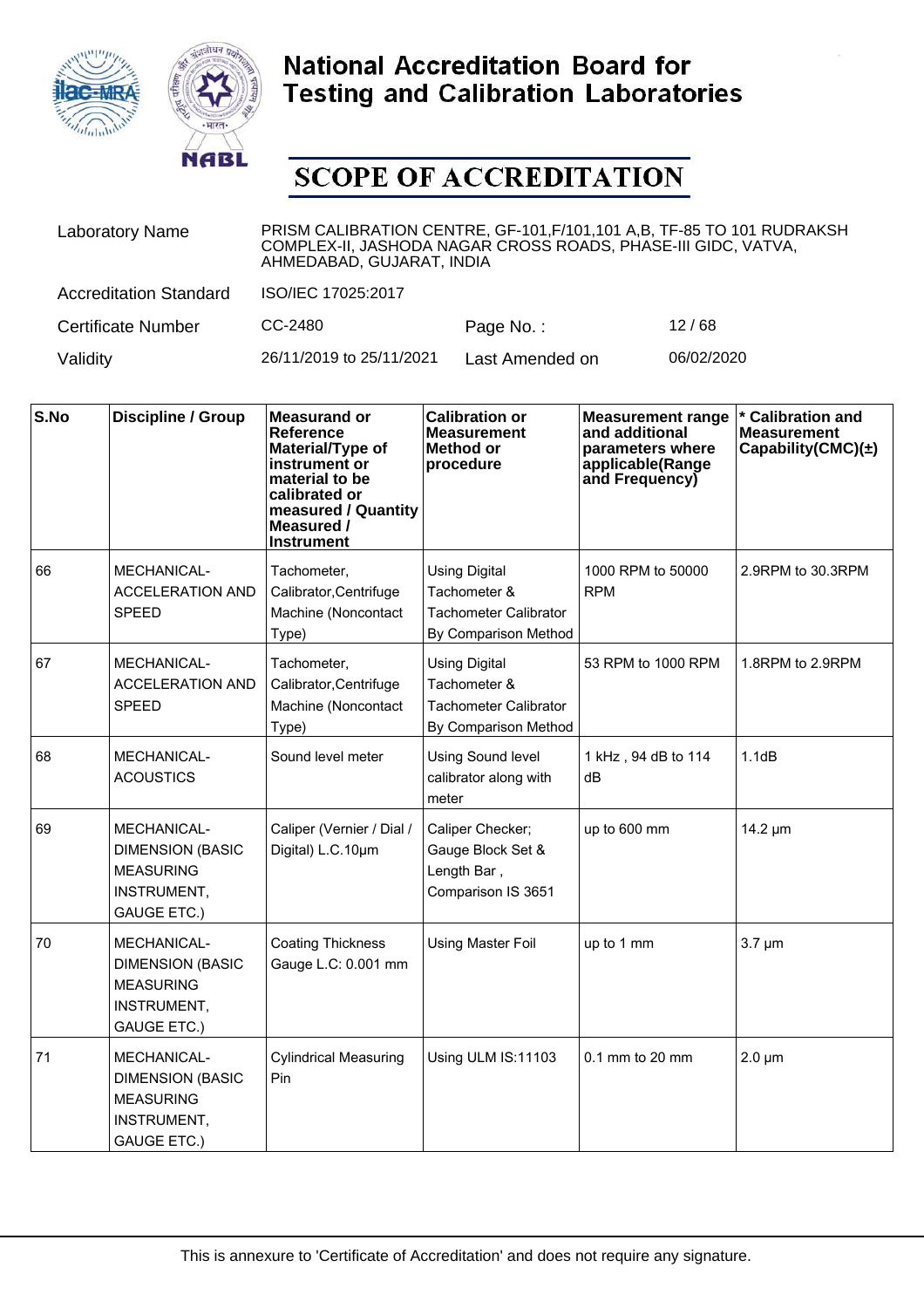



| <b>Laboratory Name</b>        | PRISM CALIBRATION CENTRE, GF-101, F/101, 101 A, B, TF-85 TO 101 RUDRAKSH<br>COMPLEX-II, JASHODA NAGAR CROSS ROADS, PHASE-III GIDC, VATVA,<br>AHMEDABAD, GUJARAT, INDIA |                 |            |  |  |
|-------------------------------|------------------------------------------------------------------------------------------------------------------------------------------------------------------------|-----------------|------------|--|--|
| <b>Accreditation Standard</b> | ISO/IEC 17025:2017                                                                                                                                                     |                 |            |  |  |
| <b>Certificate Number</b>     | CC-2480                                                                                                                                                                | Page No.:       | 13/68      |  |  |
| Validity                      | 26/11/2019 to 25/11/2021                                                                                                                                               | Last Amended on | 06/02/2020 |  |  |

| S.No | <b>Discipline / Group</b>                                                                              | <b>Measurand or</b><br>Reference<br>Material/Type of<br>instrument or<br>material to be<br>calibrated or<br>measured / Quantity<br>Measured /<br><b>Instrument</b> | <b>Calibration or</b><br><b>Measurement</b><br><b>Method or</b><br>procedure | <b>Measurement range</b><br>and additional<br>parameters where<br>applicable(Range<br>and Frequency) | * Calibration and<br><b>Measurement</b><br>Capability(CMC) $(\pm)$ |
|------|--------------------------------------------------------------------------------------------------------|--------------------------------------------------------------------------------------------------------------------------------------------------------------------|------------------------------------------------------------------------------|------------------------------------------------------------------------------------------------------|--------------------------------------------------------------------|
| 72   | MECHANICAL-<br><b>DIMENSION (BASIC</b><br><b>MEASURING</b><br>INSTRUMENT,<br><b>GAUGE ETC.)</b>        | Depth Gauge(Dial,<br>Digital, VernierL.C.<br>$0.02$ mm                                                                                                             | Using Slip Gauge Set,<br>Holding Fixture and<br>Surface Plate                | up to 150 mm                                                                                         | 14.0 µm                                                            |
| 73   | MECHANICAL-<br><b>DIMENSION (BASIC</b><br><b>MEASURING</b><br>INSTRUMENT,<br><b>GAUGE ETC.)</b>        | Dial /Digital Gauge<br>(Plunger Type) L.C. 1<br>μm                                                                                                                 | <b>ULM Comparison IS</b><br>2092                                             | up to 50 mm                                                                                          | $1.4 \mu m$                                                        |
| 74   | <b>MECHANICAL-</b><br><b>DIMENSION (BASIC</b><br><b>MEASURING</b><br>INSTRUMENT,<br><b>GAUGE ETC.)</b> | Dial Bore Gauge<br>(Transmission<br>Mechanism)                                                                                                                     | <b>ULM JIS B 7515</b>                                                        | up to 1 mm<br>Transmission                                                                           | $3.2 \mu m$                                                        |
| 75   | MECHANICAL-<br><b>DIMENSION (BASIC</b><br><b>MEASURING</b><br>INSTRUMENT,<br><b>GAUGE ETC.)</b>        | Dial Comparator L.C -1<br>um                                                                                                                                       | using ULM                                                                    | up to 0.050 mm                                                                                       | $1.2 \mu m$                                                        |
| 76   | MECHANICAL-<br><b>DIMENSION (BASIC</b><br><b>MEASURING</b><br>INSTRUMENT,<br><b>GAUGE ETC.)</b>        | Dial Gauge (Lever<br>Type) L.C. 1 µm                                                                                                                               | <b>ULM Comparison IS</b><br>11498                                            | up to 1 mm                                                                                           | $1.3 \mu m$                                                        |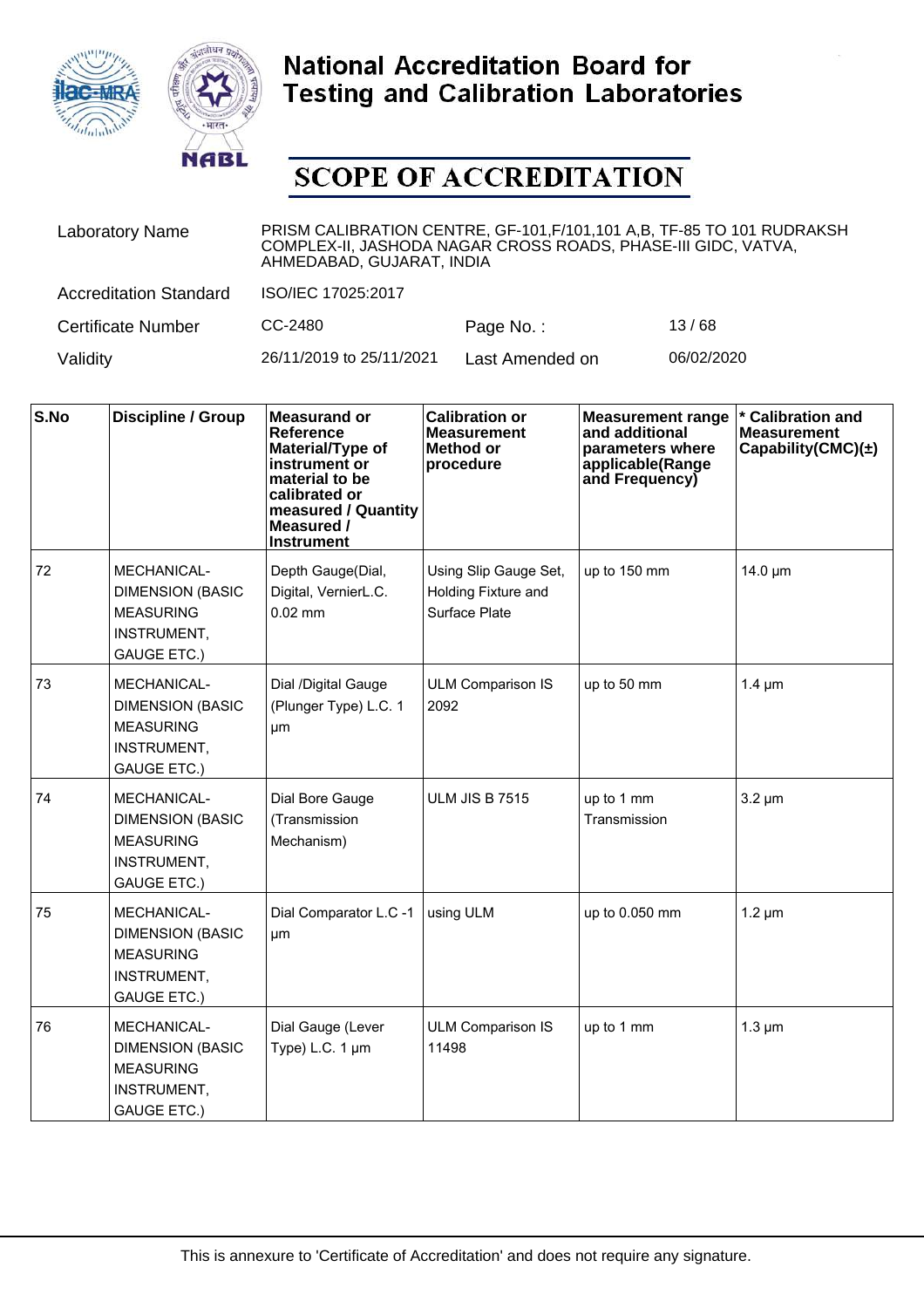



| <b>Laboratory Name</b>        | PRISM CALIBRATION CENTRE, GF-101, F/101, 101 A, B, TF-85 TO 101 RUDRAKSH<br>COMPLEX-II, JASHODA NAGAR CROSS ROADS, PHASE-III GIDC, VATVA,<br>AHMEDABAD, GUJARAT, INDIA |                 |            |  |  |
|-------------------------------|------------------------------------------------------------------------------------------------------------------------------------------------------------------------|-----------------|------------|--|--|
| <b>Accreditation Standard</b> | ISO/IEC 17025:2017                                                                                                                                                     |                 |            |  |  |
| <b>Certificate Number</b>     | CC-2480                                                                                                                                                                | Page No.:       | 14/68      |  |  |
| Validity                      | 26/11/2019 to 25/11/2021                                                                                                                                               | Last Amended on | 06/02/2020 |  |  |

| S.No | <b>Discipline / Group</b>                                                                              | <b>Measurand or</b><br>Reference<br>Material/Type of<br>instrument or<br>material to be<br>calibrated or<br>measured / Quantity<br>Measured /<br><b>Instrument</b> | <b>Calibration or</b><br><b>Measurement</b><br><b>Method or</b><br>procedure | <b>Measurement range</b><br>and additional<br>parameters where<br>applicable(Range<br>and Frequency) | * Calibration and<br><b>Measurement</b><br>Capability(CMC) $(\pm)$ |
|------|--------------------------------------------------------------------------------------------------------|--------------------------------------------------------------------------------------------------------------------------------------------------------------------|------------------------------------------------------------------------------|------------------------------------------------------------------------------------------------------|--------------------------------------------------------------------|
| 77   | MECHANICAL-<br><b>DIMENSION (BASIC</b><br><b>MEASURING</b><br>INSTRUMENT,<br><b>GAUGE ETC.)</b>        | Dial/DigitalThickness<br>gaugeL.C. 1 µm                                                                                                                            | Gauge Block set                                                              | up to 25 mm                                                                                          | $0.7 \mu m$                                                        |
| 78   | <b>MECHANICAL-</b><br><b>DIMENSION (BASIC</b><br><b>MEASURING</b><br>INSTRUMENT,<br><b>GAUGE ETC.)</b> | Digital Angle<br>Measuring<br>Instrument/Bevel<br>Protractor/Combination<br>Set(L.C:- 5")                                                                          | <b>Using Angle Gauge</b><br><b>Block By Comparison</b><br>Method             | 0 $^{\circ}$ to 90 $^{\circ}$ (4 Quadrant)                                                           | 87s                                                                |
| 79   | MECHANICAL-<br><b>DIMENSION (BASIC</b><br><b>MEASURING</b><br>INSTRUMENT,<br><b>GAUGE ETC.)</b>        | <b>External Micrometer</b><br>$L.C.1 \mu m$                                                                                                                        | Mick Check Set &<br>Gauge Block<br>Comparison IS 2967                        | 100 mm to 300 mm                                                                                     | $3.7 \mu m$                                                        |
| 80   | MECHANICAL-<br><b>DIMENSION (BASIC</b><br><b>MEASURING</b><br>INSTRUMENT,<br><b>GAUGE ETC.)</b>        | <b>External Micrometer</b><br>$L.C.1 \mu m$                                                                                                                        | Mick Check Set &<br>Gauge Block<br>Comparison IS 2967                        | up to 100 mm                                                                                         | $1.4 \mu m$                                                        |
| 81   | MECHANICAL-<br><b>DIMENSION (BASIC</b><br><b>MEASURING</b><br>INSTRUMENT,<br><b>GAUGE ETC.)</b>        | Feeler Gauge                                                                                                                                                       | <b>ULM Comparison IS</b><br>3179                                             | up to 1 mm                                                                                           | $1.4 \mu m$                                                        |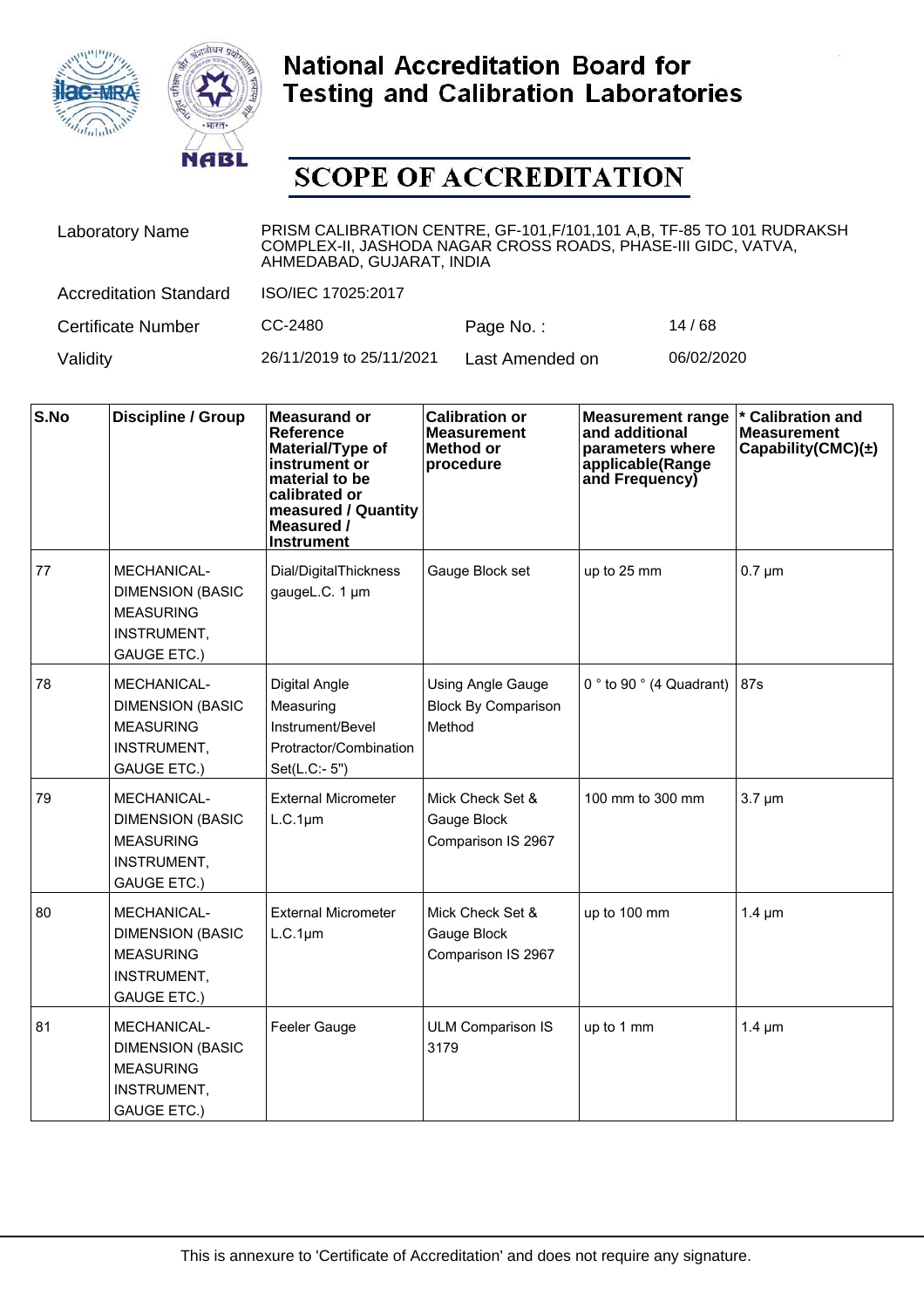



| <b>Laboratory Name</b>        | PRISM CALIBRATION CENTRE, GF-101, F/101, 101 A, B, TF-85 TO 101 RUDRAKSH<br>COMPLEX-II, JASHODA NAGAR CROSS ROADS, PHASE-III GIDC, VATVA,<br>AHMEDABAD, GUJARAT, INDIA |                 |            |  |  |
|-------------------------------|------------------------------------------------------------------------------------------------------------------------------------------------------------------------|-----------------|------------|--|--|
| <b>Accreditation Standard</b> | ISO/IEC 17025:2017                                                                                                                                                     |                 |            |  |  |
| <b>Certificate Number</b>     | CC-2480                                                                                                                                                                | Page No.:       | 15/68      |  |  |
| Validity                      | 26/11/2019 to 25/11/2021                                                                                                                                               | Last Amended on | 06/02/2020 |  |  |

| S.No | <b>Discipline / Group</b>                                                                              | <b>Measurand or</b><br><b>Reference</b><br>Material/Type of<br>instrument or<br>material to be<br>calibrated or<br>measured / Quantity<br>Measured /<br><b>Instrument</b> | <b>Calibration or</b><br><b>Measurement</b><br><b>Method or</b><br>procedure | <b>Measurement range</b><br>and additional<br>parameters where<br>applicable(Range<br>and Frequency) | * Calibration and<br><b>Measurement</b><br>Capability(CMC) $(\pm)$ |
|------|--------------------------------------------------------------------------------------------------------|---------------------------------------------------------------------------------------------------------------------------------------------------------------------------|------------------------------------------------------------------------------|------------------------------------------------------------------------------------------------------|--------------------------------------------------------------------|
| 82   | <b>MECHANICAL-</b><br><b>DIMENSION (BASIC</b><br><b>MEASURING</b><br>INSTRUMENT,<br><b>GAUGE ETC.)</b> | Foils                                                                                                                                                                     | using ULM                                                                    | $0.003$ mm to 12 mm                                                                                  | $1.4 \mu m$                                                        |
| 83   | MECHANICAL-<br><b>DIMENSION (BASIC</b><br><b>MEASURING</b><br>INSTRUMENT,<br><b>GAUGE ETC.)</b>        | Height Gauge (Vernier<br>/ Dial / Digital) L.C.<br>$10 \mu m$                                                                                                             | Caliper Checker &<br>Length Bar<br>Comparison IS 2921                        | up to 600 mm                                                                                         | 15.6 µm                                                            |
| 84   | <b>MECHANICAL-</b><br><b>DIMENSION (BASIC</b><br><b>MEASURING</b><br>INSTRUMENT,<br><b>GAUGE ETC.)</b> | Internal Micrometer 2-<br>points Travel of<br>Micrometer Head L.C.<br>$0.01$ mm                                                                                           | ULM & Long Slip<br>Gauge Comparison IS<br>2966                               | 25 mm to 32 mm                                                                                       | $3.4 \mu m$                                                        |
| 85   | <b>MECHANICAL-</b><br><b>DIMENSION (BASIC</b><br><b>MEASURING</b><br>INSTRUMENT,<br><b>GAUGE ETC.)</b> | Internal Micrometer 2-<br>points Basic Travel of<br>Micrometer Head L.C.<br>$10 \mu m$                                                                                    | ULM & Long Slip<br><b>Gauge Comparison IS</b><br>2966                        | 50 mm to 63 mm                                                                                       | $3.4 \mu m$                                                        |
| 86   | <b>MECHANICAL-</b><br><b>DIMENSION (BASIC</b><br><b>MEASURING</b><br>INSTRUMENT,<br><b>GAUGE ETC.)</b> | Internal Micrometer 2-<br>points Travel of<br>Micrometer Head with<br>Extension Rod (<br>Interchangeable) L.C.<br>$0.01$ mm                                               | ULM & Long Slip<br>Gauge Comparison IS<br>2966                               | 10 mm to 250 mm                                                                                      | $4.4 \mu m$                                                        |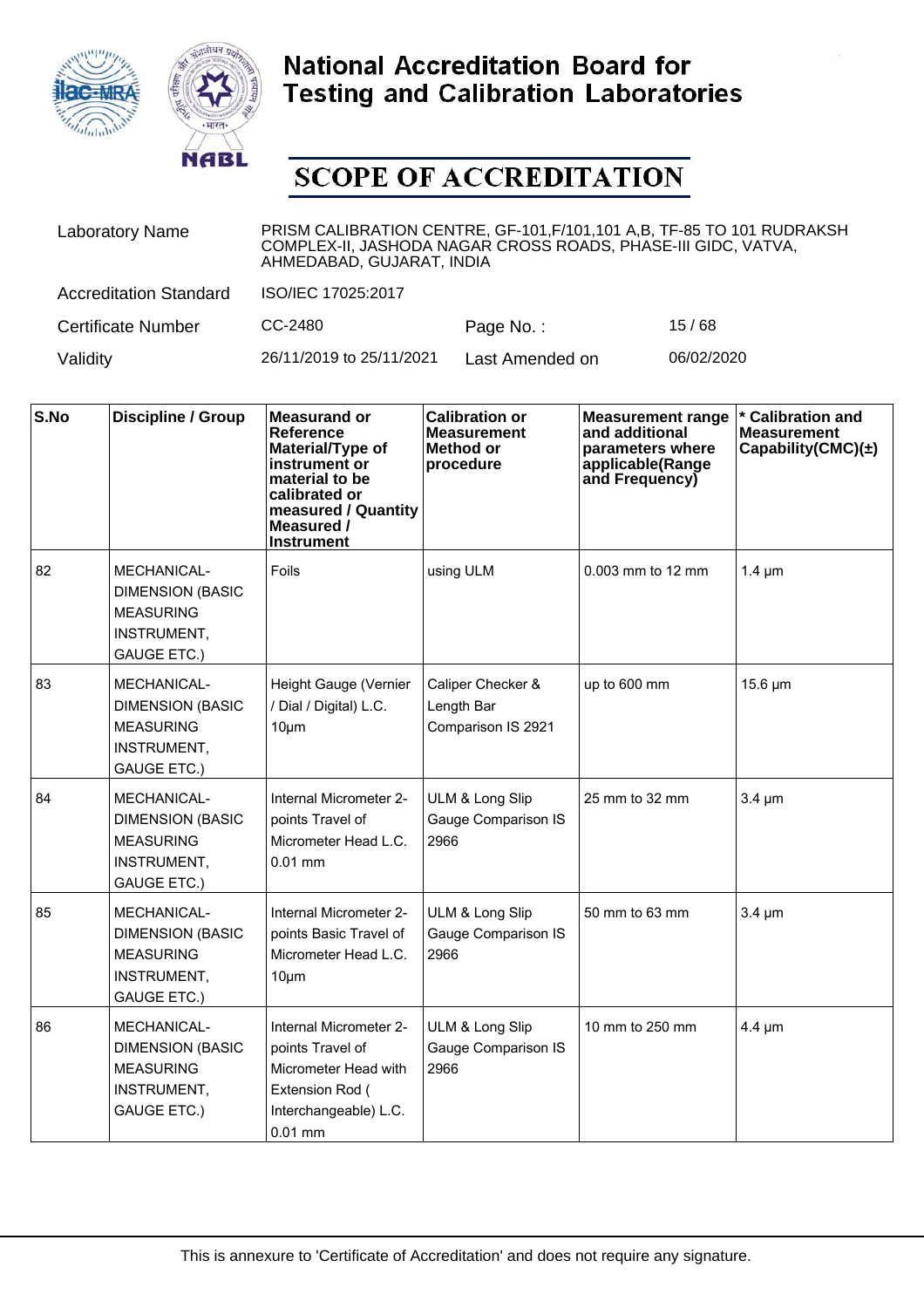



| <b>Laboratory Name</b>        | PRISM CALIBRATION CENTRE, GF-101, F/101, 101 A, B, TF-85 TO 101 RUDRAKSH<br>COMPLEX-II, JASHODA NAGAR CROSS ROADS, PHASE-III GIDC, VATVA,<br>AHMEDABAD, GUJARAT, INDIA |                 |            |  |  |
|-------------------------------|------------------------------------------------------------------------------------------------------------------------------------------------------------------------|-----------------|------------|--|--|
| <b>Accreditation Standard</b> | ISO/IEC 17025:2017                                                                                                                                                     |                 |            |  |  |
| <b>Certificate Number</b>     | CC-2480                                                                                                                                                                | Page No.:       | 16/68      |  |  |
| Validity                      | 26/11/2019 to 25/11/2021                                                                                                                                               | Last Amended on | 06/02/2020 |  |  |

| S.No | <b>Discipline / Group</b>                                                                       | <b>Measurand or</b><br><b>Reference</b><br>Material/Type of<br>instrument or<br>material to be<br>calibrated or<br>measured / Quantity<br>Measured /<br><b>Instrument</b> | <b>Calibration or</b><br><b>Measurement</b><br><b>Method or</b><br>procedure | <b>Measurement range</b><br>and additional<br>parameters where<br>applicable(Range<br>and Frequency) | <b>Calibration and</b><br><b>Measurement</b><br>Capability(CMC) $(\pm)$ |
|------|-------------------------------------------------------------------------------------------------|---------------------------------------------------------------------------------------------------------------------------------------------------------------------------|------------------------------------------------------------------------------|------------------------------------------------------------------------------------------------------|-------------------------------------------------------------------------|
| 87   | MECHANICAL-<br><b>DIMENSION (BASIC</b><br><b>MEASURING</b><br>INSTRUMENT,<br><b>GAUGE ETC.)</b> | Measuring Scale/<br><b>Taper Scale</b>                                                                                                                                    | Using Tape and Scale<br>IS:1481                                              | up to 1000 mm                                                                                        | 290µm                                                                   |
| 88   | MECHANICAL-<br><b>DIMENSION (BASIC</b><br><b>MEASURING</b><br>INSTRUMENT,<br><b>GAUGE ETC.)</b> | Measuring Tape/ Pie<br>Tape                                                                                                                                               | Using Tape and Scale<br>Calibrator IS:1269                                   | up to 50 m                                                                                           | 290 * sqrt (L)um,<br>where L is in metre                                |
| 89   | MECHANICAL-<br><b>DIMENSION (BASIC</b><br><b>MEASURING</b><br>INSTRUMENT,<br><b>GAUGE ETC.)</b> | Pistol Caliper L.C: 50<br>μm                                                                                                                                              | Using Slip Gauge Set                                                         | up to 100 mm                                                                                         | 29.3 µm                                                                 |
| 90   | MECHANICAL-<br><b>DIMENSION (BASIC</b><br><b>MEASURING</b><br>INSTRUMENT,<br><b>GAUGE ETC.)</b> | Plain Plug Gauge                                                                                                                                                          | ULM & Gauge Block<br>Comparison IS 3455                                      | 3 mm to 100 mm                                                                                       | $2.3 \mu m$                                                             |
| 91   | MECHANICAL-<br><b>DIMENSION (BASIC</b><br><b>MEASURING</b><br>INSTRUMENT,<br><b>GAUGE ETC.)</b> | Plain Plug Gauge                                                                                                                                                          | ULM & Gauge Block<br>Comparison IS 3455                                      | 100 mm to 280 mm                                                                                     | $3.5 \mu m$                                                             |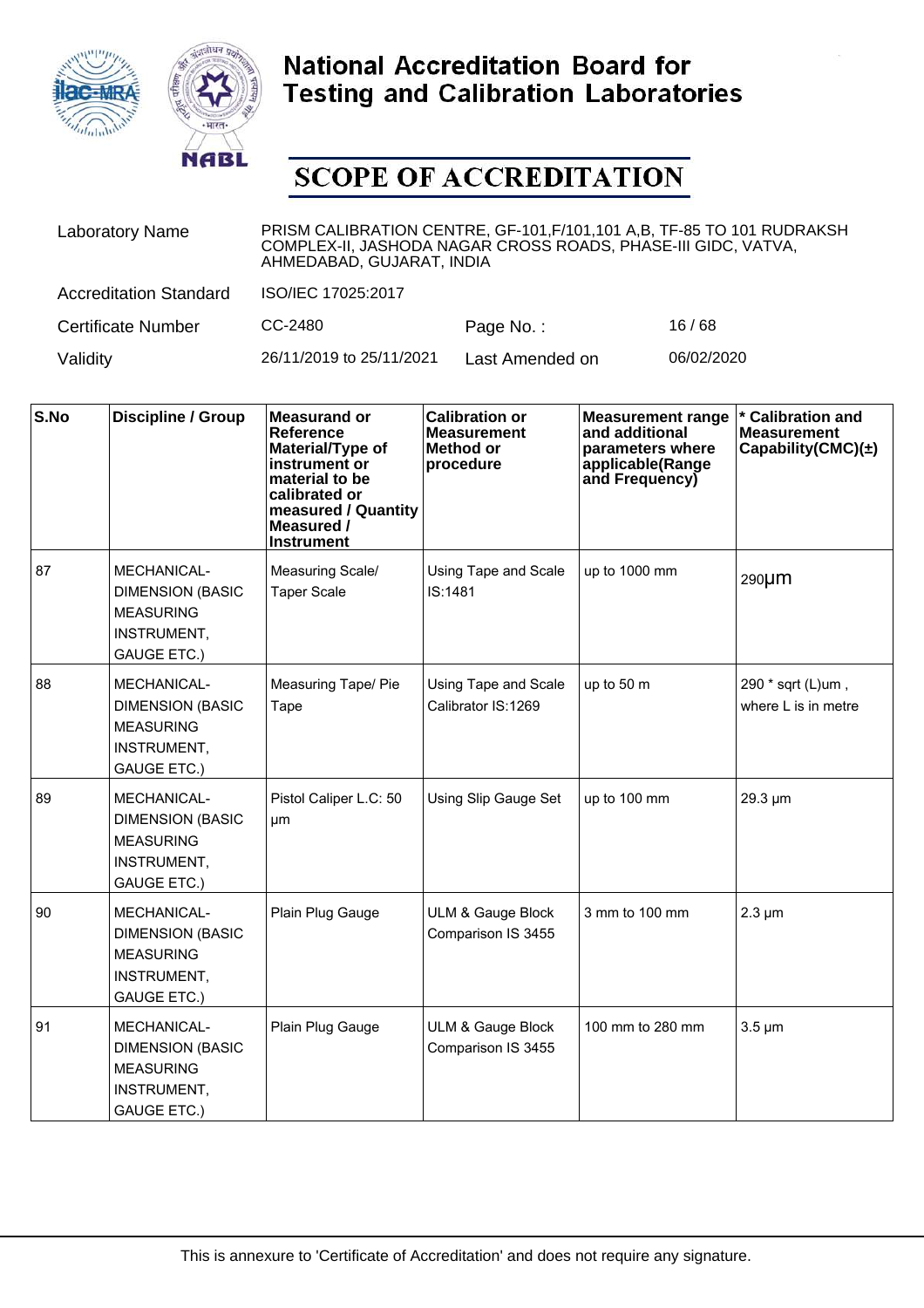



| <b>Laboratory Name</b>        | PRISM CALIBRATION CENTRE, GF-101, F/101, 101 A, B, TF-85 TO 101 RUDRAKSH<br>COMPLEX-II, JASHODA NAGAR CROSS ROADS, PHASE-III GIDC, VATVA,<br>AHMEDABAD, GUJARAT, INDIA |                 |            |  |  |
|-------------------------------|------------------------------------------------------------------------------------------------------------------------------------------------------------------------|-----------------|------------|--|--|
| <b>Accreditation Standard</b> | ISO/IEC 17025:2017                                                                                                                                                     |                 |            |  |  |
| <b>Certificate Number</b>     | CC-2480                                                                                                                                                                | Page No.:       | 17/68      |  |  |
| Validity                      | 26/11/2019 to 25/11/2021                                                                                                                                               | Last Amended on | 06/02/2020 |  |  |

| S.No | <b>Discipline / Group</b>                                                                       | <b>Measurand or</b><br><b>Reference</b><br>Material/Type of<br>instrument or<br>material to be<br>calibrated or<br>measured / Quantity<br>Measured /<br><b>Instrument</b> | <b>Calibration or</b><br><b>Measurement</b><br><b>Method or</b><br>procedure | <b>Measurement range</b><br>and additional<br>parameters where<br>applicable(Range<br>and Frequency) | * Calibration and<br><b>Measurement</b><br>Capability(CMC) $(\pm)$ |
|------|-------------------------------------------------------------------------------------------------|---------------------------------------------------------------------------------------------------------------------------------------------------------------------------|------------------------------------------------------------------------------|------------------------------------------------------------------------------------------------------|--------------------------------------------------------------------|
| 92   | MECHANICAL-<br><b>DIMENSION (BASIC</b><br><b>MEASURING</b><br>INSTRUMENT,<br><b>GAUGE ETC.)</b> | Plain Ring Gauge                                                                                                                                                          | <b>ULM &amp; Master Ring</b><br>Comparison IS 3455,<br><b>IS 7876</b>        | 4 mm to 150 mm                                                                                       | $2.4 \mu m$                                                        |
| 93   | MECHANICAL-<br><b>DIMENSION (BASIC</b><br><b>MEASURING</b><br>INSTRUMENT,<br><b>GAUGE ETC.)</b> | <b>Setting Rods</b>                                                                                                                                                       | ULM & Long Slip<br>Gauge                                                     | 25 mm to 275 mm                                                                                      | $3.8 \mu m$                                                        |
| 94   | MECHANICAL-<br><b>DIMENSION (BASIC</b><br><b>MEASURING</b><br>INSTRUMENT,<br><b>GAUGE ETC.)</b> | Snap Gauge                                                                                                                                                                | ULM & Master Ring IS<br>7876                                                 | 8 mm to 150 mm                                                                                       | $2.8 \mu m$                                                        |
| 95   | MECHANICAL-<br><b>DIMENSION (BASIC</b><br><b>MEASURING</b><br>INSTRUMENT,<br><b>GAUGE ETC.)</b> | Spirit Level L.C: 0.01<br>mm/m                                                                                                                                            | <b>Using Electronic Level</b><br>IS: 5706                                    | $0.01$ mm/m                                                                                          | $11.2 \mu m$                                                       |
| 96   | MECHANICAL-<br><b>DIMENSION (BASIC</b><br><b>MEASURING</b><br>INSTRUMENT,<br><b>GAUGE ETC.)</b> | Surface Plate                                                                                                                                                             | Using Electronic Level<br>IS: 2285                                           | up to 2000 x 2000 mm                                                                                 | 3.5((L+W)/125) µm<br>where L and W is in<br>mm                     |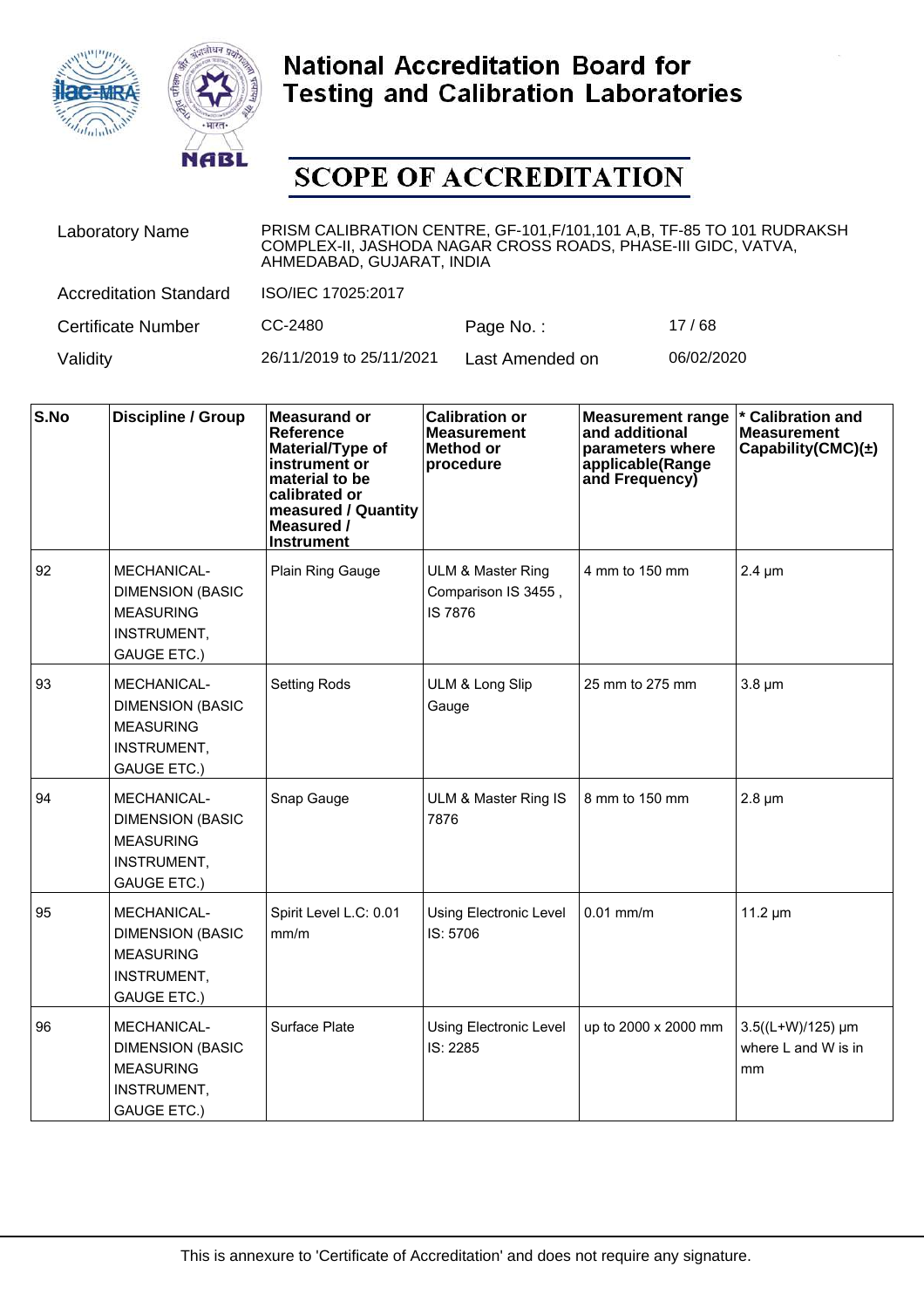



| <b>Laboratory Name</b>        | PRISM CALIBRATION CENTRE, GF-101, F/101, 101 A,B, TF-85 TO 101 RUDRAKSH<br>COMPLEX-II, JASHODA NAGAR CROSS ROADS, PHASE-III GIDC, VATVA,<br>AHMEDABAD, GUJARAT, INDIA |                 |            |  |  |
|-------------------------------|-----------------------------------------------------------------------------------------------------------------------------------------------------------------------|-----------------|------------|--|--|
| <b>Accreditation Standard</b> | ISO/IEC 17025:2017                                                                                                                                                    |                 |            |  |  |
| <b>Certificate Number</b>     | CC-2480                                                                                                                                                               | Page No.:       | 18/68      |  |  |
| Validity                      | 26/11/2019 to 25/11/2021                                                                                                                                              | Last Amended on | 06/02/2020 |  |  |

| S.No | <b>Discipline / Group</b>                                                                       | <b>Measurand or</b><br>Reference<br>Material/Type of<br>instrument or<br>material to be<br>calibrated or<br>measured / Quantity<br>Measured /<br><b>Instrument</b> | <b>Calibration or</b><br><b>Measurement</b><br>Method or<br>procedure                        | <b>Measurement range</b><br>and additional<br>parameters where<br>applicable(Range<br>and Frequency) | * Calibration and<br><b>Measurement</b><br>Capability $(CMC)(\pm)$ |
|------|-------------------------------------------------------------------------------------------------|--------------------------------------------------------------------------------------------------------------------------------------------------------------------|----------------------------------------------------------------------------------------------|------------------------------------------------------------------------------------------------------|--------------------------------------------------------------------|
| 97   | MECHANICAL-<br><b>DIMENSION (BASIC</b><br><b>MEASURING</b><br>INSTRUMENT,<br><b>GAUGE ETC.)</b> | <b>Test Sieve</b>                                                                                                                                                  | <b>Using Digital Vernier</b><br>Caliper IS: 460 (Part<br>I,II,III)                           | 5 mm to 125 mm                                                                                       | $28 \mu m$                                                         |
| 98   | MECHANICAL-<br><b>DIMENSION (BASIC</b><br><b>MEASURING</b><br>INSTRUMENT,<br><b>GAUGE ETC.)</b> | <b>Thread Plug Gauge</b><br><b>Effective Diameter</b>                                                                                                              | <b>ULM &amp; Thread</b><br>Measuring Wires,<br>Gauge Block IS<br>10685, EURAMETcg10/<br>V.01 | 3 mm to 150 mm                                                                                       | $2.9 \mu m$                                                        |
| 99   | MECHANICAL-<br><b>DIMENSION (BASIC</b><br><b>MEASURING</b><br>INSTRUMENT,<br><b>GAUGE ETC.)</b> | Thread Plug Gauge -<br>Major Diameter                                                                                                                              | ULM & Thread<br>Measuring Wires,<br>Gauge Block IS<br>10685, EURAMET<br>CG10/V-01            | 3 mm to 150 mm                                                                                       | $3.5 \mu m$                                                        |
| 100  | MECHANICAL-<br><b>DIMENSION (BASIC</b><br><b>MEASURING</b><br>INSTRUMENT,<br><b>GAUGE ETC.)</b> | <b>Thread Ring Gauge</b><br>Effective<br><b>DiameterMinor</b><br>Diameter                                                                                          | <b>ULM &amp; Master Ring</b><br>Comparison IS 2334<br>,EURAMET CG10/V-01                     | 4 mm to 100 mm                                                                                       | $2.7 \mu m$                                                        |
| 101  | MECHANICAL-<br><b>DIMENSION (BASIC</b><br><b>MEASURING</b><br>INSTRUMENT,<br><b>GAUGE ETC.)</b> | <b>Ultrasonic Thickness</b><br>Gauge                                                                                                                               | Using Slip Gauge Set                                                                         | up to 300 mm                                                                                         | 79 µm                                                              |
| 102  | MECHANICAL-<br><b>DUROMETER</b>                                                                 | Shore Hardness Tester                                                                                                                                              | Using Dial Calibration<br><b>Tester</b>                                                      | 0 Shore to 100 Shore                                                                                 | 1.5%                                                               |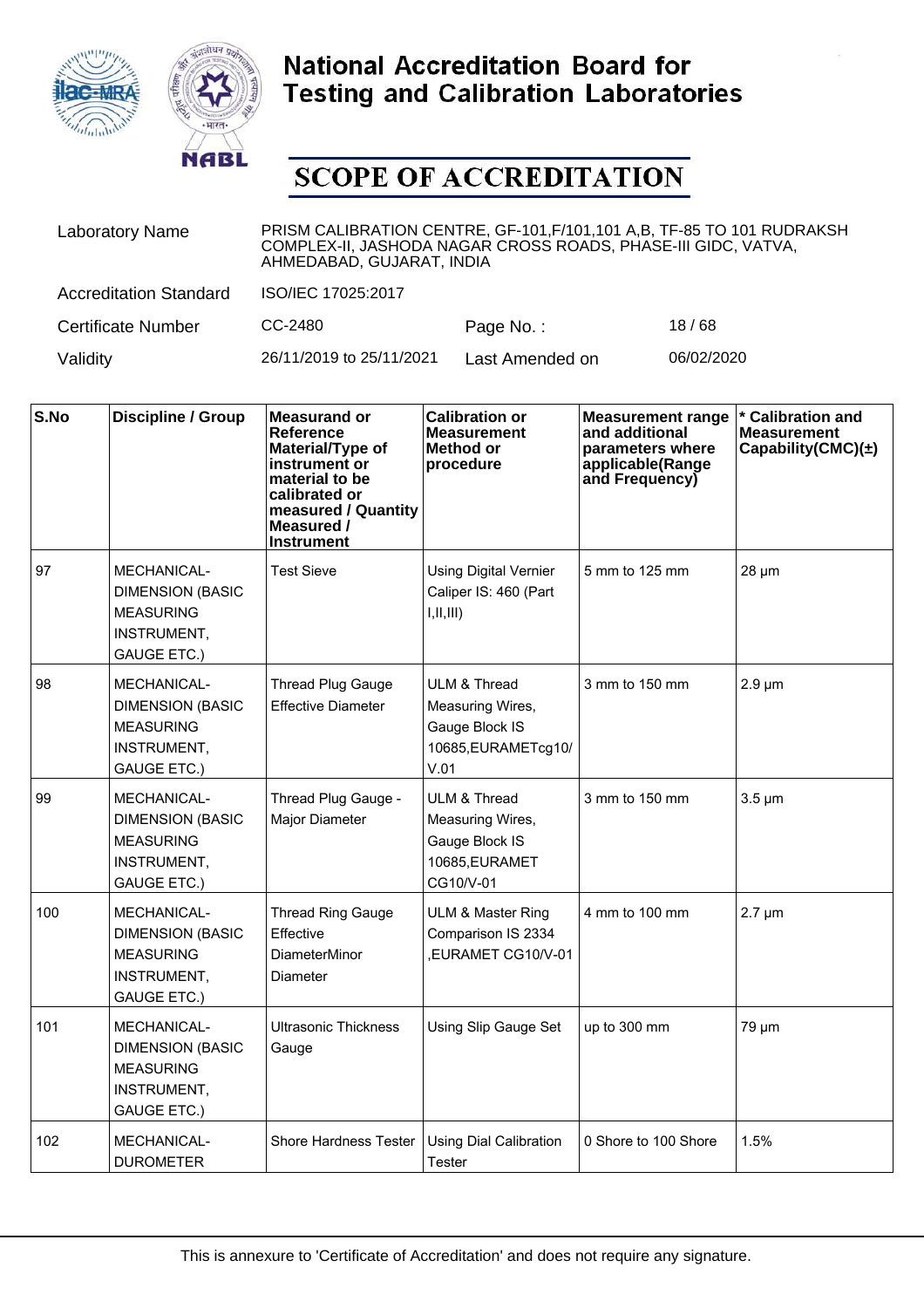



| <b>Laboratory Name</b>        | PRISM CALIBRATION CENTRE, GF-101, F/101, 101 A, B, TF-85 TO 101 RUDRAKSH<br>COMPLEX-II, JASHODA NAGAR CROSS ROADS, PHASE-III GIDC, VATVA,<br>AHMEDABAD, GUJARAT, INDIA |                 |            |  |  |
|-------------------------------|------------------------------------------------------------------------------------------------------------------------------------------------------------------------|-----------------|------------|--|--|
| <b>Accreditation Standard</b> | ISO/IEC 17025:2017                                                                                                                                                     |                 |            |  |  |
| <b>Certificate Number</b>     | CC-2480                                                                                                                                                                | Page No.:       | 19/68      |  |  |
| Validity                      | 26/11/2019 to 25/11/2021                                                                                                                                               | Last Amended on | 06/02/2020 |  |  |

| S.No | <b>Discipline / Group</b>                                          | <b>Measurand or</b><br><b>Reference</b><br>Material/Type of<br>instrument or<br>material to be<br>calibrated or<br>measured / Quantity<br>Measured /<br><b>Instrument</b> | <b>Calibration or</b><br><b>Measurement</b><br><b>Method or</b><br>procedure                                                     | <b>Measurement range</b><br>and additional<br>parameters where<br>applicable(Range<br>and Frequency) | * Calibration and<br><b>Measurement</b><br>Capability(CMC) $(\pm)$ |
|------|--------------------------------------------------------------------|---------------------------------------------------------------------------------------------------------------------------------------------------------------------------|----------------------------------------------------------------------------------------------------------------------------------|------------------------------------------------------------------------------------------------------|--------------------------------------------------------------------|
| 103  | <b>MECHANICAL-</b><br><b>PRESSURE</b><br><b>INDICATING DEVICES</b> | Low Pressure/Vacuum<br>Gauge, Transmitter, Swit<br>ch (Analog/Digital)                                                                                                    | <b>Using Digital Pressure</b><br>Calibrator/Digital<br>Manometer & Low<br>Pressure Pump as Per<br><b>DKD R6-01</b>               | 0 mbar to 24.50 mbar                                                                                 | 0.083mbar                                                          |
| 104  | <b>MECHANICAL-</b><br><b>PRESSURE</b><br><b>INDICATING DEVICES</b> | Pressure Gauge/<br>Pressure Switch/<br><b>Pressure Transmitter</b><br>(Analog/Digital)                                                                                    | <b>Using Digital Pressure</b><br>Calibrator & Hydraulic<br>Pressure Pump &<br>Digital Multi meter as<br>per DKD R6-01<br>IS:3624 | 0 bar to 1000 bar                                                                                    | 0.9bar                                                             |
| 105  | <b>MECHANICAL-</b><br><b>PRESSURE</b><br><b>INDICATING DEVICES</b> | Pressure Gauge/<br>Pressure Switch/<br><b>Pressure Transmitter</b><br>(Analog/Digital)                                                                                    | <b>Using Digital Pressure</b><br>Gauge & Pneumatic<br>Pressure Pump &<br>Digital Multi meter as<br>per DKD R6-01                 | 2 bar to 20 bar                                                                                      | 0.024bar                                                           |
| 106  | <b>MECHANICAL-</b><br><b>PRESSURE</b><br><b>INDICATING DEVICES</b> | Pressure Gauge/<br>Pressure Switch/<br><b>Pressure Transmitter</b><br>(Analog/Digital)                                                                                    | <b>Using Digital Pressure</b><br>Gauge & Pneumatic<br>Pressure Pump &<br>Digital Multi meter as<br>per DKD R6-01                 | 0 bar to 2 bar                                                                                       | 0.0055bar                                                          |
| 107  | <b>MECHANICAL-</b><br><b>PRESSURE</b><br><b>INDICATING DEVICES</b> | Pressure Gauge/<br>Pressure Switch/<br>Pressure Transmitter<br>(Analog/Digital)                                                                                           | <b>Using Digital Pressure</b><br>Calibrator & Hydraulic<br>Pressure Pump &<br>Digital Multi meter as<br>per DKD R6-01            | 20 bar to 340 bar                                                                                    | 0.18 <sub>bar</sub>                                                |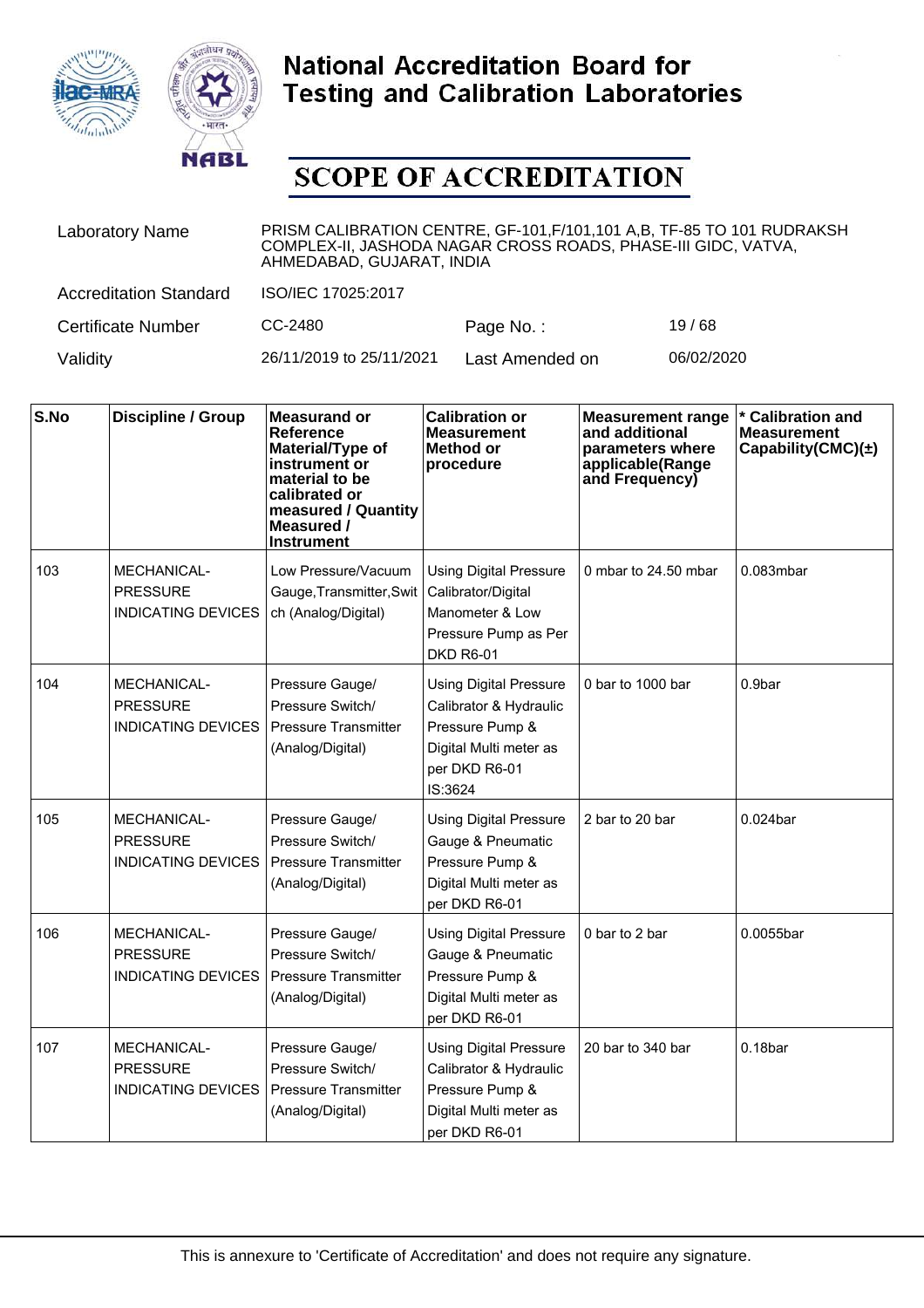



| <b>Laboratory Name</b>        | PRISM CALIBRATION CENTRE, GF-101, F/101, 101 A, B, TF-85 TO 101 RUDRAKSH<br>COMPLEX-II, JASHODA NAGAR CROSS ROADS, PHASE-III GIDC, VATVA,<br>AHMEDABAD, GUJARAT, INDIA |                 |            |  |
|-------------------------------|------------------------------------------------------------------------------------------------------------------------------------------------------------------------|-----------------|------------|--|
| <b>Accreditation Standard</b> | ISO/IEC 17025:2017                                                                                                                                                     |                 |            |  |
| <b>Certificate Number</b>     | CC-2480                                                                                                                                                                | Page No.:       | 20/68      |  |
| Validity                      | 26/11/2019 to 25/11/2021                                                                                                                                               | Last Amended on | 06/02/2020 |  |

| S.No | <b>Discipline / Group</b>                                                  | <b>Measurand or</b><br>Reference<br>Material/Type of<br>instrument or<br>material to be<br>calibrated or<br>measured / Quantity<br>Measured /<br><b>Instrument</b> | <b>Calibration or</b><br><b>Measurement</b><br><b>Method or</b><br>procedure                                                                                                                                      | <b>Measurement range</b><br>and additional<br>parameters where<br>applicable(Range<br>and Frequency) | <b>Calibration and</b><br><b>Measurement</b><br>Capability(CMC) $(\pm)$ |
|------|----------------------------------------------------------------------------|--------------------------------------------------------------------------------------------------------------------------------------------------------------------|-------------------------------------------------------------------------------------------------------------------------------------------------------------------------------------------------------------------|------------------------------------------------------------------------------------------------------|-------------------------------------------------------------------------|
| 108  | MECHANICAL-<br><b>PRESSURE</b><br><b>INDICATING DEVICES</b>                | Vacuum Gauge/ Switch<br>/ Transmitter (Analog/<br>Digital)                                                                                                         | <b>Using Digital Vacuum</b><br>Gauge & Vacuum<br>pump & Digital Multi<br>meter as per DKD R6-<br>02 ISO 3567                                                                                                      | -0.9 bar to 0 bar                                                                                    | 0.0011bar                                                               |
| 109  | <b>MECHANICAL-</b><br><b>TORQUE</b><br><b>GENERATING</b><br><b>DEVICES</b> | Torque Tools of Type 1<br>and 2 Of Type 1 Class<br>B,C,D & E Type 2<br>Class A, B, D, E                                                                            | <b>Using Three Calibrated</b><br>Torque Transducer of<br>20,200 and 2000 N.m<br>Capacity Along with<br>peak holding facility<br>digital indicator in<br>torque wrench<br>calibrating machine,<br>IS/ISO 6789-2003 | 2 Nm to 20 Nm                                                                                        | 1.86%                                                                   |
| 110  | MECHANICAL-<br><b>TORQUE</b><br><b>GENERATING</b><br><b>DEVICES</b>        | Torque Tools of Type 1<br>and 2 Of Type 1 Class<br>B,C,D & E Type 2<br>Class A, B, D, E                                                                            | <b>Using Three Calibrated</b><br>Torque Transducer of<br>20,200 and 2000 N.m<br>Capacity Along with<br>peak holding facility<br>digital indicator in<br>torque wrench<br>calibrating machine,<br>IS/ISO 6789-2003 | 20 Nm to 200 Nm                                                                                      | 1.08%                                                                   |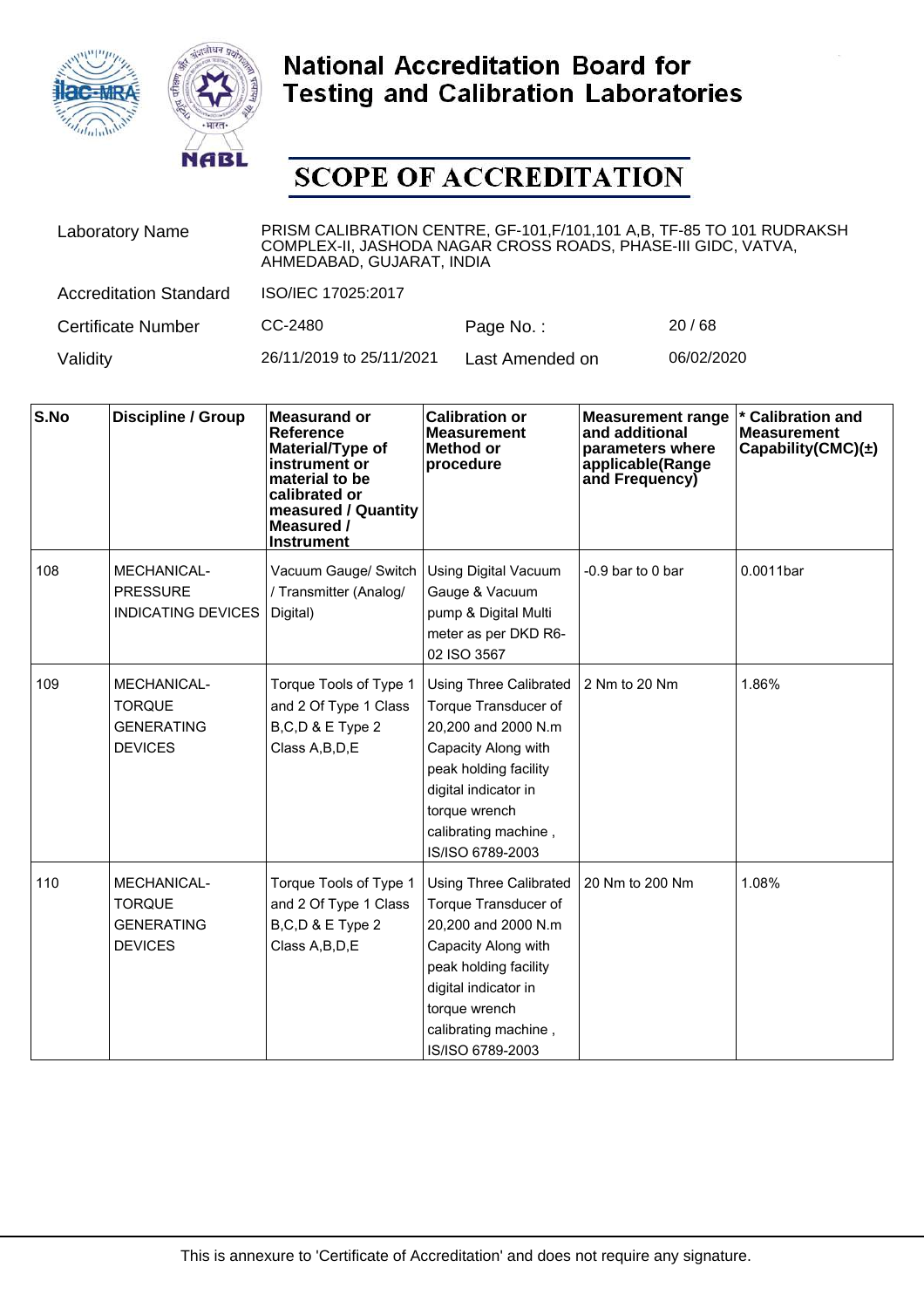



| <b>Laboratory Name</b>        | PRISM CALIBRATION CENTRE, GF-101, F/101, 101 A,B, TF-85 TO 101 RUDRAKSH<br>COMPLEX-II, JASHODA NAGAR CROSS ROADS, PHASE-III GIDC, VATVA,<br>AHMEDABAD, GUJARAT, INDIA |                 |            |  |
|-------------------------------|-----------------------------------------------------------------------------------------------------------------------------------------------------------------------|-----------------|------------|--|
| <b>Accreditation Standard</b> | ISO/IEC 17025:2017                                                                                                                                                    |                 |            |  |
| <b>Certificate Number</b>     | CC-2480                                                                                                                                                               | Page No.:       | 21/68      |  |
| Validity                      | 26/11/2019 to 25/11/2021                                                                                                                                              | Last Amended on | 06/02/2020 |  |

| S.No | Discipline / Group                                                  | <b>Measurand or</b><br>Reference<br>Material/Type of<br>instrument or<br>material to be<br>calibrated or<br>measured / Quantity<br>Measured /<br><b>Instrument</b> | <b>Calibration or</b><br><b>Measurement</b><br>Method or<br>procedure                                                                                                                                      | <b>Measurement range</b><br>and additional<br>parameters where<br>applicable(Range<br>and Frequency) | * Calibration and<br><b>Measurement</b><br>Capability(CMC) $(\pm)$ |
|------|---------------------------------------------------------------------|--------------------------------------------------------------------------------------------------------------------------------------------------------------------|------------------------------------------------------------------------------------------------------------------------------------------------------------------------------------------------------------|------------------------------------------------------------------------------------------------------|--------------------------------------------------------------------|
| 111  | MECHANICAL-<br><b>TORQUE</b><br><b>GENERATING</b><br><b>DEVICES</b> | Torque Tools of Type 1<br>and 2 Of Type 1 Class<br>B,C,D & E Type 2<br>Class A, B, D, E                                                                            | Using Three Calibrated<br>Torque Transducer of<br>20,200 and 2000 N.m<br>Capacity Along with<br>peak holding facility<br>digital indicator in<br>torque wrench<br>calibrating machine<br>,IS/ISO 6789-2003 | 200 Nm to 2000 Nm                                                                                    | 0.75%                                                              |
| 112  | <b>MECHANICAL-</b><br><b>VOLUME</b>                                 | <b>Glass Burette</b>                                                                                                                                               | <b>Using Digital Precision</b><br><b>Balance and Distilled</b><br>water of Known density<br>as per ISO 4787 &<br><b>ISO/TR 20461</b>                                                                       | 1 ml to 10 ml                                                                                        | 2.4 <sub>µ</sub>                                                   |
| 113  | <b>MECHANICAL-</b><br><b>VOLUME</b>                                 | <b>Glass Burette</b>                                                                                                                                               | <b>Using Digital Precision</b><br><b>Balance and Distilled</b><br>water of Known density<br>as per ISO 4787 &<br><b>ISO/TR 20461</b>                                                                       | 10 ml to 100 ml                                                                                      | 2.94 <sub>µ</sub>                                                  |
| 114  | <b>MECHANICAL-</b><br><b>VOLUME</b>                                 | <b>Glass Pipette</b><br>(Graduated/Non<br>Graduated)                                                                                                               | <b>Using Digital Precision</b><br><b>Balance and Distilled</b><br>water of Known density<br>as per ISO 4787 &<br><b>ISO/TR 20461</b>                                                                       | $0.1$ ml to 1 ml                                                                                     | 0.4 <sub>µ</sub>                                                   |
| 115  | <b>MECHANICAL-</b><br><b>VOLUME</b>                                 | <b>Glass Pipette</b><br>(Graduated/Non<br>Graduated)                                                                                                               | <b>Using Digital Precision</b><br><b>Balance and Distilled</b><br>water of Known density<br>as per ISO 4787 &<br><b>ISO/TR 20461</b>                                                                       | 1 ml to 10 ml                                                                                        | 2.4 <sub>µ</sub>                                                   |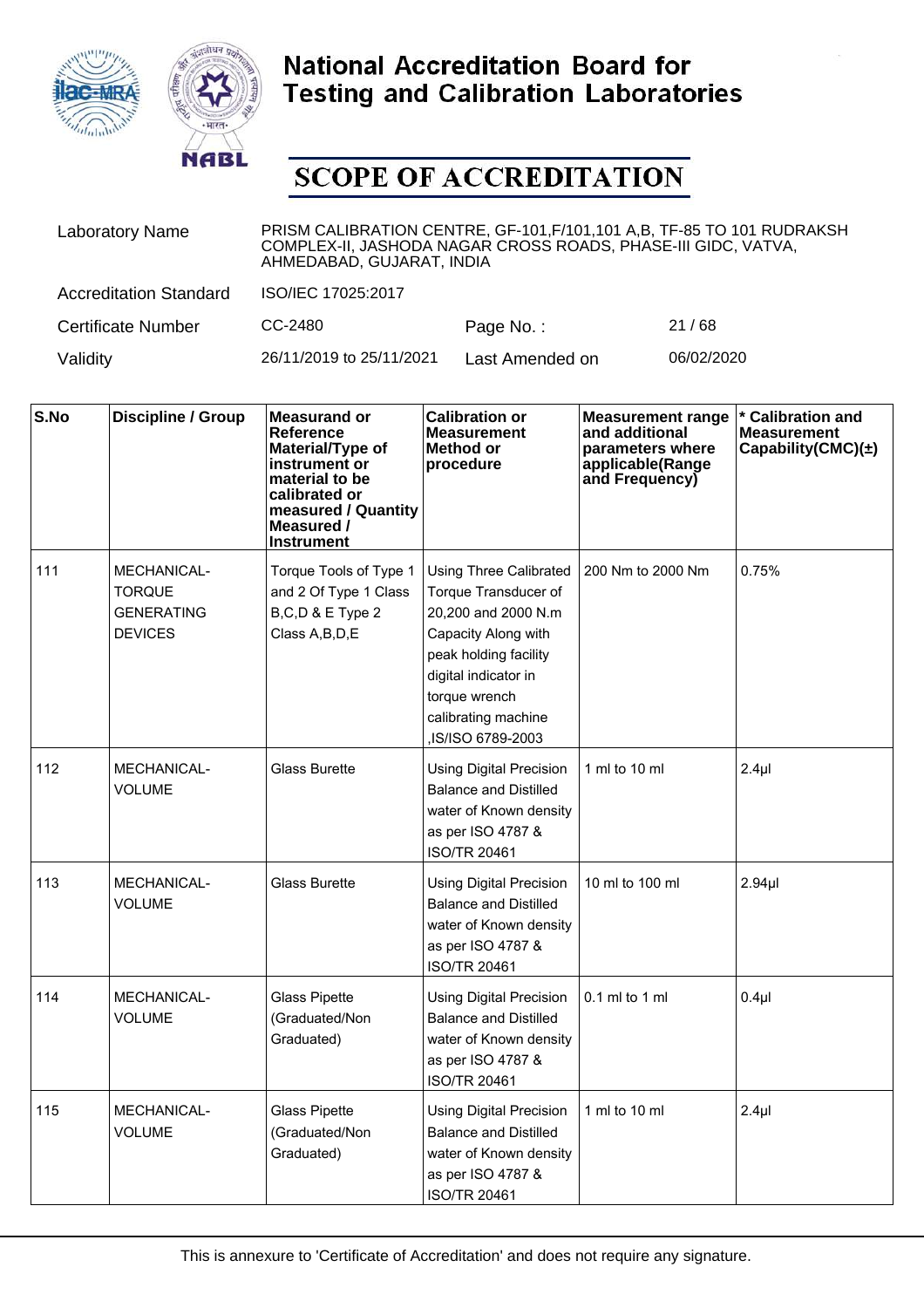



| <b>Laboratory Name</b>        | PRISM CALIBRATION CENTRE, GF-101, F/101, 101 A, B, TF-85 TO 101 RUDRAKSH<br>COMPLEX-II, JASHODA NAGAR CROSS ROADS, PHASE-III GIDC, VATVA,<br>AHMEDABAD, GUJARAT, INDIA |                 |            |  |  |
|-------------------------------|------------------------------------------------------------------------------------------------------------------------------------------------------------------------|-----------------|------------|--|--|
| <b>Accreditation Standard</b> | ISO/IEC 17025:2017                                                                                                                                                     |                 |            |  |  |
| <b>Certificate Number</b>     | CC-2480                                                                                                                                                                | Page No.:       | 22/68      |  |  |
| Validity                      | 26/11/2019 to 25/11/2021                                                                                                                                               | Last Amended on | 06/02/2020 |  |  |

| S.No | <b>Discipline / Group</b>           | <b>Measurand or</b><br>Reference<br>Material/Type of<br>instrument or<br>material to be<br>calibrated or<br>measured / Quantity<br>Measured /<br><b>Instrument</b> | <b>Calibration or</b><br><b>Measurement</b><br>Method or<br>procedure                                                                | <b>Measurement range</b><br>and additional<br>parameters where<br>applicable(Range<br>and Frequency) | * Calibration and<br><b>Measurement</b><br>Capability(CMC) $(\pm)$ |
|------|-------------------------------------|--------------------------------------------------------------------------------------------------------------------------------------------------------------------|--------------------------------------------------------------------------------------------------------------------------------------|------------------------------------------------------------------------------------------------------|--------------------------------------------------------------------|
| 116  | <b>MECHANICAL-</b><br><b>VOLUME</b> | <b>Glass Pipette</b><br>(Graduated/Non<br>Graduated)                                                                                                               | <b>Using Digital Precision</b><br><b>Balance and Distilled</b><br>water of Known density<br>as per ISO 4787 &<br><b>ISO/TR 20461</b> | 10 ml to 50 ml                                                                                       | $9.44$ µl                                                          |
| 117  | <b>MECHANICAL-</b><br><b>VOLUME</b> | Measuring<br>Cylinder/Volumetric<br>Flask/Conical<br>Flask/Beaker                                                                                                  | <b>Using Digital Precision</b><br><b>Balance and Distilled</b><br>water of Known density<br>as per ISO 4787 &<br><b>ISO/TR 20461</b> | 1 ml to 50 ml                                                                                        | 0.80 <sub>µ</sub>                                                  |
| 118  | <b>MECHANICAL-</b><br><b>VOLUME</b> | Measuring<br>Cylinder/Volumetric<br>Flask/Conical<br>Flask/Beaker                                                                                                  | <b>Using Digital Precision</b><br><b>Balance and Distilled</b><br>water of Known density<br>as per ISO 4787 &<br><b>ISO/TR 20461</b> | 100 ml to 1000 ml                                                                                    | 0.24ml                                                             |
| 119  | <b>MECHANICAL-</b><br><b>VOLUME</b> | Measuring<br>Cylinder/Volumetric<br>Flask/Conical<br>Flask/Beaker                                                                                                  | <b>Using Digital Precision</b><br><b>Balance and Distilled</b><br>water of Known density<br>as per ISO 4787 &<br><b>ISO/TR 20461</b> | 1000 ml to 5000 ml                                                                                   | 1.2ml                                                              |
| 120  | <b>MECHANICAL-</b><br><b>VOLUME</b> | Measuring<br>Cylinder/Volumetric<br>Flask/Conical<br>Flask/Beaker                                                                                                  | <b>Using Digital Precision</b><br><b>Balance and Distilled</b><br>water of Known density<br>as per ISO 4787 &<br><b>ISO/TR 20461</b> | 50 ml to 100 ml                                                                                      | $1.1$ µl                                                           |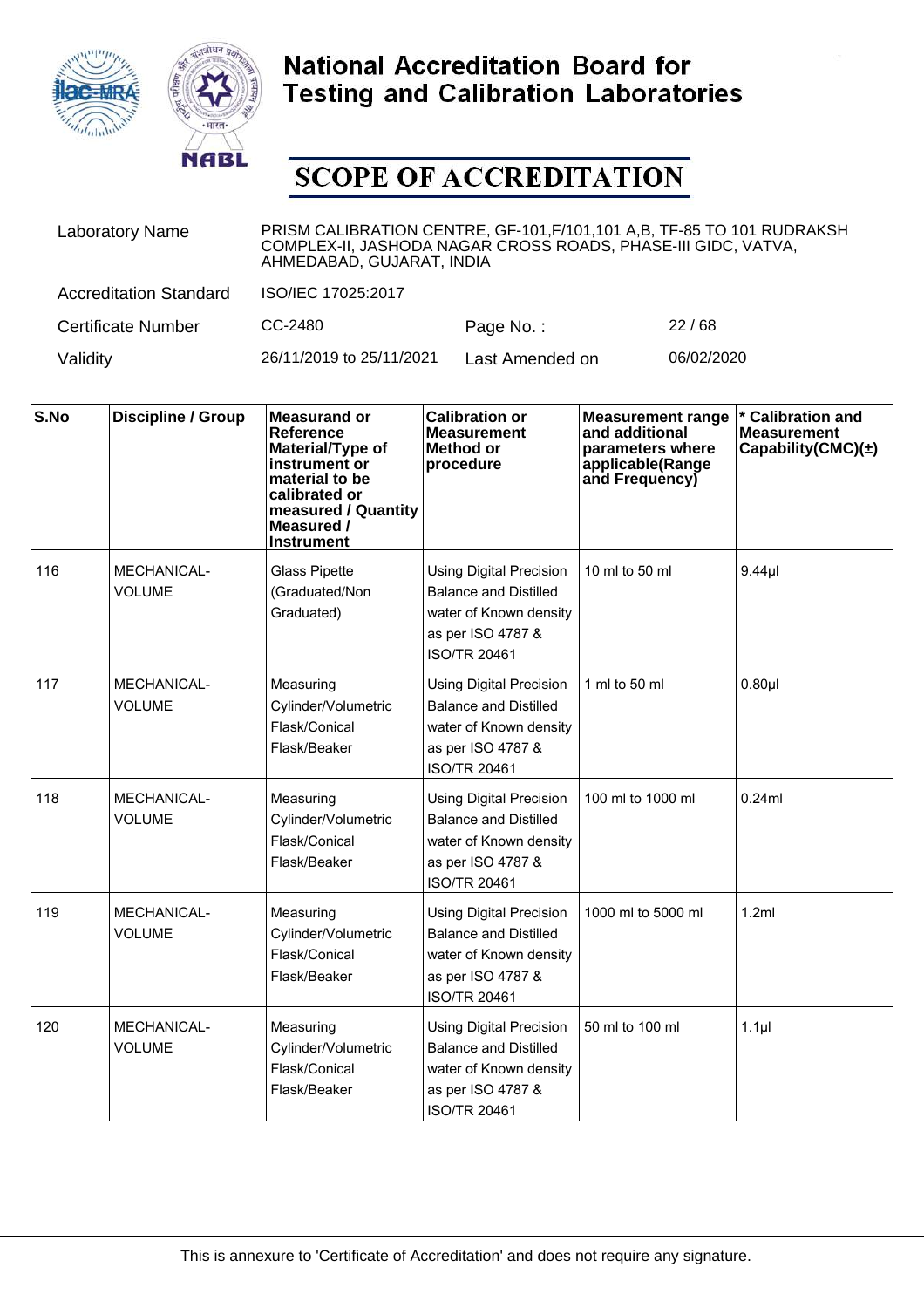



| <b>Laboratory Name</b>        | PRISM CALIBRATION CENTRE, GF-101, F/101, 101 A, B, TF-85 TO 101 RUDRAKSH<br>COMPLEX-II, JASHODA NAGAR CROSS ROADS, PHASE-III GIDC, VATVA,<br>AHMEDABAD, GUJARAT, INDIA |                 |            |  |  |
|-------------------------------|------------------------------------------------------------------------------------------------------------------------------------------------------------------------|-----------------|------------|--|--|
| <b>Accreditation Standard</b> | ISO/IEC 17025:2017                                                                                                                                                     |                 |            |  |  |
| <b>Certificate Number</b>     | CC-2480                                                                                                                                                                | Page No.:       | 23/68      |  |  |
| Validity                      | 26/11/2019 to 25/11/2021                                                                                                                                               | Last Amended on | 06/02/2020 |  |  |

| S.No | <b>Discipline / Group</b>           | <b>Measurand or</b><br><b>Reference</b><br>Material/Type of<br>instrument or<br>material to be<br>calibrated or<br>measured / Quantity<br>Measured /<br><b>Instrument</b> | <b>Calibration or</b><br><b>Measurement</b><br><b>Method or</b><br>procedure                                                                                              | <b>Measurement range</b><br>and additional<br>parameters where<br>applicable(Range<br>and Frequency) | * Calibration and<br><b>Measurement</b><br>Capability(CMC) $(\pm)$ |
|------|-------------------------------------|---------------------------------------------------------------------------------------------------------------------------------------------------------------------------|---------------------------------------------------------------------------------------------------------------------------------------------------------------------------|------------------------------------------------------------------------------------------------------|--------------------------------------------------------------------|
| 121  | <b>MECHANICAL-</b><br><b>VOLUME</b> | Measuring<br>Cylinder/Volumetric<br>Flask/Conical<br>Flask/Beaker                                                                                                         | <b>Using Digital Precision</b><br><b>Balance and Distilled</b><br>water of Known density<br>as per ISO 4787 &<br><b>ISO/TR 20461</b>                                      | 5000 ml to 10000 ml                                                                                  | 7ml                                                                |
| 122  | <b>MECHANICAL-</b><br><b>VOLUME</b> | Piston Pipette /<br>Micropipette                                                                                                                                          | <b>Using Digital Weighing</b><br>balances upto<br>100g/200g readability<br>$0.01$ mg/0.1mg and<br>distilled water of known<br>density as per IS 8655-<br>6 & ISO/TR 20461 | 10 µl to 100 µl                                                                                      | $0.23$ µl                                                          |
| 123  | <b>MECHANICAL-</b><br><b>VOLUME</b> | Piston Pipette /<br>Micropipette                                                                                                                                          | <b>Using Digital Weighing</b><br>balances upto<br>100g/200g readability<br>$0.01$ mg/0.1mg and<br>distilled water of known<br>density as per IS 8655-<br>6 & ISO/TR 20461 | 100 µl to 500 µl                                                                                     | $0.4$ µl                                                           |
| 124  | <b>MECHANICAL-</b><br><b>VOLUME</b> | Piston Pipette /<br>Micropipette                                                                                                                                          | <b>Using Digital Weighing</b><br>balances upto<br>100g/200g readability<br>$0.01$ mg/0.1mg and<br>distilled water of known<br>density as per IS 8655-<br>6 & ISO/TR 20461 | 500 µl to 1000 µl                                                                                    | $0.65$ µl                                                          |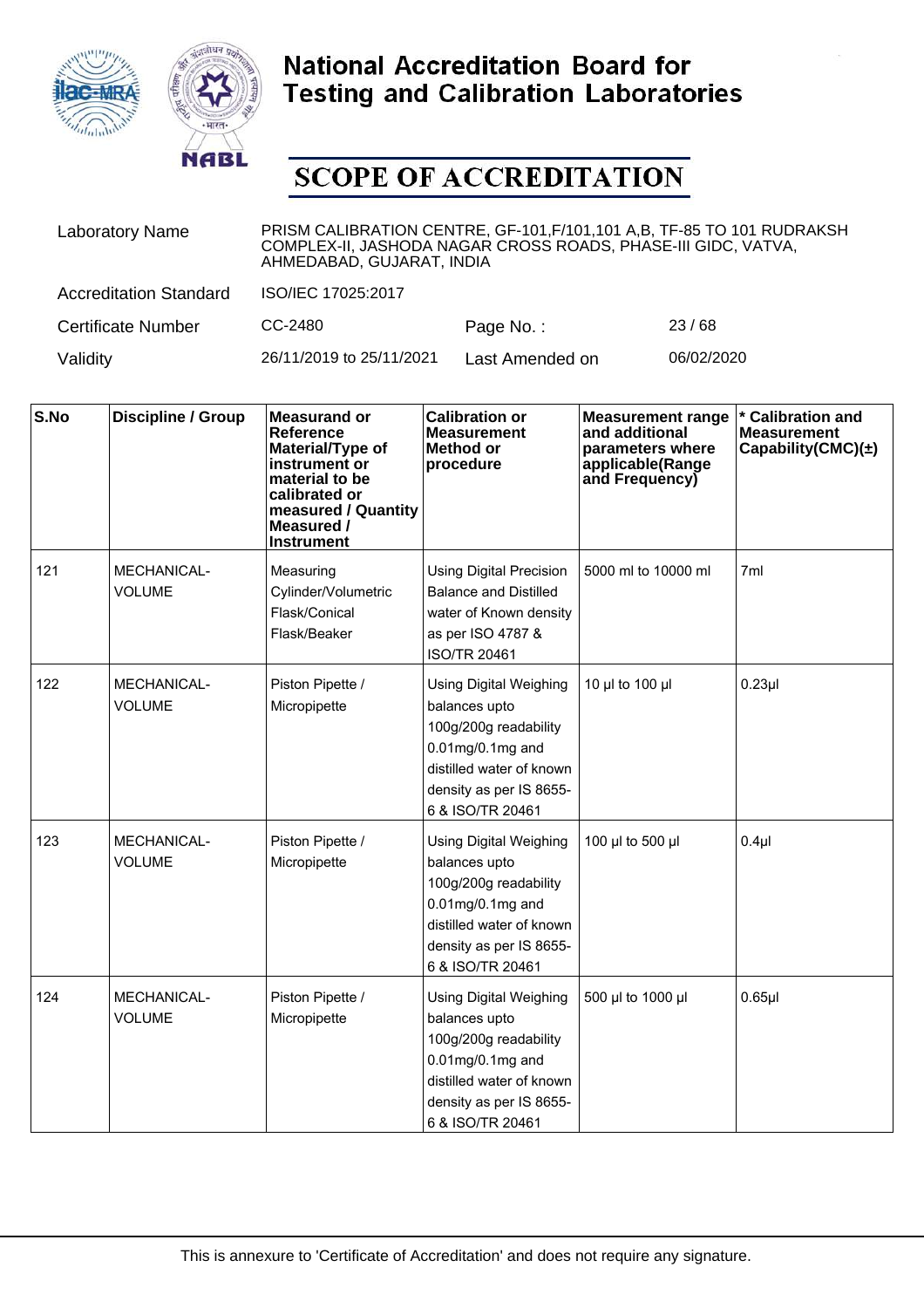



| <b>Laboratory Name</b>        | PRISM CALIBRATION CENTRE, GF-101, F/101, 101 A, B, TF-85 TO 101 RUDRAKSH<br>COMPLEX-II, JASHODA NAGAR CROSS ROADS, PHASE-III GIDC, VATVA,<br>AHMEDABAD, GUJARAT, INDIA |                 |            |  |  |
|-------------------------------|------------------------------------------------------------------------------------------------------------------------------------------------------------------------|-----------------|------------|--|--|
| <b>Accreditation Standard</b> | ISO/IEC 17025:2017                                                                                                                                                     |                 |            |  |  |
| <b>Certificate Number</b>     | CC-2480                                                                                                                                                                | Page No.:       | 24/68      |  |  |
| Validity                      | 26/11/2019 to 25/11/2021                                                                                                                                               | Last Amended on | 06/02/2020 |  |  |

| S.No | <b>Discipline / Group</b>                                         | <b>Measurand or</b><br><b>Reference</b><br>Material/Type of<br>instrument or<br>material to be<br>calibrated or<br>measured / Quantity<br>Measured /<br>Instrument | <b>Calibration or</b><br><b>Measurement</b><br>Method or<br>procedure                                                                  | <b>Measurement range</b><br>and additional<br>parameters where<br>applicable(Range<br>and Frequency) | <b>Calibration and</b><br><b>Measurement</b><br>Capability(CMC) $(\pm)$ |
|------|-------------------------------------------------------------------|--------------------------------------------------------------------------------------------------------------------------------------------------------------------|----------------------------------------------------------------------------------------------------------------------------------------|------------------------------------------------------------------------------------------------------|-------------------------------------------------------------------------|
| 125  | <b>MECHANICAL-</b><br><b>WEIGHING SCALE</b><br><b>AND BALANCE</b> | <b>Weighing Balance</b><br>d=0.01mg and coarser                                                                                                                    | E2 class std. weights &<br>Calibration of<br><b>Electronics Weighing</b><br>Balance of class I and<br>coarser as per OIML R-<br>$76-1$ | 0 g to 100 g                                                                                         | 0.076mg                                                                 |
| 126  | <b>MECHANICAL-</b><br><b>WEIGHING SCALE</b><br>AND BALANCE        | <b>Weighing Balance</b><br>d=0.1mg and coarser                                                                                                                     | E2 class std. weights &<br>Calibration of<br><b>Electronics Weighing</b><br>Balance of class I and<br>coarser as per OIML R-<br>$76-1$ | 100 g to 220 g                                                                                       | 0.095mg                                                                 |
| 127  | <b>MECHANICAL-</b><br><b>WEIGHING SCALE</b><br><b>AND BALANCE</b> | <b>Weighing Balance</b><br>d=100mg and coarser                                                                                                                     | F1 class std. weights &<br>Calibration of<br><b>Electronics Weighing</b><br>Balance and coarser as<br>per OIML R-76-1,                 | 6 kg to 20 kg                                                                                        | 79 <sub>mg</sub>                                                        |
| 128  | <b>MECHANICAL-</b><br><b>WEIGHING SCALE</b><br><b>AND BALANCE</b> | <b>Weighing Balance</b><br>d=10mg and coarser                                                                                                                      | F1 class std. weights &<br>Calibration of<br><b>Electronics Weighing</b><br>Balance and coarser as<br>per OIML R-76-1                  | 1 kg to 6 kg                                                                                         | 6 <sub>mg</sub>                                                         |
| 129  | <b>MECHANICAL-</b><br><b>WEIGHING SCALE</b><br>AND BALANCE        | <b>Weighing Balance</b><br>d=1mg and coarser                                                                                                                       | F1 class std. weights &<br>Calibration of<br><b>Electronics Weighing</b><br>Balance and coarser as<br>per OIML R-76-1                  | 220 g to 1 kg                                                                                        | 0.69mg                                                                  |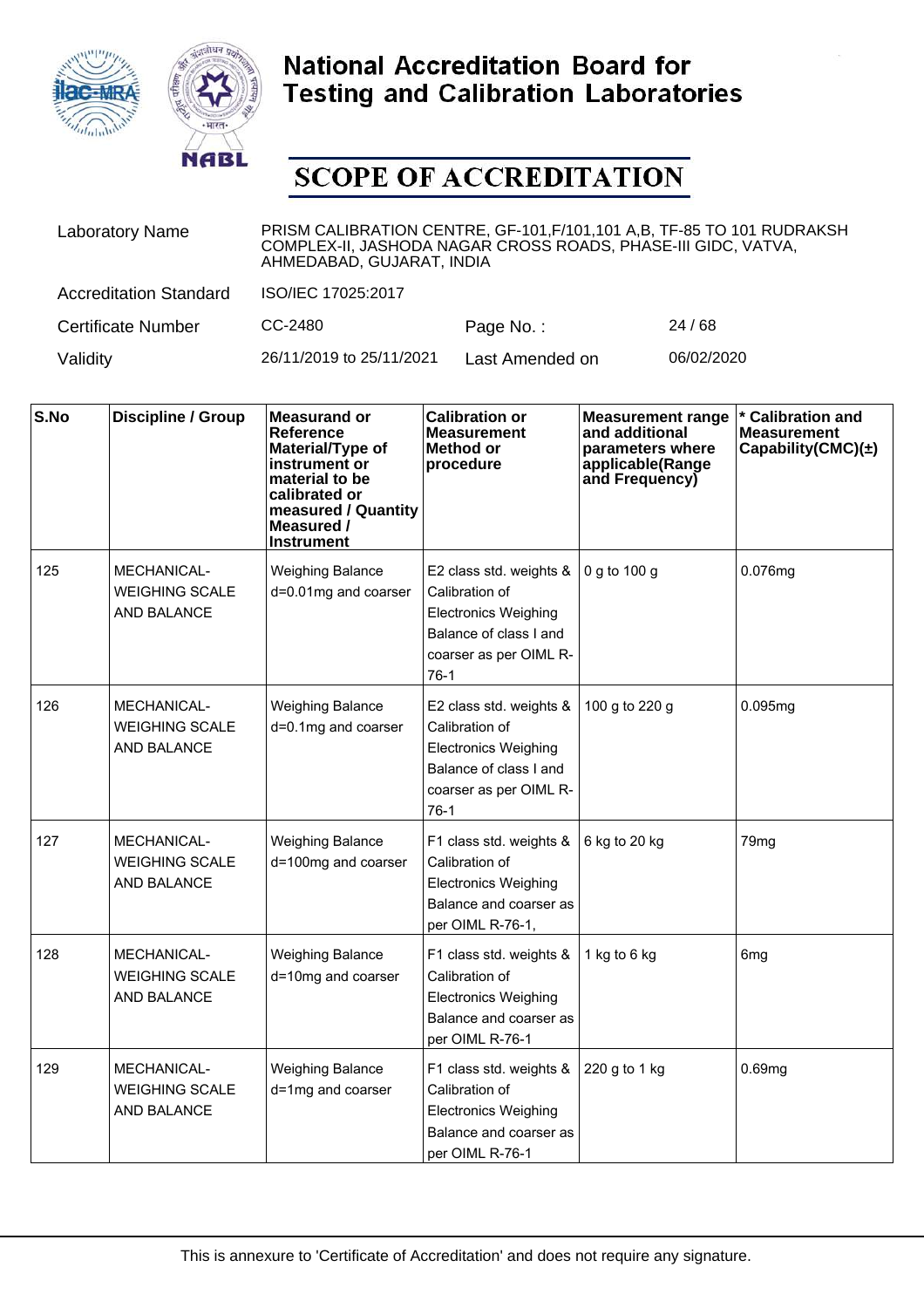



| <b>Laboratory Name</b>        | PRISM CALIBRATION CENTRE, GF-101, F/101, 101 A, B, TF-85 TO 101 RUDRAKSH<br>COMPLEX-II, JASHODA NAGAR CROSS ROADS, PHASE-III GIDC, VATVA,<br>AHMEDABAD, GUJARAT, INDIA |                 |            |  |
|-------------------------------|------------------------------------------------------------------------------------------------------------------------------------------------------------------------|-----------------|------------|--|
| <b>Accreditation Standard</b> | ISO/IEC 17025:2017                                                                                                                                                     |                 |            |  |
| <b>Certificate Number</b>     | CC-2480                                                                                                                                                                | Page No.:       | 25/68      |  |
| Validity                      | 26/11/2019 to 25/11/2021                                                                                                                                               | Last Amended on | 06/02/2020 |  |

| S.No | Discipline / Group                                  | <b>Measurand or</b><br>Reference<br>Material/Type of<br>instrument or<br>material to be<br>calibrated or<br>measured / Quantity<br>Measured /<br><b>Instrument</b> | <b>Calibration or</b><br><b>Measurement</b><br>Method or<br>procedure                                                                                                             | <b>Measurement range</b><br>and additional<br>parameters where<br>applicable(Range<br>and Frequency) | * Calibration and<br><b>Measurement</b><br>Capability(CMC) $(\pm)$ |
|------|-----------------------------------------------------|--------------------------------------------------------------------------------------------------------------------------------------------------------------------|-----------------------------------------------------------------------------------------------------------------------------------------------------------------------------------|------------------------------------------------------------------------------------------------------|--------------------------------------------------------------------|
| 130  | MECHANICAL-<br><b>WEIGHING SCALE</b><br>AND BALANCE | <b>Weighing Balance</b><br>d=50g and coarser                                                                                                                       | F1 class std. weights &<br>Calibration of<br><b>Electronics Weighing</b><br>Balance of class III and<br>coarser as per OIML R-<br>$76-1$                                          | 100 kg to 300 kg                                                                                     | 33g                                                                |
| 131  | MECHANICAL-<br><b>WEIGHING SCALE</b><br>AND BALANCE | <b>Weighing Balance</b><br>d=5g/10g and coarser                                                                                                                    | F1 class std. weights &<br>Calibration of<br><b>Electronics Weighing</b><br>Balance and coarser as<br>per OIML R-76-1                                                             | 20 kg to 100 kg                                                                                      | 5.8g                                                               |
| 132  | <b>MECHANICAL-</b><br><b>WEIGHTS</b>                | Weights                                                                                                                                                            | Using F1 Class<br>Standard Weights and<br>Precision Balance of<br>Readability: 1 mg up to<br>1 kg and ABBA<br><b>Weighing Cycle</b><br>Procedure based on<br><b>OIML R 111</b>    | $1$ kg                                                                                               | 1.16mg                                                             |
| 133  | <b>MECHANICAL-</b><br><b>WEIGHTS</b>                | Weights                                                                                                                                                            | Using F1 Class<br>Standard Weights and<br>Precision Balance of<br>Readability: 100 mg up<br>to 20 kg and ABBA<br><b>Weighing Cycle</b><br>Procedure based on<br><b>OIML R 111</b> | 10 kg                                                                                                | 90 <sub>mg</sub>                                                   |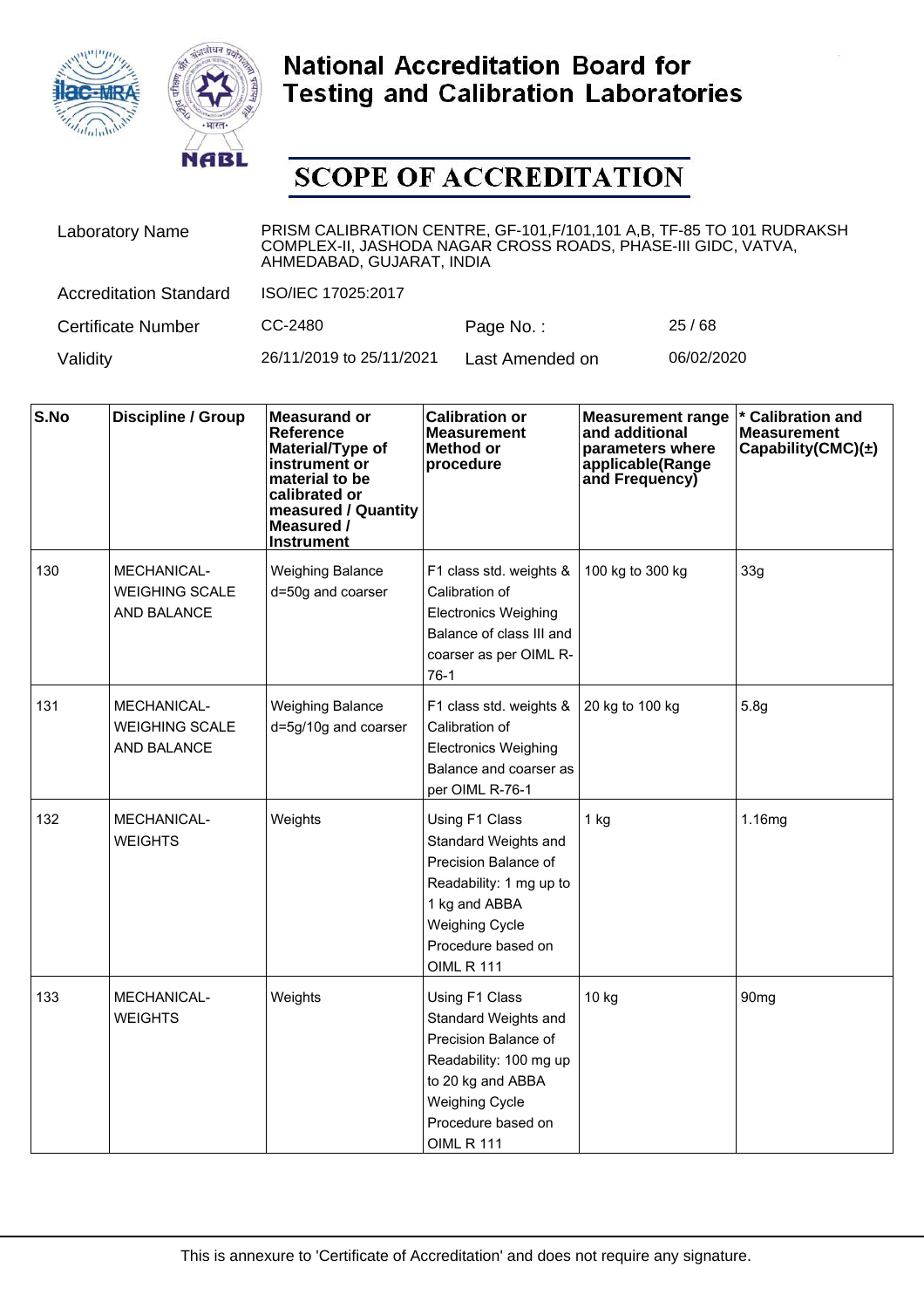



| <b>Laboratory Name</b>        | PRISM CALIBRATION CENTRE, GF-101, F/101, 101 A, B, TF-85 TO 101 RUDRAKSH<br>COMPLEX-II, JASHODA NAGAR CROSS ROADS, PHASE-III GIDC, VATVA,<br>AHMEDABAD, GUJARAT, INDIA |                 |            |  |  |
|-------------------------------|------------------------------------------------------------------------------------------------------------------------------------------------------------------------|-----------------|------------|--|--|
| <b>Accreditation Standard</b> | ISO/IEC 17025:2017                                                                                                                                                     |                 |            |  |  |
| <b>Certificate Number</b>     | CC-2480                                                                                                                                                                | Page No.:       | 26/68      |  |  |
| Validity                      | 26/11/2019 to 25/11/2021                                                                                                                                               | Last Amended on | 06/02/2020 |  |  |

| S.No | <b>Discipline / Group</b>            | <b>Measurand or</b><br>Reference<br>Material/Type of<br>instrument or<br>material to be<br>calibrated or<br>measured / Quantity<br>Measured /<br>Instrument | <b>Calibration or</b><br><b>Measurement</b><br>Method or<br>procedure                                                                                                                                                                                             | <b>Measurement range</b><br>and additional<br>parameters where<br>applicable(Range<br>and Frequency) | <b>Calibration and</b><br><b>Measurement</b><br>Capability(CMC) $(\pm)$ |
|------|--------------------------------------|-------------------------------------------------------------------------------------------------------------------------------------------------------------|-------------------------------------------------------------------------------------------------------------------------------------------------------------------------------------------------------------------------------------------------------------------|------------------------------------------------------------------------------------------------------|-------------------------------------------------------------------------|
| 134  | <b>MECHANICAL-</b><br><b>WEIGHTS</b> | Weights                                                                                                                                                     | Using E2 Class<br>Standard Weights and<br>Precision Balance of<br>Readability: 0.01 mg up<br>to 80 g and Readability:<br>0.1 mg up to 220 g by<br>substitution method of<br>Weighing and ABBA<br><b>Weighing Cycle</b><br>Procedure based on<br><b>OIML R 111</b> | 100 <sub>g</sub>                                                                                     | 0.1 <sub>mg</sub>                                                       |
| 135  | <b>MECHANICAL-</b><br><b>WEIGHTS</b> | Weights                                                                                                                                                     | Using E2 Class<br>Standard Weights and<br>Precision Balance of<br>Readability: 0.01 mg up<br>to $100$ g and<br>Readability: 0.1 mg up<br>to 220 g by substitution<br>method of Weighing<br>and ABBA Weighing<br>Cycle Procedure based<br>on OIML R 111            | 1mg, 2mg, 5mg, 10mg,<br>20mg, 50mg, 100 mg,<br>200mg, 500mg                                          | 0.01mg                                                                  |
| 136  | MECHANICAL-<br><b>WEIGHTS</b>        | Weights                                                                                                                                                     | Using F1 Class<br>Standard Weights and<br>Precision Balance of<br>Readability: 10 mg up<br>to 6 kg and ABBA<br><b>Weighing Cycle</b><br>Procedure based on<br><b>OIML R 111</b>                                                                                   | $2$ kg                                                                                               | 9 <sub>mg</sub>                                                         |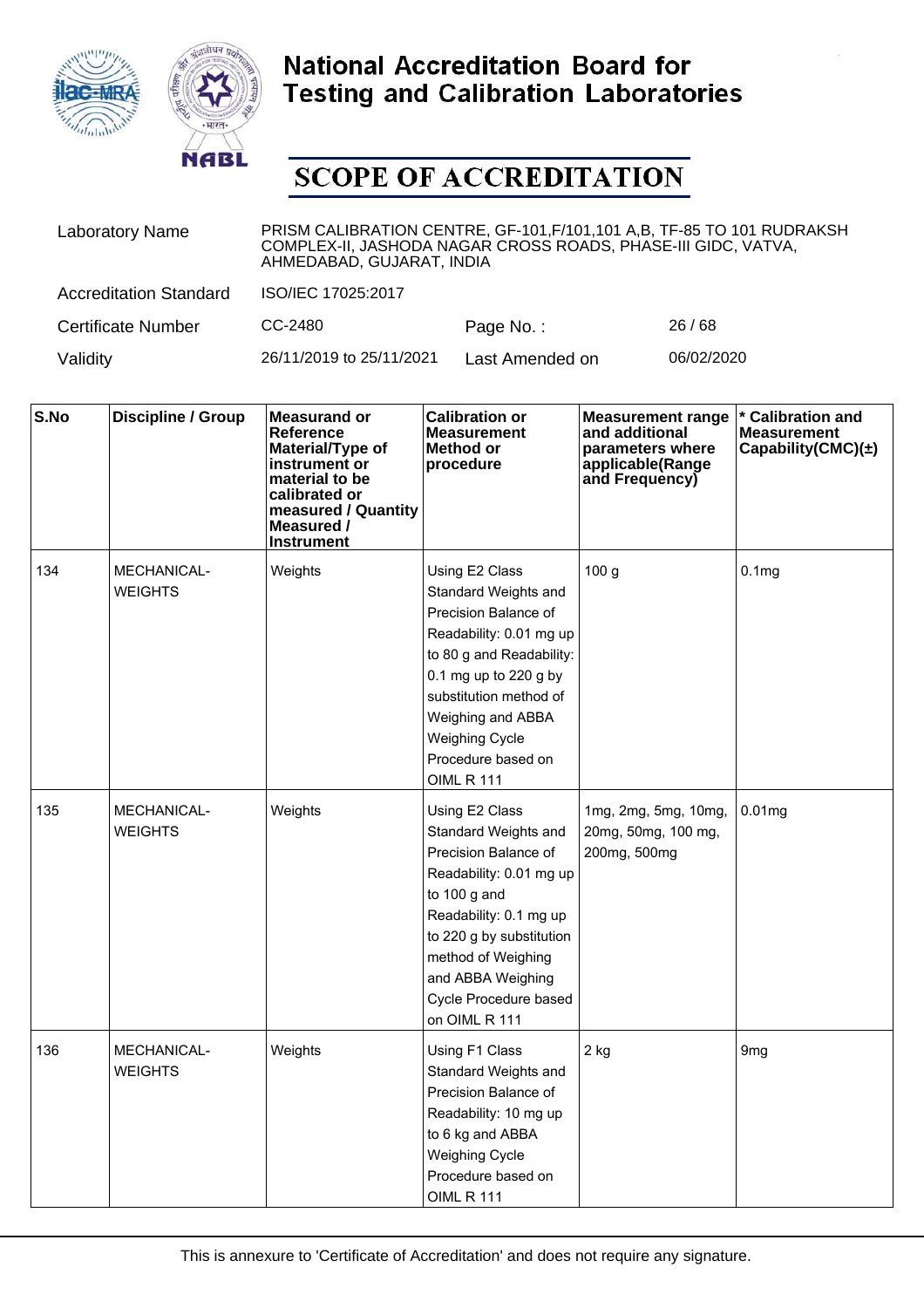



| <b>Laboratory Name</b>        | PRISM CALIBRATION CENTRE, GF-101, F/101, 101 A, B, TF-85 TO 101 RUDRAKSH<br>COMPLEX-II, JASHODA NAGAR CROSS ROADS, PHASE-III GIDC, VATVA,<br>AHMEDABAD, GUJARAT, INDIA |                 |            |  |  |
|-------------------------------|------------------------------------------------------------------------------------------------------------------------------------------------------------------------|-----------------|------------|--|--|
| <b>Accreditation Standard</b> | ISO/IEC 17025:2017                                                                                                                                                     |                 |            |  |  |
| <b>Certificate Number</b>     | CC-2480                                                                                                                                                                | Page No.:       | 27/68      |  |  |
| Validity                      | 26/11/2019 to 25/11/2021                                                                                                                                               | Last Amended on | 06/02/2020 |  |  |

| S.No | <b>Discipline / Group</b>            | <b>Measurand or</b><br><b>Reference</b><br>Material/Type of<br>instrument or<br>material to be<br>calibrated or<br>measured / Quantity<br>Measured /<br><b>Instrument</b> | <b>Calibration or</b><br><b>Measurement</b><br><b>Method or</b><br>procedure                                                                                                                                                                                      | <b>Measurement range</b><br>and additional<br>parameters where<br>applicable(Range<br>and Frequency) | * Calibration and<br><b>Measurement</b><br>Capability(CMC) $(\pm)$ |
|------|--------------------------------------|---------------------------------------------------------------------------------------------------------------------------------------------------------------------------|-------------------------------------------------------------------------------------------------------------------------------------------------------------------------------------------------------------------------------------------------------------------|------------------------------------------------------------------------------------------------------|--------------------------------------------------------------------|
| 137  | <b>MECHANICAL-</b><br><b>WEIGHTS</b> | Weights                                                                                                                                                                   | Using F1 Class<br>Standard Weights and<br>Precision Balance of<br>Readability: 100 mg up<br>to 20 kg and ABBA<br><b>Weighing Cycle</b><br>Procedure based on<br><b>OIML R 111</b>                                                                                 | 20 kg                                                                                                | 90 <sub>mq</sub>                                                   |
| 138  | <b>MECHANICAL-</b><br><b>WEIGHTS</b> | Weights                                                                                                                                                                   | Using E2 Class<br>Standard Weights and<br>Precision Balance of<br>Readability: 0.01 mg up<br>to 80 g and Readability:<br>0.1 mg up to 220 g by<br>substitution method of<br>Weighing and ABBA<br><b>Weighing Cycle</b><br>Procedure based on<br><b>OIML R 111</b> | 200 <sub>g</sub>                                                                                     | 0.1 <sub>mg</sub>                                                  |
| 139  | <b>MECHANICAL-</b><br><b>WEIGHTS</b> | Weights                                                                                                                                                                   | Using E2 Class<br>Standard Weights and<br>Precision Balance of<br>Readability: 0.01 mg up<br>to 80 g and Readability:<br>0.1 mg up to 220 g by<br>substitution method of<br>Weighing and ABBA<br><b>Weighing Cycle</b><br>Procedure based on<br><b>OIML R 111</b> | 5 <sub>g</sub>                                                                                       | 0.012mg                                                            |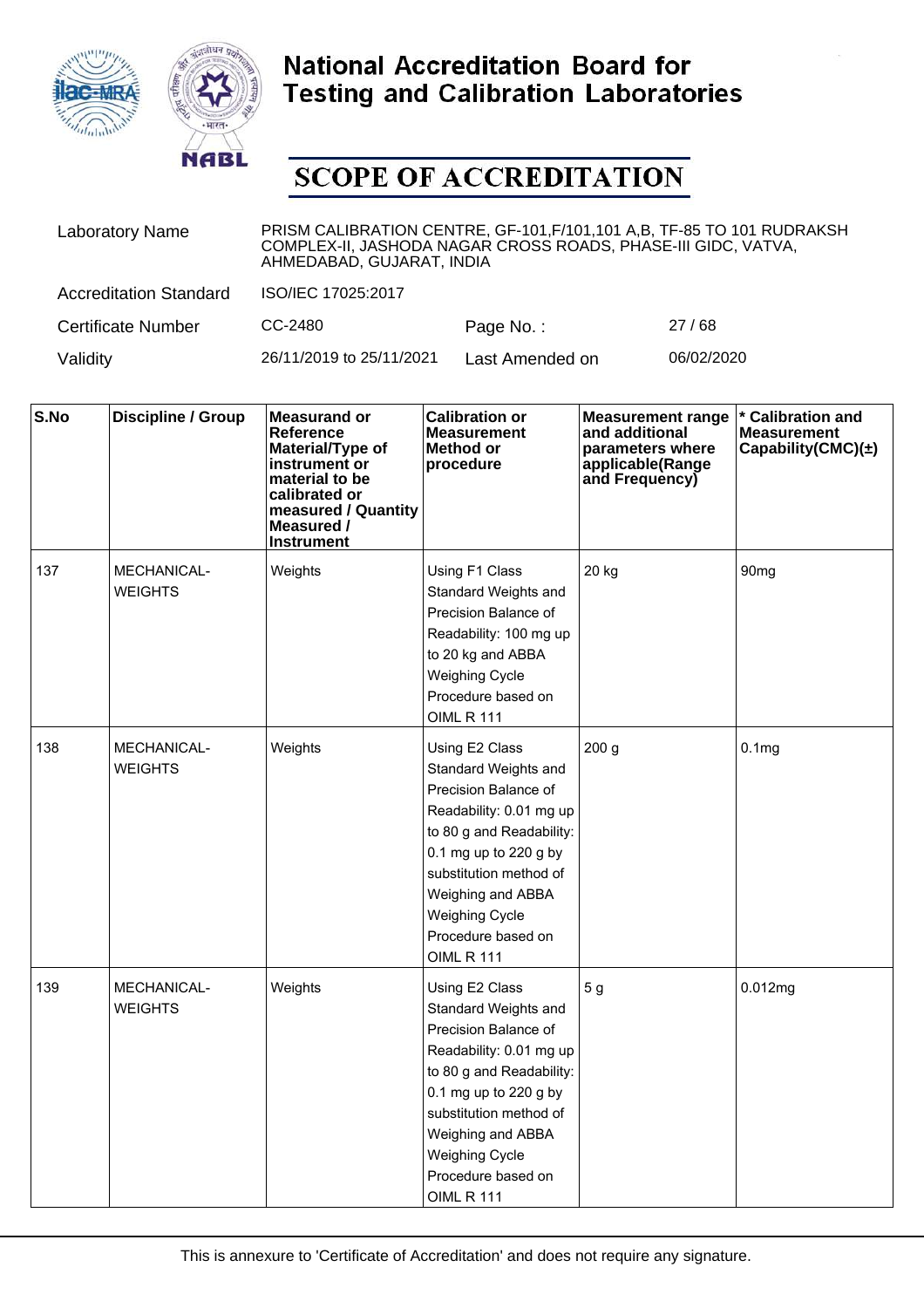



| <b>Laboratory Name</b>        | PRISM CALIBRATION CENTRE, GF-101, F/101, 101 A, B, TF-85 TO 101 RUDRAKSH<br>COMPLEX-II, JASHODA NAGAR CROSS ROADS, PHASE-III GIDC, VATVA,<br>AHMEDABAD, GUJARAT, INDIA |                 |            |  |  |
|-------------------------------|------------------------------------------------------------------------------------------------------------------------------------------------------------------------|-----------------|------------|--|--|
| <b>Accreditation Standard</b> | ISO/IEC 17025:2017                                                                                                                                                     |                 |            |  |  |
| <b>Certificate Number</b>     | CC-2480                                                                                                                                                                | Page No.:       | 28/68      |  |  |
| Validity                      | 26/11/2019 to 25/11/2021                                                                                                                                               | Last Amended on | 06/02/2020 |  |  |

| S.No | <b>Discipline / Group</b>            | <b>Measurand or</b><br>Reference<br>Material/Type of<br>instrument or<br>material to be<br>calibrated or<br>measured / Quantity<br>Measured /<br><b>Instrument</b> | <b>Calibration or</b><br><b>Measurement</b><br>Method or<br>procedure                                                                                                                                                                                             | <b>Measurement range</b><br>and additional<br>parameters where<br>applicable(Range<br>and Frequency) | * Calibration and<br><b>Measurement</b><br>Capability(CMC) $(\pm)$ |
|------|--------------------------------------|--------------------------------------------------------------------------------------------------------------------------------------------------------------------|-------------------------------------------------------------------------------------------------------------------------------------------------------------------------------------------------------------------------------------------------------------------|------------------------------------------------------------------------------------------------------|--------------------------------------------------------------------|
| 140  | <b>MECHANICAL-</b><br><b>WEIGHTS</b> | Weights                                                                                                                                                            | Using F1 Class<br>Standard Weights and<br>Precision Balance of<br>Readability: 10 mg up<br>to 6 kg and ABBA<br><b>Weighing Cycle</b><br>Procedure based on<br><b>OIML R 111</b>                                                                                   | 5 kg                                                                                                 | 13 <sub>mg</sub>                                                   |
| 141  | MECHANICAL-<br><b>WEIGHTS</b>        | Weights                                                                                                                                                            | Using E2 Class<br>Standard Weights and<br>Precision Balance of<br>Readability: 0.01 mg up<br>to 80 g and Readability:<br>0.1 mg up to 220 g by<br>substitution method of<br>Weighing and ABBA<br><b>Weighing Cycle</b><br>Procedure based on<br><b>OIML R 111</b> | 50 <sub>g</sub>                                                                                      | 0.025mg                                                            |
| 142  | <b>MECHANICAL-</b><br><b>WEIGHTS</b> | Weights                                                                                                                                                            | Using F1 Class<br>Standard Weights and<br>Precision Balance of<br>Readability: 5g/10g up<br>to 100 kg and ABBA<br>Weighing Cycle<br>Procedure based on<br><b>OIML R 111</b>                                                                                       | 50 kg                                                                                                | 4.1 <sub>g</sub>                                                   |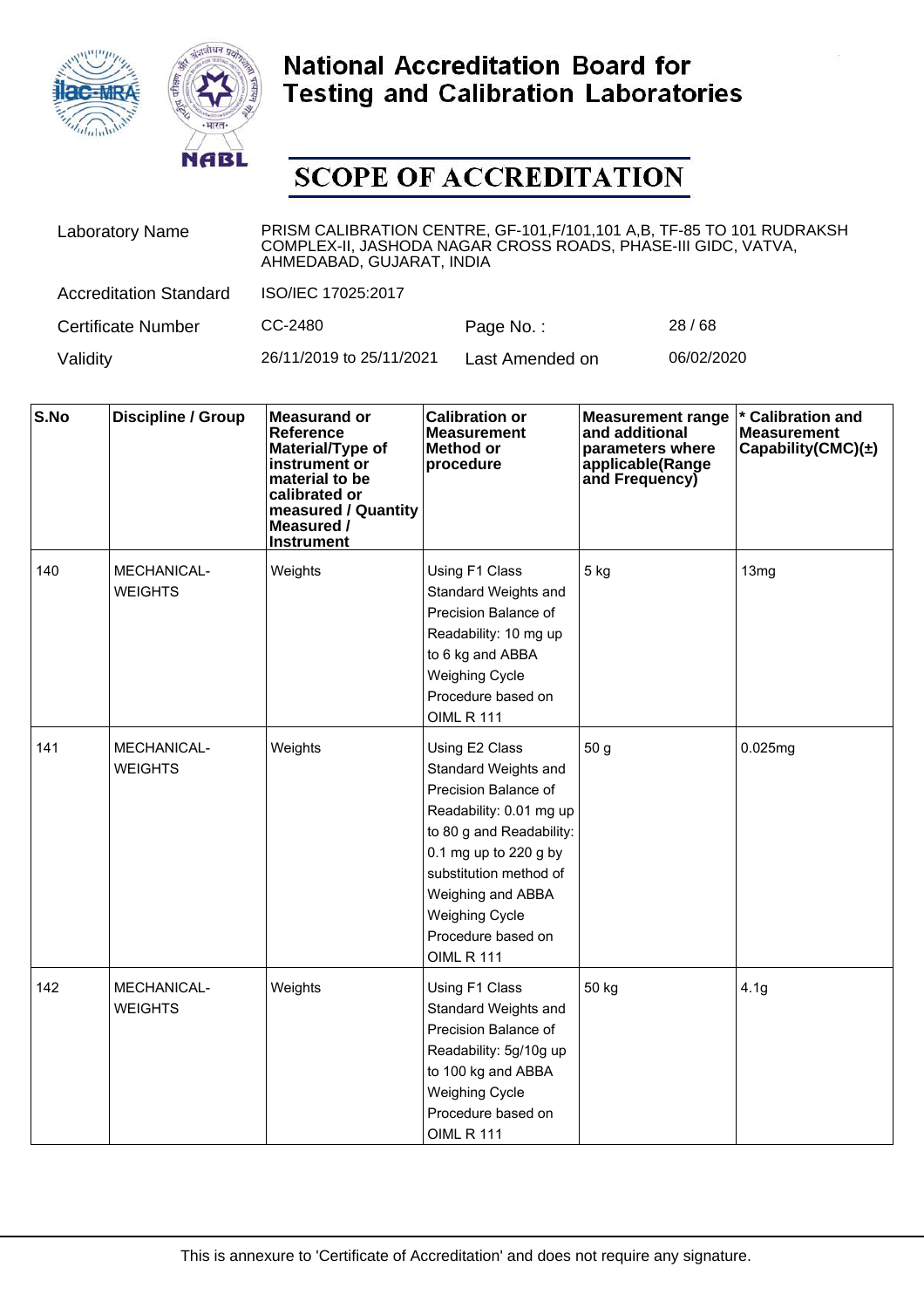



| <b>Laboratory Name</b>        | PRISM CALIBRATION CENTRE, GF-101, F/101, 101 A, B, TF-85 TO 101 RUDRAKSH<br>COMPLEX-II, JASHODA NAGAR CROSS ROADS, PHASE-III GIDC, VATVA,<br>AHMEDABAD, GUJARAT, INDIA |                 |            |  |  |
|-------------------------------|------------------------------------------------------------------------------------------------------------------------------------------------------------------------|-----------------|------------|--|--|
| <b>Accreditation Standard</b> | ISO/IEC 17025:2017                                                                                                                                                     |                 |            |  |  |
| <b>Certificate Number</b>     | CC-2480                                                                                                                                                                | Page No.:       | 29/68      |  |  |
| Validity                      | 26/11/2019 to 25/11/2021                                                                                                                                               | Last Amended on | 06/02/2020 |  |  |

| S.No | <b>Discipline / Group</b>                          | <b>Measurand or</b><br>Reference<br>Material/Type of<br>instrument or<br>material to be<br>calibrated or<br>measured / Quantity<br>Measured /<br>Instrument | <b>Calibration or</b><br><b>Measurement</b><br>Method or<br>procedure                                                                                                          | <b>Measurement range</b><br>and additional<br>parameters where<br>applicable(Range<br>and Frequency) | * Calibration and<br><b>Measurement</b><br>Capability(CMC)(±) |
|------|----------------------------------------------------|-------------------------------------------------------------------------------------------------------------------------------------------------------------|--------------------------------------------------------------------------------------------------------------------------------------------------------------------------------|------------------------------------------------------------------------------------------------------|---------------------------------------------------------------|
| 143  | <b>MECHANICAL-</b><br><b>WEIGHTS</b>               | Weights                                                                                                                                                     | Using F1 Class<br>Standard Weights and<br>Precision Balance of<br>Readability: 1 mg up to<br>1 kg and ABBA<br><b>Weighing Cycle</b><br>Procedure based on<br><b>OIML R 111</b> | 500 <sub>g</sub>                                                                                     | 0.91mg                                                        |
| 144  | <b>MEDICAL DEVICES-</b><br><b>IMAGING/PLOTTERS</b> | <b>ECG Machine -Patient</b><br>Lead leakage Current<br>(Mains On Patient<br>Applied Part Isolation<br>Test)                                                 | <b>Using Electrical Safety</b><br>Analyzer ESA 615 By<br><b>Direct Method</b>                                                                                                  | <100 µA BF <10 µA CF                                                                                 | 5%                                                            |
| 145  | <b>MEDICAL DEVICES-</b><br><b>IMAGING/PLOTTERS</b> | <b>ECG Machine-Chasis</b><br>Leakage                                                                                                                        | <b>Using Electrical Safety</b><br>Analyzer ESA 615 By<br>Direct Method                                                                                                         | <100 µA NC <500 µA                                                                                   | 5.20%                                                         |
| 146  | <b>MEDICAL DEVICES-</b><br><b>IMAGING/PLOTTERS</b> | <b>ECG Machine-Ground</b><br>Wire Resistance                                                                                                                | <b>Using Electrical Safety</b><br>Analyzer ESA 615 By<br>Direct Method                                                                                                         | $< 0.3$ ohm                                                                                          | 2.60%                                                         |
| 147  | <b>MEDICAL DEVICES-</b><br><b>IMAGING/PLOTTERS</b> | <b>ECG Machine-</b><br><b>Insulation Resistance</b><br>(Optional 500V)                                                                                      | <b>Using Electrical Safety</b><br>Analyzer ESA 615 By<br>Direct Method                                                                                                         | <2 MOHM                                                                                              | 2%                                                            |
| 148  | <b>MEDICAL DEVICES-</b><br><b>IMAGING/PLOTTERS</b> | <b>ECG Machine-Patient</b><br>Leakage                                                                                                                       | <b>Using Electrical Safety</b><br>Analyzer ESA 615 By<br>Direct Method                                                                                                         | $<$ 100 µA B & BF $<$ 10<br>µA CF                                                                    | 5%                                                            |
| 149  | <b>MEDICAL DEVICES-</b><br><b>IMAGING/PLOTTERS</b> | ECG unit-Amplitude                                                                                                                                          | Using Vital Sign<br>Simulator Prosim 4 By<br>Direct Method                                                                                                                     | $0.05$ mV to 5.0 mV                                                                                  | 4.30%                                                         |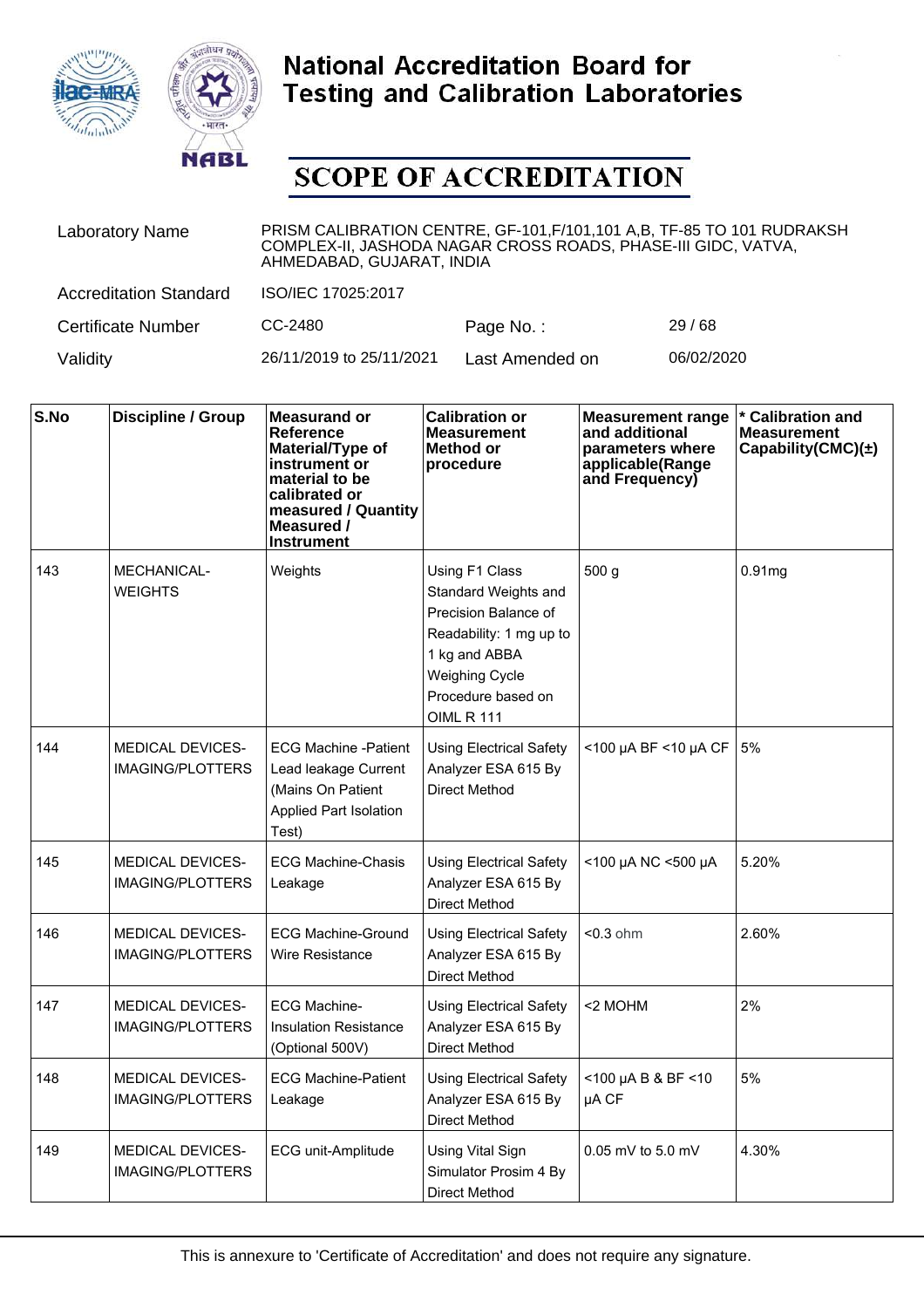



| <b>Laboratory Name</b>        | PRISM CALIBRATION CENTRE, GF-101, F/101, 101 A, B, TF-85 TO 101 RUDRAKSH<br>COMPLEX-II, JASHODA NAGAR CROSS ROADS, PHASE-III GIDC, VATVA,<br>AHMEDABAD, GUJARAT, INDIA |                 |            |  |
|-------------------------------|------------------------------------------------------------------------------------------------------------------------------------------------------------------------|-----------------|------------|--|
| <b>Accreditation Standard</b> | ISO/IEC 17025:2017                                                                                                                                                     |                 |            |  |
| <b>Certificate Number</b>     | CC-2480                                                                                                                                                                | Page No.:       | 30/68      |  |
| Validity                      | 26/11/2019 to 25/11/2021                                                                                                                                               | Last Amended on | 06/02/2020 |  |

| S.No | <b>Discipline / Group</b>                          | <b>Measurand or</b><br>Reference<br>Material/Type of<br>instrument or<br>material to be<br>calibrated or<br>measured / Quantity<br>Measured /<br><b>Instrument</b> | <b>Calibration or</b><br><b>Measurement</b><br>Method or<br>procedure         | <b>Measurement range</b><br>and additional<br>parameters where<br>applicable(Range<br>and Frequency) | * Calibration and<br><b>Measurement</b><br>Capability(CMC) $(\pm)$ |
|------|----------------------------------------------------|--------------------------------------------------------------------------------------------------------------------------------------------------------------------|-------------------------------------------------------------------------------|------------------------------------------------------------------------------------------------------|--------------------------------------------------------------------|
| 150  | <b>MEDICAL DEVICES-</b><br><b>IMAGING/PLOTTERS</b> | <b>ECG Unit-Heart Rate</b>                                                                                                                                         | <b>Using Vital Sign</b><br>Simulator Prosim 4 By<br><b>Direct Method</b>      | 10 bpm to 360 bpm                                                                                    | 2.24%                                                              |
| 151  | <b>MEDICAL DEVICES-</b><br><b>IMAGING/PLOTTERS</b> | Electrical<br>Safety(Chasis<br>Leakage)                                                                                                                            | <b>Using Electrical Safety</b><br>Analyzer ESA 615 By<br><b>Direct Method</b> | $<$ 100 µA NC $<$ 500µA<br><b>SFC</b>                                                                | 5.20%                                                              |
| 152  | <b>MEDICAL DEVICES-</b><br>MONITORING UNIT         | (Patient Monitor)IABP                                                                                                                                              | Using Vital Sign<br>Simulator Prosim 4 By<br>Direct Method                    | 22 mmHg to 167<br>mmHg                                                                               | 11.30% - 2.22%                                                     |
| 153  | <b>MEDICAL DEVICES-</b><br>MONITORING UNIT         | (Patient<br>Monitor)Temperature                                                                                                                                    | <b>Using Vital Sign</b><br>Simulator Prosim 4 by<br><b>Direct Method</b>      | 30 °C to 42 °C                                                                                       | $1.40^{\circ}$ C                                                   |
| 154  | <b>MEDICAL DEVICES-</b><br><b>MONITORING UNIT</b>  | <b>Baby Weighing Scale</b>                                                                                                                                         | <b>Using Standard Weight</b><br>By Comparison Method                          | 500 g to 15 kg                                                                                       | 3.5g                                                               |
| 155  | <b>MEDICAL DEVICES-</b><br><b>MONITORING UNIT</b>  | Electrical<br>Safety(Patient<br>Leakage)                                                                                                                           | <b>Using Electrical Safety</b><br>Analyzer ESA 615 By<br><b>Direct Method</b> | $<$ 100 µA (AB & BF) <10 5.20%<br>$\mu A$ (CF)                                                       |                                                                    |
| 156  | <b>MEDICAL DEVICES-</b><br>MONITORING UNIT         | Electrical<br>SafetyInsulation<br>Resistance (Optional<br>500V)                                                                                                    | Using Electrical Safety<br>Analyzer ESA 615 By<br><b>Direct Method</b>        | <2 Mohm                                                                                              | 2.25%                                                              |
| 157  | <b>MEDICAL DEVICES-</b><br><b>MONITORING UNIT</b>  | <b>Electrical SafetyPatient</b><br>Lead leakage Current,<br>Mains On Patient<br><b>Applied Part Isolation</b><br>Test                                              | <b>Using Electrical Safety</b><br>Analyzer ESA 615 By<br><b>Direct Method</b> | <100 µA BF <10 µACF                                                                                  | 5.20%                                                              |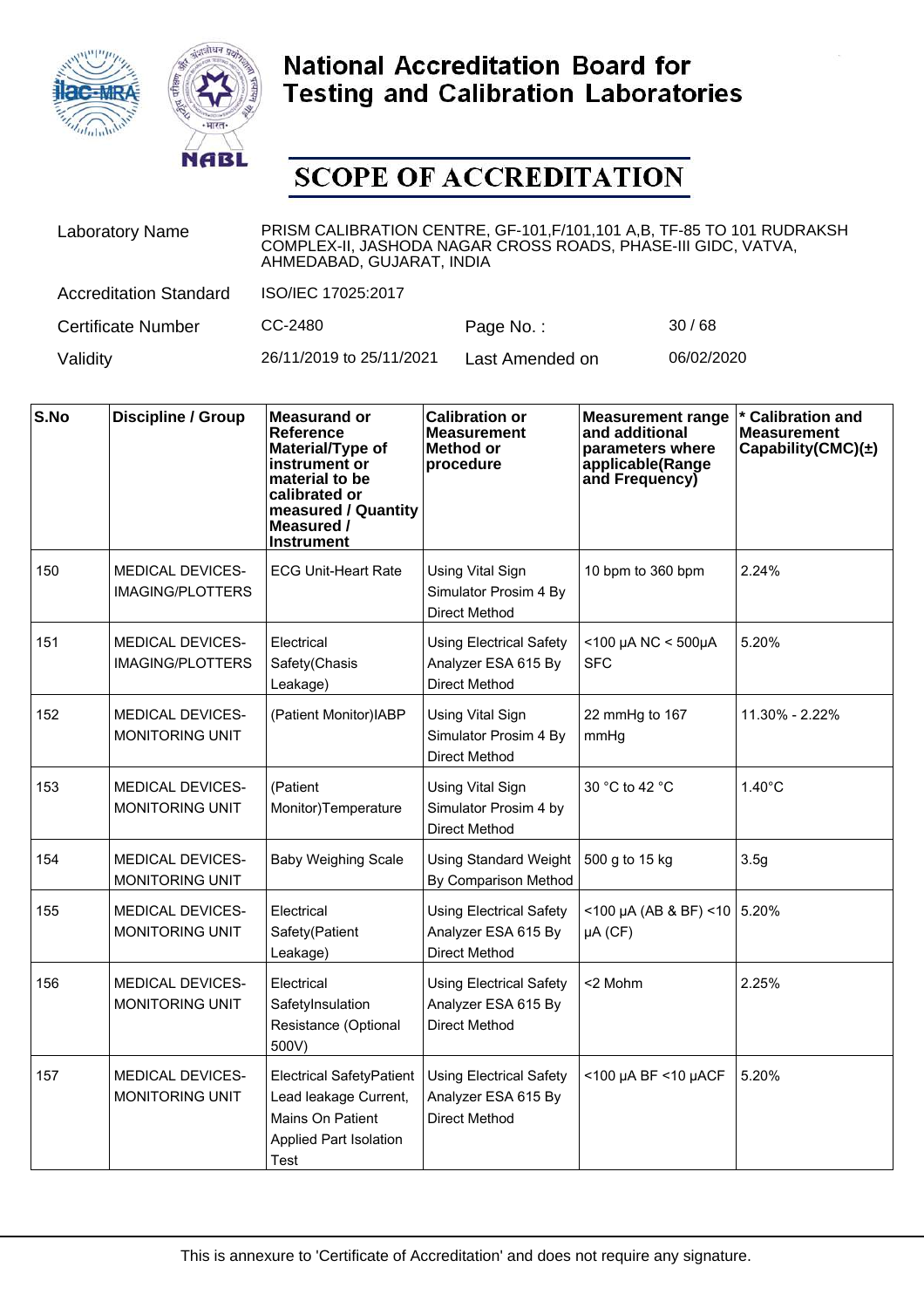



| <b>Laboratory Name</b>        | PRISM CALIBRATION CENTRE, GF-101, F/101, 101 A, B, TF-85 TO 101 RUDRAKSH<br>COMPLEX-II, JASHODA NAGAR CROSS ROADS, PHASE-III GIDC, VATVA,<br>AHMEDABAD, GUJARAT, INDIA |                 |            |  |
|-------------------------------|------------------------------------------------------------------------------------------------------------------------------------------------------------------------|-----------------|------------|--|
| <b>Accreditation Standard</b> | ISO/IEC 17025:2017                                                                                                                                                     |                 |            |  |
| <b>Certificate Number</b>     | CC-2480                                                                                                                                                                | Page No.:       | 31/68      |  |
| Validity                      | 26/11/2019 to 25/11/2021                                                                                                                                               | Last Amended on | 06/02/2020 |  |

| S.No | Discipline / Group                                | <b>Measurand or</b><br>Reference<br>Material/Type of<br>instrument or<br>material to be<br>calibrated or<br>measured / Quantity<br>Measured /<br><b>Instrument</b> | <b>Calibration or</b><br><b>Measurement</b><br><b>Method or</b><br>procedure  | <b>Measurement range</b><br>and additional<br>parameters where<br>applicable(Range<br>and Frequency) | * Calibration and<br><b>Measurement</b><br>Capability(CMC) $(\pm)$ |
|------|---------------------------------------------------|--------------------------------------------------------------------------------------------------------------------------------------------------------------------|-------------------------------------------------------------------------------|------------------------------------------------------------------------------------------------------|--------------------------------------------------------------------|
| 158  | <b>MEDICAL DEVICES-</b><br><b>MONITORING UNIT</b> | Hematology Analyzer-<br>Chasis Leakage                                                                                                                             | <b>Using Electrical Safety</b><br>Analyzer ESA 615 By<br>Direct Method        | <100(NC)<500(SFC)<br>μA                                                                              | 5.20%                                                              |
| 159  | <b>MEDICAL DEVICES-</b><br><b>MONITORING UNIT</b> | Hematology Analyzer-<br><b>Ground Wire</b><br>Resistance                                                                                                           | <b>Using Electrical Safety</b><br>Analyzer ESA 615 By<br><b>Direct Method</b> | $< 0.3$ Ohm                                                                                          | 2.90%                                                              |
| 160  | <b>MEDICAL DEVICES-</b><br><b>MONITORING UNIT</b> | Hematology<br>AnalyzerInsulation Test<br>(Optional 500 V)                                                                                                          | <b>Using Electrical Safety</b><br>Analyzer ESA 615 By<br><b>Direct Method</b> | $< 2$ Mohm                                                                                           | 2.25%                                                              |
| 161  | <b>MEDICAL DEVICES-</b><br><b>MONITORING UNIT</b> | <b>NIBP Leak Test</b>                                                                                                                                              | <b>Using Vital Sign</b><br>Simulator Prosim 4 By<br><b>Direct Method</b>      | 0 mmHg to 15 mmHg                                                                                    | $0.5$ mm $Hg$                                                      |
| 162  | <b>MEDICAL DEVICES-</b><br>MONITORING UNIT        | <b>Patient Monitor</b>                                                                                                                                             | Using Vital Sign<br>Simulator Prosim 4 By<br><b>Direct Method</b>             | 35 % to 100%                                                                                         | 4.5%                                                               |
| 163  | <b>MEDICAL DEVICES-</b><br><b>MONITORING UNIT</b> | <b>Patient Monitor</b><br>(Respiration Rate)                                                                                                                       | <b>Using Vital Sign</b><br>Simulator Prosim 4 By<br><b>Direct Method</b>      | 10 bpm to 150 bpm                                                                                    | 8.17% to 6 %                                                       |
| 164  | <b>MEDICAL DEVICES-</b><br><b>MONITORING UNIT</b> | <b>Patient Monitor</b><br>(Temperature)                                                                                                                            | Using Vital Sign<br>Simulator Prosim 4 By<br>Direct Method:                   | 30 °C to 42°C                                                                                        | 1.40 °C                                                            |
| 165  | <b>MEDICAL DEVICES-</b><br><b>MONITORING UNIT</b> | <b>Patient Monitor (Heart</b><br>Rate)                                                                                                                             | <b>Using Vital Sign</b><br>Simulator Prosim 4 by<br>Direct method             | 30 bpm to 300 bpm                                                                                    | 2.9%                                                               |
| 166  | <b>MEDICAL DEVICES-</b><br><b>MONITORING UNIT</b> | <b>Patient Monitor(NIBP</b><br>(Dynamic))                                                                                                                          | <b>Using Vital Sign</b><br>Simulator Prosim 4 By<br>Direct Method             | 22 mmHg to 167<br>mmHg                                                                               | 11.3 % to 5.8%                                                     |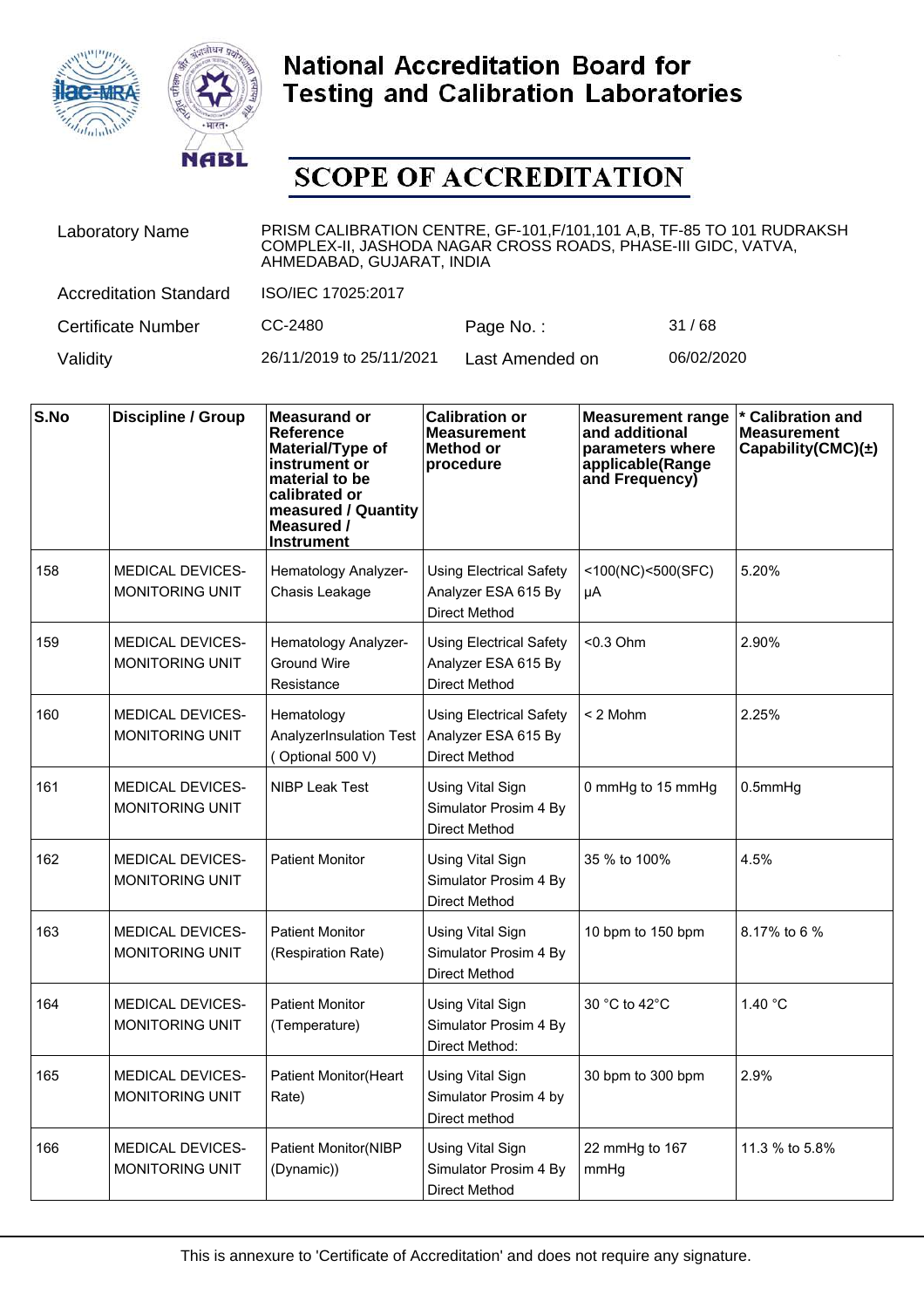



| <b>Laboratory Name</b>        | PRISM CALIBRATION CENTRE, GF-101, F/101, 101 A, B, TF-85 TO 101 RUDRAKSH<br>COMPLEX-II, JASHODA NAGAR CROSS ROADS, PHASE-III GIDC, VATVA,<br>AHMEDABAD, GUJARAT, INDIA |                 |            |  |
|-------------------------------|------------------------------------------------------------------------------------------------------------------------------------------------------------------------|-----------------|------------|--|
| <b>Accreditation Standard</b> | ISO/IEC 17025:2017                                                                                                                                                     |                 |            |  |
| <b>Certificate Number</b>     | CC-2480                                                                                                                                                                | Page No.:       | 32/68      |  |
| Validity                      | 26/11/2019 to 25/11/2021                                                                                                                                               | Last Amended on | 06/02/2020 |  |

| S.No | Discipline / Group                                                               | <b>Measurand or</b><br>Reference<br>Material/Type of<br>instrument or<br>material to be<br>calibrated or<br>measured / Quantity<br>Measured /<br><b>Instrument</b> | <b>Calibration or</b><br><b>Measurement</b><br>Method or<br>procedure                                       | <b>Measurement range</b><br>and additional<br>parameters where<br>applicable(Range<br>and Frequency) | * Calibration and<br><b>Measurement</b><br>Capability(CMC) $(\pm)$ |
|------|----------------------------------------------------------------------------------|--------------------------------------------------------------------------------------------------------------------------------------------------------------------|-------------------------------------------------------------------------------------------------------------|------------------------------------------------------------------------------------------------------|--------------------------------------------------------------------|
| 167  | <b>MEDICAL DEVICES-</b><br><b>MONITORING UNIT</b>                                | <b>Patient Weighing Scale</b>                                                                                                                                      | <b>Using Standard Weight</b><br>By Comparison Method                                                        | 0 kg to 150 kg                                                                                       | 7.0 <sub>g</sub>                                                   |
| 168  | <b>MEDICAL DEVICES-</b><br><b>PATIENT</b><br>CONDITIONING/<br><b>MAINTENANCE</b> | (Defibrillator) Output<br>Energy                                                                                                                                   | Using Defibrillator or<br>Analyzer Impulse 7000<br>DP By Direct Method                                      | 50 J to 270 J                                                                                        | 3.4% to 4.9%                                                       |
| 169  | <b>MEDICAL DEVICES-</b><br><b>PATIENT</b><br>CONDITIONING/<br><b>MAINTENANCE</b> | (Defibrillator)Discharge<br>Time(positive/negative<br>pulse width)                                                                                                 | Using Defibrillator or<br>Analyzer Impulse 7000<br>DP By Direct Method                                      | 6.49 ms for +PW, 4.49<br>ms for (-)PW                                                                | $1.29$ ms                                                          |
| 170  | <b>MEDICAL DEVICES-</b><br><b>PATIENT</b><br>CONDITIONING/<br><b>MAINTENANCE</b> | (Defibrillator)Heart<br>Rate                                                                                                                                       | Using Defibrillator or<br>Analyzer Impulse 7000<br>DP By Direct Method                                      | 10 bpm to 200 bpm                                                                                    | 7.9% to 1.8%                                                       |
| 171  | <b>MEDICAL DEVICES-</b><br><b>PATIENT</b><br>CONDITIONING/<br><b>MAINTENANCE</b> | (Defibrillator)Synchroni<br>zation Test- charge<br>time                                                                                                            | Using Defibrillator or<br>Analyzer Impulse 7000<br>DP By Direct Method                                      | 1 s to 10 s                                                                                          | $0.08$ s to $0.58$ s                                               |
| 172  | <b>MEDICAL DEVICES-</b><br><b>PATIENT</b><br>CONDITIONING/<br><b>MAINTENANCE</b> | Autoclave - Pressure                                                                                                                                               | Pressure Calibrator &<br><b>Electrical Safety</b><br>Analyzser By<br><b>Comparion Method</b>                | 0 bar to 2 bar                                                                                       | 0.40%                                                              |
| 173  | <b>MEDICAL DEVICES-</b><br><b>PATIENT</b><br>CONDITIONING/<br><b>MAINTENANCE</b> | Autoclave -<br>Temperature                                                                                                                                         | <b>Using Temperature</b><br>Sensor, Logger &<br>elecrical Safety<br>Analyzer By<br><b>Comparison Method</b> | 110 °C to 135 °C                                                                                     | $0.60^{\circ}$ C                                                   |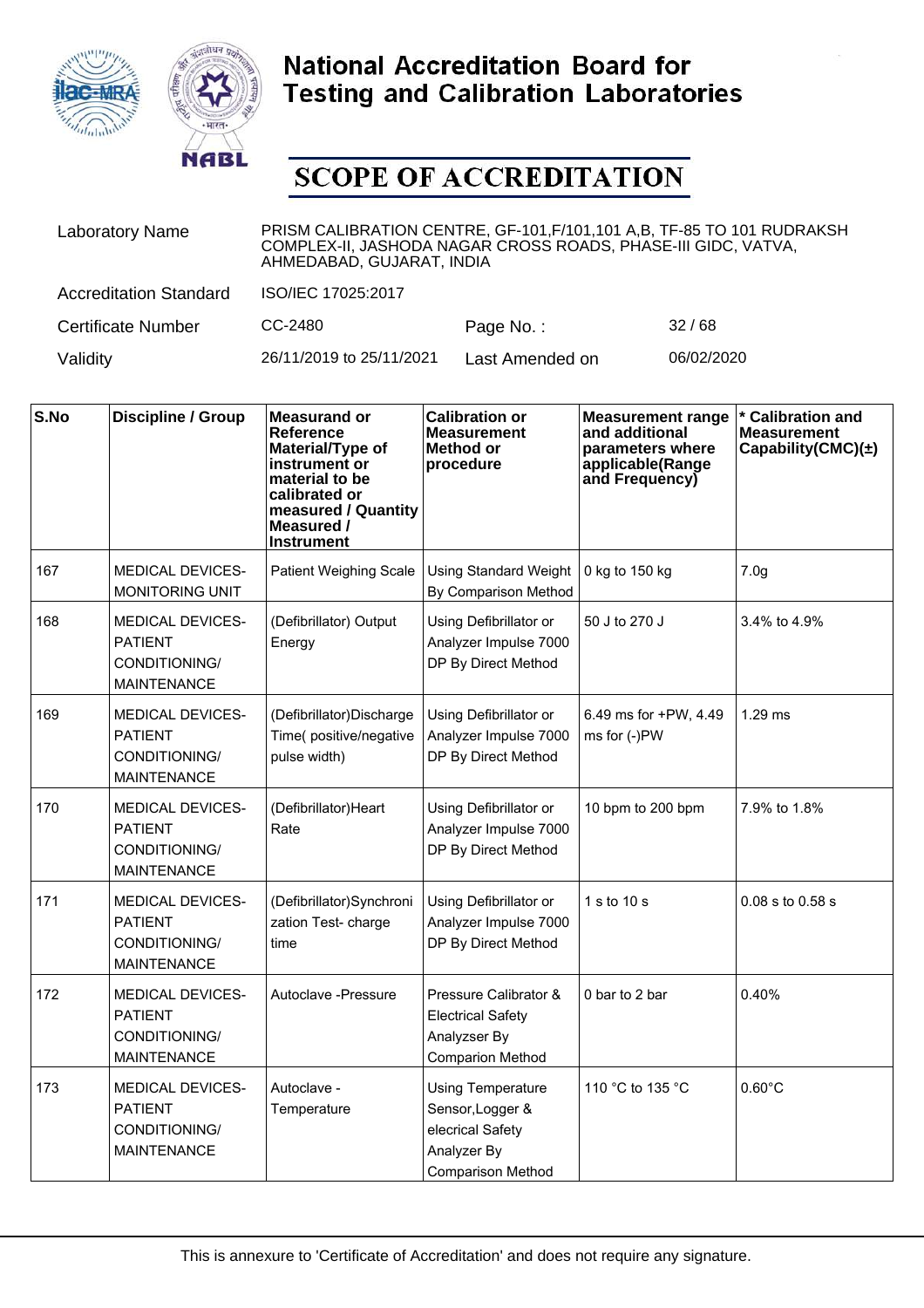



| <b>Laboratory Name</b>        | PRISM CALIBRATION CENTRE, GF-101, F/101, 101 A, B, TF-85 TO 101 RUDRAKSH<br>COMPLEX-II, JASHODA NAGAR CROSS ROADS, PHASE-III GIDC, VATVA,<br>AHMEDABAD, GUJARAT, INDIA |                 |            |  |
|-------------------------------|------------------------------------------------------------------------------------------------------------------------------------------------------------------------|-----------------|------------|--|
| <b>Accreditation Standard</b> | ISO/IEC 17025:2017                                                                                                                                                     |                 |            |  |
| <b>Certificate Number</b>     | CC-2480                                                                                                                                                                | Page No.:       | 33/68      |  |
| Validity                      | 26/11/2019 to 25/11/2021                                                                                                                                               | Last Amended on | 06/02/2020 |  |

| S.No | <b>Discipline / Group</b>                                                        | <b>Measurand or</b><br>Reference<br>Material/Type of<br>instrument or<br>material to be<br>calibrated or<br>measured / Quantity<br>Measured /<br><b>Instrument</b> | <b>Calibration or</b><br><b>Measurement</b><br><b>Method or</b><br>procedure  | <b>Measurement range</b><br>and additional<br>parameters where<br>applicable(Range<br>and Frequency) | * Calibration and<br><b>Measurement</b><br>Capability(CMC) $(\pm)$ |
|------|----------------------------------------------------------------------------------|--------------------------------------------------------------------------------------------------------------------------------------------------------------------|-------------------------------------------------------------------------------|------------------------------------------------------------------------------------------------------|--------------------------------------------------------------------|
| 174  | <b>MEDICAL DEVICES-</b><br><b>PATIENT</b><br>CONDITIONING/<br><b>MAINTENANCE</b> | Current                                                                                                                                                            | Using Defibrillator or<br>Analyzer Impulse 7000<br>DP By Direct Method        | 1.00 mA to 100.0 mA                                                                                  | 1.4%                                                               |
| 175  | <b>MEDICAL DEVICES-</b><br><b>PATIENT</b><br>CONDITIONING/<br><b>MAINTENANCE</b> | Electrical SafetyGround<br><b>Wire Resistance</b>                                                                                                                  | <b>Using Electrical Safety</b><br>Analyzer ESA 615 By<br>Direct Method        | $< 0.3$ ohm                                                                                          | 2.9%                                                               |
| 176  | <b>MEDICAL DEVICES-</b><br><b>PATIENT</b><br>CONDITIONING/<br><b>MAINTENANCE</b> | Electronic / Mechanical<br>Bed- Ground Wire<br>Resistance                                                                                                          | <b>Using Electrical Safety</b><br>Analyzer ESA 615 By<br>Direct Method        | $< 0.3$ Ohm                                                                                          | 2.90%                                                              |
| 177  | <b>MEDICAL DEVICES-</b><br><b>PATIENT</b><br>CONDITIONING/<br><b>MAINTENANCE</b> | Electronic / Mechanical<br><b>Bed-Patient Lead</b><br>leakage Current(Mains<br>On Patient Applied Part<br><b>Isolation Test)</b>                                   | <b>Using Electrical Safety</b><br>Analyzer ESA 615 By<br>Direct Method        | $<$ 100 µA (BF) <10 µA<br>(CF)                                                                       | 5.20%                                                              |
| 178  | <b>MEDICAL DEVICES-</b><br><b>PATIENT</b><br>CONDITIONING/<br><b>MAINTENANCE</b> | Electronic/Mechanical<br><b>BedChasis Leakage</b>                                                                                                                  | <b>Using Electrical Safety</b><br>Analyzer ESA 615 By<br><b>Direct Method</b> | $<$ 100 (NC) < 500 (SFC)                                                                             | 5.20%                                                              |
| 179  | <b>MEDICAL DEVICES-</b><br><b>PATIENT</b><br>CONDITIONING/<br><b>MAINTENANCE</b> | Electronic/Mechanical<br><b>BedInsulation</b><br>Resistance (Optional<br>500V)                                                                                     | <b>Using Electrical Safety</b><br>Analyzer ESA 615 By<br><b>Direct Method</b> | <2 MOHM                                                                                              | 2.25%                                                              |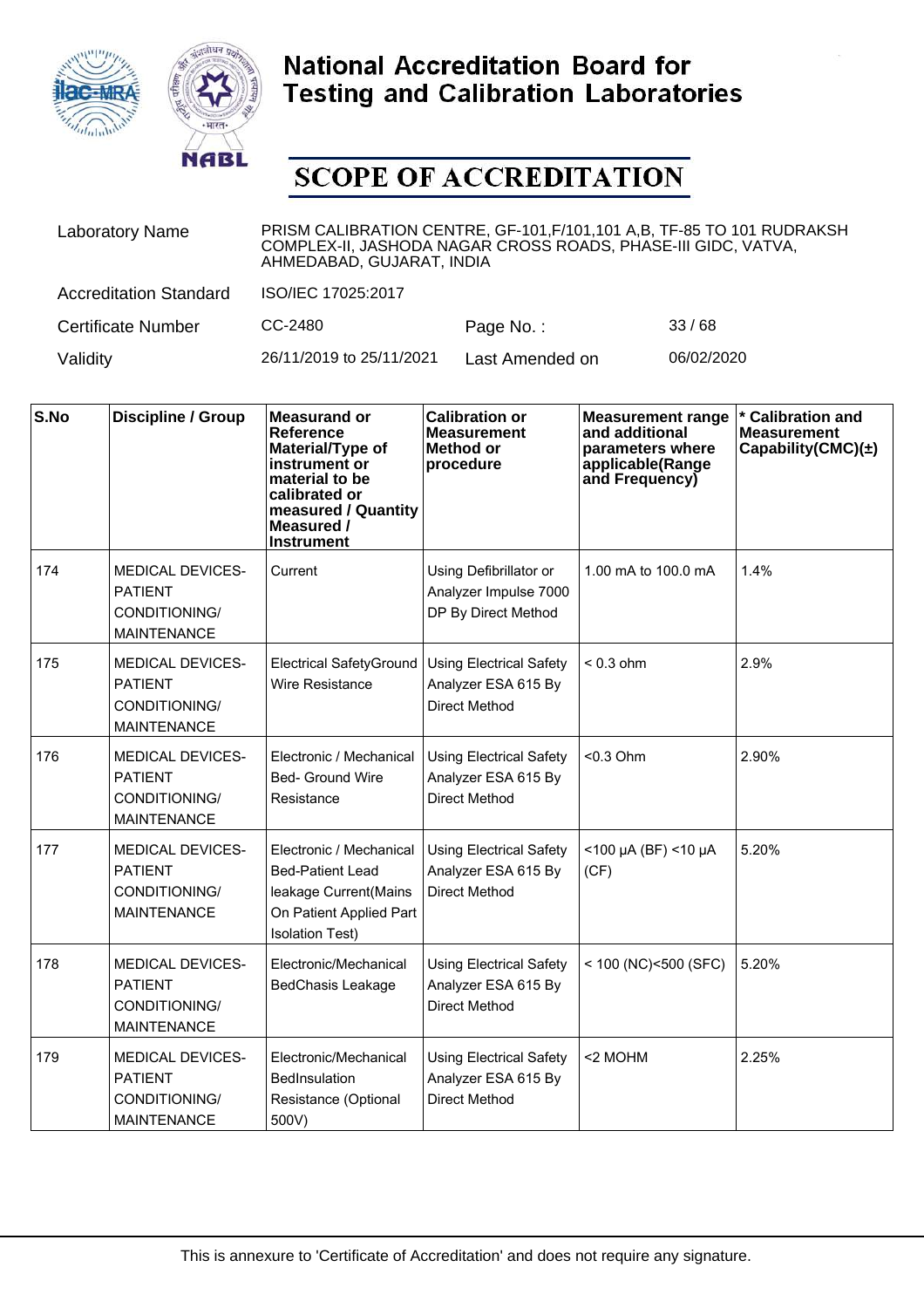



| <b>Laboratory Name</b>        | PRISM CALIBRATION CENTRE, GF-101, F/101, 101 A, B, TF-85 TO 101 RUDRAKSH<br>COMPLEX-II, JASHODA NAGAR CROSS ROADS, PHASE-III GIDC, VATVA,<br>AHMEDABAD, GUJARAT, INDIA |                 |            |  |
|-------------------------------|------------------------------------------------------------------------------------------------------------------------------------------------------------------------|-----------------|------------|--|
| <b>Accreditation Standard</b> | ISO/IEC 17025:2017                                                                                                                                                     |                 |            |  |
| <b>Certificate Number</b>     | CC-2480                                                                                                                                                                | Page No.:       | 34/68      |  |
| Validity                      | 26/11/2019 to 25/11/2021                                                                                                                                               | Last Amended on | 06/02/2020 |  |

| S.No | <b>Discipline / Group</b>                                                        | <b>Measurand or</b><br>Reference<br>Material/Type of<br>instrument or<br>material to be<br>calibrated or<br>measured / Quantity<br>Measured /<br><b>Instrument</b> | <b>Calibration or</b><br><b>Measurement</b><br><b>Method or</b><br>procedure  | <b>Measurement range</b><br>and additional<br>parameters where<br>applicable(Range<br>and Frequency) | * Calibration and<br><b>Measurement</b><br>Capability(CMC) $(\pm)$ |
|------|----------------------------------------------------------------------------------|--------------------------------------------------------------------------------------------------------------------------------------------------------------------|-------------------------------------------------------------------------------|------------------------------------------------------------------------------------------------------|--------------------------------------------------------------------|
| 180  | <b>MEDICAL DEVICES-</b><br><b>PATIENT</b><br>CONDITIONING/<br><b>MAINTENANCE</b> | Electronic/Mechanical<br><b>BedPatient Leakage</b>                                                                                                                 | <b>Using Electrical Safety</b><br>Analyzer ESA 615 By<br><b>Direct Method</b> | $<$ 100µA (B & BF<10<br>$\mu A$ (CF)                                                                 | 5.20%                                                              |
| 181  | MEDICAL DEVICES-<br><b>PATIENT</b><br>CONDITIONING/<br><b>MAINTENANCE</b>        | External<br>Pacemaker(Pulse<br>Rate)                                                                                                                               | Using Defibrillator or<br>Analyzer Impulse 7000<br>DP By Direct Method        | 30 ppm to 800 ppm                                                                                    | 0.20% to 1.20%                                                     |
| 182  | <b>MEDICAL DEVICES-</b><br><b>PATIENT</b><br>CONDITIONING/<br><b>MAINTENANCE</b> | External<br>Pacemaker(Pulse<br>Width-<br>positive/negative)                                                                                                        | Using Defibrillator or<br>Analyzer Impulse 7000<br>DP By Direct Method        | 5.00 ms to 100.0 ms                                                                                  | 0.035%                                                             |
| 183  | <b>MEDICAL DEVICES-</b><br><b>PATIENT</b><br>CONDITIONING/<br><b>MAINTENANCE</b> | Hematology Analyzer-<br>Patient Leakage                                                                                                                            | <b>Using Electrical Safety</b><br>Analyzer ESA 615 By<br><b>Direct Method</b> | $<$ 100 µA (B & BF) <10<br>µA CF                                                                     | 5.20%                                                              |
| 184  | <b>MEDICAL DEVICES-</b><br><b>PATIENT</b><br>CONDITIONING/<br><b>MAINTENANCE</b> | <b>Insulation Resistance</b><br>(Optional 500V)                                                                                                                    | <b>Using Electrical Safety</b><br>Analyzer ESA 615 By<br><b>Direct Method</b> | <2 MOHM                                                                                              | 2.25%                                                              |
| 185  | <b>MEDICAL DEVICES-</b><br><b>PATIENT</b><br>CONDITIONING/<br><b>MAINTENANCE</b> | Patient Leakage                                                                                                                                                    | <b>Using Electrical Safety</b><br>Analyzer ESA 615 By<br><b>Direct Method</b> | <100 µA (B & BF)<br>$<$ 100µA (CF)                                                                   | 5.20%                                                              |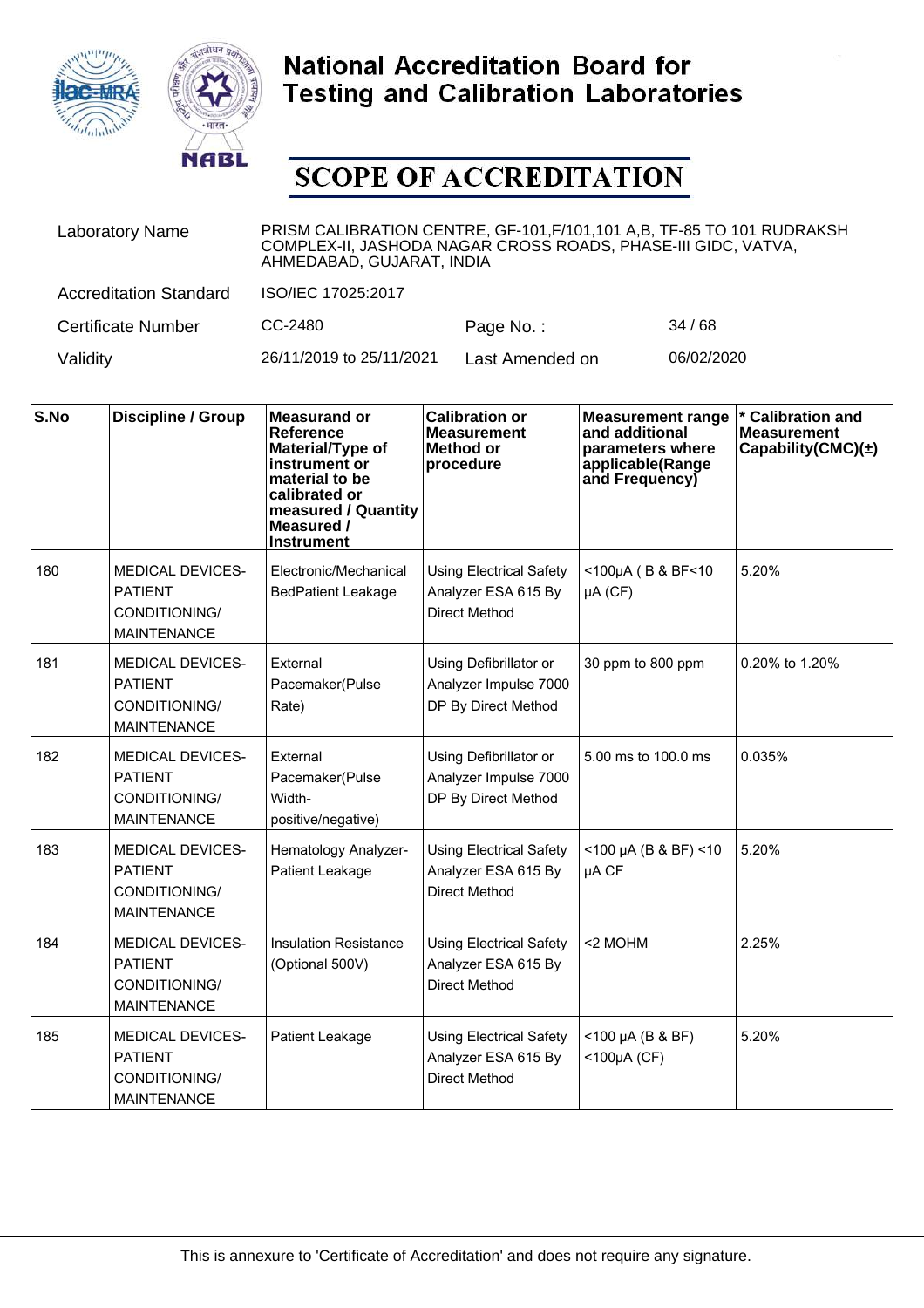



| <b>Laboratory Name</b>        | PRISM CALIBRATION CENTRE, GF-101, F/101, 101 A, B, TF-85 TO 101 RUDRAKSH<br>COMPLEX-II, JASHODA NAGAR CROSS ROADS, PHASE-III GIDC, VATVA,<br>AHMEDABAD, GUJARAT, INDIA |                 |            |  |
|-------------------------------|------------------------------------------------------------------------------------------------------------------------------------------------------------------------|-----------------|------------|--|
| <b>Accreditation Standard</b> | ISO/IEC 17025:2017                                                                                                                                                     |                 |            |  |
| <b>Certificate Number</b>     | CC-2480                                                                                                                                                                | Page No.:       | 35/68      |  |
| Validity                      | 26/11/2019 to 25/11/2021                                                                                                                                               | Last Amended on | 06/02/2020 |  |

| S.No | <b>Discipline / Group</b>                                                        | <b>Measurand or</b><br>Reference<br>Material/Type of<br>instrument or<br>material to be<br>calibrated or<br>measured / Quantity<br>Measured /<br><b>Instrument</b> | <b>Calibration or</b><br><b>Measurement</b><br>Method or<br>procedure                                                | <b>Measurement range</b><br>and additional<br>parameters where<br>applicable(Range<br>and Frequency) | <b>Calibration and</b><br><b>Measurement</b><br>Capability(CMC) $(\pm)$ |
|------|----------------------------------------------------------------------------------|--------------------------------------------------------------------------------------------------------------------------------------------------------------------|----------------------------------------------------------------------------------------------------------------------|------------------------------------------------------------------------------------------------------|-------------------------------------------------------------------------|
| 186  | <b>MEDICAL DEVICES-</b><br><b>PATIENT</b><br>CONDITIONING/<br><b>MAINTENANCE</b> | Patient Warmer -<br>Temperature                                                                                                                                    | <b>Using Temperature</b><br>Sensor with Logger &<br><b>Electrical Safety</b><br>Analyzer Comparison<br>Method        | 32 °C to 42 °C                                                                                       | $0.3^{\circ}$ C                                                         |
| 187  | <b>MEDICAL DEVICES-</b><br><b>PATIENT</b><br>CONDITIONING/<br><b>MAINTENANCE</b> | Radiant warmer(<br>temperature)                                                                                                                                    | <b>Using Temperature</b><br>Sensor, Data Logger &<br>Safety Analyzer<br><b>ESA615 By</b><br><b>Comparison Method</b> | 0 °C to 135 °C                                                                                       | $0.75^{\circ}$ C                                                        |
| 188  | <b>MEDICAL DEVICES-</b><br><b>PATIENT</b><br>CONDITIONING/<br><b>MAINTENANCE</b> | Tourniquet (Time<br>Interval)                                                                                                                                      | Using Vital Sign<br>Simulator Prosim 4 By<br>Direct Method & Digital<br>Stop Watch By Direct<br>Method               | 1 min to 60 min                                                                                      | 0.75 min                                                                |
| 189  | <b>MEDICAL DEVICES-</b><br><b>PATIENT</b><br>CONDITIONING/<br><b>MAINTENANCE</b> | Tourniquet(Pressure)                                                                                                                                               | Using Vital Sign<br>Simulator Prosim 4 By<br>Direct Method & Digital<br>Stop Watch By Direct<br>Method               | 10 mmHg to 390<br>mmHg                                                                               | 4.20%                                                                   |
| 190  | <b>MEDICAL DEVICES-</b><br><b>PATIENT</b><br>CONDITIONING/<br><b>MAINTENANCE</b> | Tourniquet(Time<br>Interval)                                                                                                                                       | Using Vital Sign<br>Simulator Prosim 4 &<br>Digital stop watch By<br><b>Direct Method</b>                            | 1 min to 60 min                                                                                      | 0.75 min                                                                |
| 191  | THERMAL-SPECIFIC<br><b>HEAT &amp; HUMIDITY</b>                                   | Environment<br>Chambers/Humidity<br>Chamber/Generator/R<br>H & Temp. Devices<br>(Single Position)                                                                  | <b>Usind Digital</b><br>Hygrometer & Portable<br>Data Logger As Per<br>DKD R5-7                                      | 15 °C to 50 °C@ 50%<br><b>RH</b>                                                                     | $0.42^{\circ}$ C                                                        |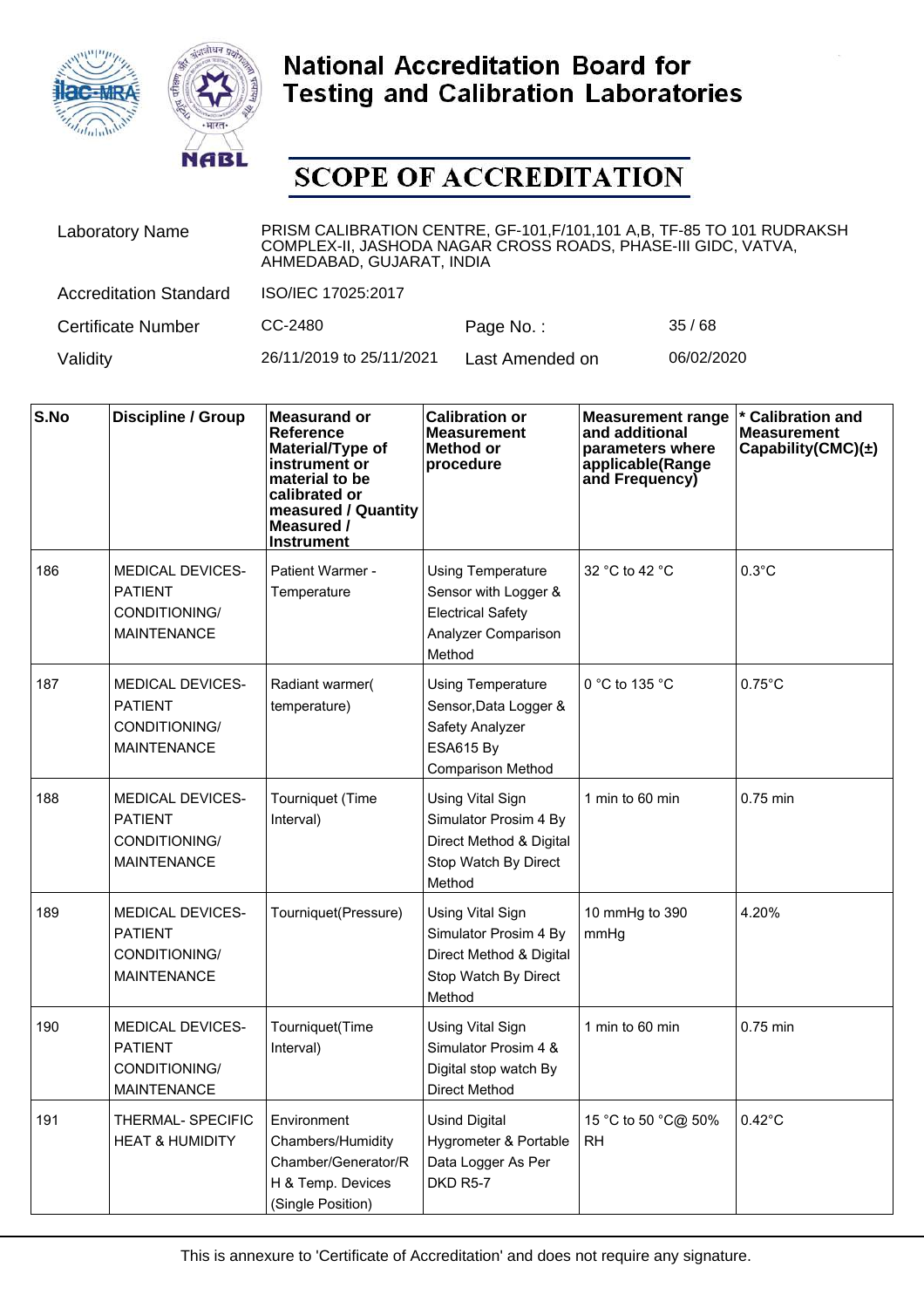



| <b>Laboratory Name</b>        | PRISM CALIBRATION CENTRE, GF-101, F/101, 101 A, B, TF-85 TO 101 RUDRAKSH<br>COMPLEX-II, JASHODA NAGAR CROSS ROADS, PHASE-III GIDC, VATVA,<br>AHMEDABAD, GUJARAT, INDIA |                 |            |  |  |
|-------------------------------|------------------------------------------------------------------------------------------------------------------------------------------------------------------------|-----------------|------------|--|--|
| <b>Accreditation Standard</b> | ISO/IEC 17025:2017                                                                                                                                                     |                 |            |  |  |
| <b>Certificate Number</b>     | CC-2480                                                                                                                                                                | Page No.:       | 36/68      |  |  |
| Validity                      | 26/11/2019 to 25/11/2021                                                                                                                                               | Last Amended on | 06/02/2020 |  |  |

| S.No | <b>Discipline / Group</b>                       | <b>Measurand or</b><br>Reference<br>Material/Type of<br>instrument or<br>material to be<br>calibrated or<br>measured / Quantity<br>Measured /<br>Instrument | <b>Calibration or</b><br><b>Measurement</b><br><b>Method or</b><br>procedure              | <b>Measurement range</b><br>and additional<br>parameters where<br>applicable(Range<br>and Frequency) | * Calibration and<br><b>Measurement</b><br>Capability(CMC) $(\pm)$ |
|------|-------------------------------------------------|-------------------------------------------------------------------------------------------------------------------------------------------------------------|-------------------------------------------------------------------------------------------|------------------------------------------------------------------------------------------------------|--------------------------------------------------------------------|
| 192  | THERMAL- SPECIFIC<br><b>HEAT &amp; HUMIDITY</b> | Environment<br>Chambers/Humidity<br>Chamber/Generator/R<br>H & Temp. Devices<br>(Single Position)                                                           | <b>Usind Digital</b><br>Hygrometer & Portable<br>Data Logger As Per<br>DKD R5-7           | 20 % RH<br>to 95 %RH@ 25°C                                                                           | 0.53%RH                                                            |
| 193  | THERMAL- SPECIFIC<br><b>HEAT &amp; HUMIDITY</b> | <b>RH Sensor/RH</b><br>Indicator with<br>Sensor/Thermohygrom<br>eter/RH<br>Transmitter/Portable<br>Data Logger                                              | <b>Using Humidity</b><br>Chamber and Digital<br>Hygrometer                                | 15 °C to 50 °C @ 50%<br><b>RH</b>                                                                    | 0.40°C @50% RH                                                     |
| 194  | THERMAL- SPECIFIC<br><b>HEAT &amp; HUMIDITY</b> | RH Sensor/RH<br>Indicator with<br>Sensor/Thermohygrom<br>eter/RH<br>Transmitter/Portable<br>Data Logger                                                     | <b>Using Humidity</b><br>Chamber & Digital<br>Hygrometer                                  | 20 % RH<br>to 95 % RH @ 25°C                                                                         | 1.67% RH@ 25°C                                                     |
| 195  | THERMAL-<br><b>TEMPERATURE</b>                  | Indicator Of<br>Freezer/Bath, Cold<br>Chamber/Incubator/Wa<br>ter<br>Bath/COD/Autoclave/E<br>nvironment Chamber<br>(Single Position)                        | Using SSPRT/RTD<br>Sensor & Advance<br>Modular Calibrator As<br>Per DKD R5-7              | -80 °C to 150 °C                                                                                     | $0.26^{\circ}$ C                                                   |
| 196  | THERMAL-<br><b>TEMPERATURE</b>                  | Indicator Of<br>Oven/ETO/BOD/Furna<br>ce/Environment<br>Chamber (Single<br>Position)                                                                        | Using<br>SSPRT/Temperature<br>Sensors & Advance<br>Modular Calibrator As<br>Per DKD R5-7. | 150 °C to 600 °C                                                                                     | $0.54^{\circ}$ C                                                   |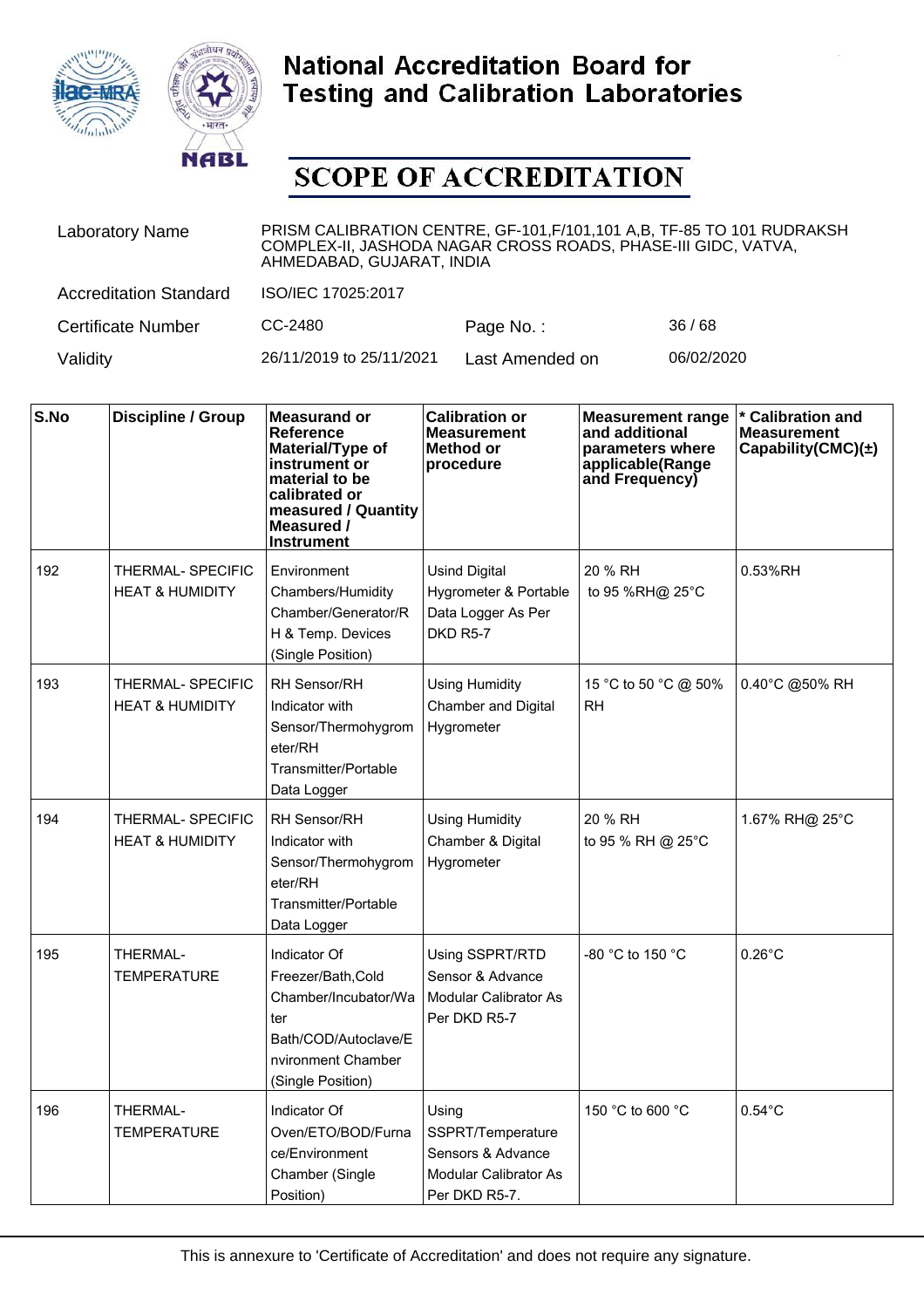



| <b>Laboratory Name</b>        | PRISM CALIBRATION CENTRE, GF-101, F/101, 101 A, B, TF-85 TO 101 RUDRAKSH<br>COMPLEX-II, JASHODA NAGAR CROSS ROADS, PHASE-III GIDC, VATVA,<br>AHMEDABAD, GUJARAT, INDIA |                 |            |  |
|-------------------------------|------------------------------------------------------------------------------------------------------------------------------------------------------------------------|-----------------|------------|--|
| <b>Accreditation Standard</b> | ISO/IEC 17025:2017                                                                                                                                                     |                 |            |  |
| <b>Certificate Number</b>     | CC-2480                                                                                                                                                                | Page No.:       | 37/68      |  |
| Validity                      | 26/11/2019 to 25/11/2021                                                                                                                                               | Last Amended on | 06/02/2020 |  |

| S.No | Discipline / Group                    | <b>Measurand or</b><br><b>Reference</b><br>Material/Type of<br>instrument or<br>material to be<br>calibrated or<br>measured / Quantity<br>Measured /<br><b>Instrument</b> | <b>Calibration or</b><br><b>Measurement</b><br><b>Method or</b><br>procedure                                                                                | <b>Measurement range</b><br>and additional<br>parameters where<br>applicable(Range<br>and Frequency) | * Calibration and<br><b>Measurement</b><br>Capability(CMC) $(\pm)$ |
|------|---------------------------------------|---------------------------------------------------------------------------------------------------------------------------------------------------------------------------|-------------------------------------------------------------------------------------------------------------------------------------------------------------|------------------------------------------------------------------------------------------------------|--------------------------------------------------------------------|
| 197  | THERMAL-<br><b>TEMPERATURE</b>        | Indicator Of<br>Oven/Furnace (Single<br>Position)                                                                                                                         | <b>Using SSPRT Master</b><br>R/S Type<br>Thermocouple Sensor<br>& Advance Modular<br>Calibrator As Per DKD-<br>R <sub>5</sub> -7                            | 600 °C to 1200 °C                                                                                    | $2.30^{\circ}$ C                                                   |
| 198  | <b>THERMAL-</b><br><b>TEMPERATURE</b> | Infrared<br>Thermometer/Pyromet<br>er/Thermal Imager/IR<br>Sensor With Indicator.                                                                                         | Using Black Body<br>Source & Infrared<br>Thermometer As Per<br><b>MSL Technical Guide</b><br>22 & VDI/VDE 3511<br>Part 4.3                                  | 100 °C to 500 °C                                                                                     | 3.41 °C                                                            |
| 199  | THERMAL-<br><b>TEMPERATURE</b>        | Infrared<br>Thermometer/Pyromet<br>er/Thermal Imager/IR<br>Sensor With Indicator.                                                                                         | <b>Using Black Body</b><br>Source and Infrared<br>Thermometer By<br><b>Comparison Method As</b><br>Per MSL Technical<br>Guide 22 & VDI/VDE<br>3511 part 4.3 | 50 °C to 100 °C                                                                                      | $2.51^{\circ}$ C                                                   |
| 200  | THERMAL-<br>TEMPERATURE               | Infrared<br>Thermometer/Pyromet<br>er/Thermal Imager/IR<br>Sensor With Indicator.                                                                                         | Using Black Body<br>Source & Infrared<br>Thermometer By<br><b>Comparison Method As</b><br>per MSL Technical<br>Guide 22 & VDI/VDE<br>3511 Part 4.3          | 500 °C to 1200 °C                                                                                    | $4.31^{\circ}$ C                                                   |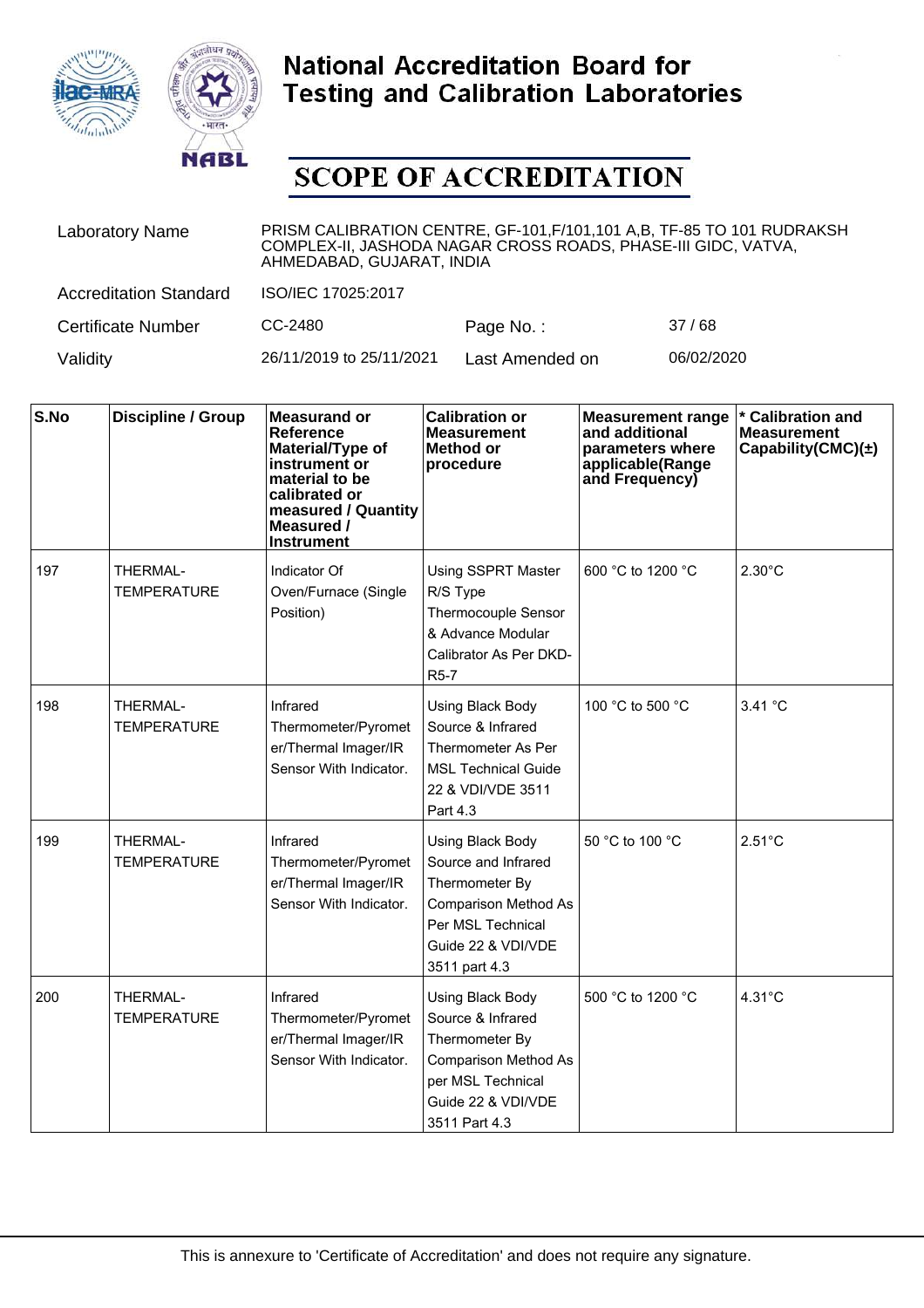



| <b>Laboratory Name</b>        | PRISM CALIBRATION CENTRE, GF-101, F/101, 101 A, B, TF-85 TO 101 RUDRAKSH<br>COMPLEX-II, JASHODA NAGAR CROSS ROADS, PHASE-III GIDC, VATVA,<br>AHMEDABAD, GUJARAT, INDIA |                 |            |  |
|-------------------------------|------------------------------------------------------------------------------------------------------------------------------------------------------------------------|-----------------|------------|--|
| <b>Accreditation Standard</b> | ISO/IEC 17025:2017                                                                                                                                                     |                 |            |  |
| <b>Certificate Number</b>     | CC-2480                                                                                                                                                                | Page No.:       | 38/68      |  |
| Validity                      | 26/11/2019 to 25/11/2021                                                                                                                                               | Last Amended on | 06/02/2020 |  |

| S.No | <b>Discipline / Group</b>      | <b>Measurand or</b><br><b>Reference</b><br>Material/Type of<br>instrument or<br>material to be<br>calibrated or<br>measured / Quantity<br>Measured /<br><b>Instrument</b> | <b>Calibration or</b><br><b>Measurement</b><br>Method or<br>procedure                                                              | <b>Measurement range</b><br>and additional<br>parameters where<br>applicable(Range<br>and Frequency) | * Calibration and<br><b>Measurement</b><br>Capability(CMC) $(\pm)$ |
|------|--------------------------------|---------------------------------------------------------------------------------------------------------------------------------------------------------------------------|------------------------------------------------------------------------------------------------------------------------------------|------------------------------------------------------------------------------------------------------|--------------------------------------------------------------------|
| 201  | THERMAL-<br><b>TEMPERATURE</b> | Liquid in Glass<br>Thermometer                                                                                                                                            | Using SSPRT With<br>Advance Modular<br>Calibrator & Liquid Oil<br><b>Bath</b>                                                      | 123 °C to 300 °C                                                                                     | 0.94 °C                                                            |
| 202  | THERMAL-<br>TEMPERATURE        | Liquid in Glass<br>Thermometer/Wet &<br>Dry Thermometer.                                                                                                                  | Using Master SSPRT<br>with Advance Modular<br>Calibrator & Liquid<br>Temperature Bath As<br>Per IS-6274                            | -30 °C to 123 °C                                                                                     | $0.64^{\circ}$ C                                                   |
| 203  | THERMAL-<br><b>TEMPERATURE</b> | Mapping Of<br>DHS/Sterilizer/Oven/W<br>ater<br>Bath/ETO/COD/BOD/A<br>utoclave (Multi<br>Position)                                                                         | Using RTD Sensor &<br>Multi Channel Data<br>Logger & Portable Data<br>Loggers As Per IEC<br>60068 (Part 3-6), Part<br>11.DKD R5-7  | 200 °C to 600 °C                                                                                     | $2.50^{\circ}$ C                                                   |
| 204  | THERMAL-<br><b>TEMPERATURE</b> | Mapping Of<br>Freezer/Bath/Cold<br>Chamber/Refrigerator/<br>DHS/Sterilizer/Oven/W<br>ater<br>Bath/ETO/COD/BOD/A<br>utoclave (Multi<br>Position)                           | Using RTD Sensor &<br>Multi Channel Data<br>Logger & Portable Data<br>Loggers As Per IEC<br>60068 (Part 3-6), Part<br>11, DKD R5-7 | -80 °C to 200 °C                                                                                     | $2.11^{\circ}$ C                                                   |
| 205  | THERMAL-<br><b>TEMPERATURE</b> | Mapping Of<br>Oven/Muffle Furnace<br>(Multi Position)                                                                                                                     | <b>Using Thermocouple</b><br>Sensors with Multi<br>Channel Data Logger<br>As per IEC 60068(Part-<br>3-6), Part-11 DKD R5-7.        | 600 °C<br>to 1200 °C                                                                                 | $3.99^{\circ}$ C                                                   |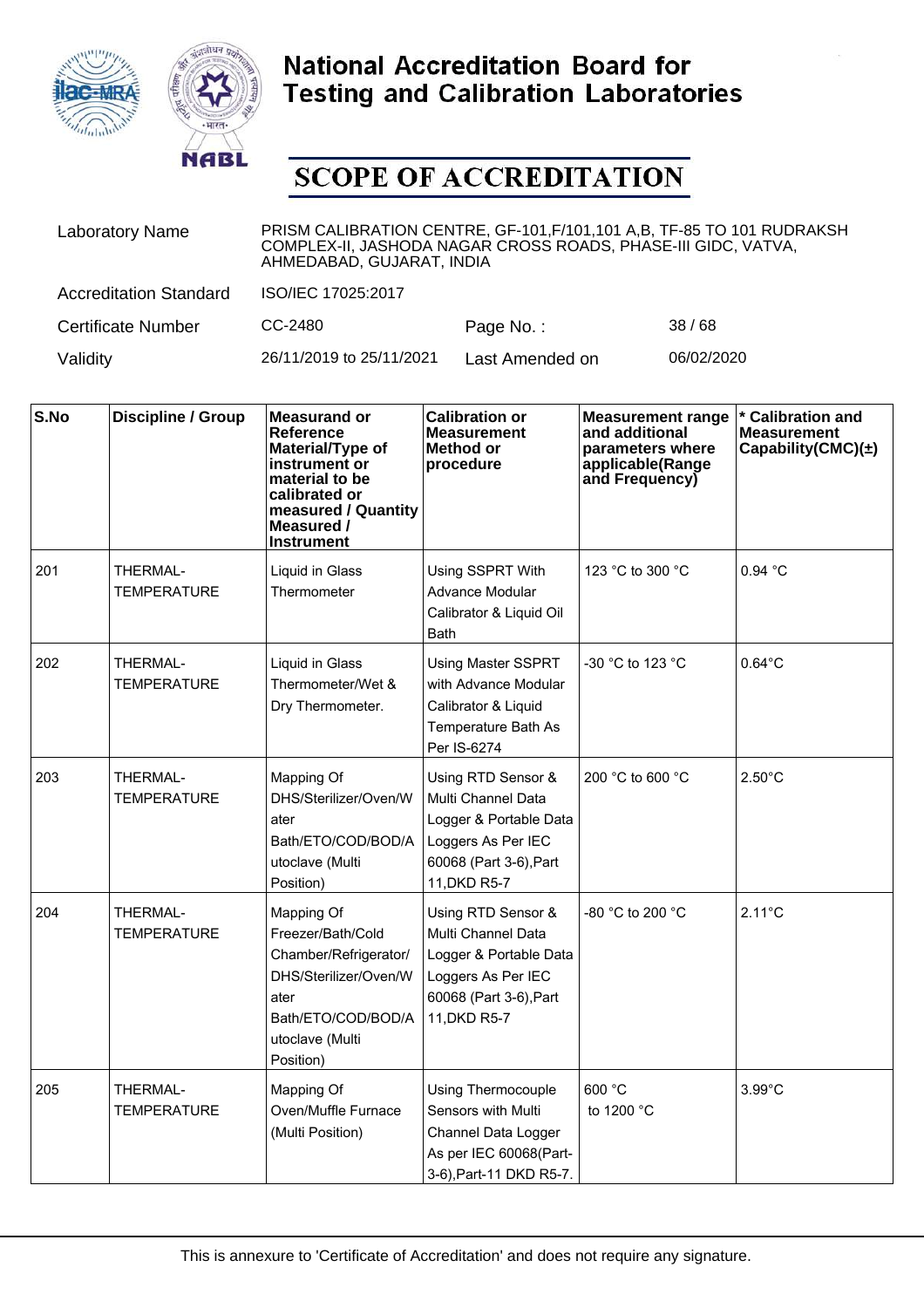



| <b>Laboratory Name</b>        | PRISM CALIBRATION CENTRE, GF-101, F/101, 101 A, B, TF-85 TO 101 RUDRAKSH<br>COMPLEX-II, JASHODA NAGAR CROSS ROADS, PHASE-III GIDC, VATVA,<br>AHMEDABAD, GUJARAT, INDIA |                 |            |  |  |
|-------------------------------|------------------------------------------------------------------------------------------------------------------------------------------------------------------------|-----------------|------------|--|--|
| <b>Accreditation Standard</b> | ISO/IEC 17025:2017                                                                                                                                                     |                 |            |  |  |
| <b>Certificate Number</b>     | CC-2480                                                                                                                                                                | Page No.:       | 39/68      |  |  |
| Validity                      | 26/11/2019 to 25/11/2021                                                                                                                                               | Last Amended on | 06/02/2020 |  |  |

| S.No | <b>Discipline / Group</b>      | <b>Measurand or</b><br><b>Reference</b><br>Material/Type of<br>instrument or<br>material to be<br>calibrated or<br>measured / Quantity<br>Measured /<br><b>Instrument</b>                                                                         | <b>Calibration or</b><br><b>Measurement</b><br>Method or<br>procedure                                                                                                                                       | <b>Measurement range</b><br>and additional<br>parameters where<br>applicable(Range<br>and Frequency) | <b>Calibration and</b><br><b>Measurement</b><br>Capability(CMC) $(\pm)$ |
|------|--------------------------------|---------------------------------------------------------------------------------------------------------------------------------------------------------------------------------------------------------------------------------------------------|-------------------------------------------------------------------------------------------------------------------------------------------------------------------------------------------------------------|------------------------------------------------------------------------------------------------------|-------------------------------------------------------------------------|
| 206  | THERMAL-<br><b>TEMPERATURE</b> | <b>Temperature Sensor</b><br>RTD/Thermocouple<br>with or Without<br>Indicator/Temperature<br>Calibrator/Bath/Black<br>Body/Thermometer<br>with<br>Sensor/Temperature<br>Gauge/Recorder/Trans<br>mitter with<br>Sensor/Temperature<br>Switch/Digit | <b>Using Master</b><br>SSPRT, Master R/S<br>type Thermocouple<br>with Advance Modular<br>Calibrator, Digital<br>Multimeter & Dry Block<br>Temperature Bath & Oil<br>Bath. As Per DKD R5-<br>1.              | 123 °C to 300 °C                                                                                     | $0.31^{\circ}$ C                                                        |
| 207  | THERMAL-<br><b>TEMPERATURE</b> | <b>Temperature Sensor</b><br>RTD/Thermocouple<br>with or Without<br>Indicator/Temperature<br>Calibrator/Bath/Black<br>Body/Thermometer<br>with<br>Sensor/Temperature<br>Gauge/Recorder/Trans<br>mitter with<br>Sensor/Temperature<br>Switch/Digit | <b>Using Master</b><br>SSPRT, Master R/S<br>type Thermocouple<br>with Advance Modular<br>Calibrator, Digital<br>Multimeter & Dry Block<br>Temperature Bath & Oil<br>Bath. As Per DKD R5-1<br>& Euramet Cg-8 | 300 °C to 600 °C                                                                                     | $0.45^{\circ}$ C                                                        |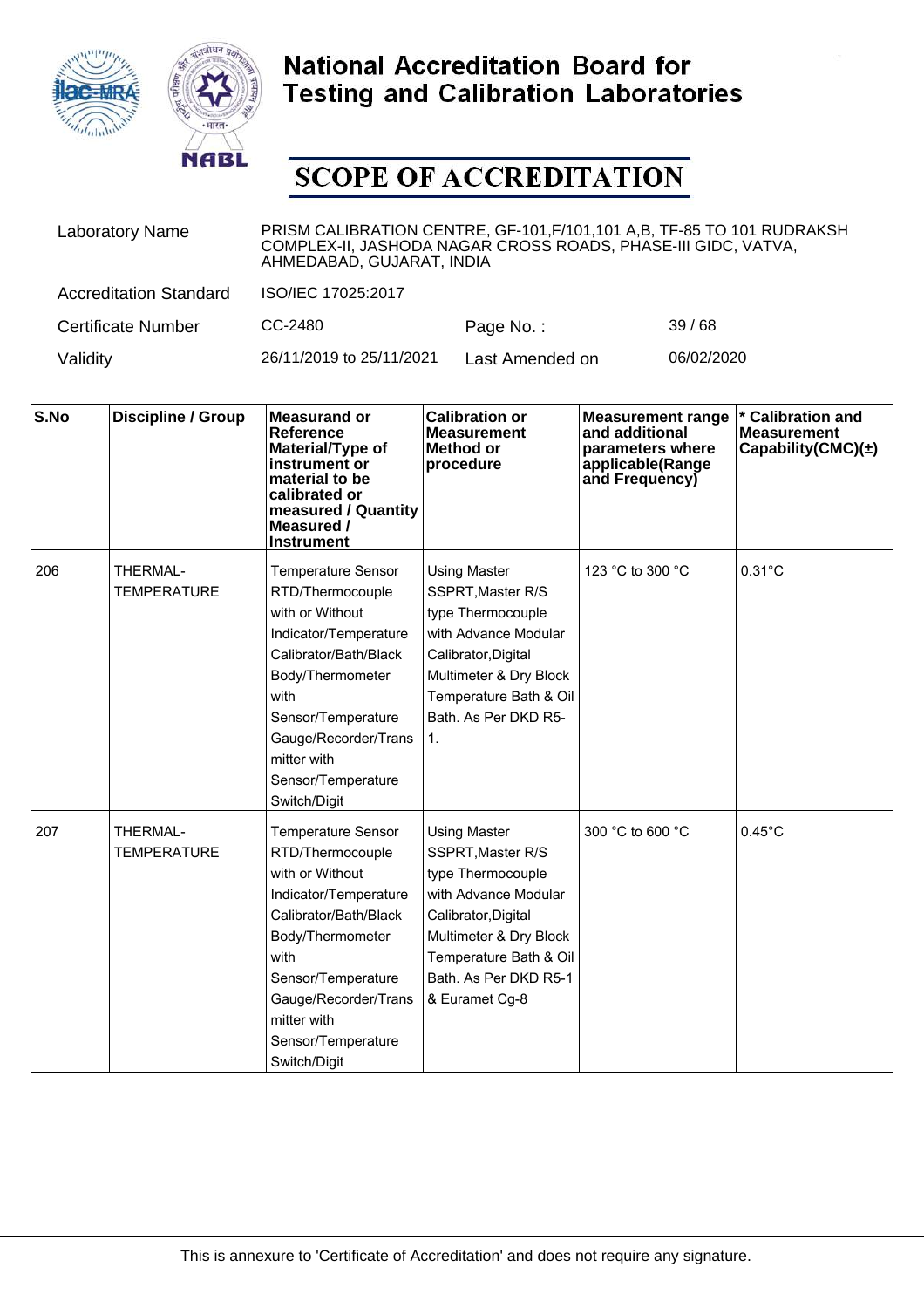



| <b>Laboratory Name</b>        | PRISM CALIBRATION CENTRE, GF-101, F/101, 101 A, B, TF-85 TO 101 RUDRAKSH<br>COMPLEX-II, JASHODA NAGAR CROSS ROADS, PHASE-III GIDC, VATVA,<br>AHMEDABAD, GUJARAT, INDIA |                 |            |  |  |
|-------------------------------|------------------------------------------------------------------------------------------------------------------------------------------------------------------------|-----------------|------------|--|--|
| <b>Accreditation Standard</b> | ISO/IEC 17025:2017                                                                                                                                                     |                 |            |  |  |
| <b>Certificate Number</b>     | CC-2480                                                                                                                                                                | Page No.:       | 40/68      |  |  |
| Validity                      | 26/11/2019 to 25/11/2021                                                                                                                                               | Last Amended on | 06/02/2020 |  |  |

| S.No | <b>Discipline / Group</b>      | <b>Measurand or</b><br><b>Reference</b><br>Material/Type of<br>instrument or<br>material to be<br>calibrated or<br>measured / Quantity<br>Measured /<br><b>Instrument</b>                                                                         | <b>Calibration or</b><br><b>Measurement</b><br>Method or<br>procedure                                                                                                                                       | <b>Measurement range</b><br>and additional<br>parameters where<br>applicable(Range<br>and Frequency) | <b>Calibration and</b><br><b>Measurement</b><br>Capability(CMC) $(\pm)$ |
|------|--------------------------------|---------------------------------------------------------------------------------------------------------------------------------------------------------------------------------------------------------------------------------------------------|-------------------------------------------------------------------------------------------------------------------------------------------------------------------------------------------------------------|------------------------------------------------------------------------------------------------------|-------------------------------------------------------------------------|
| 208  | THERMAL-<br><b>TEMPERATURE</b> | <b>Temperature Sensor</b><br>RTD/Thermocouple<br>with or Without<br>Indicator/Temperature<br>Calibrator/Bath/Black<br>Body/Thermometer<br>with<br>Sensor/Temperature<br>Gauge/Recorder/Trans<br>mitter with<br>Sensor/Temperature<br>Switch/Digit | <b>Using Master</b><br>SSPRT, Master R/S<br>type Thermocouple<br>with Advance Modular<br>Calibrator, Digital<br>Multimeter & Dry Block<br>Temperature Bath & Oil<br>Bath, As Per DKD R5-1<br>& Euramet Cg-8 | 600 °C to 1200 °C                                                                                    | $3.64^{\circ}$ C                                                        |
| 209  | THERMAL-<br><b>TEMPERATURE</b> | <b>Temperature Sensor</b><br>RTD/Thermocouple<br>with or Without<br>Indicator/Temperature<br>Calibrator/Bath/Black<br>Body/Thermometer<br>with<br>Sensor/Temperature<br>Gauge/Recorder/Trans<br>mitter with<br>Sensor/Temperature<br>Switch/Digit | <b>Using Master</b><br>SSPRT, Master R/S<br>type Thermocouple<br>with Advance Modular<br>Calibrator, Digital<br>Multimeter & Dry Block<br>Temperature Bath & Oil<br>Bath As Per DKD R5-1.                   | -80 °C to 123 °C                                                                                     | $0.23^{\circ}$ C                                                        |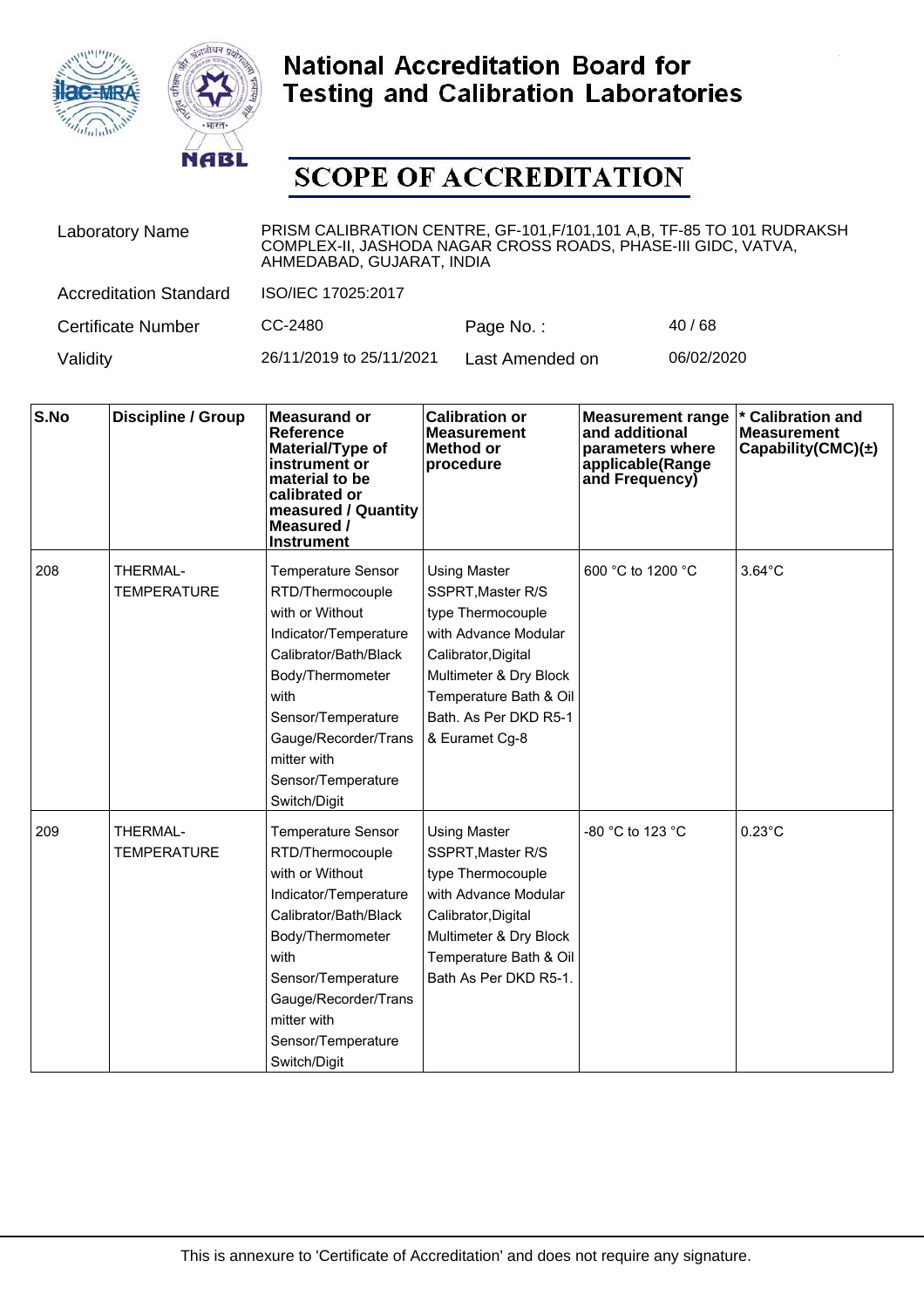



| <b>Laboratory Name</b>        | PRISM CALIBRATION CENTRE, GF-101, F/101, 101 A, B, TF-85 TO 101 RUDRAKSH<br>COMPLEX-II, JASHODA NAGAR CROSS ROADS, PHASE-III GIDC, VATVA,<br>AHMEDABAD, GUJARAT, INDIA |                 |            |  |
|-------------------------------|------------------------------------------------------------------------------------------------------------------------------------------------------------------------|-----------------|------------|--|
| <b>Accreditation Standard</b> | ISO/IEC 17025:2017                                                                                                                                                     |                 |            |  |
| <b>Certificate Number</b>     | CC-2480                                                                                                                                                                | Page No.:       | 41/68      |  |
| Validity                      | 26/11/2019 to 25/11/2021                                                                                                                                               | Last Amended on | 06/02/2020 |  |

| S.No           | Discipline / Group                                                                    | <b>Measurand or</b><br><b>Reference</b><br>Material/Type of<br>instrument or<br>material to be<br>calibrated or<br>measured / Quantity<br>Measured /<br><b>Instrument</b> | <b>Calibration or</b><br><b>Measurement</b><br>Method or<br>procedure | <b>Measurement range</b><br>and additional<br>parameters where<br>applicable(Range<br>and Frequency) | * Calibration and<br><b>Measurement</b><br>Capability(CMC) $(\pm)$ |
|----------------|---------------------------------------------------------------------------------------|---------------------------------------------------------------------------------------------------------------------------------------------------------------------------|-----------------------------------------------------------------------|------------------------------------------------------------------------------------------------------|--------------------------------------------------------------------|
|                |                                                                                       |                                                                                                                                                                           | <b>Site Facility</b>                                                  |                                                                                                      |                                                                    |
| $\mathbf{1}$   | ELECTRO-<br><b>TECHNICAL-</b><br><b>ALTERNATING</b><br>CURRENT (< 1 GHZ)<br>(Measure) | A.C Current @ 50Hz                                                                                                                                                        | Using 61/2 Digit<br>Multimeter By<br>Direct/Comparison<br>Method      | $0.1 \text{ mA}$ to 1 mA                                                                             | 1.0% to 0.3%                                                       |
| $\overline{2}$ | ELECTRO-<br><b>TECHNICAL-</b><br><b>ALTERNATING</b><br>CURRENT (< 1 GHZ)<br>(Measure) | A.C Current @ 50Hz                                                                                                                                                        | Using 61/2 Digit<br>Multimeter By<br>Direct/Comparison<br>Method      | 1 A to 10 A                                                                                          | 0.30% to 0.28%                                                     |
| 3              | ELECTRO-<br><b>TECHNICAL-</b><br><b>ALTERNATING</b><br>CURRENT (< 1 GHZ)<br>(Measure) | A.C Current @ 50Hz                                                                                                                                                        | Using 61/2 Digit<br>Multimeter By<br>Direct/Comparison<br>Method      | 1 mA to 100 mA                                                                                       | 0.3% to 0.19%                                                      |
| $\overline{4}$ | ELECTRO-<br><b>TECHNICAL-</b><br><b>ALTERNATING</b><br>CURRENT (< 1 GHZ)<br>(Measure) | A.C Current @ 50Hz                                                                                                                                                        | Using 61/2 Digit<br>Multimeter By<br>Direct/Comparison<br>Method      | 100 mA to 1 A                                                                                        | 0.19% to 0.30%                                                     |
| 5              | ELECTRO-<br><b>TECHNICAL-</b><br><b>ALTERNATING</b><br>CURRENT (< 1 GHZ)<br>(Measure) | A.C High Voltage @ 50<br>Hz                                                                                                                                               | Using HV Probe with<br>DMM By Direct Method                           | 1 kV to 40 kV                                                                                        | 7.4% to 4.2%                                                       |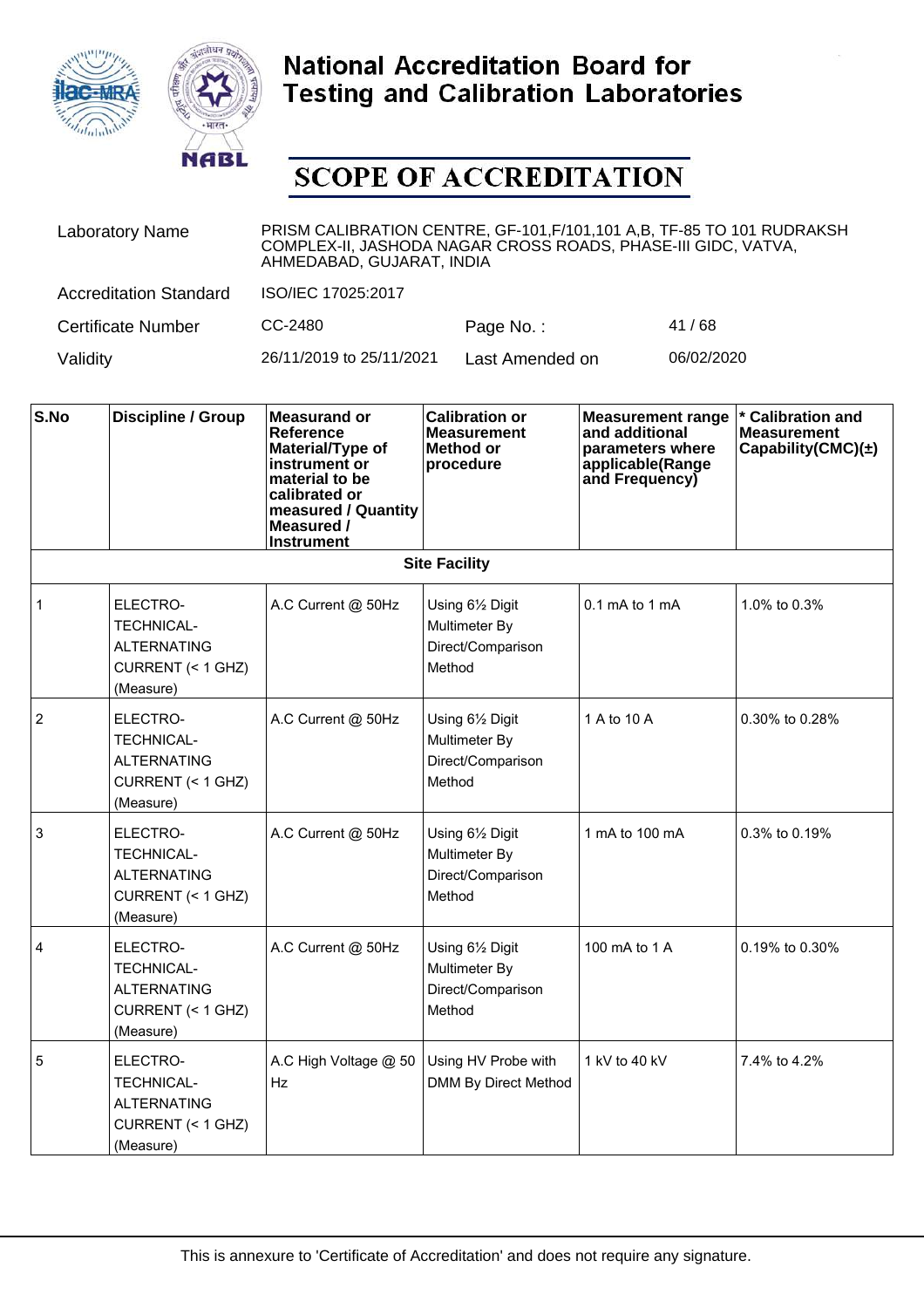



| <b>Laboratory Name</b>        | PRISM CALIBRATION CENTRE, GF-101, F/101, 101 A,B, TF-85 TO 101 RUDRAKSH<br>COMPLEX-II, JASHODA NAGAR CROSS ROADS, PHASE-III GIDC, VATVA,<br>AHMEDABAD, GUJARAT, INDIA |                 |            |  |
|-------------------------------|-----------------------------------------------------------------------------------------------------------------------------------------------------------------------|-----------------|------------|--|
| <b>Accreditation Standard</b> | ISO/IEC 17025:2017                                                                                                                                                    |                 |            |  |
| Certificate Number            | CC-2480                                                                                                                                                               | Page No.:       | 42/68      |  |
| Validity                      | 26/11/2019 to 25/11/2021                                                                                                                                              | Last Amended on | 06/02/2020 |  |

| S.No           | Discipline / Group                                                                    | <b>Measurand or</b><br><b>Reference</b><br>Material/Type of<br>instrument or<br>material to be<br>calibrated or<br>measured / Quantity<br>Measured /<br><b>Instrument</b> | <b>Calibration or</b><br><b>Measurement</b><br>Method or<br>procedure | <b>Measurement range</b><br>and additional<br>parameters where<br>applicable(Range<br>and Frequency) | * Calibration and<br><b>Measurement</b><br>Capability(CMC) $(\pm)$ |
|----------------|---------------------------------------------------------------------------------------|---------------------------------------------------------------------------------------------------------------------------------------------------------------------------|-----------------------------------------------------------------------|------------------------------------------------------------------------------------------------------|--------------------------------------------------------------------|
|                |                                                                                       |                                                                                                                                                                           | <b>Site Facility</b>                                                  |                                                                                                      |                                                                    |
| $6\phantom{1}$ | ELECTRO-<br><b>TECHNICAL-</b><br><b>ALTERNATING</b><br>CURRENT (< 1 GHZ)<br>(Measure) | A.C Voltage @ 50Hz                                                                                                                                                        | Using 61/2 Digit<br>Multimeter By<br>Direct/Comparison<br>Method      | 1 V to 1000 V                                                                                        | 0.12% to 0.11%                                                     |
| $\overline{7}$ | ELECTRO-<br><b>TECHNICAL-</b><br><b>ALTERNATING</b><br>CURRENT (< 1 GHZ)<br>(Measure) | A.C Voltage @ 50Hz                                                                                                                                                        | Using 61/2 Digit<br>Multimeter By<br>Direct/Comparison<br>Method      | 10 mV to 1 $V$                                                                                       | 0.09% to 0.12%                                                     |
| 8              | ELECTRO-<br><b>TECHNICAL-</b><br><b>ALTERNATING</b><br>CURRENT (< 1 GHZ)<br>(Source)  | 1 Phase/3 Phase<br>Energy $@$ 50 Hz(50 to<br>250 V)(1A to 5A) (-0.5<br>to $0.5$ pF)                                                                                       | Using 3 Phase<br>Power/Energy<br>Calibrator By Direct<br>Method       | 25 Wh to 3750 Wh                                                                                     | 0.2% to 0.19%                                                      |
| 9              | ELECTRO-<br><b>TECHNICAL-</b><br><b>ALTERNATING</b><br>CURRENT (< 1 GHZ)<br>(Source)  | 1 Phase/3 Phase<br>Power@ 50 Hz(50 to<br>250 V)(1A to 5A) (-0.5<br>to $0.5$ pF)                                                                                           | Using 3 Phase<br>Power/Energy<br>Calibrator By Direct<br>Method       | 50 W to 3750 W                                                                                       | 0.34% to 0.21%                                                     |
| 10             | ELECTRO-<br><b>TECHNICAL-</b><br><b>ALTERNATING</b><br>CURRENT (< 1 GHZ)<br>(Source)  | A.C Current @ 50Hz                                                                                                                                                        | <b>Using Multifunction</b><br>Calibrator By Direct<br>Method          | 1 mA to 100 mA                                                                                       | 0.68% to 0.61%                                                     |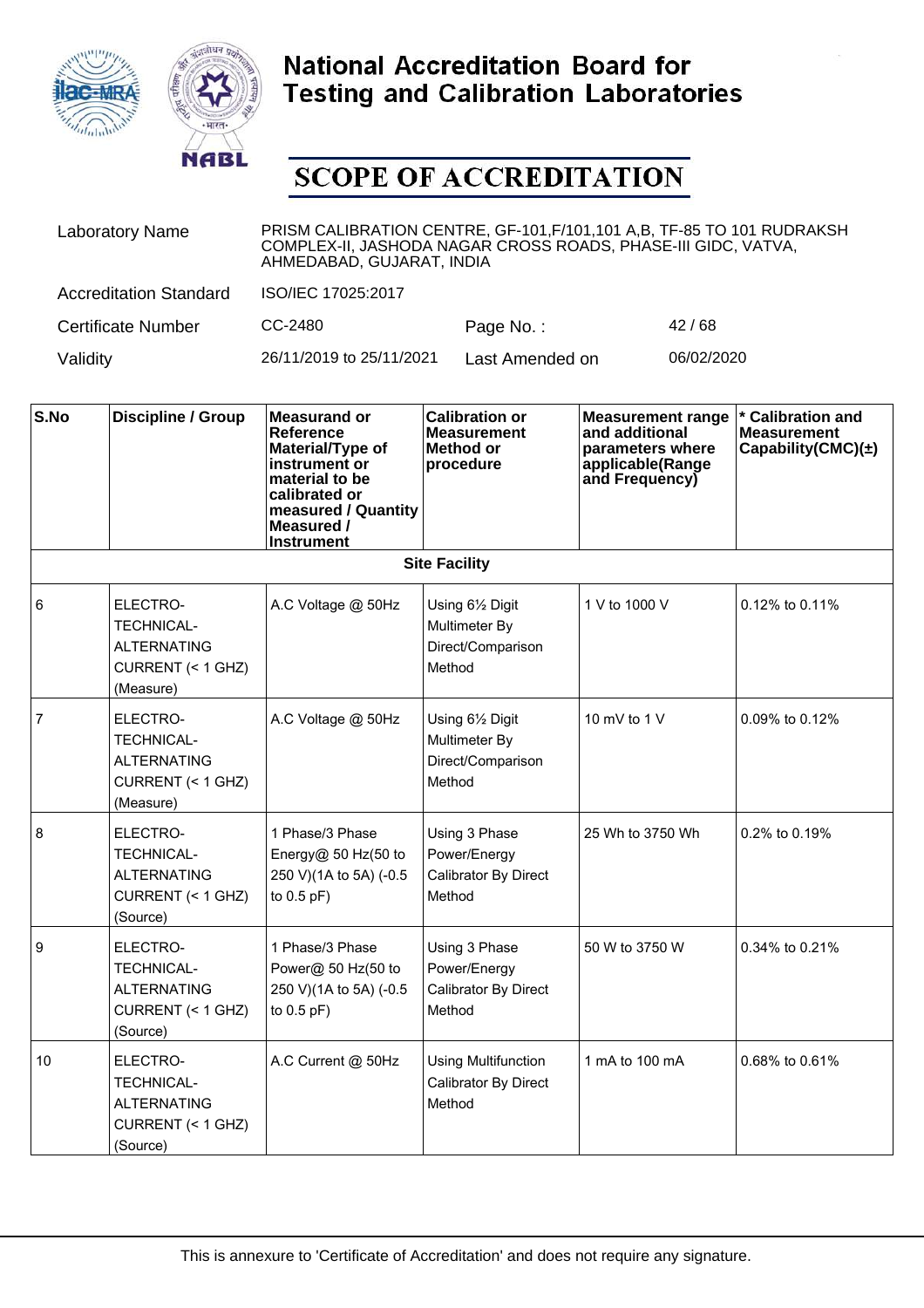



| <b>Laboratory Name</b>        | PRISM CALIBRATION CENTRE, GF-101, F/101, 101 A,B, TF-85 TO 101 RUDRAKSH<br>COMPLEX-II, JASHODA NAGAR CROSS ROADS, PHASE-III GIDC, VATVA,<br>AHMEDABAD, GUJARAT, INDIA |                 |            |  |
|-------------------------------|-----------------------------------------------------------------------------------------------------------------------------------------------------------------------|-----------------|------------|--|
| <b>Accreditation Standard</b> | ISO/IEC 17025:2017                                                                                                                                                    |                 |            |  |
| Certificate Number            | CC-2480                                                                                                                                                               | Page No.:       | 43/68      |  |
| Validity                      | 26/11/2019 to 25/11/2021                                                                                                                                              | Last Amended on | 06/02/2020 |  |

| S.No | <b>Discipline / Group</b>                                                            | <b>Measurand or</b><br><b>Reference</b><br>Material/Type of<br>instrument or<br>material to be<br>calibrated or<br>measured / Quantity<br>Measured /<br><b>Instrument</b> | <b>Calibration or</b><br><b>Measurement</b><br><b>Method or</b><br>procedure          | <b>Measurement range</b><br>and additional<br>parameters where<br>applicable(Range<br>and Frequency) | * Calibration and<br><b>Measurement</b><br>Capability(CMC) $(\pm)$ |
|------|--------------------------------------------------------------------------------------|---------------------------------------------------------------------------------------------------------------------------------------------------------------------------|---------------------------------------------------------------------------------------|------------------------------------------------------------------------------------------------------|--------------------------------------------------------------------|
|      |                                                                                      |                                                                                                                                                                           | <b>Site Facility</b>                                                                  |                                                                                                      |                                                                    |
| 11   | ELECTRO-<br><b>TECHNICAL-</b><br><b>ALTERNATING</b><br>CURRENT (< 1 GHZ)<br>(Source) | A.C Current @ 50Hz                                                                                                                                                        | <b>Using Multifunction</b><br><b>Calibrator With Current</b><br>Coil By Direct Method | 10 A to 800 A                                                                                        | 1.55% to 1.27%                                                     |
| 12   | ELECTRO-<br><b>TECHNICAL-</b><br><b>ALTERNATING</b><br>CURRENT (< 1 GHZ)<br>(Source) | A.C Current @ 50Hz                                                                                                                                                        | <b>Using Multifunction</b><br>Calibrator By Direct<br>Method                          | 100 mA to 10 A                                                                                       | 0.61% to 0.51%                                                     |
| 13   | ELECTRO-<br><b>TECHNICAL-</b><br><b>ALTERNATING</b><br>CURRENT (< 1 GHZ)<br>(Source) | A.C Voltage @ 50Hz                                                                                                                                                        | <b>Using Multifunction</b><br>Calibrator By Direct<br>Method                          | 10<br>mV to 100 mV                                                                                   | 1.37<br>% to 0.52%                                                 |
| 14   | ELECTRO-<br><b>TECHNICAL-</b><br><b>ALTERNATING</b><br>CURRENT (< 1 GHZ)<br>(Source) | A.C Voltage @ 50Hz                                                                                                                                                        | <b>Using Multifunction</b><br>Calibrator By Direct<br>Method                          | 100 mV to 1000 V                                                                                     | 0.51%                                                              |
| 15   | ELECTRO-<br><b>TECHNICAL-</b><br><b>ALTERNATING</b><br>CURRENT (< 1 GHZ)<br>(Source) | Power Factor @ 50<br>Hz(50 to 250 V)(0.1 to<br>5A)                                                                                                                        | Using 3 Phase<br>Power/Energy<br>Calibrator By Direct<br>Method                       | $-0.5$ pF to 0.5 pF                                                                                  | 0.012pF                                                            |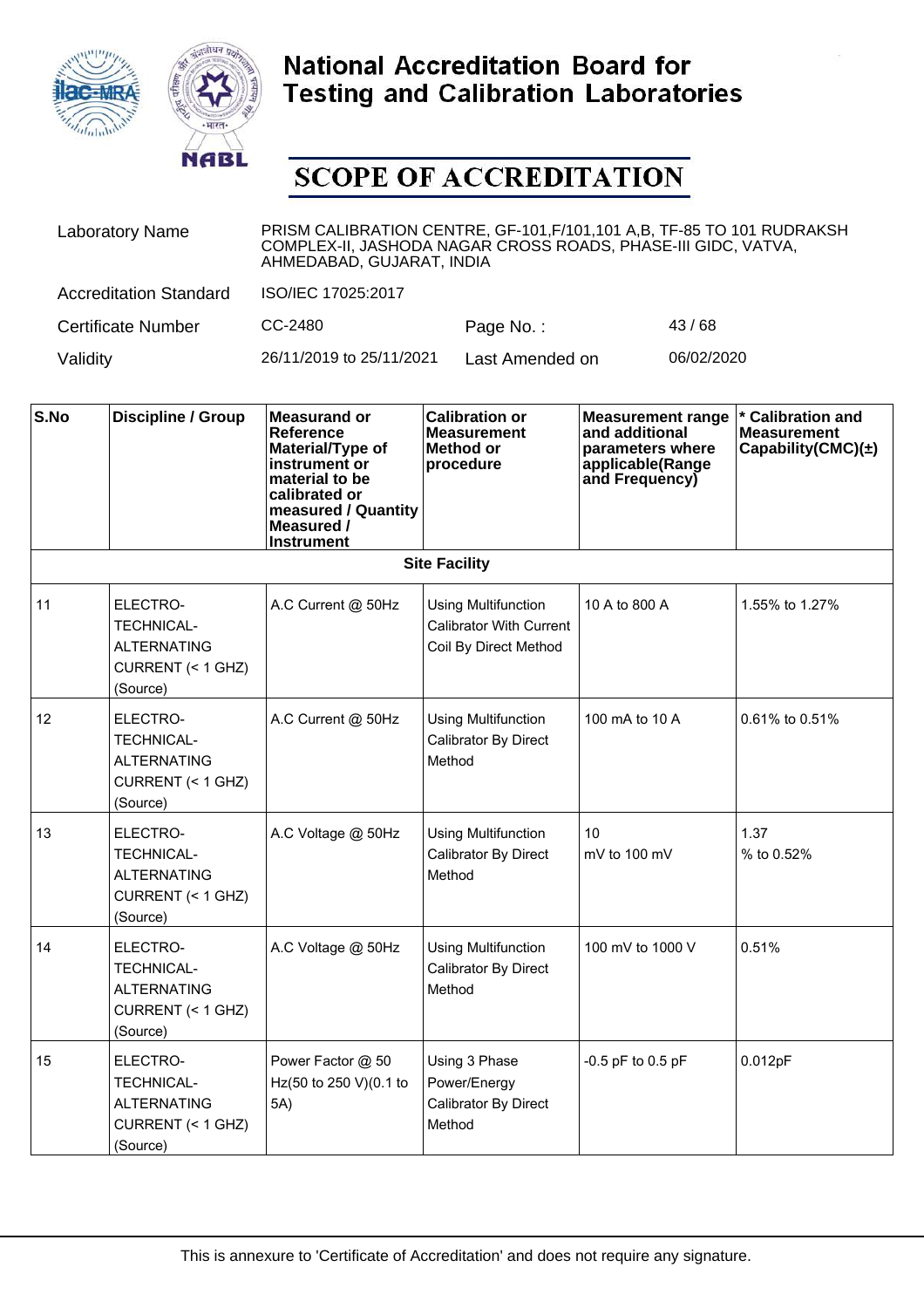



| <b>Laboratory Name</b>        | PRISM CALIBRATION CENTRE, GF-101, F/101, 101 A, B, TF-85 TO 101 RUDRAKSH<br>COMPLEX-II, JASHODA NAGAR CROSS ROADS, PHASE-III GIDC, VATVA,<br>AHMEDABAD, GUJARAT, INDIA |                 |            |  |
|-------------------------------|------------------------------------------------------------------------------------------------------------------------------------------------------------------------|-----------------|------------|--|
| <b>Accreditation Standard</b> | ISO/IEC 17025:2017                                                                                                                                                     |                 |            |  |
| <b>Certificate Number</b>     | CC-2480                                                                                                                                                                | Page No.:       | 44 / 68    |  |
| Validity                      | 26/11/2019 to 25/11/2021                                                                                                                                               | Last Amended on | 06/02/2020 |  |

| S.No | <b>Discipline / Group</b>                                        | <b>Measurand or</b><br>Reference<br>Material/Type of<br>instrument or<br>material to be<br>calibrated or<br>measured / Quantity<br>Measured /<br><b>Instrument</b> | <b>Calibration or</b><br><b>Measurement</b><br><b>Method or</b><br>procedure | <b>Measurement range</b><br>and additional<br>parameters where<br>applicable(Range<br>and Frequency) | * Calibration and<br><b>Measurement</b><br>Capability(CMC) $(\pm)$ |
|------|------------------------------------------------------------------|--------------------------------------------------------------------------------------------------------------------------------------------------------------------|------------------------------------------------------------------------------|------------------------------------------------------------------------------------------------------|--------------------------------------------------------------------|
|      |                                                                  |                                                                                                                                                                    | <b>Site Facility</b>                                                         |                                                                                                      |                                                                    |
| 16   | ELECTRO-<br>TECHNICAL-DIRECT<br><b>CURRENT</b> (Measure)         | D.C High Voltage                                                                                                                                                   | Using HV Probe with<br>DMM By Direct Method                                  | 1 kV to 40 kV                                                                                        | 4.6% to 4.3%                                                       |
| 17   | ELECTRO-<br><b>TECHNICAL- DIRECT</b><br><b>CURRENT</b> (Measure) | D.C Current                                                                                                                                                        | Using 61/2 Digit<br>Multimeter By<br>Direct/Comparison<br>Method             | $0.1 \text{ mA}$ to $1 \text{ mA}$                                                                   | 1.01% to 0.06%                                                     |
| 18   | ELECTRO-<br><b>TECHNICAL- DIRECT</b><br><b>CURRENT</b> (Measure) | <b>D.C Current</b>                                                                                                                                                 | Using 61/2 Digit<br>Multimeter By<br>Direct/Comparison<br>Method             | 1 A to 10 A                                                                                          | 0.04% to 0.19%                                                     |
| 19   | ELECTRO-<br><b>TECHNICAL-DIRECT</b><br><b>CURRENT</b> (Measure)  | <b>D.C Current</b>                                                                                                                                                 | Using 61/2 Digit<br>Multimeter By<br>Direct/Comparison<br>Method             | 1 mA to 100 mA                                                                                       | 0.06% to 0.07%                                                     |
| 20   | ELECTRO-<br><b>TECHNICAL-DIRECT</b><br><b>CURRENT</b> (Measure)  | <b>D.C Current</b>                                                                                                                                                 | Using 61/2 Digit<br>Multimeter By<br>Direct/Comparison<br>Method             | 100 mA to 1 A                                                                                        | 0.07% to 0.2%                                                      |
| 21   | ELECTRO-<br><b>TECHNICAL-DIRECT</b><br><b>CURRENT</b> (Measure)  | D.C Voltage                                                                                                                                                        | Using 61/2 Digit<br>Multimeter By<br>Direct/Comparison<br>Method             | 1 mV to 100 mV                                                                                       | 0.70% to 0.012%                                                    |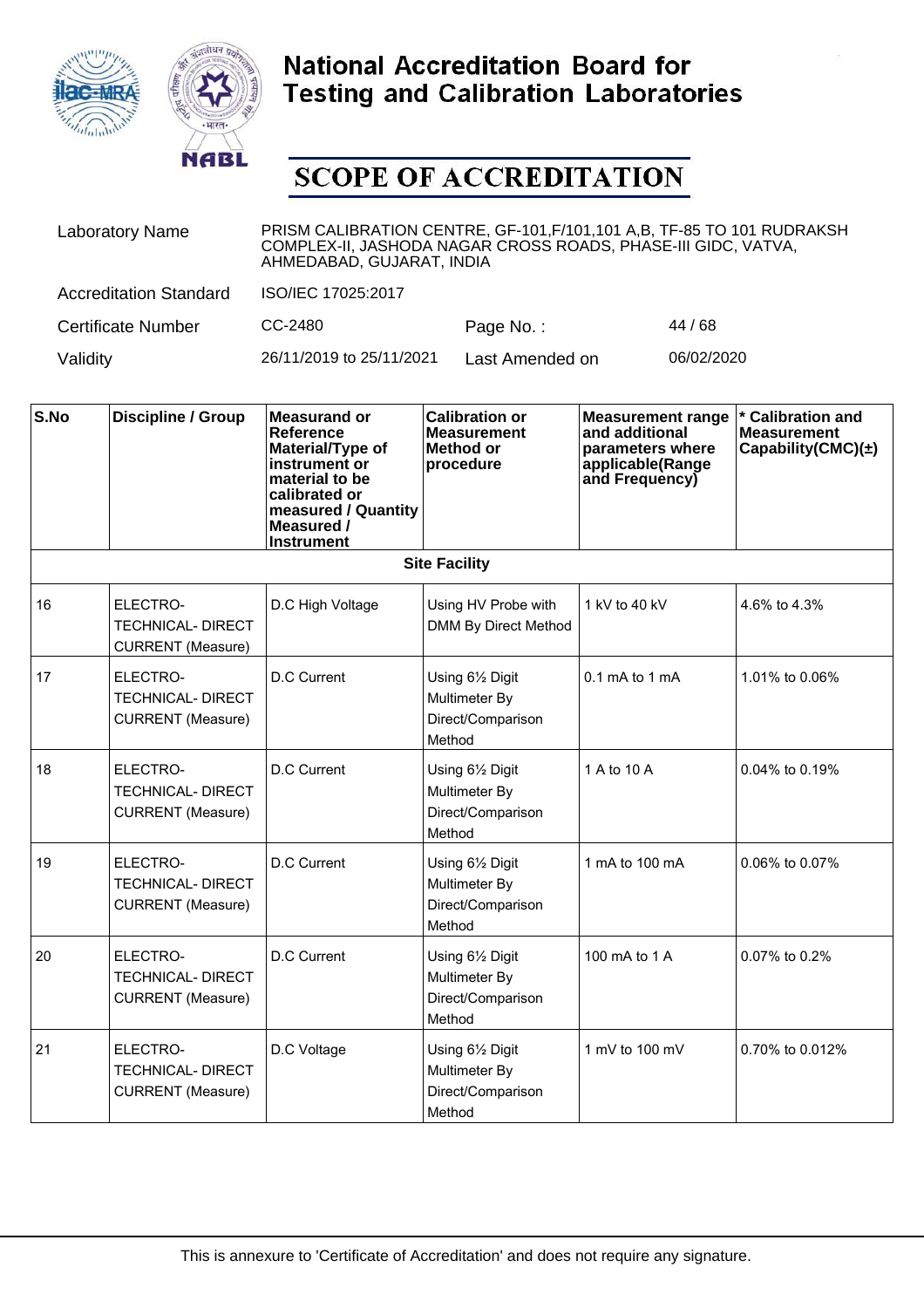



| <b>Laboratory Name</b>        | PRISM CALIBRATION CENTRE, GF-101, F/101, 101 A, B, TF-85 TO 101 RUDRAKSH<br>COMPLEX-II, JASHODA NAGAR CROSS ROADS, PHASE-III GIDC, VATVA,<br>AHMEDABAD, GUJARAT, INDIA |                 |            |  |
|-------------------------------|------------------------------------------------------------------------------------------------------------------------------------------------------------------------|-----------------|------------|--|
| <b>Accreditation Standard</b> | ISO/IEC 17025:2017                                                                                                                                                     |                 |            |  |
| <b>Certificate Number</b>     | CC-2480                                                                                                                                                                | Page No.:       | 45/68      |  |
| Validity                      | 26/11/2019 to 25/11/2021                                                                                                                                               | Last Amended on | 06/02/2020 |  |

| S.No | <b>Discipline / Group</b>                                        | <b>Measurand or</b><br>Reference<br>Material/Type of<br>instrument or<br>material to be<br>calibrated or<br>measured / Quantity<br>Measured /<br><b>Instrument</b> | <b>Calibration or</b><br><b>Measurement</b><br>Method or<br>procedure                         | <b>Measurement range</b><br>and additional<br>parameters where<br>applicable(Range<br>and Frequency) | * Calibration and<br><b>Measurement</b><br>Capability(CMC) $(\pm)$ |
|------|------------------------------------------------------------------|--------------------------------------------------------------------------------------------------------------------------------------------------------------------|-----------------------------------------------------------------------------------------------|------------------------------------------------------------------------------------------------------|--------------------------------------------------------------------|
|      |                                                                  |                                                                                                                                                                    | <b>Site Facility</b>                                                                          |                                                                                                      |                                                                    |
| 22   | ELECTRO-<br><b>TECHNICAL-DIRECT</b><br><b>CURRENT</b> (Measure)  | D.C Voltage                                                                                                                                                        | Using 61/2 Digit<br>Multimeter By<br>Direct/Comparison<br>Method                              | 1 V to 1000 V                                                                                        | 0.20% to 0.041%                                                    |
| 23   | ELECTRO-<br><b>TECHNICAL-DIRECT</b><br><b>CURRENT</b> (Measure)  | D.C Voltage                                                                                                                                                        | Using 61/2 Digit<br>Multimeter By<br>Direct/Comparison<br>Method                              | 100 mV to 1 V                                                                                        | 0.01% to 0.20%                                                     |
| 24   | ELECTRO-<br><b>TECHNICAL- DIRECT</b><br><b>CURRENT</b> (Measure) | <b>DC</b> Resistance                                                                                                                                               | Using 61/2 Digit<br>Multimeter By<br>Direct/Comparison<br>Method                              | 1 ohm to 1 Gohm                                                                                      | 0.70% to 2.32%                                                     |
| 25   | ELECTRO-<br>TECHNICAL-DIRECT<br><b>CURRENT</b> (Source)          | <b>D.C Current</b>                                                                                                                                                 | <b>Using Advance</b><br>Modular<br>Calibrator/Multifunction<br>Calibrator By Direct<br>Method | 0.1 mA to 24 mA                                                                                      | 0.80% to 0.024%                                                    |
| 26   | ELECTRO-<br><b>TECHNICAL-DIRECT</b><br><b>CURRENT</b> (Source)   | D.C Current                                                                                                                                                        | <b>Using Multifunction</b><br><b>Calibrator With Current</b><br>Coil By Direct Method         | 10 A to 800 A                                                                                        | 1.48% to 0.51%                                                     |
| 27   | ELECTRO-<br><b>TECHNICAL- DIRECT</b><br><b>CURRENT</b> (Source)  | D.C Current                                                                                                                                                        | <b>Using Multifunction</b><br>Calibrator By Direct<br>Method                                  | 100 mA to 10 A                                                                                       | 0.61% to 0.38%                                                     |
| 28   | ELECTRO-<br><b>TECHNICAL- DIRECT</b><br><b>CURRENT (Source)</b>  | <b>D.C Current</b>                                                                                                                                                 | <b>Using Multifunction</b><br>Calibrator By Direct<br>Method                                  | 24 mA to 100 mA                                                                                      | 0.68% to 0.61%                                                     |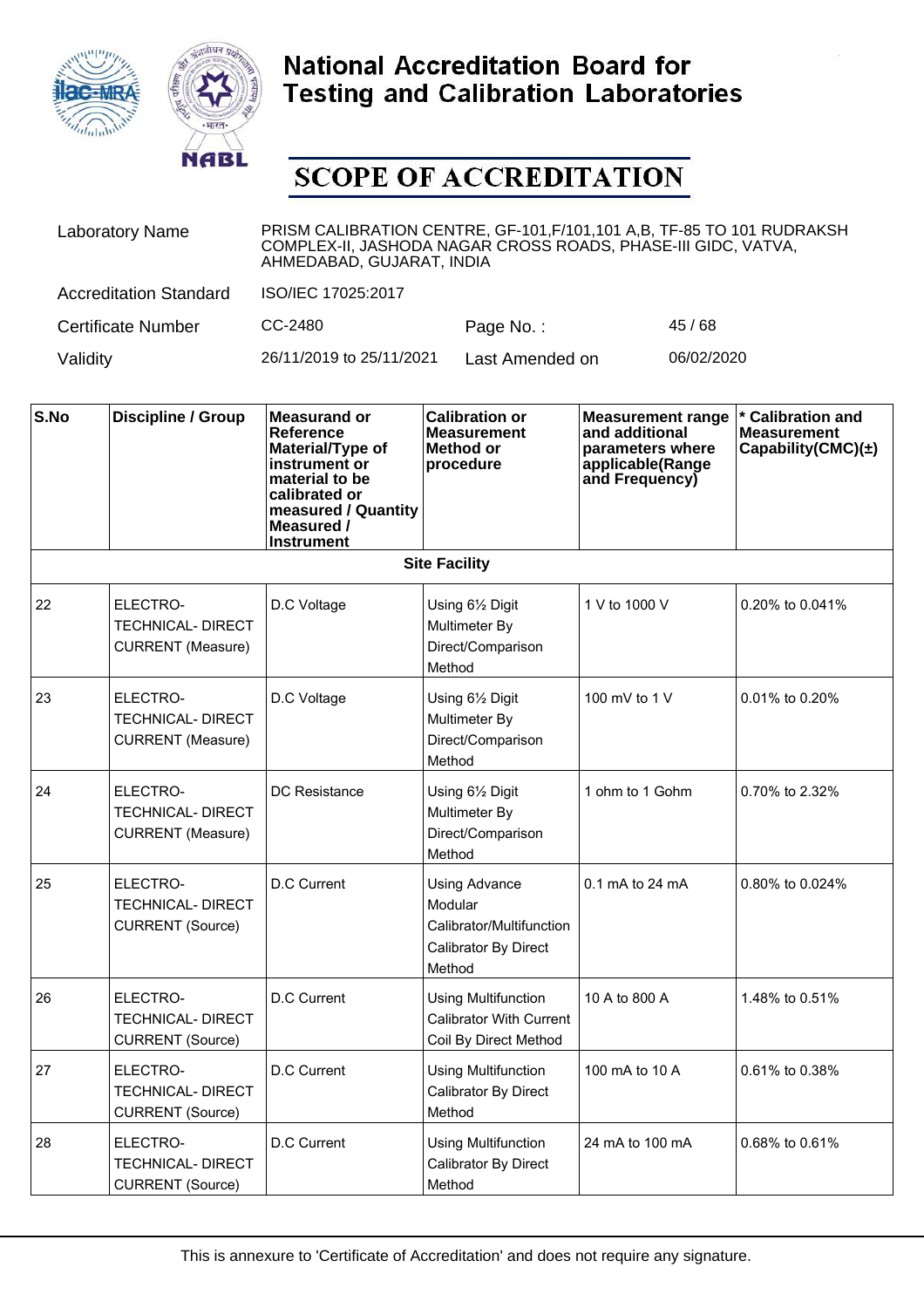



| <b>Laboratory Name</b>        | PRISM CALIBRATION CENTRE, GF-101, F/101, 101 A, B, TF-85 TO 101 RUDRAKSH<br>COMPLEX-II, JASHODA NAGAR CROSS ROADS, PHASE-III GIDC, VATVA,<br>AHMEDABAD, GUJARAT, INDIA |                 |            |  |
|-------------------------------|------------------------------------------------------------------------------------------------------------------------------------------------------------------------|-----------------|------------|--|
| <b>Accreditation Standard</b> | ISO/IEC 17025:2017                                                                                                                                                     |                 |            |  |
| <b>Certificate Number</b>     | CC-2480                                                                                                                                                                | Page No.:       | 46/68      |  |
| Validity                      | 26/11/2019 to 25/11/2021                                                                                                                                               | Last Amended on | 06/02/2020 |  |

| S.No | <b>Discipline / Group</b>                                       | <b>Measurand or</b><br><b>Reference</b><br>Material/Type of<br>instrument or<br>material to be<br>calibrated or<br>measured / Quantity<br>Measured /<br><b>Instrument</b> | <b>Calibration or</b><br><b>Measurement</b><br>Method or<br>procedure         | <b>Measurement range</b><br>and additional<br>parameters where<br>applicable(Range<br>and Frequency) | * Calibration and<br><b>Measurement</b><br>Capability(CMC) $(\pm)$ |
|------|-----------------------------------------------------------------|---------------------------------------------------------------------------------------------------------------------------------------------------------------------------|-------------------------------------------------------------------------------|------------------------------------------------------------------------------------------------------|--------------------------------------------------------------------|
|      |                                                                 |                                                                                                                                                                           | <b>Site Facility</b>                                                          |                                                                                                      |                                                                    |
| 29   | ELECTRO-<br><b>TECHNICAL- DIRECT</b><br><b>CURRENT</b> (Source) | D.C Resistance<br>(Discrete)                                                                                                                                              | <b>Using Discerete</b><br><b>Standard Resistor By</b><br>Direct Method        | 1 mohm                                                                                               | 0.14%                                                              |
| 30   | ELECTRO-<br><b>TECHNICAL- DIRECT</b><br><b>CURRENT</b> (Source) | D.C Resistance<br>(Discrete)                                                                                                                                              | <b>Using Discerete</b><br><b>Standard Resistor By</b><br><b>Direct Method</b> | 10 µohm                                                                                              | 2.26 %                                                             |
| 31   | ELECTRO-<br><b>TECHNICAL- DIRECT</b><br><b>CURRENT</b> (Source) | D.C Resistance<br>(Discrete)                                                                                                                                              | <b>Using Discerete</b><br><b>Standard Resistor By</b><br><b>Direct Method</b> | 10 mohm                                                                                              | 0.14%                                                              |
| 32   | ELECTRO-<br><b>TECHNICAL- DIRECT</b><br><b>CURRENT</b> (Source) | D.C Resistance<br>(Discrete)                                                                                                                                              | <b>Using Discerete</b><br><b>Standard Resistor By</b><br><b>Direct Method</b> | 100 µohm<br>to                                                                                       | 0.55%                                                              |
| 33   | ELECTRO-<br><b>TECHNICAL- DIRECT</b><br><b>CURRENT</b> (Source) | D.C Resistance<br>(Discrete)                                                                                                                                              | <b>Using Discerete</b><br><b>Standard Resistor By</b><br><b>Direct Method</b> | 100 mohm                                                                                             | 0.14%                                                              |
| 34   | ELECTRO-<br><b>TECHNICAL- DIRECT</b><br><b>CURRENT</b> (Source) | D.C Resistance<br>(Discrete)                                                                                                                                              | <b>Using Discerete</b><br><b>Standard Resistor By</b><br>Direct Method        | 1000 mohm                                                                                            | 0.12%                                                              |
| 35   | ELECTRO-<br><b>TECHNICAL- DIRECT</b><br><b>CURRENT (Source)</b> | D.C Resistance<br>(Discrete)                                                                                                                                              | <b>Using Discerete</b><br><b>Standard Resistor By</b><br>Direct Method        | 50 µohm                                                                                              | 0.60%                                                              |
| 36   | ELECTRO-<br><b>TECHNICAL-DIRECT</b><br><b>CURRENT</b> (Source)  | D.C Voltage                                                                                                                                                               | <b>Using Multifunction</b><br>Calibrator By Direct<br>Method                  | 10 mV to 100 mV                                                                                      | 1.17% to 0.19%                                                     |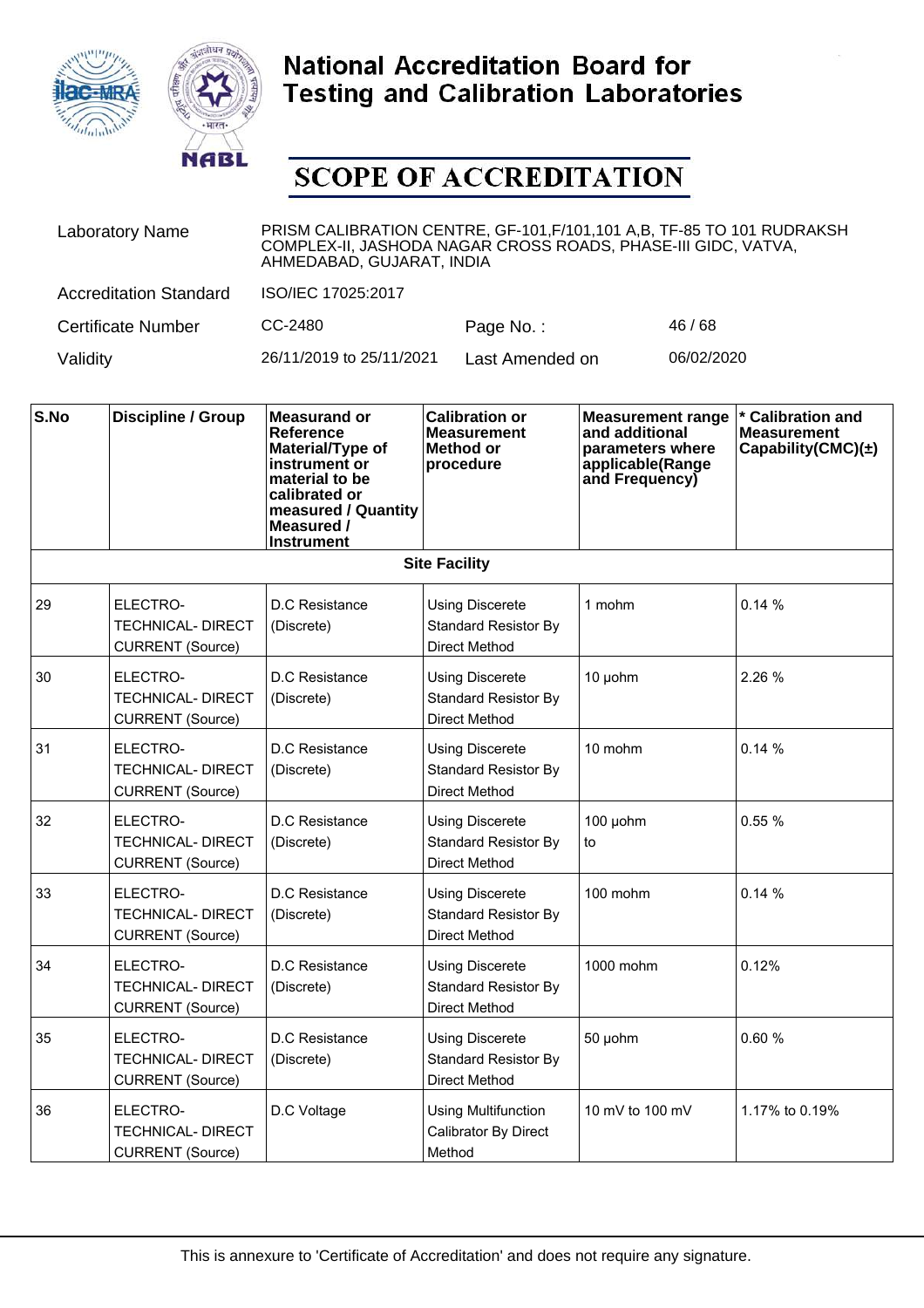



| <b>Laboratory Name</b>        | PRISM CALIBRATION CENTRE, GF-101, F/101, 101 A, B, TF-85 TO 101 RUDRAKSH<br>COMPLEX-II, JASHODA NAGAR CROSS ROADS, PHASE-III GIDC, VATVA,<br>AHMEDABAD, GUJARAT, INDIA |                 |            |  |
|-------------------------------|------------------------------------------------------------------------------------------------------------------------------------------------------------------------|-----------------|------------|--|
| <b>Accreditation Standard</b> | ISO/IEC 17025:2017                                                                                                                                                     |                 |            |  |
| <b>Certificate Number</b>     | CC-2480                                                                                                                                                                | Page No.:       | 47/68      |  |
| Validity                      | 26/11/2019 to 25/11/2021                                                                                                                                               | Last Amended on | 06/02/2020 |  |

| S.No | <b>Discipline / Group</b>                                                             | <b>Measurand or</b><br><b>Reference</b><br>Material/Type of<br>instrument or<br>material to be<br>calibrated or<br>measured / Quantity<br>Measured /<br><b>Instrument</b> | <b>Calibration or</b><br><b>Measurement</b><br>Method or<br>procedure                     | <b>Measurement range</b><br>and additional<br>parameters where<br>applicable(Range<br>and Frequency) | * Calibration and<br><b>Measurement</b><br>Capability(CMC) $(\pm)$ |
|------|---------------------------------------------------------------------------------------|---------------------------------------------------------------------------------------------------------------------------------------------------------------------------|-------------------------------------------------------------------------------------------|------------------------------------------------------------------------------------------------------|--------------------------------------------------------------------|
|      |                                                                                       |                                                                                                                                                                           | <b>Site Facility</b>                                                                      |                                                                                                      |                                                                    |
| 37   | ELECTRO-<br><b>TECHNICAL- DIRECT</b><br><b>CURRENT</b> (Source)                       | D.C Voltage                                                                                                                                                               | <b>Using Multifunction</b><br>Calibrator By Direct<br>Method                              | 100 mV to 1000 V                                                                                     | $0.19\%$ to $0.12\%$                                               |
| 38   | ELECTRO-<br><b>TECHNICAL- DIRECT</b><br><b>CURRENT (Source)</b>                       | DC Resistance                                                                                                                                                             | <b>Using Decade</b><br>Resistance Box By<br><b>Direct Method</b>                          | 1 ohm to 1 Gohm                                                                                      | 1.40% to 2.65%                                                     |
| 39   | ELECTRO-<br><b>TECHNICAL- DIRECT</b><br><b>CURRENT (Source)</b>                       | Resistance                                                                                                                                                                | <b>Using High Resistance</b><br>Jig By Direct Method                                      | 1 Gohm to 100 Gohm                                                                                   | 2.65% to 2.84%                                                     |
| 40   | ELECTRO-<br>TECHNICAL-<br>TEMPERATURE<br><b>SIMULATION</b><br>(Measure)               | B Type thermocouple                                                                                                                                                       | <b>Using Advance</b><br>Modular<br>Calibrator/Universal<br>Calibrator By Direct<br>Method | 600 °C to 1800 °C                                                                                    | 2.47°C to 1.47°C                                                   |
| 41   | ELECTRO-<br><b>TECHNICAL-</b><br><b>TEMPERATURE</b><br><b>SIMULATION</b><br>(Measure) | J Type thermocouple                                                                                                                                                       | <b>Using Advance</b><br>Modular<br>Calibrator/Universal<br>Calibrator By Direct<br>Method | $-100$ °C to 1200 °C                                                                                 | $0.76^{\circ}$ C to $0.80^{\circ}$ C                               |
| 42   | ELECTRO-<br><b>TECHNICAL-</b><br><b>TEMPERATURE</b><br><b>SIMULATION</b><br>(Measure) | K Type thermocouple                                                                                                                                                       | <b>Using Advance</b><br>Modular<br>Calibrator/Universal<br>Calibrator By Direct<br>Method | -50 °C to 1300 °C                                                                                    | 0.76°C to 0.93°C                                                   |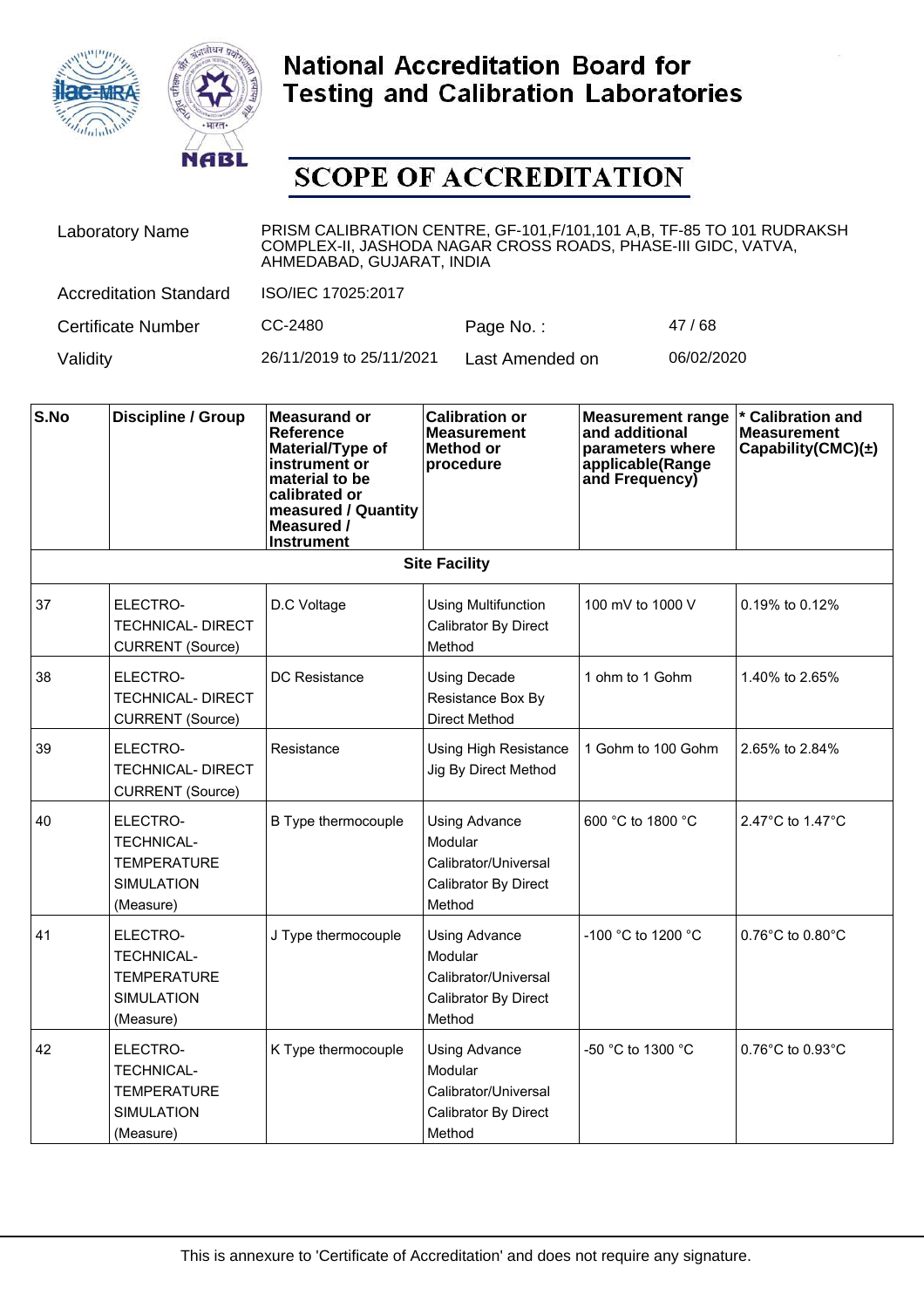



| <b>Laboratory Name</b>        | PRISM CALIBRATION CENTRE, GF-101, F/101, 101 A, B, TF-85 TO 101 RUDRAKSH<br>COMPLEX-II, JASHODA NAGAR CROSS ROADS, PHASE-III GIDC, VATVA,<br>AHMEDABAD, GUJARAT, INDIA |                 |            |  |
|-------------------------------|------------------------------------------------------------------------------------------------------------------------------------------------------------------------|-----------------|------------|--|
| <b>Accreditation Standard</b> | ISO/IEC 17025:2017                                                                                                                                                     |                 |            |  |
| <b>Certificate Number</b>     | CC-2480                                                                                                                                                                | Page No.:       | 48/68      |  |
| Validity                      | 26/11/2019 to 25/11/2021                                                                                                                                               | Last Amended on | 06/02/2020 |  |

| S.No | <b>Discipline / Group</b>                                                             | <b>Measurand or</b><br><b>Reference</b><br>Material/Type of<br>instrument or<br>material to be<br>calibrated or<br>measured / Quantity<br>Measured /<br><b>Instrument</b> | <b>Calibration or</b><br><b>Measurement</b><br><b>Method or</b><br>procedure              | <b>Measurement range</b><br>and additional<br>parameters where<br>applicable(Range<br>and Frequency) | * Calibration and<br><b>Measurement</b><br>Capability(CMC) $(\pm)$ |
|------|---------------------------------------------------------------------------------------|---------------------------------------------------------------------------------------------------------------------------------------------------------------------------|-------------------------------------------------------------------------------------------|------------------------------------------------------------------------------------------------------|--------------------------------------------------------------------|
|      |                                                                                       |                                                                                                                                                                           | <b>Site Facility</b>                                                                      |                                                                                                      |                                                                    |
| 43   | ELECTRO-<br><b>TECHNICAL-</b><br><b>TEMPERATURE</b><br><b>SIMULATION</b><br>(Measure) | N Type thermocouple                                                                                                                                                       | <b>Using Advance</b><br>Modular<br>Calibrator/Universal<br>Calibrator By Direct<br>Method | -50 °C<br>to 1300 °C                                                                                 | $0.60^{\circ}$ C                                                   |
| 44   | ELECTRO-<br><b>TECHNICAL-</b><br><b>TEMPERATURE</b><br><b>SIMULATION</b><br>(Measure) | R Type thermocouple                                                                                                                                                       | <b>Using Advance</b><br>Modular<br>Calibrator/Universal<br>Calibrator By Direct<br>Method | 360 °C to 1700 °C                                                                                    | 1.46°C to 1.47°C                                                   |
| 45   | ELECTRO-<br><b>TECHNICAL-</b><br><b>TEMPERATURE</b><br><b>SIMULATION</b><br>(Measure) | RTD type                                                                                                                                                                  | Using Advance<br>Modular<br>Calibrator/Universal<br>Calibrator By Direct<br>Method        | -200 $^{\circ}$ C<br>to 800 $^{\circ}$ C                                                             | 0.16°C to 0.33°C                                                   |
| 46   | ELECTRO-<br><b>TECHNICAL-</b><br><b>TEMPERATURE</b><br><b>SIMULATION</b><br>(Measure) | S Type thermocouple                                                                                                                                                       | <b>Using Advance</b><br>Modular<br>Calibrator/Universal<br>Calibrator By Direct<br>Method | 300 °C<br>to 1700 °C                                                                                 | 1.95°C to 1.47°C                                                   |
| 47   | ELECTRO-<br><b>TECHNICAL-</b><br><b>TEMPERATURE</b><br><b>SIMULATION</b><br>(Measure) | T Type thermocouple                                                                                                                                                       | Using Advance<br>Modular<br>Calibrator/Universal<br>Calibrator By Direct<br>Method        | -50 °C to 400 °C                                                                                     | $0.76^{\circ}$ C to $0.77^{\circ}$ C                               |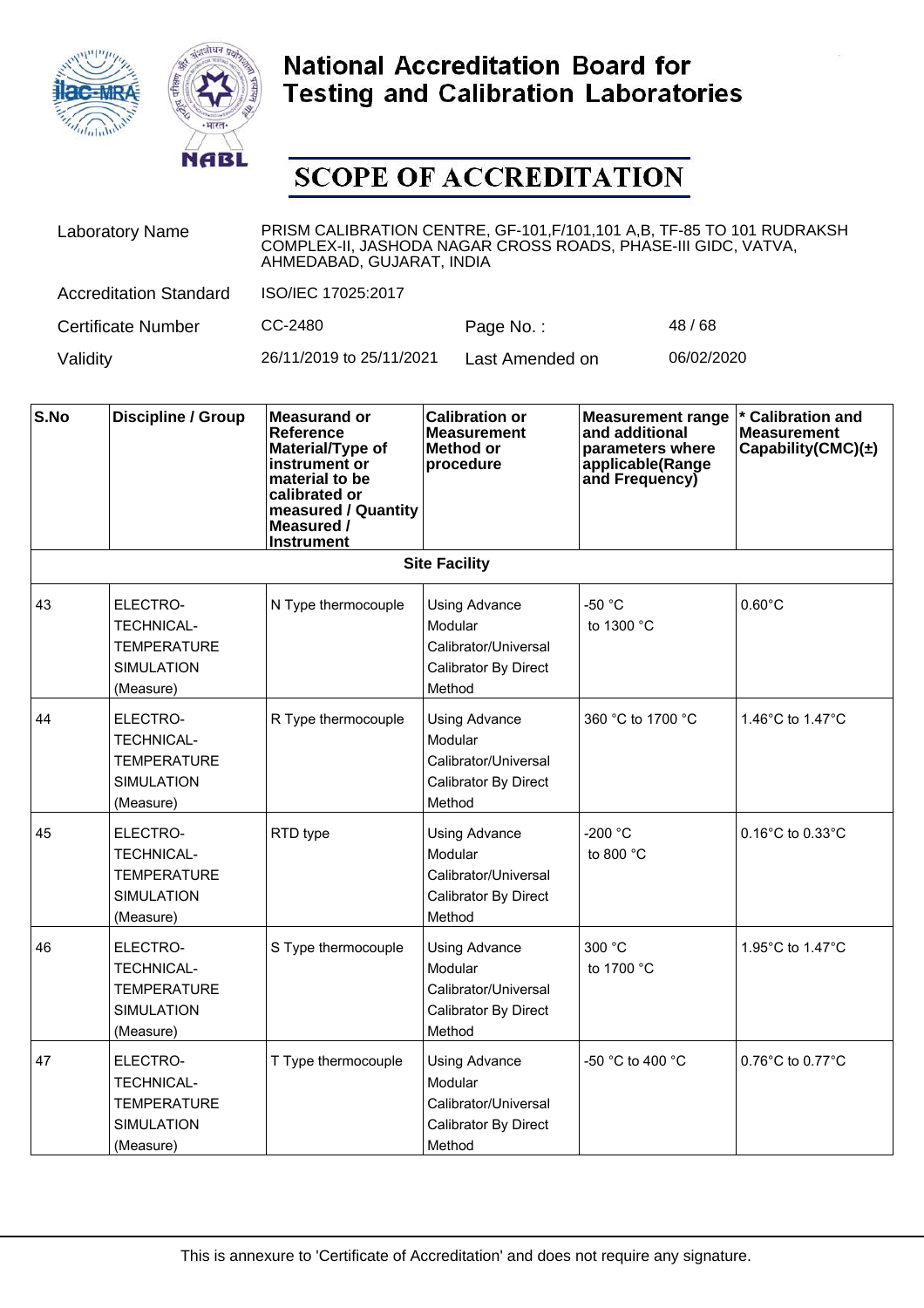



| <b>Laboratory Name</b>        | PRISM CALIBRATION CENTRE, GF-101, F/101, 101 A, B, TF-85 TO 101 RUDRAKSH<br>COMPLEX-II, JASHODA NAGAR CROSS ROADS, PHASE-III GIDC, VATVA,<br>AHMEDABAD, GUJARAT, INDIA |                 |            |  |
|-------------------------------|------------------------------------------------------------------------------------------------------------------------------------------------------------------------|-----------------|------------|--|
| <b>Accreditation Standard</b> | ISO/IEC 17025:2017                                                                                                                                                     |                 |            |  |
| <b>Certificate Number</b>     | CC-2480                                                                                                                                                                | Page No.:       | 49/68      |  |
| Validity                      | 26/11/2019 to 25/11/2021                                                                                                                                               | Last Amended on | 06/02/2020 |  |

| S.No | <b>Discipline / Group</b>                                                  | <b>Measurand or</b><br><b>Reference</b><br>Material/Type of<br>instrument or<br>material to be<br>calibrated or<br>measured / Quantity<br>Measured /<br><b>Instrument</b> | <b>Calibration or</b><br><b>Measurement</b><br>Method or<br>procedure                                       | <b>Measurement range</b><br>and additional<br>parameters where<br>applicable(Range<br>and Frequency) | * Calibration and<br><b>Measurement</b><br>Capability(CMC) $(\pm)$ |
|------|----------------------------------------------------------------------------|---------------------------------------------------------------------------------------------------------------------------------------------------------------------------|-------------------------------------------------------------------------------------------------------------|------------------------------------------------------------------------------------------------------|--------------------------------------------------------------------|
|      |                                                                            |                                                                                                                                                                           | <b>Site Facility</b>                                                                                        |                                                                                                      |                                                                    |
| 48   | ELECTRO-<br><b>TECHNICAL-</b><br><b>TEMPERATURE</b><br>SIMULATION (Source) | <b>B Type Thermocouple</b>                                                                                                                                                | <b>Using Advance</b><br>Modular<br>Calibrator/Universal<br>Calibrator/Process<br>Source By Direct<br>Method | 600 °C<br>to 1800 °C                                                                                 | 2.47°C to 2.48°C                                                   |
| 49   | ELECTRO-<br><b>TECHNICAL-</b><br><b>TEMPERATURE</b><br>SIMULATION (Source) | J Type Thermocouple                                                                                                                                                       | <b>Using Advance</b><br>Modular<br>Calibrator/Universal<br>Calibrator/Process<br>Source By Direct<br>Method | -100 °C to 1200 °C                                                                                   | $0.77^{\circ}$ C                                                   |
| 50   | ELECTRO-<br><b>TECHNICAL-</b><br><b>TEMPERATURE</b><br>SIMULATION (Source) | K Type Thermocouple                                                                                                                                                       | Using Advance<br>Modular<br>Calibrator/Universal<br>Calibrator/Process<br>Source By Direct<br>Method        | -50 °C to 1300 °C                                                                                    | 0.77°C to 0.59°C                                                   |
| 51   | ELECTRO-<br><b>TECHNICAL-</b><br><b>TEMPERATURE</b><br>SIMULATION (Source) | N Type Thermocouple                                                                                                                                                       | <b>Using Advance</b><br>Modular<br>Calibrator/Universal<br>Calibrator/Process<br>Source By Direct<br>Method | -50 °C to 1300 °C                                                                                    | $0.60^{\circ}$ C                                                   |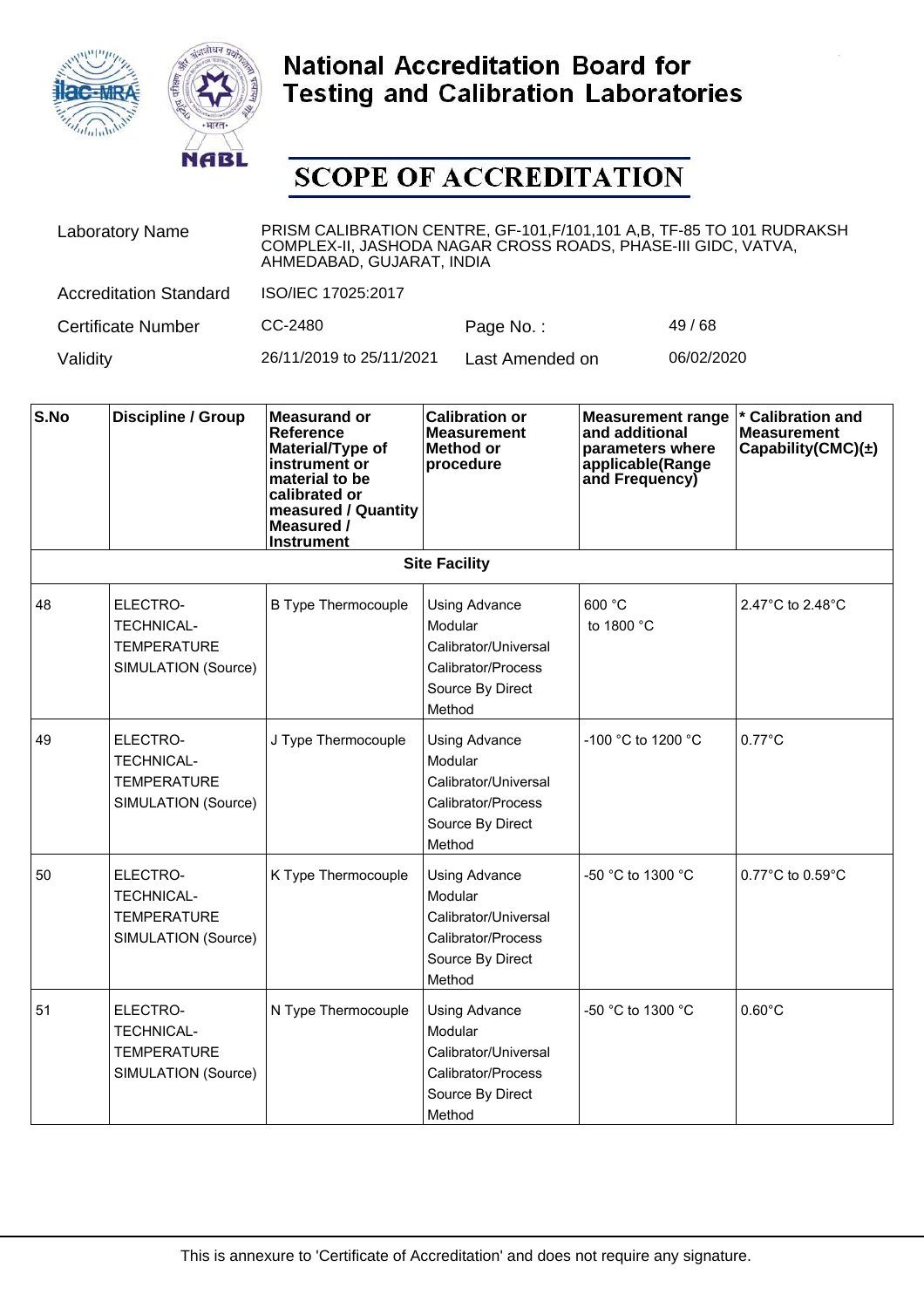



| <b>Laboratory Name</b>        | PRISM CALIBRATION CENTRE, GF-101, F/101, 101 A,B, TF-85 TO 101 RUDRAKSH<br>COMPLEX-II, JASHODA NAGAR CROSS ROADS, PHASE-III GIDC, VATVA,<br>AHMEDABAD, GUJARAT, INDIA |                 |            |  |
|-------------------------------|-----------------------------------------------------------------------------------------------------------------------------------------------------------------------|-----------------|------------|--|
| <b>Accreditation Standard</b> | ISO/IEC 17025:2017                                                                                                                                                    |                 |            |  |
| Certificate Number            | CC-2480                                                                                                                                                               | Page No.:       | 50/68      |  |
| Validity                      | 26/11/2019 to 25/11/2021                                                                                                                                              | Last Amended on | 06/02/2020 |  |

| S.No | <b>Discipline / Group</b>                                                  | <b>Measurand or</b><br><b>Reference</b><br>Material/Type of<br>instrument or<br>material to be<br>calibrated or<br>measured / Quantity<br>Measured /<br><b>Instrument</b> | <b>Calibration or</b><br><b>Measurement</b><br><b>Method or</b><br>procedure                                | <b>Measurement range</b><br>and additional<br>parameters where<br>applicable(Range<br>and Frequency) | * Calibration and<br><b>Measurement</b><br>Capability(CMC) $(\pm)$ |
|------|----------------------------------------------------------------------------|---------------------------------------------------------------------------------------------------------------------------------------------------------------------------|-------------------------------------------------------------------------------------------------------------|------------------------------------------------------------------------------------------------------|--------------------------------------------------------------------|
|      |                                                                            |                                                                                                                                                                           | <b>Site Facility</b>                                                                                        |                                                                                                      |                                                                    |
| 52   | ELECTRO-<br><b>TECHNICAL-</b><br><b>TEMPERATURE</b><br>SIMULATION (Source) | R Type Thermocouple                                                                                                                                                       | <b>Using Advance</b><br>Modular<br>Calibrator/Universal<br>Calibrator/Process<br>Source By Direct<br>Method | 360 °C to 1700 °C                                                                                    | $1.46^{\circ}$ C                                                   |
| 53   | ELECTRO-<br><b>TECHNICAL-</b><br><b>TEMPERATURE</b><br>SIMULATION (Source) | RTD Type                                                                                                                                                                  | <b>Using Advance</b><br>Modular<br>Calibrator/Universal<br>Calibrator/Process<br>Source By Direct<br>Method | $-200$<br>°C to 800 °C                                                                               | 0.28°C to 0.57°C                                                   |
| 54   | ELECTRO-<br><b>TECHNICAL-</b><br><b>TEMPERATURE</b><br>SIMULATION (Source) | S Type Thermocouple                                                                                                                                                       | <b>Using Advance</b><br>Modular<br>Calibrator/Universal<br>Calibrator/Process<br>Source By Direct<br>Method | 300 °C to 1700 °C                                                                                    | $1.46^{\circ}$ C                                                   |
| 55   | ELECTRO-<br><b>TECHNICAL-</b><br><b>TEMPERATURE</b><br>SIMULATION (Source) | T Type Thermocouple                                                                                                                                                       | Using Advance<br>Modular<br>Calibrator/Universal<br>Calibrator/Process<br>Source By Direct<br>Method        | $-50$ °C<br>to 400 °C                                                                                | $0.76^{\circ}$ C to $0.77^{\circ}$ C                               |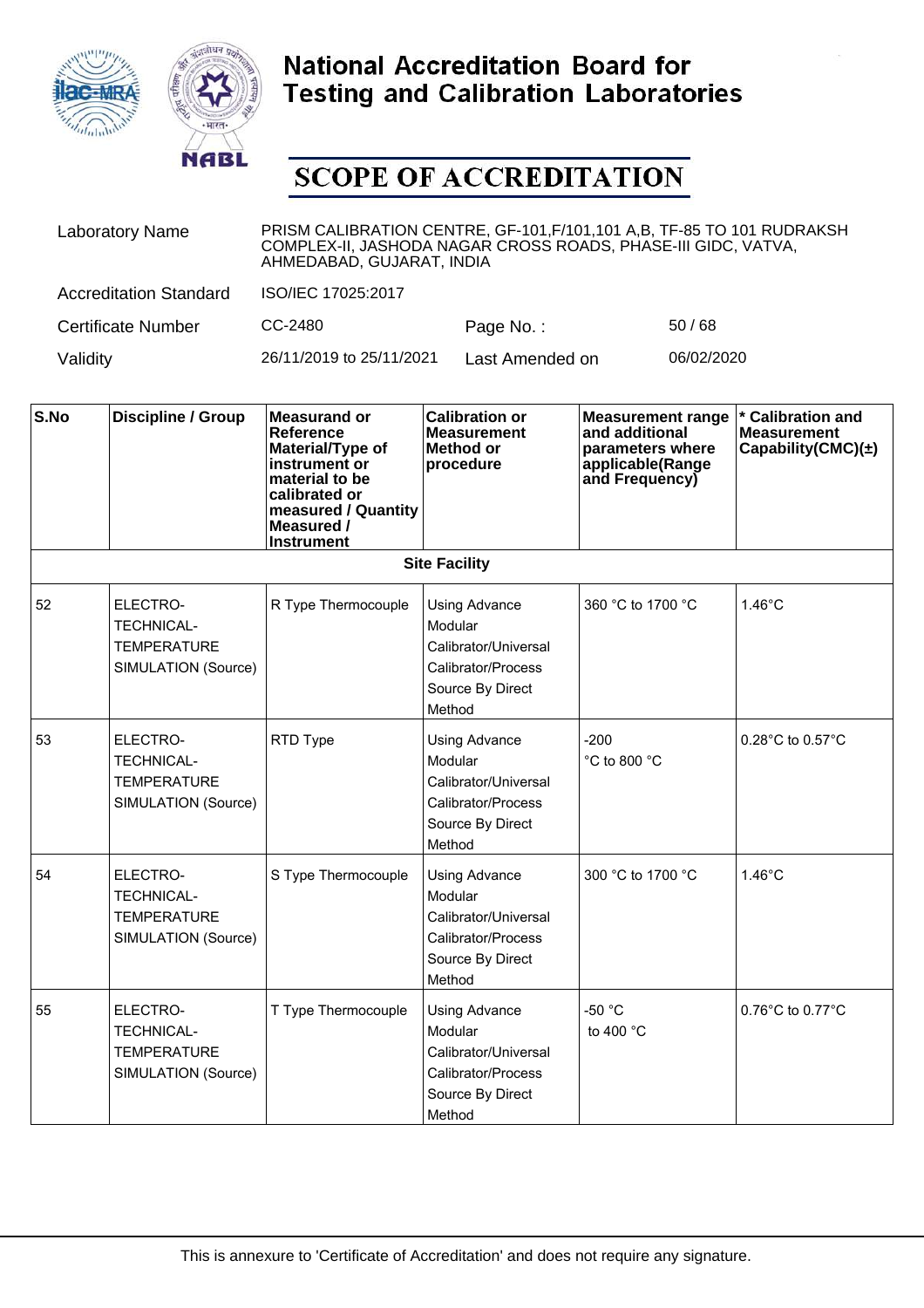



| <b>Laboratory Name</b>        | PRISM CALIBRATION CENTRE, GF-101, F/101, 101 A,B, TF-85 TO 101 RUDRAKSH<br>COMPLEX-II, JASHODA NAGAR CROSS ROADS, PHASE-III GIDC, VATVA,<br>AHMEDABAD, GUJARAT, INDIA |                 |            |  |
|-------------------------------|-----------------------------------------------------------------------------------------------------------------------------------------------------------------------|-----------------|------------|--|
| <b>Accreditation Standard</b> | ISO/IEC 17025:2017                                                                                                                                                    |                 |            |  |
| Certificate Number            | CC-2480                                                                                                                                                               | Page No.:       | 51/68      |  |
| Validity                      | 26/11/2019 to 25/11/2021                                                                                                                                              | Last Amended on | 06/02/2020 |  |

| S.No | <b>Discipline / Group</b>                                                | <b>Measurand or</b><br><b>Reference</b><br>Material/Type of<br>instrument or<br>material to be<br>calibrated or<br>measured / Quantity<br>Measured /<br><b>Instrument</b>                     | <b>Calibration or</b><br><b>Measurement</b><br><b>Method or</b><br>procedure  | <b>Measurement range</b><br>and additional<br>parameters where<br>applicable(Range<br>and Frequency) | * Calibration and<br><b>Measurement</b><br>Capability(CMC) $(\pm)$ |
|------|--------------------------------------------------------------------------|-----------------------------------------------------------------------------------------------------------------------------------------------------------------------------------------------|-------------------------------------------------------------------------------|------------------------------------------------------------------------------------------------------|--------------------------------------------------------------------|
|      |                                                                          |                                                                                                                                                                                               | <b>Site Facility</b>                                                          |                                                                                                      |                                                                    |
| 56   | ELECTRO-<br><b>TECHNICAL-TIME &amp;</b><br><b>FREQUENCY</b><br>(Measure) | Digital Timer, Time<br>Totalizer, Digital<br>Stopwatch, Totalizer, Pr<br>ogrammable Timer.                                                                                                    | <b>Using Digital Time</b><br>Interval Meter By<br>Direct/Comparison<br>Method | 1 hr to 24 hr                                                                                        | 1.30s to 5.18s                                                     |
| 57   | ELECTRO-<br><b>TECHNICAL-TIME &amp;</b><br><b>FREQUENCY</b><br>(Measure) | Digital Timer, Time<br>Totalizer, Digital<br>Stopwatch, Totalizer, Pr<br>ogrammable Timer.                                                                                                    | <b>Using Digital Time</b><br>Interval Meter By<br>Direct/Comparison<br>Method | 2 ms to 1 hr                                                                                         | 0.013 s to 1.30s                                                   |
| 58   | ELECTRO-<br><b>TECHNICAL-TIME &amp;</b><br><b>FREQUENCY</b><br>(Measure) | Frequency                                                                                                                                                                                     | Using 61/2 Digit<br>Multimeter By<br>Direct/Comparison<br>Method              | 10 Hz to 50 kHz                                                                                      | 0.04% to 0.03%                                                     |
| 59   | ELECTRO-<br><b>TECHNICAL-TIME &amp;</b><br>FREQUENCY (Source)            | Frequency                                                                                                                                                                                     | Using Advance<br>Modular Calibrator By<br><b>Direct Method</b>                | 10<br>Hz to 50 kHz                                                                                   | 0.58% to 0.02%                                                     |
| 60   | FLUID FLOW- FLOW<br><b>MEASURING</b><br><b>DEVICES</b>                   | All Flow Rate Metering<br>Devices such as Digital<br>Flow Meter, Air Flow<br>Meter, Laminar Flow<br>Meter/Element, Dry Gas<br>Meter, Flow Data<br>Logger. Mass Flow<br>Controller, Rotameter. | Using Orifice Flow<br>Meter By Comparison<br>Method                           | 50 LPM to 300 LPM                                                                                    | 3.40%Rdg                                                           |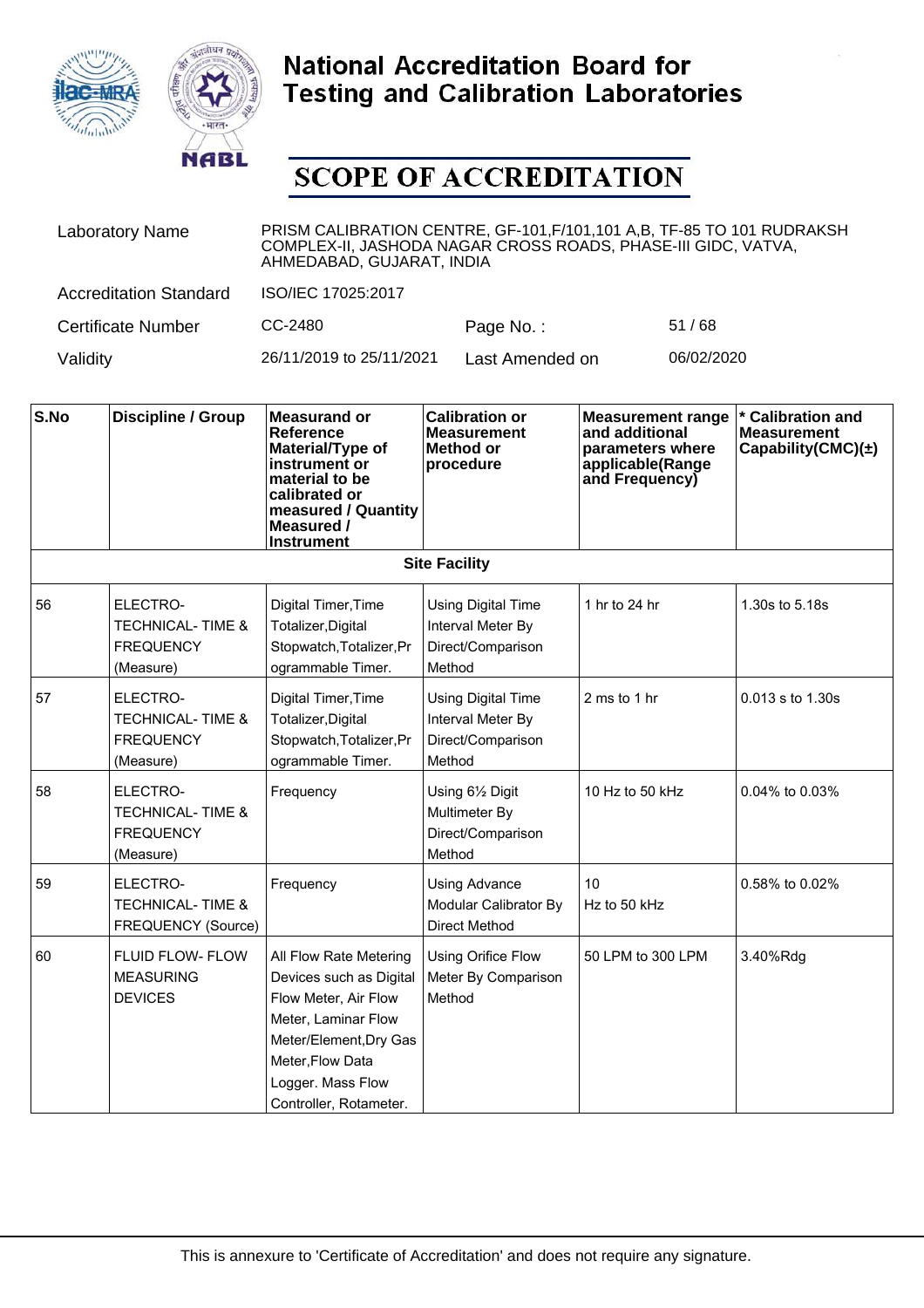



| <b>Laboratory Name</b>        | PRISM CALIBRATION CENTRE, GF-101, F/101, 101 A,B, TF-85 TO 101 RUDRAKSH<br>COMPLEX-II, JASHODA NAGAR CROSS ROADS, PHASE-III GIDC, VATVA,<br>AHMEDABAD, GUJARAT, INDIA |                 |            |  |
|-------------------------------|-----------------------------------------------------------------------------------------------------------------------------------------------------------------------|-----------------|------------|--|
| <b>Accreditation Standard</b> | ISO/IEC 17025:2017                                                                                                                                                    |                 |            |  |
| Certificate Number            | CC-2480                                                                                                                                                               | Page No.:       | 52/68      |  |
| Validity                      | 26/11/2019 to 25/11/2021                                                                                                                                              | Last Amended on | 06/02/2020 |  |

| S.No | <b>Discipline / Group</b>                                     | <b>Measurand or</b><br><b>Reference</b><br>Material/Type of<br>instrument or<br>material to be<br>calibrated or<br>measured / Quantity<br>Measured /<br><b>Instrument</b> | <b>Calibration or</b><br><b>Measurement</b><br>Method or<br>procedure                          | <b>Measurement range</b><br>and additional<br>parameters where<br>applicable(Range<br>and Frequency) | * Calibration and<br><b>Measurement</b><br>Capability(CMC) $(\pm)$ |
|------|---------------------------------------------------------------|---------------------------------------------------------------------------------------------------------------------------------------------------------------------------|------------------------------------------------------------------------------------------------|------------------------------------------------------------------------------------------------------|--------------------------------------------------------------------|
|      |                                                               |                                                                                                                                                                           | <b>Site Facility</b>                                                                           |                                                                                                      |                                                                    |
| 61   | <b>FLUID FLOW- FLOW</b><br><b>MEASURING</b><br><b>DEVICES</b> | Flow Rate Of Rota<br>meter<br>Calibrator/Sampling<br>Pump, Digital Air Flow<br>meter,                                                                                     | <b>Using Laminar Flow</b><br>Calibrator/ Air Flow<br>Calibrator By<br><b>Comparison Method</b> | 5 LPM to 50 LPM                                                                                      | 1.00%Rdg                                                           |
| 62   | <b>FLUID FLOW- FLOW</b><br><b>MEASURING</b><br><b>DEVICES</b> | Flow Rate Of Rota<br>meter<br>Calibrator/Sampling<br>Pump, Digital Air Flow<br>meter.                                                                                     | <b>Using Laminar Flow</b><br>Calibrator/ Air Flow<br>Calibrator By<br><b>Comparison Method</b> | 0.5 LPM to 5 LPM                                                                                     | 1.00%Rdg                                                           |
| 63   | <b>FLUID FLOW- FLOW</b><br><b>MEASURING</b><br><b>DEVICES</b> | <b>Volume Flow</b><br>Rate(Medium: Liquid)                                                                                                                                | <b>Using Ultrasonic Flow</b><br>Meter by Comparison<br>Method                                  | 1 m3/hr to 360 m <sup>3</sup> /hr                                                                    | 1.50%Rdg                                                           |
| 64   | MECHANICAL-<br><b>ACCELERATION AND</b><br><b>SPEED</b>        | Tachometer,<br>Calibrator, Centrifuge<br>Machine (Contact<br>Type)                                                                                                        | <b>Using Digital</b><br>Tachometer &<br>Tachometer Calibrato<br>By Comparison Method           | 55.0 RPM to 2998<br><b>RPM</b>                                                                       | 2.6RPM to 7.7RPM                                                   |
| 65   | MECHANICAL-<br><b>ACCELERATION AND</b><br><b>SPEED</b>        | Tachometer,<br>Calibrator, Centrifuge<br>Machine (Noncontact<br>Type)                                                                                                     | <b>Using Digital</b><br>Tachometer &<br>Tachometer Calibrator<br>By Comparison Method          | 1000 RPM to 50000<br><b>RPM</b>                                                                      | 2.9RPM to 30.3RPM                                                  |
| 66   | MECHANICAL-<br><b>ACCELERATION AND</b><br><b>SPEED</b>        | Tachometer,<br>Calibrator, Centrifuge<br>Machine (Noncontact<br>Type)                                                                                                     | <b>Using Digital</b><br>Tachometer &<br><b>Tachometer Calibrator</b><br>By Comparison Method   | 53 RPM to 1000 RPM                                                                                   | 1.8RPM to 2.9RPM                                                   |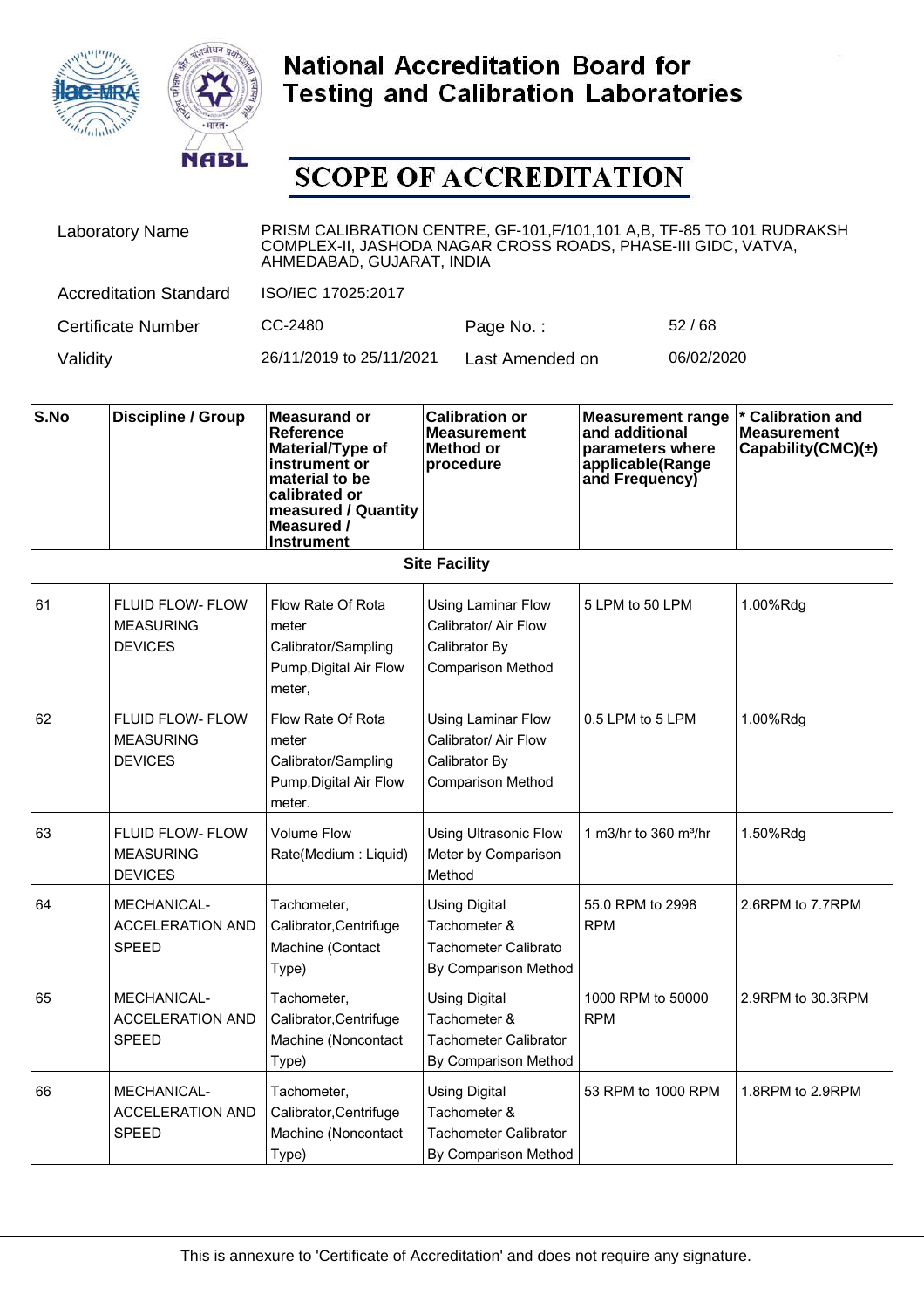



| <b>Laboratory Name</b>        | PRISM CALIBRATION CENTRE, GF-101, F/101, 101 A, B, TF-85 TO 101 RUDRAKSH<br>COMPLEX-II, JASHODA NAGAR CROSS ROADS, PHASE-III GIDC, VATVA,<br>AHMEDABAD, GUJARAT, INDIA |                 |            |  |
|-------------------------------|------------------------------------------------------------------------------------------------------------------------------------------------------------------------|-----------------|------------|--|
| <b>Accreditation Standard</b> | ISO/IEC 17025:2017                                                                                                                                                     |                 |            |  |
| <b>Certificate Number</b>     | CC-2480                                                                                                                                                                | Page No.:       | 53/68      |  |
| Validity                      | 26/11/2019 to 25/11/2021                                                                                                                                               | Last Amended on | 06/02/2020 |  |

| S.No | <b>Discipline / Group</b>                                                                       | <b>Measurand or</b><br>Reference<br>Material/Type of<br>instrument or<br>material to be<br>calibrated or<br>measured / Quantity<br>Measured /<br><b>Instrument</b> | <b>Calibration or</b><br><b>Measurement</b><br><b>Method or</b><br>procedure | <b>Measurement range</b><br>and additional<br>parameters where<br>applicable(Range<br>and Frequency) | * Calibration and<br><b>Measurement</b><br>Capability(CMC)(±) |
|------|-------------------------------------------------------------------------------------------------|--------------------------------------------------------------------------------------------------------------------------------------------------------------------|------------------------------------------------------------------------------|------------------------------------------------------------------------------------------------------|---------------------------------------------------------------|
|      |                                                                                                 |                                                                                                                                                                    | <b>Site Facility</b>                                                         |                                                                                                      |                                                               |
| 67   | MECHANICAL-<br><b>ACOUSTICS</b>                                                                 | Sound level meter                                                                                                                                                  | <b>Using Sound level</b><br>calibrator along with<br>meter                   | 1 kHz, 94 dB to 114<br>dB                                                                            | 1.1dB                                                         |
| 68   | MECHANICAL-<br><b>DIMENSION (BASIC</b><br><b>MEASURING</b><br>INSTRUMENT,<br><b>GAUGE ETC.)</b> | Surface Plate                                                                                                                                                      | Using Electronic Level<br>IS: 2285                                           | up to 2000 x 2000 mm                                                                                 | 3.5((L+W)/125) µm<br>where L and W is in<br>mm                |
| 69   | MECHANICAL-<br><b>HARDNESS TESTING</b><br><b>MACHINES</b>                                       | <b>Verification of Brinell</b><br><b>Hardness Testing</b><br><b>Machines</b>                                                                                       | <b>Using Brinell Hardness</b><br><b>Standard Blocks IS</b><br>1500-2:2013    | HBW 10/3000                                                                                          | 1.07%                                                         |
| 70   | <b>MECHANICAL-</b><br>HARDNESS TESTING<br><b>MACHINES</b>                                       | <b>Verification of Brinell</b><br><b>Hardness Testing</b><br>Machines                                                                                              | <b>Using Brinell Hardness</b><br><b>Standard Blocks IS</b><br>1500-2:2013    | HBW 2.5/187.5                                                                                        | 1.12%                                                         |
| 71   | MECHANICAL-<br><b>HARDNESS TESTING</b><br><b>MACHINES</b>                                       | Verification of Brinell<br><b>Hardness Testing</b><br><b>Machines</b>                                                                                              | <b>Using Brinell Hardness</b><br><b>Standard Blocks IS</b><br>1500-2:2013    | <b>HBW 5/750</b>                                                                                     | 1.13%                                                         |
| 72   | MECHANICAL-<br><b>HARDNESS TESTING</b><br><b>MACHINES</b>                                       | Verification of Rockwell<br><b>Hardness Testing</b><br>Machines                                                                                                    | <b>Using Rockwell</b><br><b>Hardness Standard</b><br>Blocks IS 1586-2:2012   | <b>HRBW</b>                                                                                          | 1.19HRBW                                                      |
| 73   | <b>MECHANICAL-</b><br><b>HARDNESS TESTING</b><br><b>MACHINES</b>                                | Verification of Rockwell<br><b>Hardness Testing</b><br><b>Machines</b>                                                                                             | <b>Using Rockwell</b><br><b>Hardness Standard</b><br>Blocks IS 1586-2:2012   | <b>HRC</b>                                                                                           | 1HRC                                                          |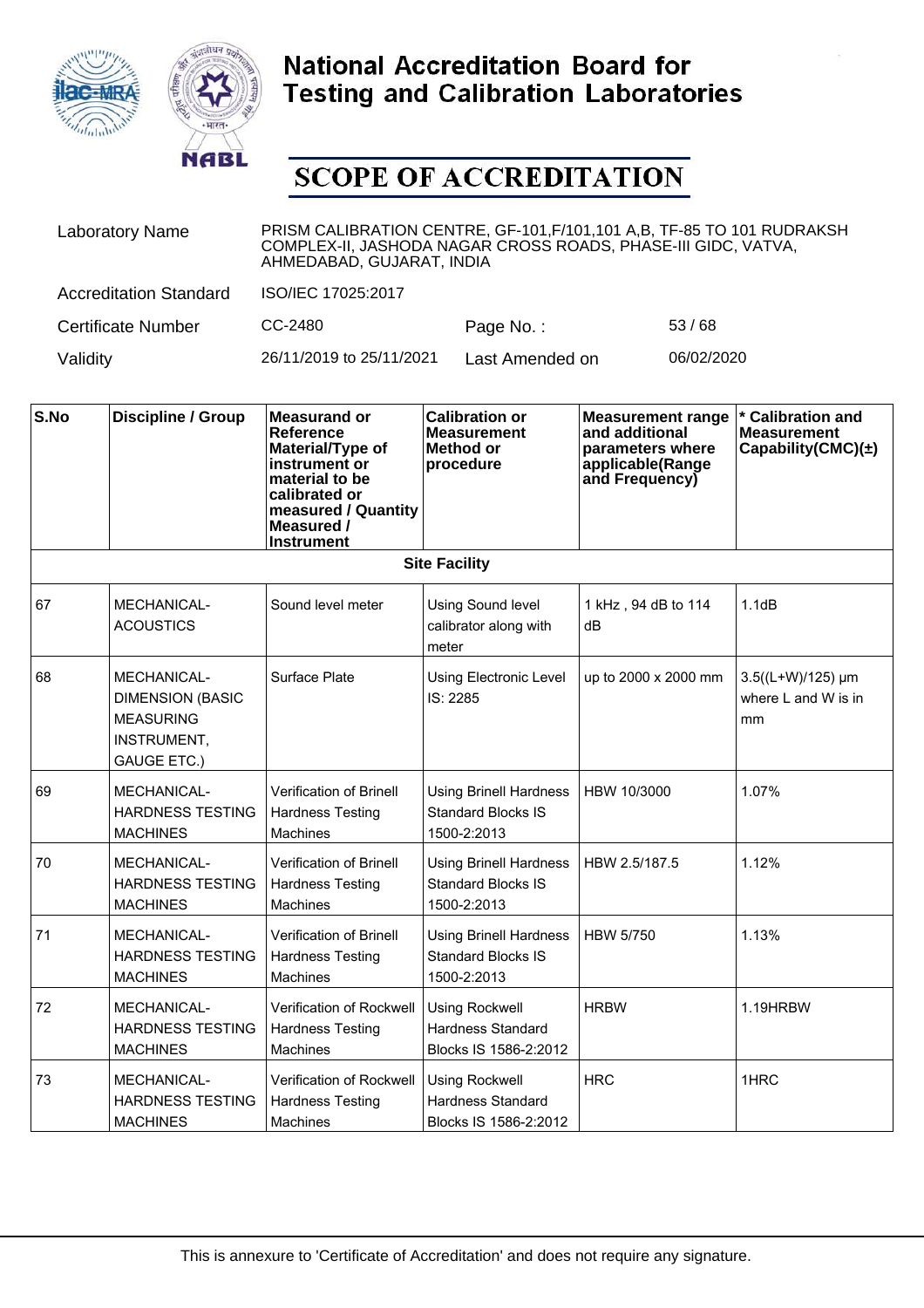



| <b>Laboratory Name</b>        | PRISM CALIBRATION CENTRE, GF-101, F/101, 101 A, B, TF-85 TO 101 RUDRAKSH<br>COMPLEX-II, JASHODA NAGAR CROSS ROADS, PHASE-III GIDC, VATVA,<br>AHMEDABAD, GUJARAT, INDIA |                 |            |  |
|-------------------------------|------------------------------------------------------------------------------------------------------------------------------------------------------------------------|-----------------|------------|--|
| <b>Accreditation Standard</b> | ISO/IEC 17025:2017                                                                                                                                                     |                 |            |  |
| <b>Certificate Number</b>     | CC-2480                                                                                                                                                                | Page No.:       | 54/68      |  |
| Validity                      | 26/11/2019 to 25/11/2021                                                                                                                                               | Last Amended on | 06/02/2020 |  |

| S.No | <b>Discipline / Group</b>                                          | <b>Measurand or</b><br>Reference<br>Material/Type of<br>instrument or<br>material to be<br>calibrated or<br>measured / Quantity<br>Measured /<br><b>Instrument</b> | <b>Calibration or</b><br><b>Measurement</b><br>Method or<br>procedure                                                            | <b>Measurement range</b><br>and additional<br>parameters where<br>applicable(Range<br>and Frequency) | * Calibration and<br><b>Measurement</b><br>Capability(CMC) $(\pm)$ |
|------|--------------------------------------------------------------------|--------------------------------------------------------------------------------------------------------------------------------------------------------------------|----------------------------------------------------------------------------------------------------------------------------------|------------------------------------------------------------------------------------------------------|--------------------------------------------------------------------|
|      |                                                                    |                                                                                                                                                                    | <b>Site Facility</b>                                                                                                             |                                                                                                      |                                                                    |
| 74   | <b>MECHANICAL-</b><br><b>PRESSURE</b><br><b>INDICATING DEVICES</b> | Low Pressure/Vacuum<br>Gauge, Transmitter, Swit<br>ch (Analog/Digital)                                                                                             | <b>Using Digital Pressure</b><br>Calibrator/Digital<br>Manometer & Low<br>Pressure Pump as Per<br><b>DKD R6-01</b>               | 0 mbar to 24.50 mbar                                                                                 | 0.083mbar                                                          |
| 75   | <b>MECHANICAL-</b><br><b>PRESSURE</b><br><b>INDICATING DEVICES</b> | Pressure Gauge/<br>Pressure Switch/<br><b>Pressure Transmitter</b><br>(Analog/Digital)                                                                             | <b>Using Digital Pressure</b><br>Calibrator & Hydraulic<br>Pressure Pump &<br>Digital Multi meter as<br>per DKD R6-01<br>IS:3624 | 0 bar to 1000 bar                                                                                    | 0.9bar                                                             |
| 76   | <b>MECHANICAL-</b><br><b>PRESSURE</b><br><b>INDICATING DEVICES</b> | Pressure Gauge/<br>Pressure Switch/<br><b>Pressure Transmitter</b><br>(Analog/Digital)                                                                             | <b>Using Digital Pressure</b><br>Gauge & Pneumatic<br>Pressure Pump &<br>Digital Multi meter as<br>per DKD R6-01                 | 2 bar to 20 bar                                                                                      | $0.024$ bar                                                        |
| 77   | <b>MECHANICAL-</b><br><b>PRESSURE</b><br><b>INDICATING DEVICES</b> | Pressure Gauge/<br>Pressure Switch/<br><b>Pressure Transmitter</b><br>(Analog/Digital)                                                                             | <b>Using Digital Pressure</b><br>Gauge & Pneumatic<br>Pressure Pump &<br>Digital Multi meter as<br>per DKD R6-01                 | 0 bar to 2 bar                                                                                       | 0.0055bar                                                          |
| 78   | <b>MECHANICAL-</b><br><b>PRESSURE</b><br><b>INDICATING DEVICES</b> | Pressure Gauge/<br>Pressure Switch/<br><b>Pressure Transmitter</b><br>(Analog/Digital)                                                                             | <b>Using Digital Pressure</b><br>Calibrator & Hydraulic<br>Pressure Pump &<br>Digital Multi meter as<br>per DKD R6-01            | 20 bar to 340 bar                                                                                    | 0.18 <sub>bar</sub>                                                |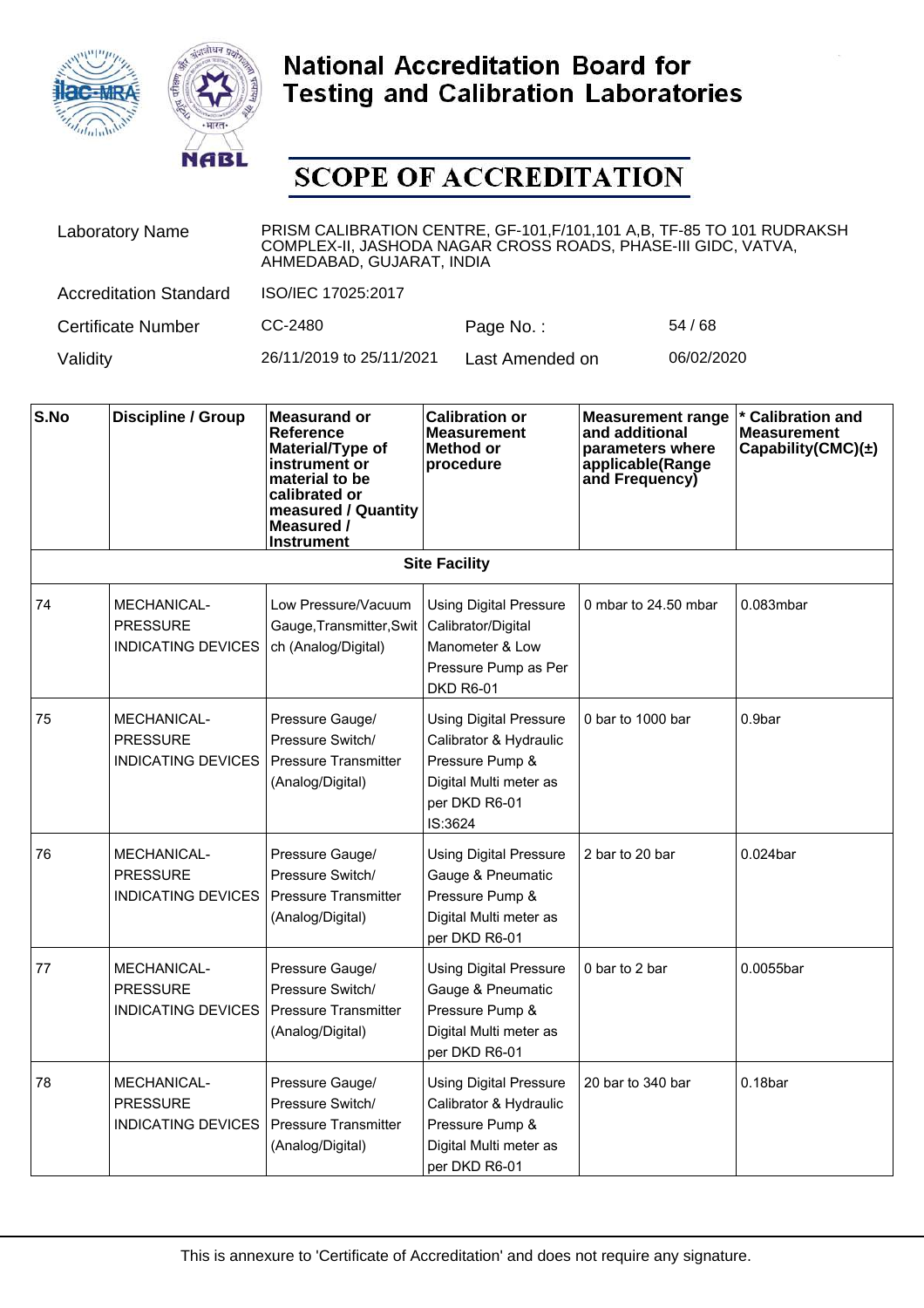



| <b>Laboratory Name</b>        | PRISM CALIBRATION CENTRE, GF-101, F/101, 101 A, B, TF-85 TO 101 RUDRAKSH<br>COMPLEX-II, JASHODA NAGAR CROSS ROADS, PHASE-III GIDC, VATVA,<br>AHMEDABAD, GUJARAT, INDIA |                 |            |  |
|-------------------------------|------------------------------------------------------------------------------------------------------------------------------------------------------------------------|-----------------|------------|--|
| <b>Accreditation Standard</b> | ISO/IEC 17025:2017                                                                                                                                                     |                 |            |  |
| <b>Certificate Number</b>     | CC-2480                                                                                                                                                                | Page No.:       | 55/68      |  |
| Validity                      | 26/11/2019 to 25/11/2021                                                                                                                                               | Last Amended on | 06/02/2020 |  |

| S.No | <b>Discipline / Group</b>                                                                | <b>Measurand or</b><br>Reference<br>Material/Type of<br>instrument or<br>material to be<br>calibrated or<br>measured / Quantity<br>Measured /<br><b>Instrument</b> | <b>Calibration or</b><br><b>Measurement</b><br>Method or<br>procedure                                                                  | <b>Measurement range</b><br>and additional<br>parameters where<br>applicable(Range<br>and Frequency) | * Calibration and<br><b>Measurement</b><br>Capability(CMC) $(\pm)$ |
|------|------------------------------------------------------------------------------------------|--------------------------------------------------------------------------------------------------------------------------------------------------------------------|----------------------------------------------------------------------------------------------------------------------------------------|------------------------------------------------------------------------------------------------------|--------------------------------------------------------------------|
|      |                                                                                          |                                                                                                                                                                    | <b>Site Facility</b>                                                                                                                   |                                                                                                      |                                                                    |
| 79   | <b>MECHANICAL-</b><br><b>PRESSURE</b><br><b>INDICATING DEVICES</b>                       | Vacuum Gauge/ Switch<br>/ Transmitter (Analog/<br>Digital)                                                                                                         | <b>Using Digital Vacuum</b><br>Gauge & Vacuum<br>pump & Digital Multi<br>meter as per DKD R6-<br>02 ISO 3567                           | $-0.9$ bar to 0 bar                                                                                  | 0.0011bar                                                          |
| 80   | MECHANICAL- UTM,<br><b>TENSION CREEP</b><br><b>AND TORSION</b><br><b>TESTING MACHINE</b> | <b>Uniaxial Static Testing</b><br>Machines Tension,<br>Compression                                                                                                 | <b>Using Force Proving</b><br>Instruments (Load cell)<br>of class 0.5, IS 1828<br>(Part 1) 2015                                        | Tension 25 N to 50 kN                                                                                | 0.4%                                                               |
| 81   | MECHANICAL- UTM,<br><b>TENSION CREEP</b><br><b>AND TORSION</b><br><b>TESTING MACHINE</b> | <b>Uniaxial Static Testing</b><br>Machines,<br>Compression                                                                                                         | <b>Using Force Proving</b><br>Instruments (Load cell)<br>of class 0.5 IS 1828<br>(Part 1)2015                                          | Compression 25 N to<br>1000 kN                                                                       | 0.4%                                                               |
| 82   | <b>MECHANICAL-</b><br><b>WEIGHING SCALE</b><br><b>AND BALANCE</b>                        | <b>Weighing Balance</b><br>d=0.01mg and coarser                                                                                                                    | E2 class std. weights &<br>Calibration of<br><b>Electronics Weighing</b><br>Balance of class I and<br>coarser as per OIML R-<br>$76-1$ | 0 g to 100 g                                                                                         | 0.076mg                                                            |
| 83   | <b>MECHANICAL-</b><br><b>WEIGHING SCALE</b><br>AND BALANCE                               | <b>Weighing Balance</b><br>d=0.1mg and coarser                                                                                                                     | E2 class std. weights &<br>Calibration of<br><b>Electronics Weighing</b><br>Balance of class I and<br>coarser as per OIML R-<br>$76-1$ | 100 g to 220 g                                                                                       | 0.095mg                                                            |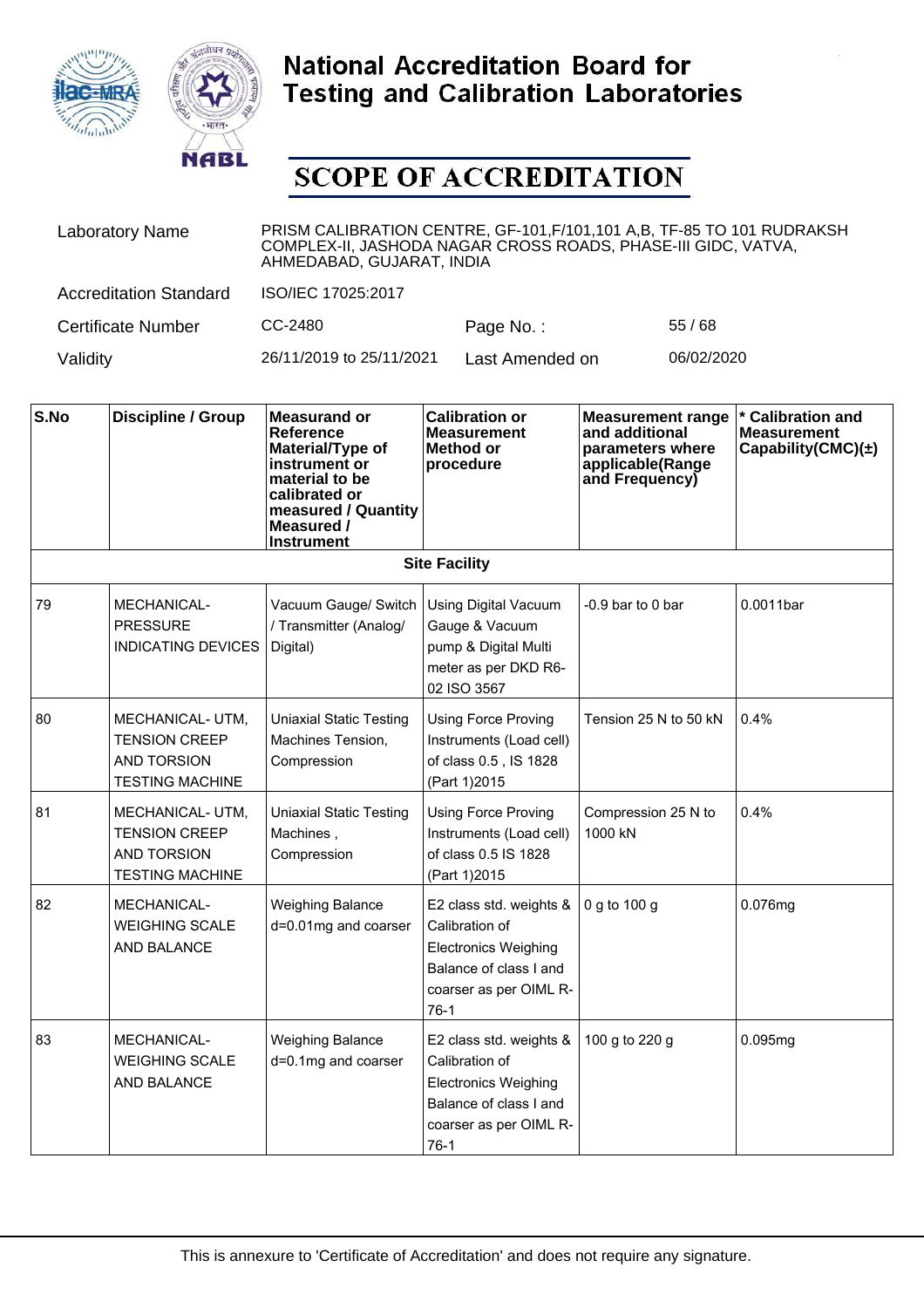



| <b>Laboratory Name</b>        | PRISM CALIBRATION CENTRE, GF-101, F/101, 101 A,B, TF-85 TO 101 RUDRAKSH<br>COMPLEX-II, JASHODA NAGAR CROSS ROADS, PHASE-III GIDC, VATVA,<br>AHMEDABAD, GUJARAT, INDIA |                 |            |  |
|-------------------------------|-----------------------------------------------------------------------------------------------------------------------------------------------------------------------|-----------------|------------|--|
| <b>Accreditation Standard</b> | ISO/IEC 17025:2017                                                                                                                                                    |                 |            |  |
| Certificate Number            | CC-2480                                                                                                                                                               | Page No.:       | 56/68      |  |
| Validity                      | 26/11/2019 to 25/11/2021                                                                                                                                              | Last Amended on | 06/02/2020 |  |

| S.No | <b>Discipline / Group</b>                                         | <b>Measurand or</b><br>Reference<br>Material/Type of<br>instrument or<br>material to be<br>calibrated or<br>measured / Quantity<br>Measured /<br><b>Instrument</b> | <b>Calibration or</b><br><b>Measurement</b><br>Method or<br>procedure                                                             | <b>Measurement range</b><br>and additional<br>parameters where<br>applicable(Range<br>and Frequency) | * Calibration and<br><b>Measurement</b><br>Capability(CMC) $(\pm)$ |
|------|-------------------------------------------------------------------|--------------------------------------------------------------------------------------------------------------------------------------------------------------------|-----------------------------------------------------------------------------------------------------------------------------------|------------------------------------------------------------------------------------------------------|--------------------------------------------------------------------|
|      |                                                                   |                                                                                                                                                                    | <b>Site Facility</b>                                                                                                              |                                                                                                      |                                                                    |
| 84   | <b>MECHANICAL-</b><br><b>WEIGHING SCALE</b><br><b>AND BALANCE</b> | <b>Weighing Balance</b><br>d=100mg and coarser                                                                                                                     | F1 class std. weights &<br>Calibration of<br><b>Electronics Weighing</b><br>Balance and coarser as<br>per OIML R-76-1,            | 6 kg to 20 kg                                                                                        | 79mg                                                               |
| 85   | <b>MECHANICAL-</b><br><b>WEIGHING SCALE</b><br><b>AND BALANCE</b> | <b>Weighing Balance</b><br>d=10mg and coarser                                                                                                                      | F1 class std. weights &<br>Calibration of<br><b>Electronics Weighing</b><br>Balance and coarser as<br>per OIML R-76-1             | 1 kg to 6 kg                                                                                         | 6 <sub>mg</sub>                                                    |
| 86   | <b>MECHANICAL-</b><br><b>WEIGHING SCALE</b><br><b>AND BALANCE</b> | <b>Weighing Balance</b><br>d=1mg and coarser                                                                                                                       | F1 class std. weights &<br>Calibration of<br><b>Electronics Weighing</b><br>Balance and coarser as<br>per OIML R-76-1             | 220 g to 1 kg                                                                                        | 0.69mg                                                             |
| 87   | <b>MECHANICAL-</b><br><b>WEIGHING SCALE</b><br><b>AND BALANCE</b> | <b>Weighing Balance</b><br>d=50g and coarser                                                                                                                       | F1 class std. weights &<br>Calibration of<br>Electronics Weighing<br>Balance of class III and<br>coarser as per OIML R-<br>$76-1$ | 100 kg to 300 kg                                                                                     | 33g                                                                |
| 88   | <b>MECHANICAL-</b><br><b>WEIGHING SCALE</b><br><b>AND BALANCE</b> | <b>Weighing Balance</b><br>d=5g/10g and coarser                                                                                                                    | F1 class std. weights &<br>Calibration of<br><b>Electronics Weighing</b><br>Balance and coarser as<br>per OIML R-76-1             | 20 kg to 100 kg                                                                                      | 5.8g                                                               |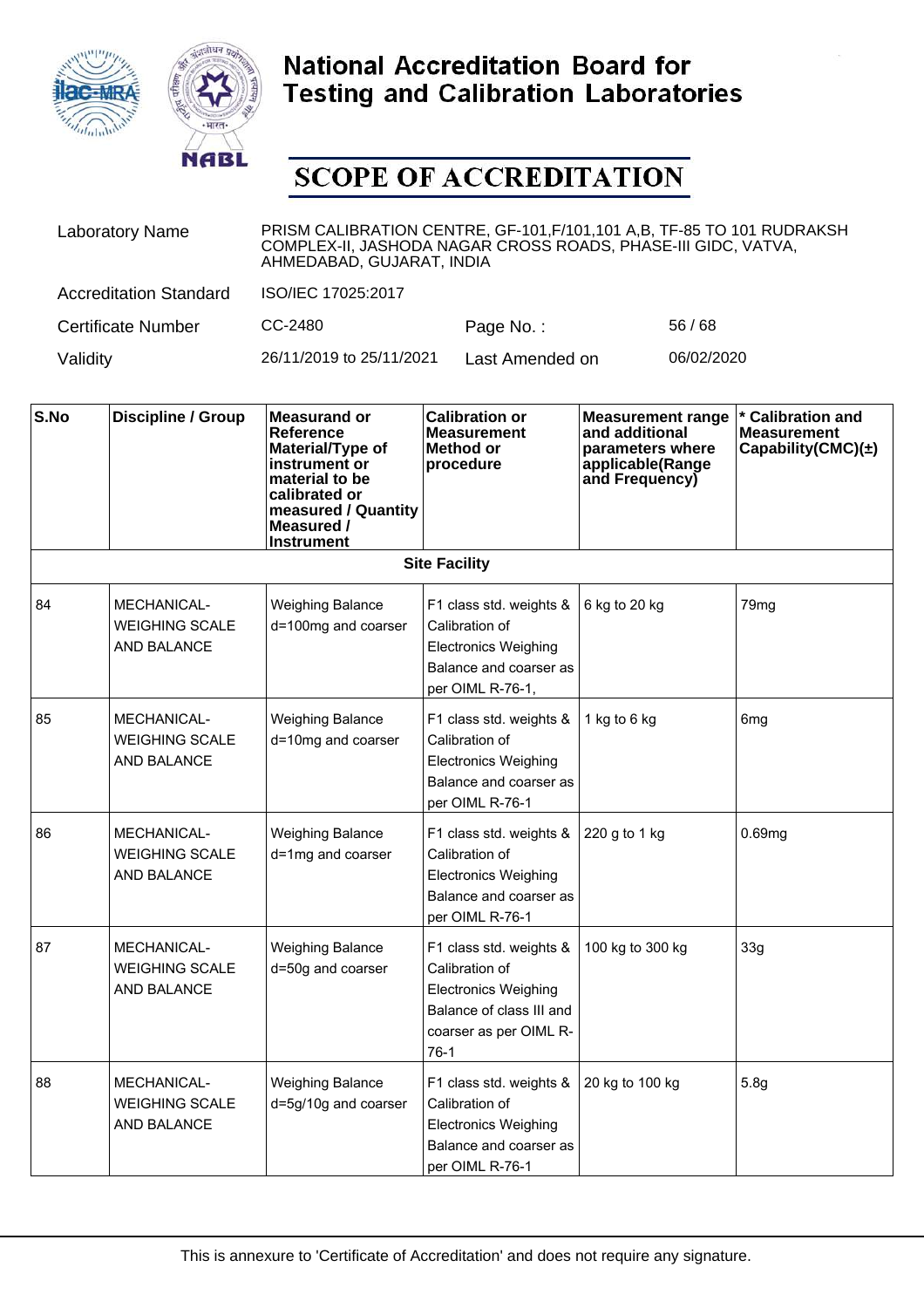



| <b>Laboratory Name</b>        | PRISM CALIBRATION CENTRE, GF-101, F/101, 101 A, B, TF-85 TO 101 RUDRAKSH<br>COMPLEX-II, JASHODA NAGAR CROSS ROADS, PHASE-III GIDC, VATVA,<br>AHMEDABAD, GUJARAT, INDIA |                 |            |  |
|-------------------------------|------------------------------------------------------------------------------------------------------------------------------------------------------------------------|-----------------|------------|--|
| <b>Accreditation Standard</b> | ISO/IEC 17025:2017                                                                                                                                                     |                 |            |  |
| Certificate Number            | CC-2480                                                                                                                                                                | Page No.:       | 57/68      |  |
| Validity                      | 26/11/2019 to 25/11/2021                                                                                                                                               | Last Amended on | 06/02/2020 |  |

| S.No | <b>Discipline / Group</b>                          | <b>Measurand or</b><br>Reference<br>Material/Type of<br>instrument or<br>material to be<br>calibrated or<br>measured / Quantity<br>Measured /<br><b>Instrument</b> | <b>Calibration or</b><br><b>Measurement</b><br>Method or<br>procedure         | <b>Measurement range</b><br>and additional<br>parameters where<br>applicable(Range<br>and Frequency) | <b>Calibration and</b><br><b>Measurement</b><br>Capability(CMC) $(\pm)$ |  |  |
|------|----------------------------------------------------|--------------------------------------------------------------------------------------------------------------------------------------------------------------------|-------------------------------------------------------------------------------|------------------------------------------------------------------------------------------------------|-------------------------------------------------------------------------|--|--|
|      | <b>Site Facility</b>                               |                                                                                                                                                                    |                                                                               |                                                                                                      |                                                                         |  |  |
| 89   | <b>MEDICAL DEVICES-</b><br><b>IMAGING/PLOTTERS</b> | <b>ECG Machine -Patient</b><br>Lead leakage Current<br>(Mains On Patient<br>Applied Part Isolation<br>Test)                                                        | <b>Using Electrical Safety</b><br>Analyzer ESA 615 By<br>Direct Method        | <100 µA BF <10 µA CF                                                                                 | 5%                                                                      |  |  |
| 90   | <b>MEDICAL DEVICES-</b><br><b>IMAGING/PLOTTERS</b> | <b>ECG Machine-Chasis</b><br>Leakage                                                                                                                               | <b>Using Electrical Safety</b><br>Analyzer ESA 615 By<br><b>Direct Method</b> | <100 µA NC <500 µA                                                                                   | 5.20%                                                                   |  |  |
| 91   | <b>MEDICAL DEVICES-</b><br><b>IMAGING/PLOTTERS</b> | <b>ECG Machine-Ground</b><br><b>Wire Resistance</b>                                                                                                                | <b>Using Electrical Safety</b><br>Analyzer ESA 615 By<br><b>Direct Method</b> | $0.3$ ohm                                                                                            | 2.60%                                                                   |  |  |
| 92   | <b>MEDICAL DEVICES-</b><br><b>IMAGING/PLOTTERS</b> | <b>ECG Machine-</b><br><b>Insulation Resistance</b><br>(Optional 500V)                                                                                             | <b>Using Electrical Safety</b><br>Analyzer ESA 615 By<br><b>Direct Method</b> | <2 MOHM                                                                                              | 2%                                                                      |  |  |
| 93   | <b>MEDICAL DEVICES-</b><br><b>IMAGING/PLOTTERS</b> | <b>ECG Machine-Patient</b><br>Leakage                                                                                                                              | <b>Using Electrical Safety</b><br>Analyzer ESA 615 By<br>Direct Method        | $<$ 100 µA B & BF $<$ 10<br>µA CF                                                                    | 5%                                                                      |  |  |
| 94   | <b>MEDICAL DEVICES-</b><br><b>IMAGING/PLOTTERS</b> | ECG unit-Amplitude                                                                                                                                                 | Using Vital Sign<br>Simulator Prosim 4 By<br>Direct Method                    | $0.05$ mV to 5.0 mV                                                                                  | 4.30%                                                                   |  |  |
| 95   | <b>MEDICAL DEVICES-</b><br><b>IMAGING/PLOTTERS</b> | <b>ECG Unit-Heart Rate</b>                                                                                                                                         | <b>Using Vital Sign</b><br>Simulator Prosim 4 By<br><b>Direct Method</b>      | 10 bpm to 360 bpm                                                                                    | 2.24%                                                                   |  |  |
| 96   | <b>MEDICAL DEVICES-</b><br><b>IMAGING/PLOTTERS</b> | Electrical<br>Safety(Chasis<br>Leakage)                                                                                                                            | <b>Using Electrical Safety</b><br>Analyzer ESA 615 By<br>Direct Method        | $<$ 100 µA NC $<$ 500µA<br><b>SFC</b>                                                                | 5.20%                                                                   |  |  |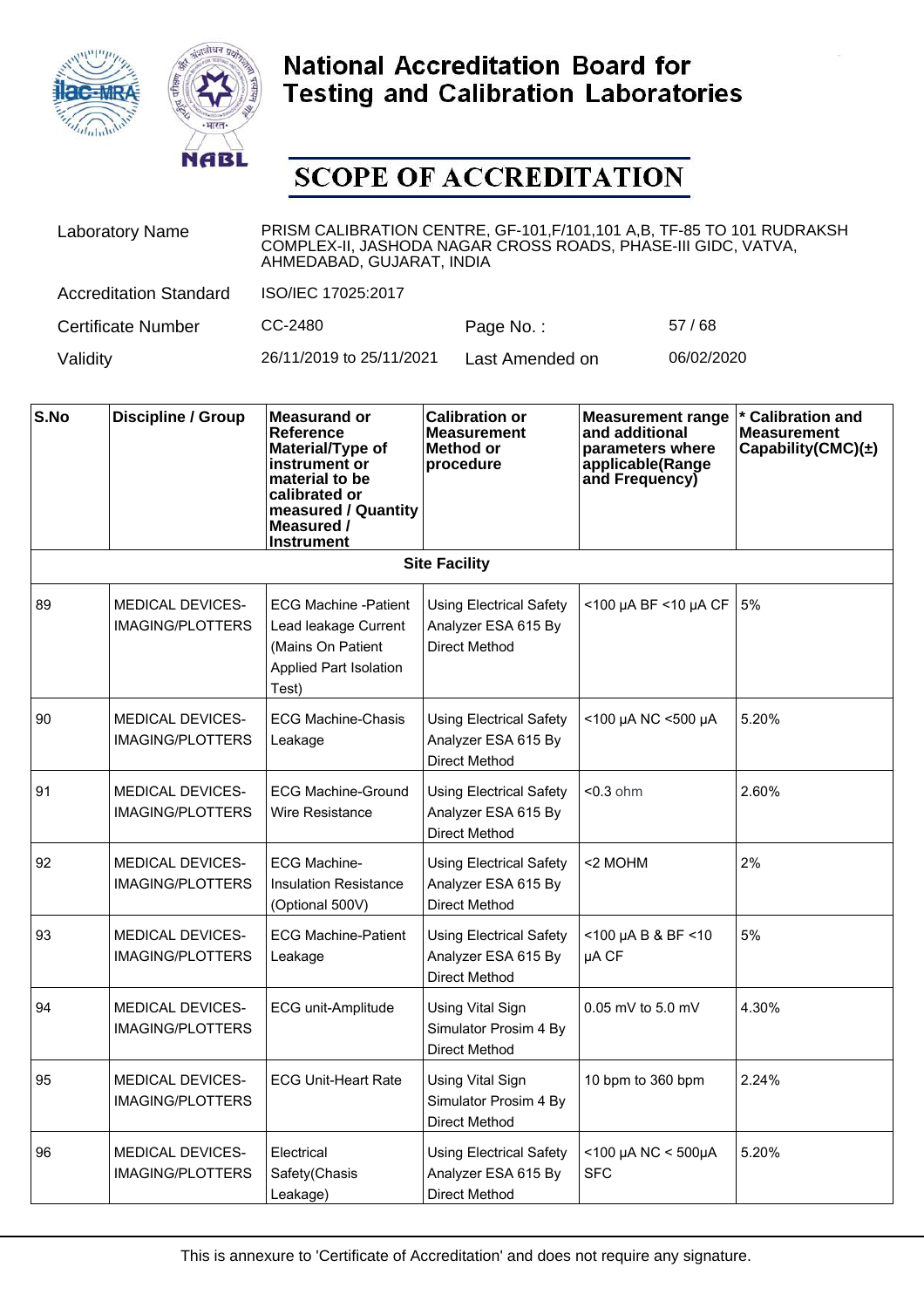



| <b>Laboratory Name</b>        | PRISM CALIBRATION CENTRE, GF-101, F/101, 101 A, B, TF-85 TO 101 RUDRAKSH<br>COMPLEX-II, JASHODA NAGAR CROSS ROADS, PHASE-III GIDC, VATVA,<br>AHMEDABAD, GUJARAT, INDIA |                 |            |  |
|-------------------------------|------------------------------------------------------------------------------------------------------------------------------------------------------------------------|-----------------|------------|--|
| <b>Accreditation Standard</b> | ISO/IEC 17025:2017                                                                                                                                                     |                 |            |  |
| <b>Certificate Number</b>     | CC-2480                                                                                                                                                                | Page No.:       | 58/68      |  |
| Validity                      | 26/11/2019 to 25/11/2021                                                                                                                                               | Last Amended on | 06/02/2020 |  |

| S.No | <b>Discipline / Group</b>                         | <b>Measurand or</b><br>Reference<br>Material/Type of<br>instrument or<br>material to be<br>calibrated or<br>measured / Quantity<br>Measured /<br><b>Instrument</b> | <b>Calibration or</b><br><b>Measurement</b><br>Method or<br>procedure         | <b>Measurement range</b><br>and additional<br>parameters where<br>applicable(Range<br>and Frequency) | * Calibration and<br><b>Measurement</b><br>Capability(CMC) $(\pm)$ |
|------|---------------------------------------------------|--------------------------------------------------------------------------------------------------------------------------------------------------------------------|-------------------------------------------------------------------------------|------------------------------------------------------------------------------------------------------|--------------------------------------------------------------------|
|      |                                                   |                                                                                                                                                                    | <b>Site Facility</b>                                                          |                                                                                                      |                                                                    |
| 97   | <b>MEDICAL DEVICES-</b><br><b>MONITORING UNIT</b> | (Patient Monitor)IABP                                                                                                                                              | Using Vital Sign<br>Simulator Prosim 4 By<br><b>Direct Method</b>             | 22 mmHg to 167<br>mmHg                                                                               | 11.30% - 2.22%                                                     |
| 98   | <b>MEDICAL DEVICES-</b><br><b>MONITORING UNIT</b> | (Patient<br>Monitor)Temperature                                                                                                                                    | Using Vital Sign<br>Simulator Prosim 4 by<br><b>Direct Method</b>             | 30 °C to 42 °C                                                                                       | $1.40^{\circ}$ C                                                   |
| 99   | MEDICAL DEVICES-<br><b>MONITORING UNIT</b>        | <b>Baby Weighing Scale</b>                                                                                                                                         | <b>Using Standard Weight</b><br>By Comparison Method                          | 500 g to 15 kg                                                                                       | 3.5g                                                               |
| 100  | <b>MEDICAL DEVICES-</b><br><b>MONITORING UNIT</b> | Electrical<br>Safety(Patient<br>Leakage)                                                                                                                           | <b>Using Electrical Safety</b><br>Analyzer ESA 615 By<br><b>Direct Method</b> | $<$ 100 µA (AB & BF) <10 5.20%<br>µA (CF)                                                            |                                                                    |
| 101  | <b>MEDICAL DEVICES-</b><br><b>MONITORING UNIT</b> | Electrical<br>SafetyInsulation<br>Resistance (Optional<br>500V)                                                                                                    | <b>Using Electrical Safety</b><br>Analyzer ESA 615 By<br><b>Direct Method</b> | <2 Mohm                                                                                              | 2.25%                                                              |
| 102  | <b>MEDICAL DEVICES-</b><br><b>MONITORING UNIT</b> | Electrical SafetyPatient<br>Lead leakage Current,<br>Mains On Patient<br><b>Applied Part Isolation</b><br>Test                                                     | <b>Using Electrical Safety</b><br>Analyzer ESA 615 By<br><b>Direct Method</b> | <100 µA BF <10 µACF                                                                                  | 5.20%                                                              |
| 103  | <b>MEDICAL DEVICES-</b><br><b>MONITORING UNIT</b> | Hematology Analyzer-<br>Chasis Leakage                                                                                                                             | <b>Using Electrical Safety</b><br>Analyzer ESA 615 By<br><b>Direct Method</b> | <100(NC)<500(SFC)<br>μA                                                                              | 5.20%                                                              |
| 104  | <b>MEDICAL DEVICES-</b><br>MONITORING UNIT        | Hematology Analyzer-<br><b>Ground Wire</b><br>Resistance                                                                                                           | <b>Using Electrical Safety</b><br>Analyzer ESA 615 By<br>Direct Method        | $< 0.3$ Ohm                                                                                          | 2.90%                                                              |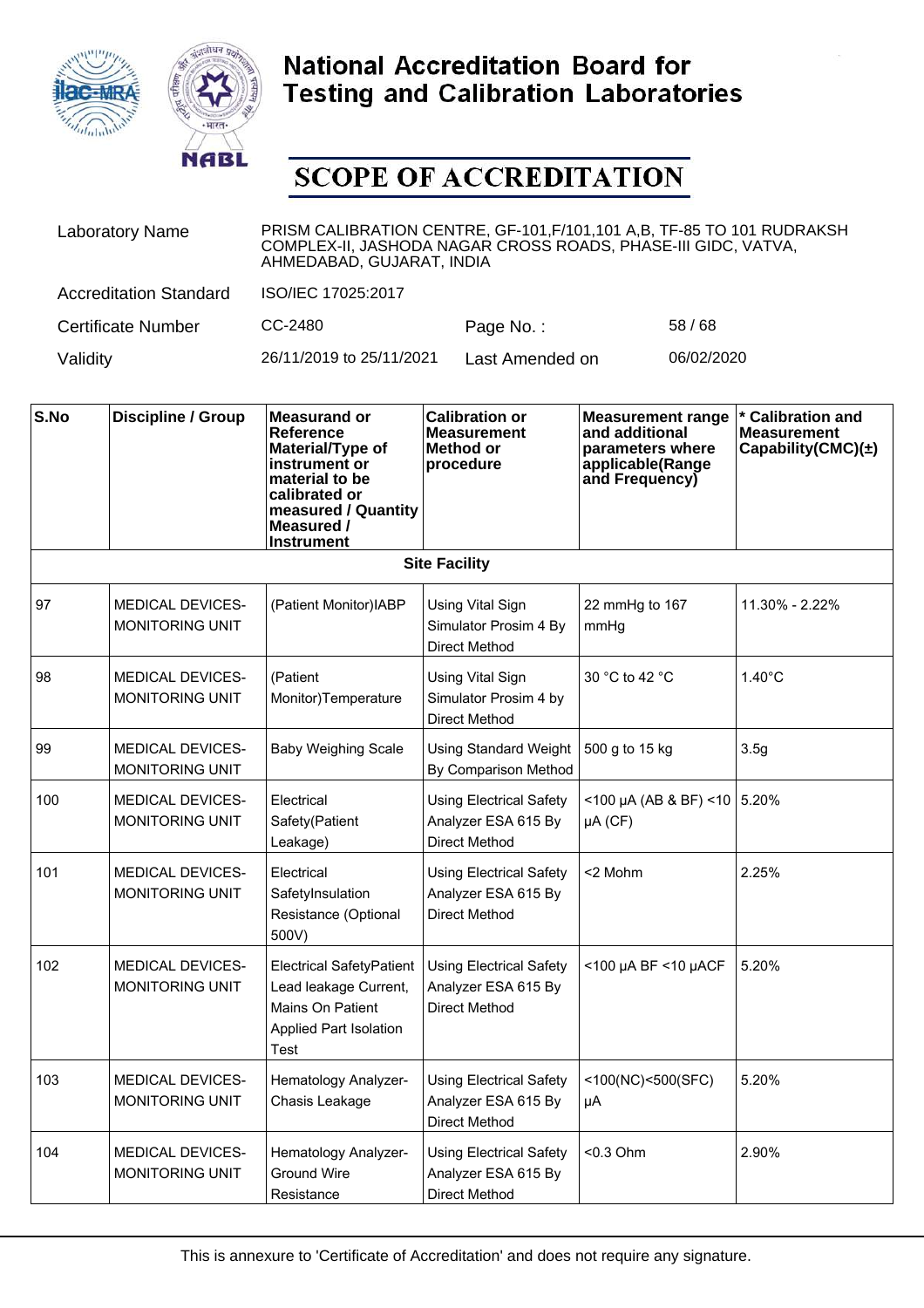



| <b>Laboratory Name</b>        | PRISM CALIBRATION CENTRE, GF-101, F/101, 101 A,B, TF-85 TO 101 RUDRAKSH<br>COMPLEX-II, JASHODA NAGAR CROSS ROADS, PHASE-III GIDC, VATVA,<br>AHMEDABAD, GUJARAT, INDIA |                 |            |  |
|-------------------------------|-----------------------------------------------------------------------------------------------------------------------------------------------------------------------|-----------------|------------|--|
| <b>Accreditation Standard</b> | ISO/IEC 17025:2017                                                                                                                                                    |                 |            |  |
| Certificate Number            | CC-2480                                                                                                                                                               | Page No.:       | 59/68      |  |
| Validity                      | 26/11/2019 to 25/11/2021                                                                                                                                              | Last Amended on | 06/02/2020 |  |

| S.No | <b>Discipline / Group</b>                                                        | <b>Measurand or</b><br>Reference<br>Material/Type of<br>instrument or<br>material to be<br>calibrated or<br>measured / Quantity<br>Measured /<br><b>Instrument</b> | <b>Calibration or</b><br><b>Measurement</b><br>Method or<br>procedure    | <b>Measurement range</b><br>and additional<br>parameters where<br>applicable(Range<br>and Frequency) | * Calibration and<br><b>Measurement</b><br>Capability(CMC)(±) |
|------|----------------------------------------------------------------------------------|--------------------------------------------------------------------------------------------------------------------------------------------------------------------|--------------------------------------------------------------------------|------------------------------------------------------------------------------------------------------|---------------------------------------------------------------|
|      |                                                                                  |                                                                                                                                                                    | <b>Site Facility</b>                                                     |                                                                                                      |                                                               |
| 105  | <b>MEDICAL DEVICES-</b><br><b>MONITORING UNIT</b>                                | NIBP Leak Test                                                                                                                                                     | <b>Using Vital Sign</b><br>Simulator Prosim 4 By<br><b>Direct Method</b> | 0 mmHg to 15 mmHg                                                                                    | $0.5$ mm $Hg$                                                 |
| 106  | <b>MEDICAL DEVICES-</b><br><b>MONITORING UNIT</b>                                | <b>Patient Monitor</b><br>(Respiration Rate)                                                                                                                       | <b>Using Vital Sign</b><br>Simulator Prosim 4 By<br><b>Direct Method</b> | 10 bpm to 150 bpm                                                                                    | 8.17% to 6 %                                                  |
| 107  | <b>MEDICAL DEVICES-</b><br><b>MONITORING UNIT</b>                                | <b>Patient Monitor(Heart</b><br>Rate)                                                                                                                              | <b>Using Vital Sign</b><br>Simulator Prosim 4 by<br>Direct method        | 30 bpm to 300 bpm                                                                                    | 2.9%                                                          |
| 108  | <b>MEDICAL DEVICES-</b><br><b>MONITORING UNIT</b>                                | <b>Patient Monitor(NIBP</b><br>(Dynamic))                                                                                                                          | <b>Using Vital Sign</b><br>Simulator Prosim 4 By<br><b>Direct Method</b> | 22 mmHg to 167<br>mmHg                                                                               | 11.3 % to 5.8%                                                |
| 109  | <b>MEDICAL DEVICES-</b><br>MONITORING UNIT                                       | <b>Patient Weighing Scale</b>                                                                                                                                      | <b>Using Standard Weight</b><br>By Comparison Method                     | 0 kg to 150 kg                                                                                       | 7.0 <sub>g</sub>                                              |
| 110  | <b>MEDICAL DEVICES-</b><br><b>PATIENT</b><br>CONDITIONING/<br><b>MAINTENANCE</b> | (Defibrillator) Output<br>Energy                                                                                                                                   | Using Defibrillator or<br>Analyzer Impulse 7000<br>DP By Direct Method   | 50 J to 270 J                                                                                        | 3.4% to 4.9%                                                  |
| 111  | <b>MEDICAL DEVICES-</b><br><b>PATIENT</b><br>CONDITIONING/<br><b>MAINTENANCE</b> | (Defibrillator)Discharge<br>Time(positive/negative<br>pulse width)                                                                                                 | Using Defibrillator or<br>Analyzer Impulse 7000<br>DP By Direct Method   | 6.49 ms for +PW, 4.49<br>ms for (-)PW                                                                | $1.29$ ms                                                     |
| 112  | MEDICAL DEVICES-<br><b>PATIENT</b><br>CONDITIONING/<br><b>MAINTENANCE</b>        | (Defibrillator)Heart<br>Rate                                                                                                                                       | Using Defibrillator or<br>Analyzer Impulse 7000<br>DP By Direct Method   | 10 bpm to 200 bpm                                                                                    | 7.9% to 1.8%                                                  |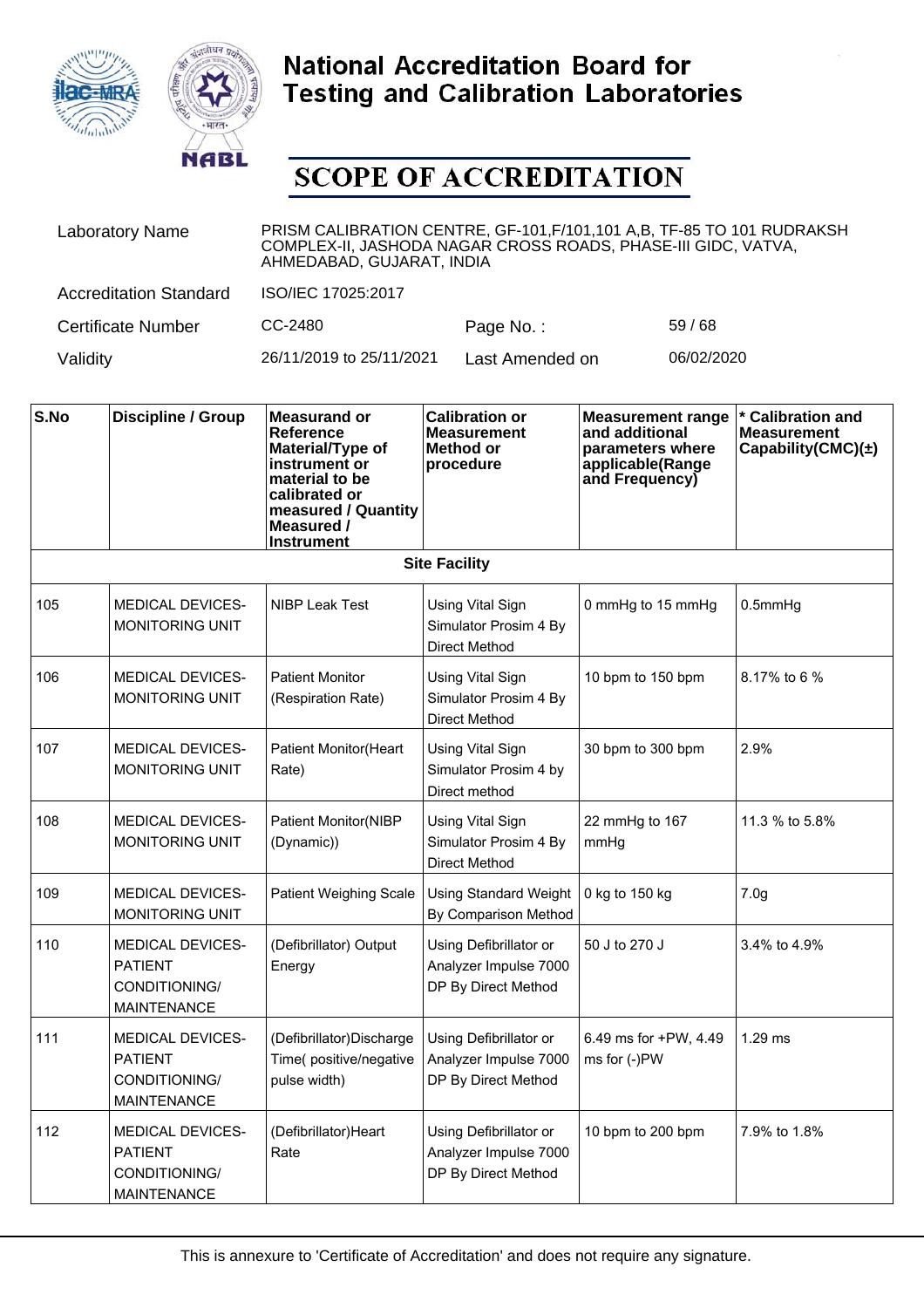



| <b>Laboratory Name</b>        | PRISM CALIBRATION CENTRE, GF-101, F/101, 101 A, B, TF-85 TO 101 RUDRAKSH<br>COMPLEX-II, JASHODA NAGAR CROSS ROADS, PHASE-III GIDC, VATVA,<br>AHMEDABAD, GUJARAT, INDIA |                 |            |  |
|-------------------------------|------------------------------------------------------------------------------------------------------------------------------------------------------------------------|-----------------|------------|--|
| <b>Accreditation Standard</b> | ISO/IEC 17025:2017                                                                                                                                                     |                 |            |  |
| <b>Certificate Number</b>     | CC-2480                                                                                                                                                                | Page No.:       | 60/68      |  |
| Validity                      | 26/11/2019 to 25/11/2021                                                                                                                                               | Last Amended on | 06/02/2020 |  |

| S.No | <b>Discipline / Group</b>                                                        | <b>Measurand or</b><br>Reference<br>Material/Type of<br>instrument or<br>material to be<br>calibrated or<br>measured / Quantity<br>Measured /<br><b>Instrument</b> | <b>Calibration or</b><br><b>Measurement</b><br>Method or<br>procedure                                       | <b>Measurement range</b><br>and additional<br>parameters where<br>applicable(Range<br>and Frequency) | * Calibration and<br><b>Measurement</b><br>Capability(CMC) $(\pm)$ |
|------|----------------------------------------------------------------------------------|--------------------------------------------------------------------------------------------------------------------------------------------------------------------|-------------------------------------------------------------------------------------------------------------|------------------------------------------------------------------------------------------------------|--------------------------------------------------------------------|
|      |                                                                                  |                                                                                                                                                                    | <b>Site Facility</b>                                                                                        |                                                                                                      |                                                                    |
| 113  | <b>MEDICAL DEVICES-</b><br><b>PATIENT</b><br>CONDITIONING/<br><b>MAINTENANCE</b> | (Defibrillator)Synchroni<br>zation Test- charge<br>time                                                                                                            | Using Defibrillator or<br>Analyzer Impulse 7000<br>DP By Direct Method                                      | 1 s to $10 s$                                                                                        | 0.08 s to 0.58 s                                                   |
| 114  | MEDICAL DEVICES-<br><b>PATIENT</b><br>CONDITIONING/<br><b>MAINTENANCE</b>        | Autoclave -Pressure                                                                                                                                                | Pressure Calibrator &<br><b>Electrical Safety</b><br>Analyzser By<br><b>Comparion Method</b>                | 0 bar to 2 bar                                                                                       | 0.40%                                                              |
| 115  | <b>MEDICAL DEVICES-</b><br><b>PATIENT</b><br>CONDITIONING/<br><b>MAINTENANCE</b> | Autoclave -<br>Temperature                                                                                                                                         | <b>Using Temperature</b><br>Sensor, Logger &<br>elecrical Safety<br>Analyzer By<br><b>Comparison Method</b> | 110 °C to 135 °C                                                                                     | $0.60^{\circ}$ C                                                   |
| 116  | <b>MEDICAL DEVICES-</b><br><b>PATIENT</b><br>CONDITIONING/<br><b>MAINTENANCE</b> | Current                                                                                                                                                            | Using Defibrillator or<br>Analyzer Impulse 7000<br>DP By Direct Method                                      | 1.00 mA to 100.0 mA                                                                                  | 1.4%                                                               |
| 117  | <b>MEDICAL DEVICES-</b><br><b>PATIENT</b><br>CONDITIONING/<br><b>MAINTENANCE</b> | <b>Electrical SafetyGround</b><br>Wire Resistance                                                                                                                  | <b>Using Electrical Safety</b><br>Analyzer ESA 615 By<br>Direct Method                                      | $< 0.3$ ohm                                                                                          | 2.9%                                                               |
| 118  | <b>MEDICAL DEVICES-</b><br><b>PATIENT</b><br>CONDITIONING/<br><b>MAINTENANCE</b> | Electronic / Mechanical<br>Bed- Ground Wire<br>Resistance                                                                                                          | <b>Using Electrical Safety</b><br>Analyzer ESA 615 By<br><b>Direct Method</b>                               | $< 0.3$ Ohm                                                                                          | 2.90%                                                              |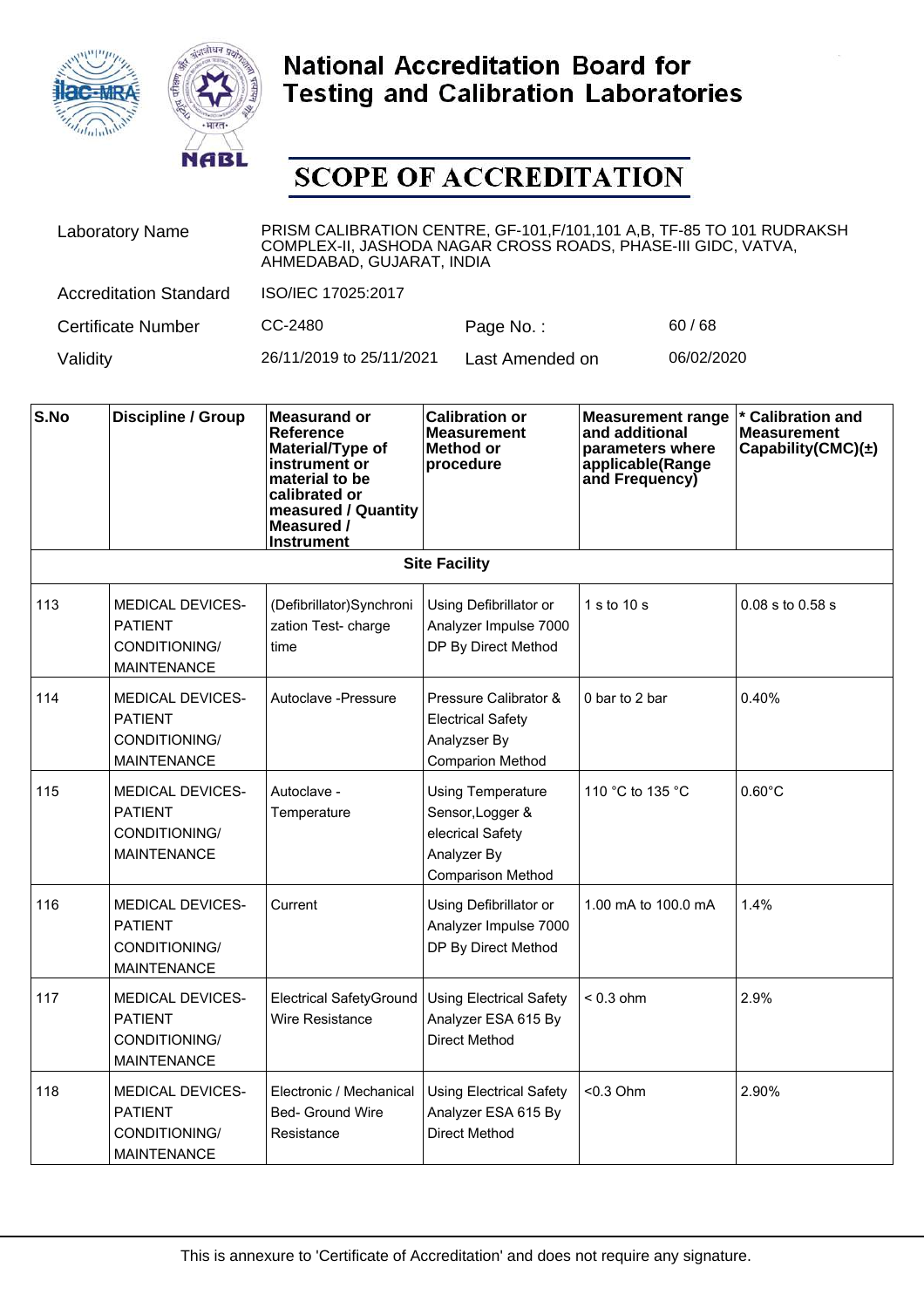



| <b>Laboratory Name</b>        | PRISM CALIBRATION CENTRE, GF-101, F/101, 101 A,B, TF-85 TO 101 RUDRAKSH<br>COMPLEX-II, JASHODA NAGAR CROSS ROADS, PHASE-III GIDC, VATVA,<br>AHMEDABAD, GUJARAT, INDIA |                 |            |  |  |
|-------------------------------|-----------------------------------------------------------------------------------------------------------------------------------------------------------------------|-----------------|------------|--|--|
| <b>Accreditation Standard</b> | ISO/IEC 17025:2017                                                                                                                                                    |                 |            |  |  |
| <b>Certificate Number</b>     | CC-2480                                                                                                                                                               | Page No.:       | 61/68      |  |  |
| Validity                      | 26/11/2019 to 25/11/2021                                                                                                                                              | Last Amended on | 06/02/2020 |  |  |

| S.No | <b>Discipline / Group</b>                                                        | <b>Measurand or</b><br>Reference<br>Material/Type of<br>instrument or<br>material to be<br>calibrated or<br>measured / Quantity<br>Measured /<br><b>Instrument</b> | <b>Calibration or</b><br><b>Measurement</b><br>Method or<br>procedure         | <b>Measurement range</b><br>and additional<br>parameters where<br>applicable(Range<br>and Frequency) | * Calibration and<br><b>Measurement</b><br>Capability(CMC) $(\pm)$ |
|------|----------------------------------------------------------------------------------|--------------------------------------------------------------------------------------------------------------------------------------------------------------------|-------------------------------------------------------------------------------|------------------------------------------------------------------------------------------------------|--------------------------------------------------------------------|
|      |                                                                                  |                                                                                                                                                                    | <b>Site Facility</b>                                                          |                                                                                                      |                                                                    |
| 119  | <b>MEDICAL DEVICES-</b><br><b>PATIENT</b><br>CONDITIONING/<br><b>MAINTENANCE</b> | Electronic / Mechanical<br><b>Bed-Patient Lead</b><br>leakage Current(Mains<br>On Patient Applied Part<br><b>Isolation Test)</b>                                   | <b>Using Electrical Safety</b><br>Analyzer ESA 615 By<br><b>Direct Method</b> | $<$ 100 µA (BF) <10 µA<br>(CF)                                                                       | 5.20%                                                              |
| 120  | <b>MEDICAL DEVICES-</b><br><b>PATIENT</b><br>CONDITIONING/<br><b>MAINTENANCE</b> | Electronic/Mechanical<br><b>BedChasis Leakage</b>                                                                                                                  | <b>Using Electrical Safety</b><br>Analyzer ESA 615 By<br><b>Direct Method</b> | $<$ 100 (NC) < 500 (SFC)                                                                             | 5.20%                                                              |
| 121  | <b>MEDICAL DEVICES-</b><br><b>PATIENT</b><br>CONDITIONING/<br><b>MAINTENANCE</b> | Electronic/Mechanical<br><b>BedInsulation</b><br>Resistance (Optional<br>500V)                                                                                     | <b>Using Electrical Safety</b><br>Analyzer ESA 615 By<br><b>Direct Method</b> | <2 MOHM                                                                                              | 2.25%                                                              |
| 122  | <b>MEDICAL DEVICES-</b><br><b>PATIENT</b><br>CONDITIONING/<br><b>MAINTENANCE</b> | Electronic/Mechanical<br><b>BedPatient Leakage</b>                                                                                                                 | <b>Using Electrical Safety</b><br>Analyzer ESA 615 By<br>Direct Method        | <100µA (B & BF<10<br>$\mu A$ (CF)                                                                    | 5.20%                                                              |
| 123  | <b>MEDICAL DEVICES-</b><br><b>PATIENT</b><br>CONDITIONING/<br><b>MAINTENANCE</b> | External<br>Pacemaker(Pulse<br>Rate)                                                                                                                               | Using Defibrillator or<br>Analyzer Impulse 7000<br>DP By Direct Method        | 30 ppm to 800 ppm                                                                                    | 0.20% to 1.20%                                                     |
| 124  | <b>MEDICAL DEVICES-</b><br><b>PATIENT</b><br>CONDITIONING/<br><b>MAINTENANCE</b> | External<br>Pacemaker(Pulse<br>Width-<br>positive/negative)                                                                                                        | Using Defibrillator or<br>Analyzer Impulse 7000<br>DP By Direct Method        | 5.00 ms to 100.0 ms                                                                                  | 0.035%                                                             |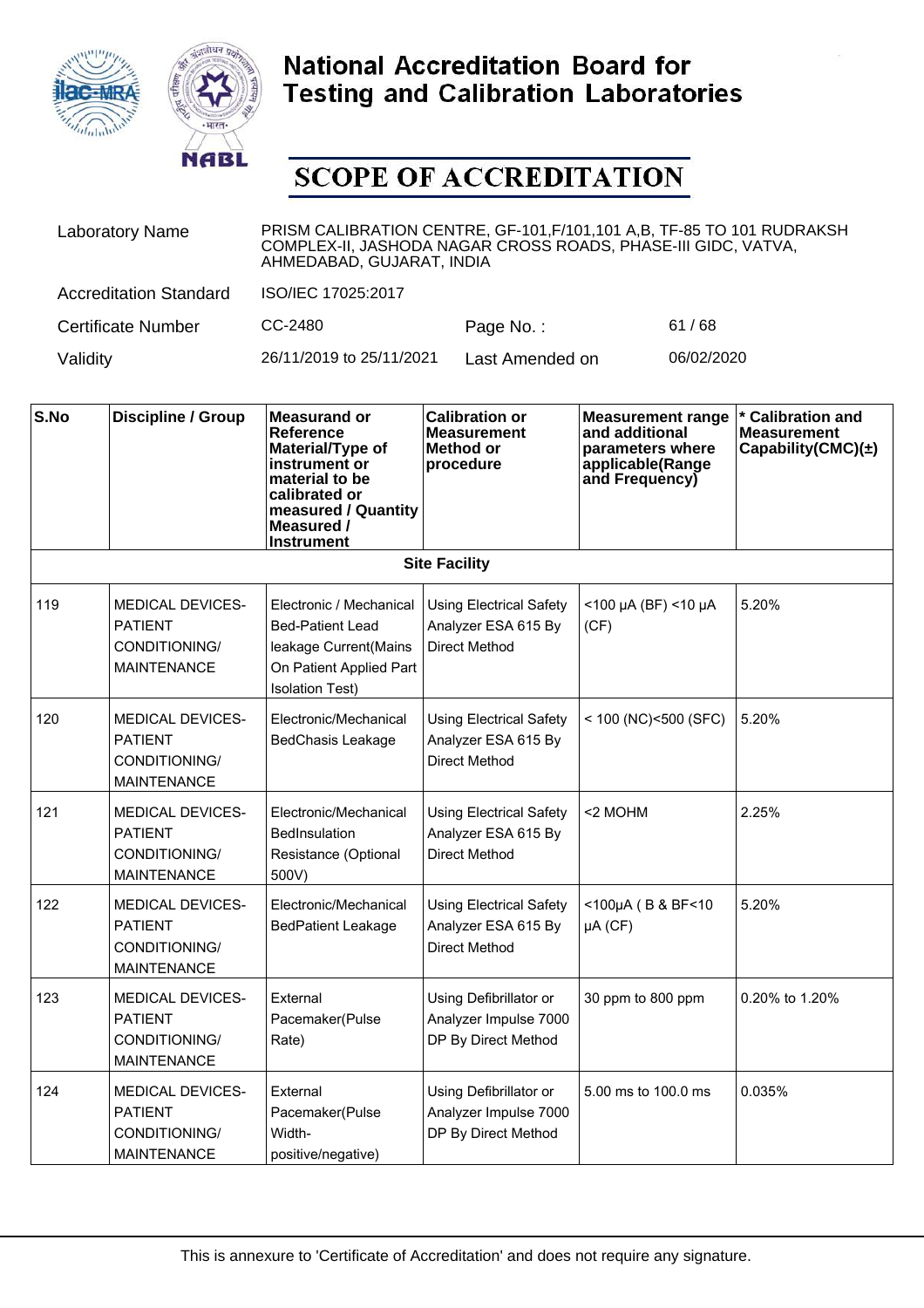



| <b>Laboratory Name</b>        | PRISM CALIBRATION CENTRE, GF-101, F/101, 101 A, B, TF-85 TO 101 RUDRAKSH<br>COMPLEX-II, JASHODA NAGAR CROSS ROADS, PHASE-III GIDC, VATVA,<br>AHMEDABAD, GUJARAT, INDIA |                 |            |  |
|-------------------------------|------------------------------------------------------------------------------------------------------------------------------------------------------------------------|-----------------|------------|--|
| <b>Accreditation Standard</b> | ISO/IEC 17025:2017                                                                                                                                                     |                 |            |  |
| <b>Certificate Number</b>     | CC-2480                                                                                                                                                                | Page No.:       | 62/68      |  |
| Validity                      | 26/11/2019 to 25/11/2021                                                                                                                                               | Last Amended on | 06/02/2020 |  |

| S.No | <b>Discipline / Group</b>                                                        | <b>Measurand or</b><br>Reference<br>Material/Type of<br>instrument or<br>material to be<br>calibrated or<br>measured / Quantity<br>Measured /<br><b>Instrument</b> | <b>Calibration or</b><br><b>Measurement</b><br>Method or<br>procedure                                                | <b>Measurement range</b><br>and additional<br>parameters where<br>applicable(Range<br>and Frequency) | <b>Calibration and</b><br><b>Measurement</b><br>Capability(CMC) $(\pm)$ |
|------|----------------------------------------------------------------------------------|--------------------------------------------------------------------------------------------------------------------------------------------------------------------|----------------------------------------------------------------------------------------------------------------------|------------------------------------------------------------------------------------------------------|-------------------------------------------------------------------------|
|      |                                                                                  |                                                                                                                                                                    | <b>Site Facility</b>                                                                                                 |                                                                                                      |                                                                         |
| 125  | <b>MEDICAL DEVICES-</b><br><b>PATIENT</b><br>CONDITIONING/<br><b>MAINTENANCE</b> | Hematology Analyzer-<br>Patient Leakage                                                                                                                            | <b>Using Electrical Safety</b><br>Analyzer ESA 615 By<br>Direct Method                                               | $<$ 100 µA (B & BF) $<$ 10<br>µA CF                                                                  | 5.20%                                                                   |
| 126  | <b>MEDICAL DEVICES-</b><br><b>PATIENT</b><br>CONDITIONING/<br><b>MAINTENANCE</b> | <b>Insulation Resistance</b><br>(Optional 500V)                                                                                                                    | <b>Using Electrical Safety</b><br>Analyzer ESA 615 By<br><b>Direct Method</b>                                        | <2 MOHM                                                                                              | 2.25%                                                                   |
| 127  | <b>MEDICAL DEVICES-</b><br><b>PATIENT</b><br>CONDITIONING/<br><b>MAINTENANCE</b> | Patient Leakage                                                                                                                                                    | <b>Using Electrical Safety</b><br>Analyzer ESA 615 By<br><b>Direct Method</b>                                        | $<$ 100 µA (B & BF)<br><100µA (CF)                                                                   | 5.20%                                                                   |
| 128  | <b>MEDICAL DEVICES-</b><br><b>PATIENT</b><br>CONDITIONING/<br><b>MAINTENANCE</b> | Patient Warmer -<br>Temperature                                                                                                                                    | <b>Using Temperature</b><br>Sensor with Logger &<br><b>Electrical Safety</b><br>Analyzer Comparison<br>Method        | 32 °C to 42 °C                                                                                       | $0.3^{\circ}$ C                                                         |
| 129  | <b>MEDICAL DEVICES-</b><br><b>PATIENT</b><br>CONDITIONING/<br><b>MAINTENANCE</b> | Radiant warmer(<br>temperature)                                                                                                                                    | <b>Using Temperature</b><br>Sensor, Data Logger &<br>Safety Analyzer<br><b>ESA615 By</b><br><b>Comparison Method</b> | 0 °C to 135 °C                                                                                       | $0.75^{\circ}$ C                                                        |
| 130  | <b>MEDICAL DEVICES-</b><br><b>PATIENT</b><br>CONDITIONING/<br><b>MAINTENANCE</b> | Tourniquet (Time<br>Interval)                                                                                                                                      | <b>Using Vital Sign</b><br>Simulator Prosim 4 By<br>Direct Method & Digital<br>Stop Watch By Direct<br>Method        | 1 min to 60 min                                                                                      | 0.75 min                                                                |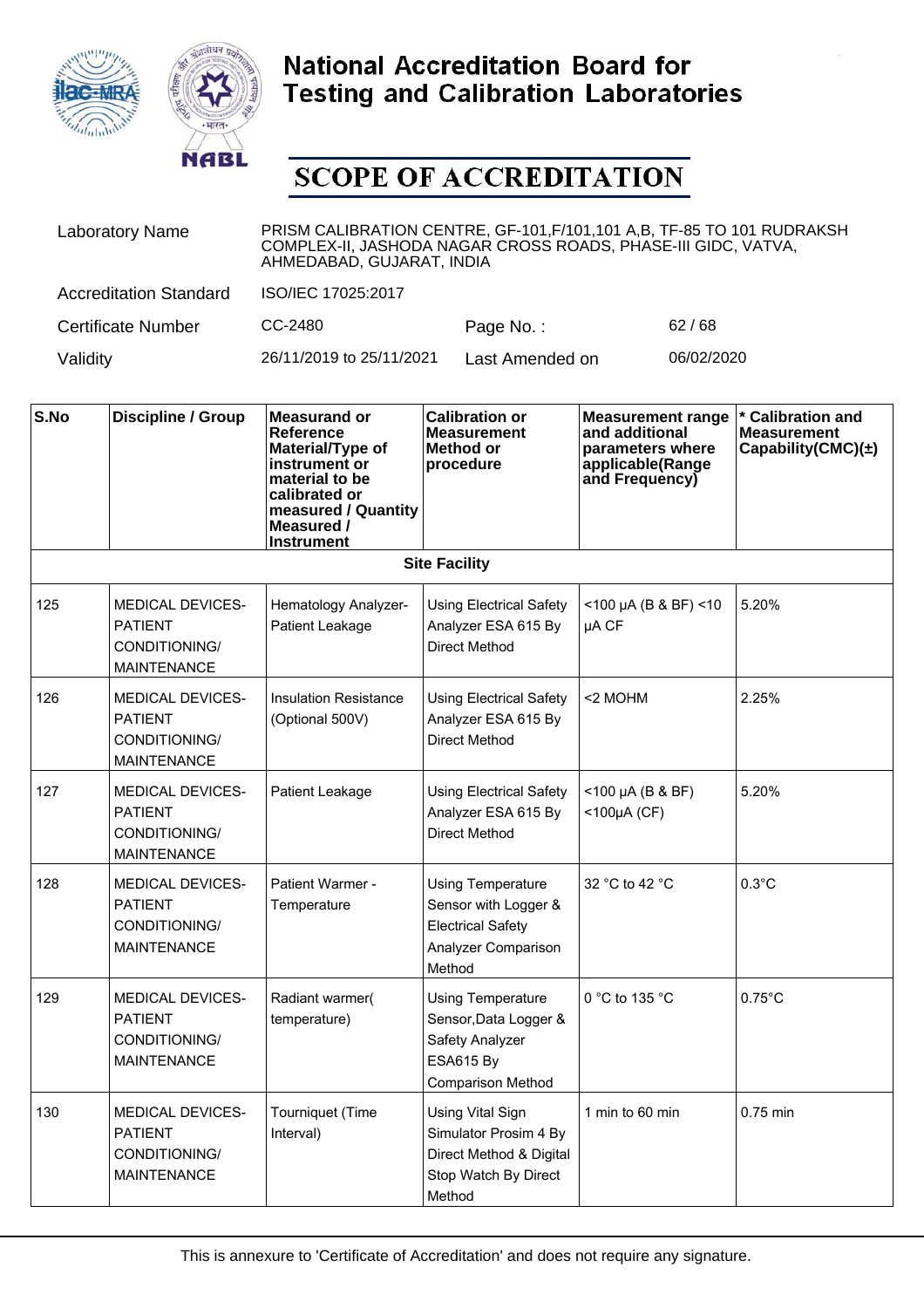



| <b>Laboratory Name</b>        | PRISM CALIBRATION CENTRE, GF-101, F/101, 101 A,B, TF-85 TO 101 RUDRAKSH<br>COMPLEX-II, JASHODA NAGAR CROSS ROADS, PHASE-III GIDC, VATVA,<br>AHMEDABAD, GUJARAT, INDIA |                 |            |  |
|-------------------------------|-----------------------------------------------------------------------------------------------------------------------------------------------------------------------|-----------------|------------|--|
| <b>Accreditation Standard</b> | ISO/IEC 17025:2017                                                                                                                                                    |                 |            |  |
| Certificate Number            | CC-2480                                                                                                                                                               | Page No.:       | 63/68      |  |
| Validity                      | 26/11/2019 to 25/11/2021                                                                                                                                              | Last Amended on | 06/02/2020 |  |

| S.No | <b>Discipline / Group</b>                                                        | <b>Measurand or</b><br>Reference<br>Material/Type of<br>instrument or<br>material to be<br>calibrated or<br>measured / Quantity<br>Measured /<br><b>Instrument</b> | <b>Calibration or</b><br><b>Measurement</b><br>Method or<br>procedure                                         | <b>Measurement range</b><br>and additional<br>parameters where<br>applicable(Range<br>and Frequency) | * Calibration and<br><b>Measurement</b><br>Capability(CMC) $(\pm)$ |  |  |
|------|----------------------------------------------------------------------------------|--------------------------------------------------------------------------------------------------------------------------------------------------------------------|---------------------------------------------------------------------------------------------------------------|------------------------------------------------------------------------------------------------------|--------------------------------------------------------------------|--|--|
|      | <b>Site Facility</b>                                                             |                                                                                                                                                                    |                                                                                                               |                                                                                                      |                                                                    |  |  |
| 131  | <b>MEDICAL DEVICES-</b><br><b>PATIENT</b><br>CONDITIONING/<br><b>MAINTENANCE</b> | Tourniquet(Pressure)                                                                                                                                               | <b>Using Vital Sign</b><br>Simulator Prosim 4 By<br>Direct Method & Digital<br>Stop Watch By Direct<br>Method | 10 mmHg to 390<br>mmHg                                                                               | 4.20%                                                              |  |  |
| 132  | THERMAL- SPECIFIC<br><b>HEAT &amp; HUMIDITY</b>                                  | Environment<br>Chambers/Humidity<br>Chamber/Generator/R<br>H & Temp. Devices<br>(Single Position)                                                                  | <b>Usind Digital</b><br>Hygrometer & Portable<br>Data Logger As Per<br>DKD R5-7                               | 15 °C to 50 °C@ 50%<br>RH                                                                            | $0.42^{\circ}$ C                                                   |  |  |
| 133  | THERMAL-SPECIFIC<br><b>HEAT &amp; HUMIDITY</b>                                   | Environment<br>Chambers/Humidity<br>Chamber/Generator/R<br>H & Temp. Devices<br>(Single Position)                                                                  | <b>Usind Digital</b><br>Hygrometer & Portable<br>Data Logger As Per<br><b>DKD R5-7</b>                        | 20 % RH<br>to 95 %RH@ 25°C                                                                           | 0.53%RH                                                            |  |  |
| 134  | THERMAL- SPECIFIC<br><b>HEAT &amp; HUMIDITY</b>                                  | <b>RH Sensor/RH</b><br>Indicator with<br>Sensor/Thermohygrom<br>eter/RH<br>Transmitter/Portable<br>Data Logger                                                     | <b>Using Humidity</b><br>Chamber and Digital<br>Hygrometer                                                    | 15 °C to 50 °C @ 50%<br><b>RH</b>                                                                    | 0.40°C @50% RH                                                     |  |  |
| 135  | THERMAL-SPECIFIC<br><b>HEAT &amp; HUMIDITY</b>                                   | <b>RH Sensor/RH</b><br>Indicator with<br>Sensor/Thermohygrom<br>eter/RH<br>Transmitter/Portable<br>Data Logger                                                     | <b>Using Humidity</b><br>Chamber & Digital<br>Hygrometer                                                      | 20 % RH<br>to 95 % RH @ 25°C                                                                         | 1.67% RH@ 25°C                                                     |  |  |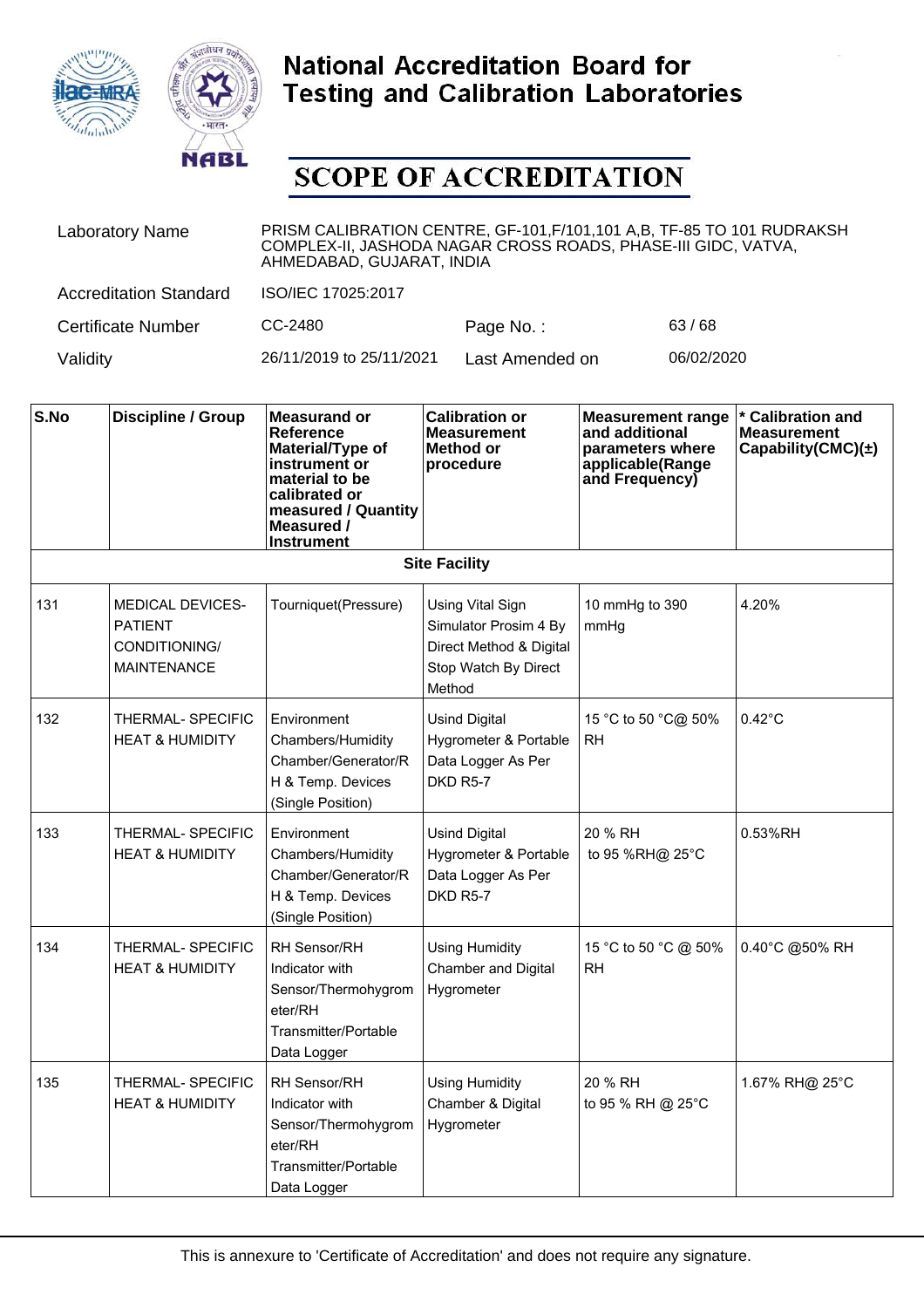



| <b>Laboratory Name</b>        | PRISM CALIBRATION CENTRE, GF-101, F/101, 101 A, B, TF-85 TO 101 RUDRAKSH<br>COMPLEX-II, JASHODA NAGAR CROSS ROADS, PHASE-III GIDC, VATVA,<br>AHMEDABAD, GUJARAT, INDIA |                 |            |  |
|-------------------------------|------------------------------------------------------------------------------------------------------------------------------------------------------------------------|-----------------|------------|--|
| <b>Accreditation Standard</b> | ISO/IEC 17025:2017                                                                                                                                                     |                 |            |  |
| Certificate Number            | CC-2480                                                                                                                                                                | Page No.:       | 64 / 68    |  |
| Validity                      | 26/11/2019 to 25/11/2021                                                                                                                                               | Last Amended on | 06/02/2020 |  |

| S.No | <b>Discipline / Group</b>      | <b>Measurand or</b><br>Reference<br>Material/Type of<br>instrument or<br>material to be<br>calibrated or<br>measured / Quantity<br>Measured /<br><b>Instrument</b> | <b>Calibration or</b><br><b>Measurement</b><br><b>Method or</b><br>procedure                                                     | <b>Measurement range</b><br>and additional<br>parameters where<br>applicable(Range<br>and Frequency) | * Calibration and<br><b>Measurement</b><br>Capability(CMC) $(\pm)$ |
|------|--------------------------------|--------------------------------------------------------------------------------------------------------------------------------------------------------------------|----------------------------------------------------------------------------------------------------------------------------------|------------------------------------------------------------------------------------------------------|--------------------------------------------------------------------|
|      |                                |                                                                                                                                                                    | <b>Site Facility</b>                                                                                                             |                                                                                                      |                                                                    |
| 136  | THERMAL-<br><b>TEMPERATURE</b> | Indicator Of<br>Freezer/Bath, Cold<br>Chamber/Incubator/Wa<br>ter<br>Bath/COD/Autoclave/E<br>nvironment Chamber<br>(Single Position)                               | Using SSPRT/RTD<br>Sensor & Advance<br>Modular Calibrator As<br>Per DKD R5-7                                                     | -80 °C to 150 °C                                                                                     | $0.26^{\circ}$ C                                                   |
| 137  | THERMAL-<br><b>TEMPERATURE</b> | Indicator Of<br>Oven/ETO/BOD/Furna<br>ce/Environment<br>Chamber (Single<br>Position)                                                                               | Using<br>SSPRT/Temperature<br>Sensors & Advance<br>Modular Calibrator As<br>Per DKD R5-7.                                        | 150 °C to 600 °C                                                                                     | $0.54^{\circ}$ C                                                   |
| 138  | THERMAL-<br><b>TEMPERATURE</b> | Indicator Of<br>Oven/Furnace (Single<br>Position)                                                                                                                  | <b>Using SSPRT Master</b><br>R/S Type<br>Thermocouple Sensor<br>& Advance Modular<br>Calibrator As Per DKD-<br>R <sub>5</sub> -7 | 600 °C to 1200 °C                                                                                    | $2.30^{\circ}$ C                                                   |
| 139  | THERMAL-<br>TEMPERATURE        | Infrared<br>Thermometer/Pyromet<br>er/Thermal Imager/IR<br>Sensor With Indicator.                                                                                  | Using Black Body<br>Source & Infrared<br>Thermometer As Per<br><b>MSL Technical Guide</b><br>22 & VDI/VDE 3511<br>Part 4.3       | 100 °C to 500 °C                                                                                     | 3.41 °C                                                            |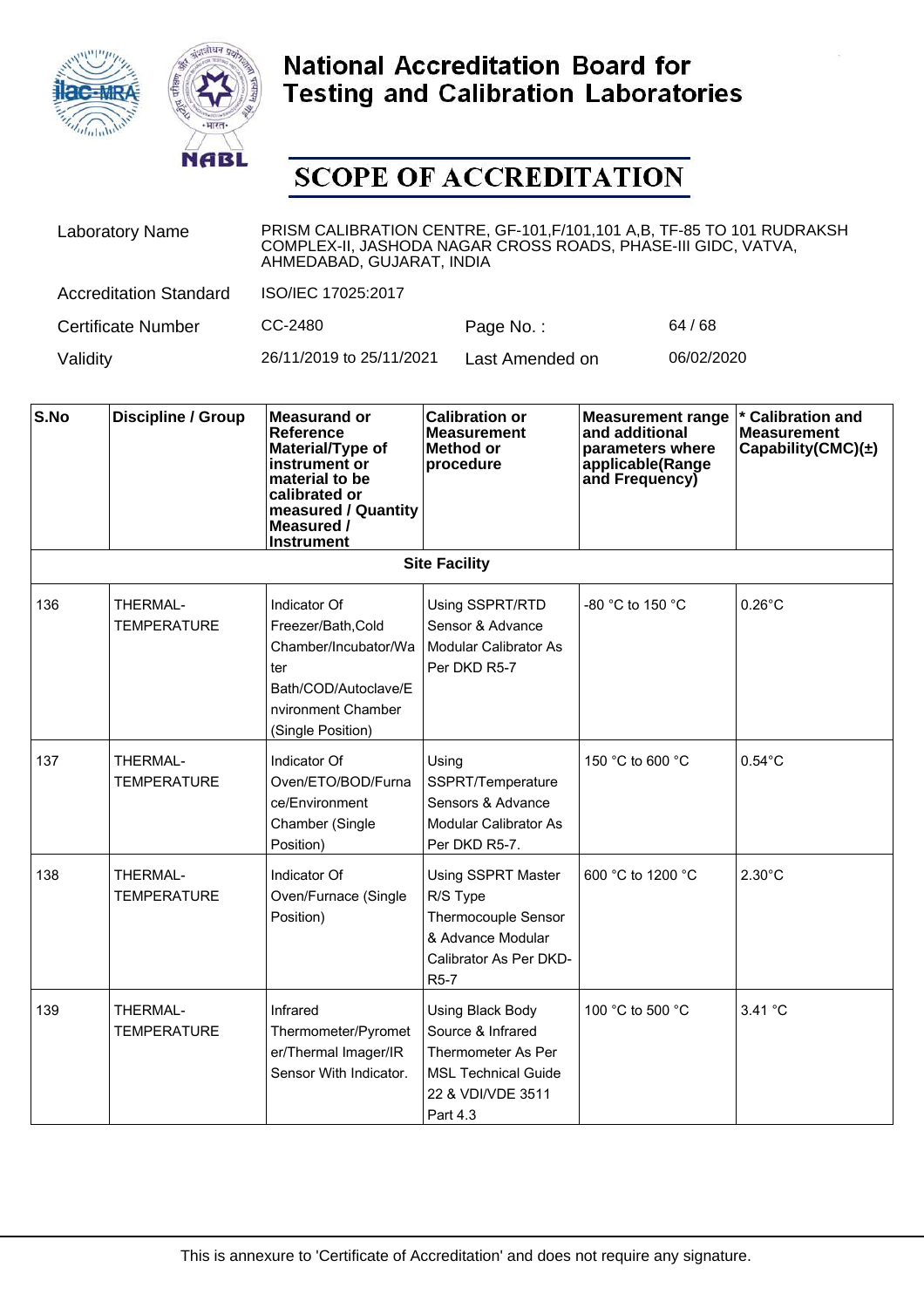



| <b>Laboratory Name</b>        | PRISM CALIBRATION CENTRE, GF-101, F/101, 101 A, B, TF-85 TO 101 RUDRAKSH<br>COMPLEX-II, JASHODA NAGAR CROSS ROADS, PHASE-III GIDC, VATVA,<br>AHMEDABAD, GUJARAT, INDIA |                 |            |  |  |
|-------------------------------|------------------------------------------------------------------------------------------------------------------------------------------------------------------------|-----------------|------------|--|--|
| <b>Accreditation Standard</b> | ISO/IEC 17025:2017                                                                                                                                                     |                 |            |  |  |
| Certificate Number            | CC-2480                                                                                                                                                                | Page No.:       | 65/68      |  |  |
| Validity                      | 26/11/2019 to 25/11/2021                                                                                                                                               | Last Amended on | 06/02/2020 |  |  |

| S.No | <b>Discipline / Group</b>      | <b>Measurand or</b><br><b>Reference</b><br>Material/Type of<br>instrument or<br>material to be<br>calibrated or<br>measured / Quantity<br>Measured /<br><b>Instrument</b> | <b>Calibration or</b><br><b>Measurement</b><br><b>Method or</b><br>procedure                                                                         | <b>Measurement range</b><br>and additional<br>parameters where<br>applicable(Range<br>and Frequency) | * Calibration and<br><b>Measurement</b><br>Capability(CMC) $(\pm)$ |
|------|--------------------------------|---------------------------------------------------------------------------------------------------------------------------------------------------------------------------|------------------------------------------------------------------------------------------------------------------------------------------------------|------------------------------------------------------------------------------------------------------|--------------------------------------------------------------------|
|      |                                |                                                                                                                                                                           | <b>Site Facility</b>                                                                                                                                 |                                                                                                      |                                                                    |
| 140  | THERMAL-<br><b>TEMPERATURE</b> | Infrared<br>Thermometer/Pyromet<br>er/Thermal Imager/IR<br>Sensor With Indicator.                                                                                         | Using Black Body<br>Source and Infrared<br>Thermometer By<br><b>Comparison Method As</b><br>Per MSL Technical<br>Guide 22 & VDI/VDE<br>3511 part 4.3 | 50 °C to 100 °C                                                                                      | $2.51^{\circ}$ C                                                   |
| 141  | THERMAL-<br><b>TEMPERATURE</b> | Infrared<br>Thermometer/Pyromet<br>er/Thermal Imager/IR<br>Sensor With Indicator.                                                                                         | Using Black Body<br>Source & Infrared<br>Thermometer By<br><b>Comparison Method As</b><br>per MSL Technical<br>Guide 22 & VDI/VDE<br>3511 Part 4.3   | 500 °C to 1200 °C                                                                                    | $4.31^{\circ}$ C                                                   |
| 142  | THERMAL-<br><b>TEMPERATURE</b> | Liquid in Glass<br>Thermometer                                                                                                                                            | Using SSPRT With<br>Advance Modular<br>Calibrator & Liquid Oil<br><b>Bath</b>                                                                        | 123 °C to 300 °C                                                                                     | 0.94 °C                                                            |
| 143  | THERMAL-<br><b>TEMPERATURE</b> | Liquid in Glass<br>Thermometer/Wet &<br>Dry Thermometer.                                                                                                                  | <b>Using Master SSPRT</b><br>with Advance Modular<br>Calibrator & Liquid<br>Temperature Bath As<br>Per IS-6274                                       | -30 °C to 123 °C                                                                                     | $0.64^{\circ}$ C                                                   |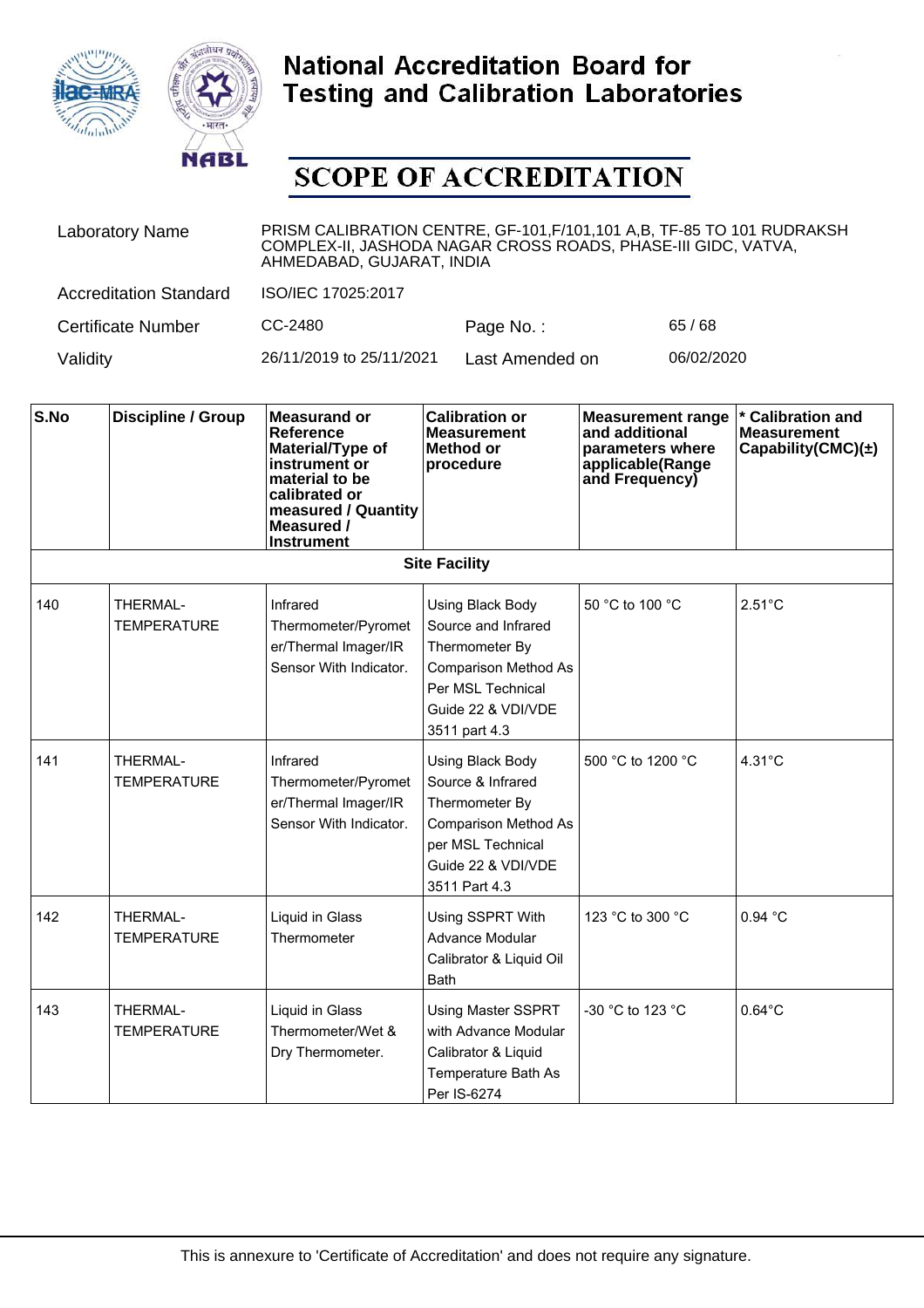



| <b>Laboratory Name</b>        | PRISM CALIBRATION CENTRE, GF-101, F/101, 101 A, B, TF-85 TO 101 RUDRAKSH<br>COMPLEX-II, JASHODA NAGAR CROSS ROADS, PHASE-III GIDC, VATVA,<br>AHMEDABAD, GUJARAT, INDIA |                 |            |  |
|-------------------------------|------------------------------------------------------------------------------------------------------------------------------------------------------------------------|-----------------|------------|--|
| <b>Accreditation Standard</b> | ISO/IEC 17025:2017                                                                                                                                                     |                 |            |  |
| <b>Certificate Number</b>     | CC-2480                                                                                                                                                                | Page No.:       | 66 / 68    |  |
| Validity                      | 26/11/2019 to 25/11/2021                                                                                                                                               | Last Amended on | 06/02/2020 |  |

| S.No | <b>Discipline / Group</b>             | <b>Measurand or</b><br><b>Reference</b><br>Material/Type of<br>instrument or<br>material to be<br>calibrated or<br>measured / Quantity<br>Measured /<br><b>Instrument</b> | <b>Calibration or</b><br><b>Measurement</b><br><b>Method or</b><br>procedure                                                       | <b>Measurement range</b><br>and additional<br>parameters where<br>applicable(Range<br>and Frequency) | <b>Calibration and</b><br><b>Measurement</b><br>Capability(CMC) $(\pm)$ |
|------|---------------------------------------|---------------------------------------------------------------------------------------------------------------------------------------------------------------------------|------------------------------------------------------------------------------------------------------------------------------------|------------------------------------------------------------------------------------------------------|-------------------------------------------------------------------------|
|      |                                       |                                                                                                                                                                           | <b>Site Facility</b>                                                                                                               |                                                                                                      |                                                                         |
| 144  | THERMAL-<br><b>TEMPERATURE</b>        | Mapping Of<br>DHS/Sterilizer/Oven/W<br>ater<br>Bath/ETO/COD/BOD/A<br>utoclave (Multi<br>Position)                                                                         | Using RTD Sensor &<br>Multi Channel Data<br>Logger & Portable Data<br>Loggers As Per IEC<br>60068 (Part 3-6), Part<br>11, DKD R5-7 | 200 °C to 600 °C                                                                                     | $2.50^{\circ}$ C                                                        |
| 145  | <b>THERMAL-</b><br><b>TEMPERATURE</b> | Mapping Of<br>Freezer/Bath/Cold<br>Chamber/Refrigerator/<br>DHS/Sterilizer/Oven/W<br>ater<br>Bath/ETO/COD/BOD/A<br>utoclave (Multi<br>Position)                           | Using RTD Sensor &<br>Multi Channel Data<br>Logger & Portable Data<br>Loggers As Per IEC<br>60068 (Part 3-6), Part<br>11, DKD R5-7 | -80 $^{\circ}$ C to 200 $^{\circ}$ C                                                                 | $2.11^{\circ}$ C                                                        |
| 146  | THERMAL-<br><b>TEMPERATURE</b>        | Mapping Of<br>Oven/Muffle Furnace<br>(Multi Position)                                                                                                                     | <b>Using Thermocouple</b><br>Sensors with Multi<br>Channel Data Logger<br>As per IEC 60068(Part-<br>3-6), Part-11 DKD R5-7.        | 600 °C<br>to 1200 °C                                                                                 | $3.99^{\circ}$ C                                                        |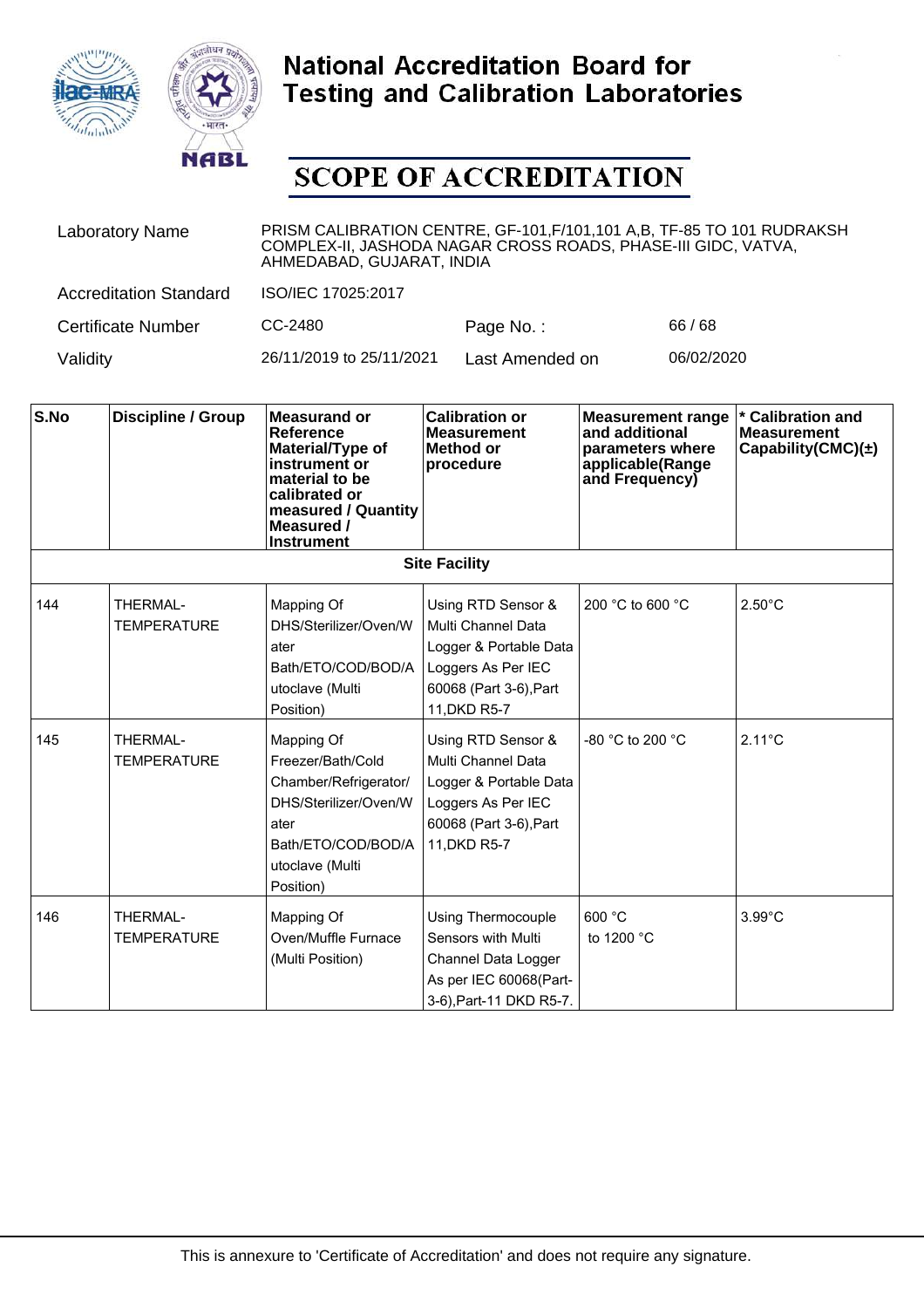



| <b>Laboratory Name</b>        | PRISM CALIBRATION CENTRE, GF-101, F/101, 101 A, B, TF-85 TO 101 RUDRAKSH<br>COMPLEX-II, JASHODA NAGAR CROSS ROADS, PHASE-III GIDC, VATVA,<br>AHMEDABAD, GUJARAT, INDIA |                 |            |  |
|-------------------------------|------------------------------------------------------------------------------------------------------------------------------------------------------------------------|-----------------|------------|--|
| <b>Accreditation Standard</b> | ISO/IEC 17025:2017                                                                                                                                                     |                 |            |  |
| <b>Certificate Number</b>     | CC-2480                                                                                                                                                                | Page No.:       | 67/68      |  |
| Validity                      | 26/11/2019 to 25/11/2021                                                                                                                                               | Last Amended on | 06/02/2020 |  |

| S.No                 | <b>Discipline / Group</b>      | <b>Measurand or</b><br><b>Reference</b><br>Material/Type of<br>instrument or<br>material to be<br>calibrated or<br>measured / Quantity<br>Measured /<br><b>Instrument</b>                                                                         | <b>Calibration or</b><br><b>Measurement</b><br>Method or<br>procedure                                                                                                                                       | <b>Measurement range</b><br>and additional<br>parameters where<br>applicable(Range<br>and Frequency) | <b>Calibration and</b><br><b>Measurement</b><br>Capability(CMC) $(\pm)$ |  |
|----------------------|--------------------------------|---------------------------------------------------------------------------------------------------------------------------------------------------------------------------------------------------------------------------------------------------|-------------------------------------------------------------------------------------------------------------------------------------------------------------------------------------------------------------|------------------------------------------------------------------------------------------------------|-------------------------------------------------------------------------|--|
| <b>Site Facility</b> |                                |                                                                                                                                                                                                                                                   |                                                                                                                                                                                                             |                                                                                                      |                                                                         |  |
| 147                  | THERMAL-<br><b>TEMPERATURE</b> | <b>Temperature Sensor</b><br>RTD/Thermocouple<br>with or Without<br>Indicator/Temperature<br>Calibrator/Bath/Black<br>Body/Thermometer<br>with<br>Sensor/Temperature<br>Gauge/Recorder/Trans<br>mitter with<br>Sensor/Temperature<br>Switch/Digit | <b>Using Master</b><br>SSPRT, Master R/S<br>type Thermocouple<br>with Advance Modular<br>Calibrator, Digital<br>Multimeter & Dry Block<br>Temperature Bath & Oil<br>Bath. As Per DKD R5-<br>1.              | 123 °C to 300 °C                                                                                     | $0.31^{\circ}$ C                                                        |  |
| 148                  | THERMAL-<br><b>TEMPERATURE</b> | <b>Temperature Sensor</b><br>RTD/Thermocouple<br>with or Without<br>Indicator/Temperature<br>Calibrator/Bath/Black<br>Body/Thermometer<br>with<br>Sensor/Temperature<br>Gauge/Recorder/Trans<br>mitter with<br>Sensor/Temperature<br>Switch/Digit | <b>Using Master</b><br>SSPRT, Master R/S<br>type Thermocouple<br>with Advance Modular<br>Calibrator, Digital<br>Multimeter & Dry Block<br>Temperature Bath & Oil<br>Bath. As Per DKD R5-1<br>& Euramet Cg-8 | 300 °C to 600 °C                                                                                     | $0.45^{\circ}$ C                                                        |  |